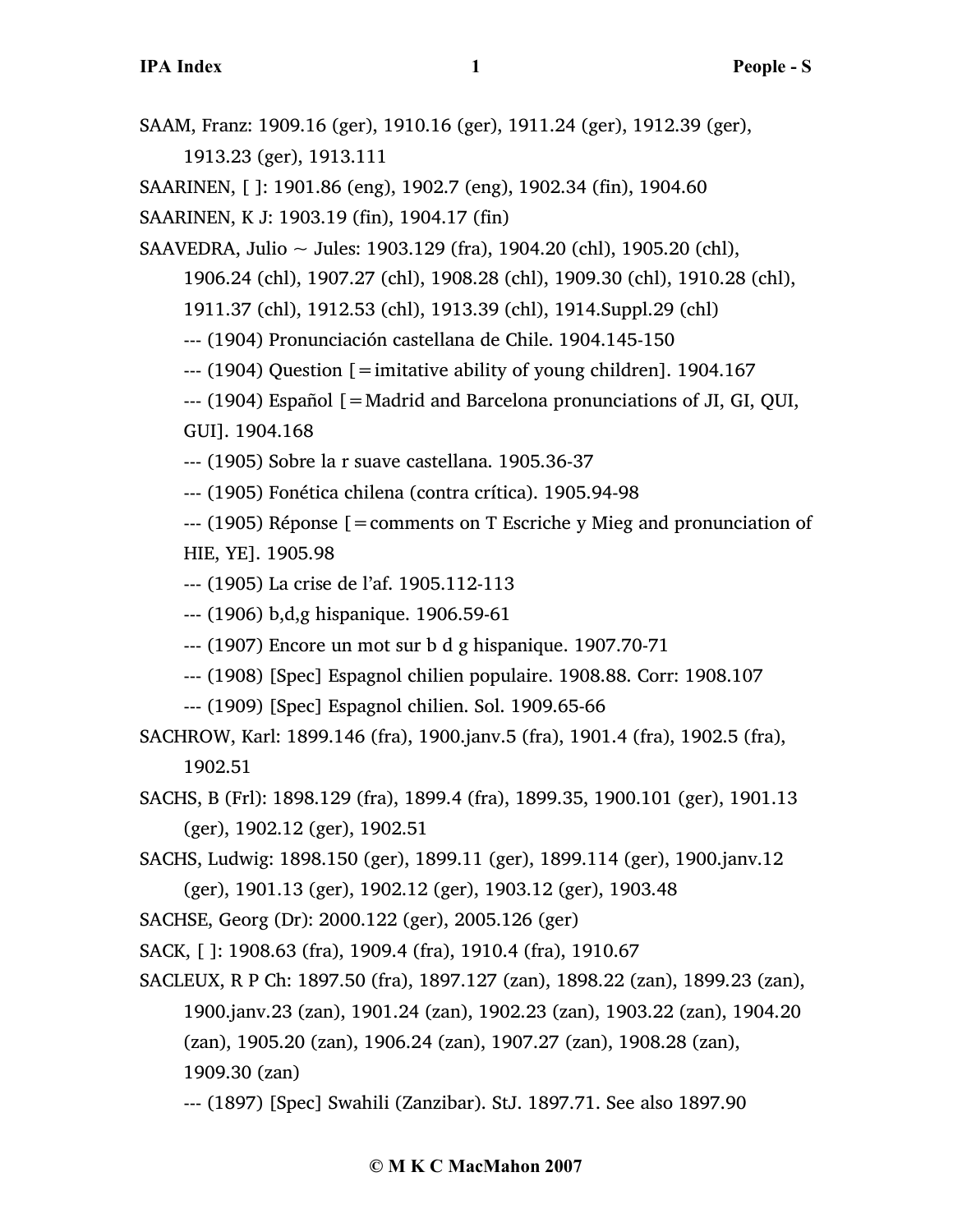[--- : use of af transcription in Zanzibar]. 1897.85

--- (1897) [Spec] Swahili. 1 Dialecte de Zanzibar. Proverbes. 2 Dialecte de Mombassa. Poésie (d'un époux après la mort de son épouse). 3 Dialecte d'Amou. Vers satirique sur un homme qui avait repousé l'amitié qu'on lui offrait. 1897.90-92

SACLIER, Marta: 1913.40 (chl), 1914.Suppl.29 (chl)

SADASIVA T S AUJOR: 1913.65 (ind), 1914.Suppl.31 (ind)

SADLEIR, C

--- (1898) [Spec] Arocan, dialecte Ngoluche. StJ. 1898.147

SÄTTLER, [ ]

INVREA,  $R(1913)$  [Rev] PICHON,  $J \to R$  --- (1910) Deutsches Lese- und Redebuch. Freiburg (Baden): J Bielefeld. 1913.99

INVREA, R (1913) [Rev] PICHON, J E & --- (1913) Deutsches Leben. Nach ausgewählten Lesestücken. Freiburg: J Bielefeld. 1913.99

SÄUBERLICH, [ ]: 1900.126 (fra), 1901.4 (fra), 1902.5 (fra), 1902.51

SAGER, [ ]

[Discussions of English spelling reform in Paris at the English Church Institute.] 1887.Dec.412

SAGLIER, É (Mme): 1886.May.[3] (fra), 1887.Feb.[1] (fra), 1888.janv.27/3 (fra) SAGUIEFF, [ ] (Mlle): 1899.53 (fra)

```
SAH, A P T (Dr): 1946.11 (chn)
```

```
SAHAKIAN, [ ] (Dr)
```
MacCARTHY, P A D (1946) [Spec] Armenian (Teheran; inf= --- ). NWS. 1946.23-25

SAHLIN, L F (Mlle): 1895.165 (swe), 1896.15 (swe), 1896.35, 1897.50 (fra)

SAIAH, Sue L (Ms): 2006 [IPA-Rec]

SAILLENS, Emile: 1896.187 (fra), 1897.17 (fra), 1897.178 (ger), 1898.10 (ger), 1898.90 (fra), 1899.4 (fra), 1900.janv.5 (fra), 1901.4 (fra), 1902.5 (fra), 1903.4 (fra), 1903.113 (eng), 1904.7 (eng), 1904.60, 1904.153 (alg), 1905.2 (alg), 1905.122 (fra), 1906.2 (fra), 1907.2 (fra), 1908.4 (fra), 1908.122 (fra), 1909.4 (fra), 1910.4 (fra), 1911.11 (fra), 1912.24 (fra) --- (1899) [Spec(Stud)] Français. La question sociale au temps de Pharaon. 1899.126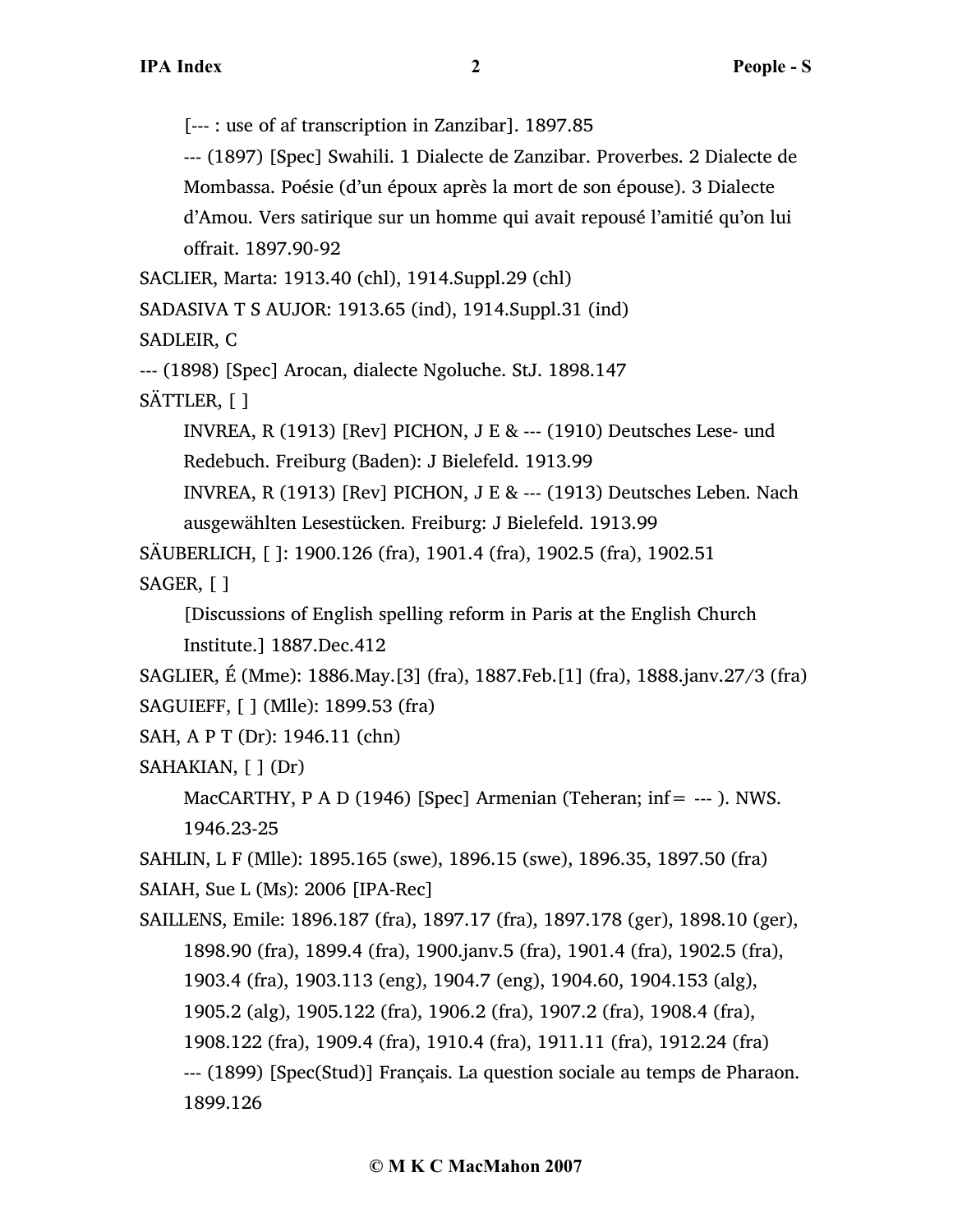[Spec(Stud)] Français. Le bon samaritain  $\lt$  --- ]. 1900.32-33

- [--- : appointment, Clifton College, Bristol]. 1903.126
- [--- : appointment, Lycée d'Alger, Algiers]. 1904.151
- [--- : receives grant from French Government for world tour]. 1905.114
- [--- : marriage to Mlle [ ] Beulin]. 1908.131
- TUTTLE, E H (1910) [Rev] --- & HOLME, E R (1909) First Principles of
- French Pronunciation. With an introduction on the organs of speech by

Professor T P Anderson Stuart. London: Blackie & Son Ltd. 1910.132-134.

Comm: P Passy. Corr: 1911.5

- SAILLENS, M (Mlle): 1897.178 (fra), 1898.4 (fra), 1899.4 (fra)
- SAINSBURY, J W: 1908.62 (eng), 1909.10 (eng), 1910.10 (eng), 1911.17 (eng), 1912.31 (eng), 1913.15 (eng), 1914.Suppl.9 (eng)
- ST-FIRMIN, H (Mlle): 1900.janv.15 (auh)
- SAROÏHANDY, J (1897) [Spec] Patois de St-Maurice-sur-Moselle (Vosges). StJ. 1897.44
- SAINT-PIERRE, Gaston (Prof): 1966.18 (can), 1972.Suppl.2 (can)
- SAINT-SAËNS, Charles Camille

[Société de Réforme Orthographique: petition to L'Académie Française containing about 10,000 signatures.] 1890.10-11

- SAINTON, J: 1897.17 (fra), 1897.110 (fra), 1898.4 (fra), 1899.4 (fra),
	- 1900.janv.5 (fra), 1901.4 (fra), 1901.46 (fra), 1902.5 (fra)
- SAITO, Hiroko (Ms): 2000.122 (jap), 2005.126 (jap)

SAITO, Shizuka (Prof): 1925.Suppl.11 (jap), 1930.22 (jap), 1932.25 (jap),

1934.40 (jap), 1936.44 (jap), 1937.78 (jap), 1938.40 (jap), 1950.22 (jap), 1952.Suppl.xi (jap), 1955.Suppl.xii (jap), 1960.39

- SAITO, Shuichi (Prof): 1990.ii.61 (jap), 1994.55 (jap), 1998.136 (jap), 2000.122 (jap), 2005.126 (jap)
- SAITO, Tsutomu (Mr): 1990.ii.61 (jap), 1994.54 (jap), 1998.136 (jap), 2000.122 (jap), 2005.126 (jap)
- SAITO, Yoshio (Mr): 1994.55 (jap), 1998.136 (jap), 2000.122 (jap), 2005.126 (jap)
- SAJ, R (Mlle): 1896.212 (auh), 1897.26 (auh), 1897.158 (swi)
- SAJ, Ruza: 1900.janv.15 (auh), 1901.48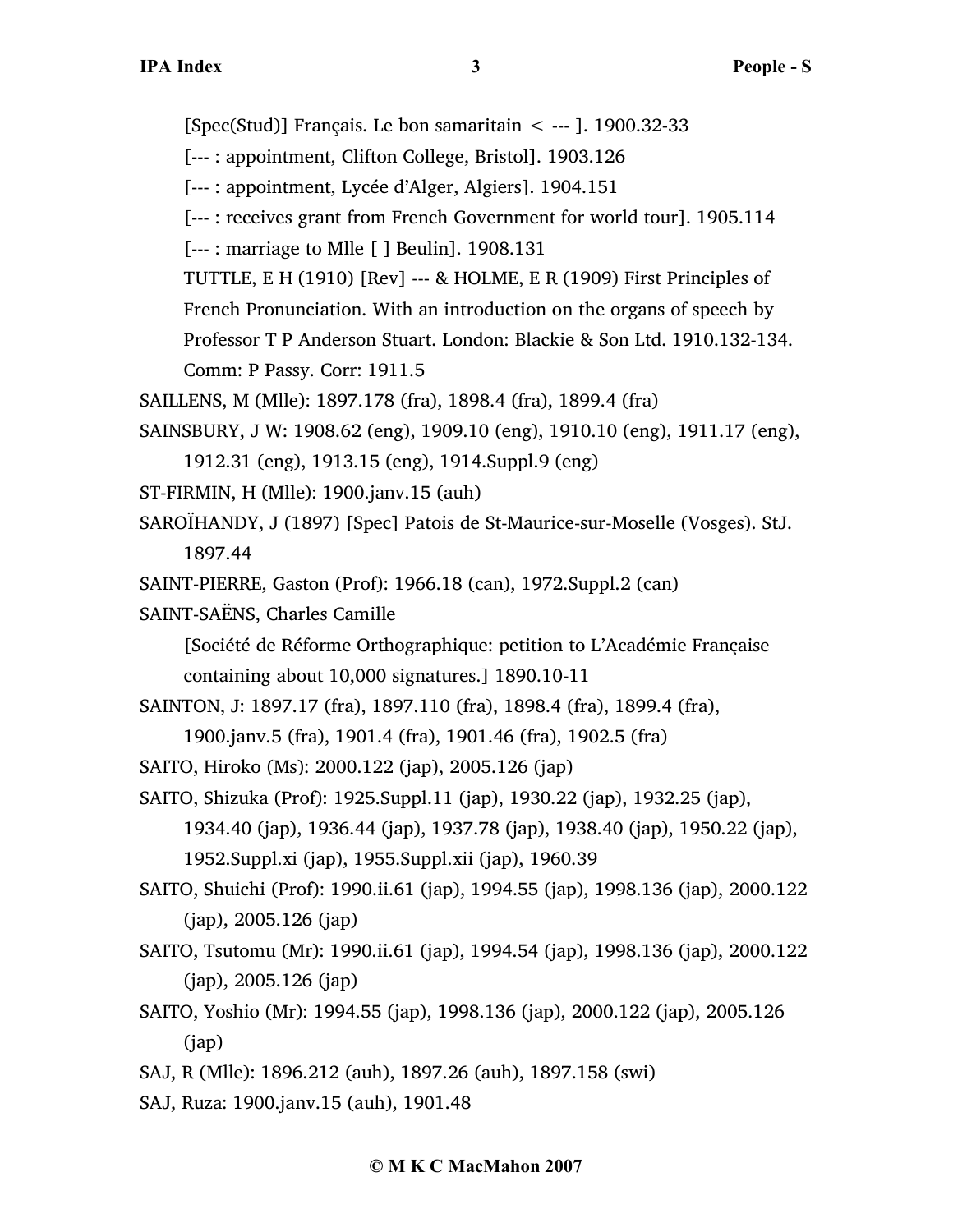SAJABI, Jakobo

NÖEL-ARMFIELD, G (1912) [Spec] Luganda [language of Beganda

(Uganda, Africa)]. Sol, StJ [infs=Kesi B Mukasa and --- ]. 1912.145-146

SAKITANI, Mitsuru: 2000.122 (jap)

SAKUMA, T: 1906.25 (jap), 1907.28 (jap), 1908.28 (jap), 1909.32 (jap),

1910.31 (jap)

SALA: see LA SALA

SALAMA, Adel (Dr): 1979.46 (egy)

SÁLAS, Dario: 1902.129 (chl), 1903.22 (chl), 1904.20 (chl), 1905.20 (chl), 1906.24 (chl)

SALAZAR, Arturo

PASSY, P (1896) [Rev] --- & NEWMAN, K (1896) Kosto komparatibo en Chile des Gas i de la Elektrizidad, komo sistemas de distribuzion de enerjía. Santiago de Chile: Impr Moderna. 1896.97

SALICATH, [ ] (Mlle): 1900.janv.5 (fra)

SALINAS, Bernardo: 1905.106 (chl), 1906.24 (chl), 1907.27 (chl), 1913.109 (fra), 1914.Suppl.3 (fra)

SALLANDER, O W: 1888.Nov.457/81 (swe), 1889.7 (swe), 1890.7 (swe), 1890.50

SALLAZ, Eduardo: 1905.20 (chl), 1906.24 (chl)

SALLOPEK, I (Mlle): 1899.13 (auh)

SALLWÜRK, H von: 1895.201 (ger), 1896.8 (ger), 1897.23 (ger), 1898.10 (ger), 1899.11 (ger)

KLINGHARDT, H (1888) Der Dritte Deutsche Neuphilologentag [Dresden, 28 September-1 October 1888]. 1888.Nov.458/82

SALMON, H G C: 1905.6 (eng), 1906.8 (eng), 1907.9 (eng), 1908.10 (eng), 1909.10 (eng)

SALOMÉ, [ ]

Association nationale pour la réforme de l'enseignement secondaire [founded; list of Office-Bearers]. 1890.18-19

SALOMONSEN, Helga (Frk): 1902.24 (den), 1903.17 (den), 1904.15 (den), 1905.15 (den), 1906.18 (den)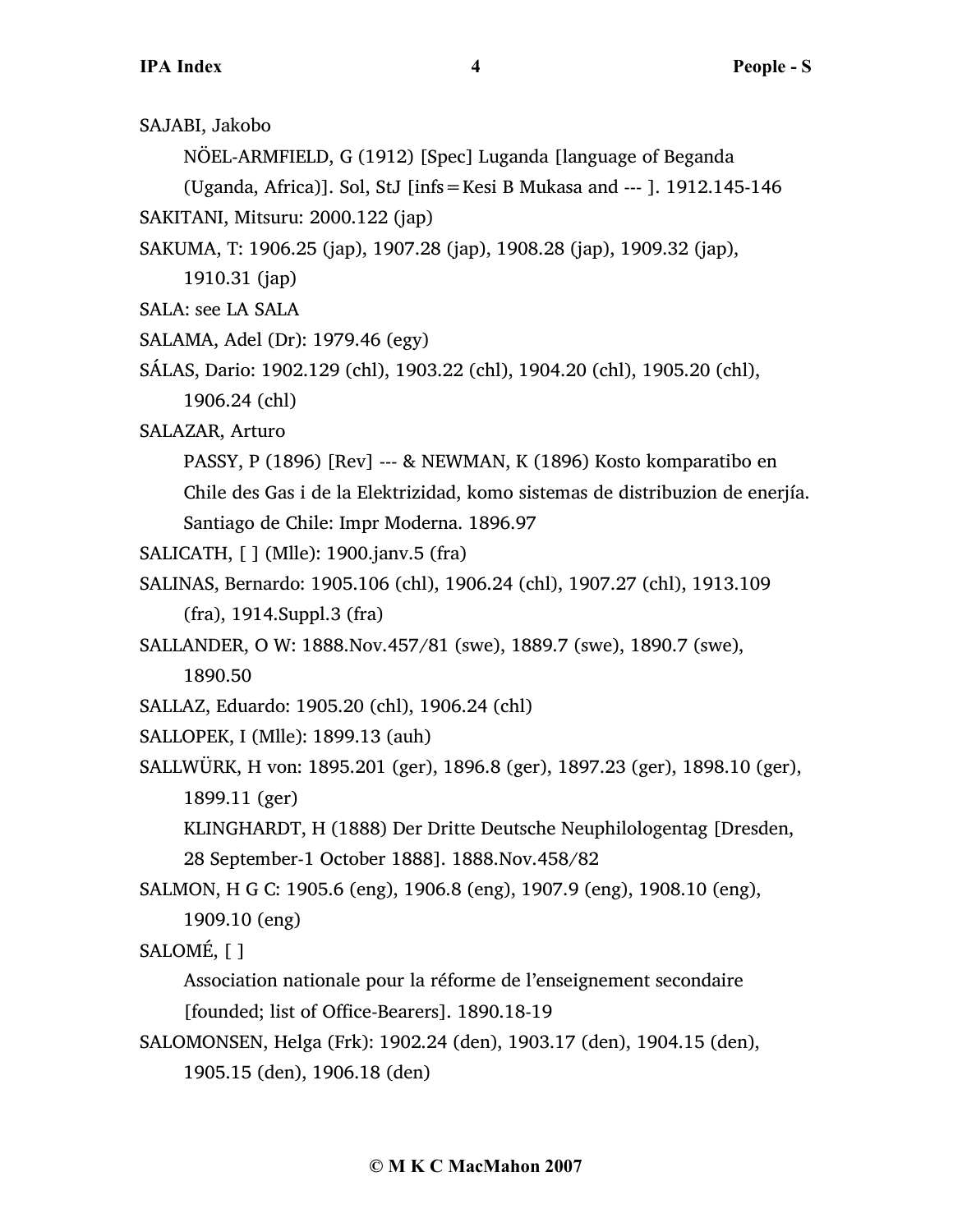SALOMONSEN, Inga (Frk): 1895.53 (fra), 1895.114 (fra), 1895.138 (nor),

1896.13 (nor), 1897.30 (nor), 1898.17 (nor), 1899.18 (nor), 1899.36

SALTER, Milton B: 1937.janv-mars.82 (usa), 1938.38 (usa), 1942.11

SALTERAIN Y HERRERA, E de

STIRLING, W F (1938) [Spec(Stud)] Español. Transcripción estrecha. < --- . 1938.55

SALTING, Donald: 2005.129 (usa)

SALVETTI, Franca (Miss): 1970.24 (ita), 1972.Suppl.7 (ita), 1975.Suppl.9 (ita)

SALZA, Pier Luigi (Dr): 2000.122 (ita), 2005.126 (ita)

SALZMANN, Herm: 1898.129 (ger), 1899.11 (ger), 1899.35

SAMAREH, Yadollah (Dr): 1968.43 (irn), 1977.89 (irn), 1978.Suppl.9 (irn),

1981.Suppl.9 (irn), 1990.ii.61 (irn), 1994.55 (irn)

SAMBAMURTI, Aujar Augl: 1908.62 (ind), 1909.31 (ind), 1910.30 (ind)

SAMELY, Ursula: 1998.136 (eng)

SAMIE: see DE SAMIE

SAMMAN, H F: 1925.Suppl.11 (iom)

SAMPSON, George

WARD, I C (1923) [Rev] --- (1921) English for the English; a chapter on national education. Cambridge: Cambridge University Press. 1923.21-24

SAMSON, George W: 1901.7 (eng), 1902.7 (eng), 1902.51, 1903.7 (eng),

1903.48, 1913.110 (eng), 1914.Suppl.9 (eng), 1925.Suppl.11 (eng), 1930.13 (eng), 1931.57

 $-$ -- $(1914)$  A suggestion  $\mathfrak{f} =$  that the mf should print passages showing nonnative mispronunciations]. 1914.71

SAMUEL, Siegm: 1910.16 (ger), 1911.24 (ger), 1912.39 (ger), 1913.23 (ger), 1913.111

SAMULEIT, [ ]: 1903.24 (ger), 1904.7 (ger), 1904.60, 1904.63, 1905.7 (ger), 1906.10 (ger), 1907.11 (ger), 1908.11 (ger), 1909.12 (ger), 1909.95

SAMULON, M (Frl): 1910.16 (ger), 1911.24 (ger), 1912.39 (ger), 1913.23 (ger), 1913.111

SAN CRISTOBAL: see HERRERA SAN CRISTOBAL

SANCHEZ ASQUET, E: 1897.125 (chl), 1898.22 (chl)

SAND, George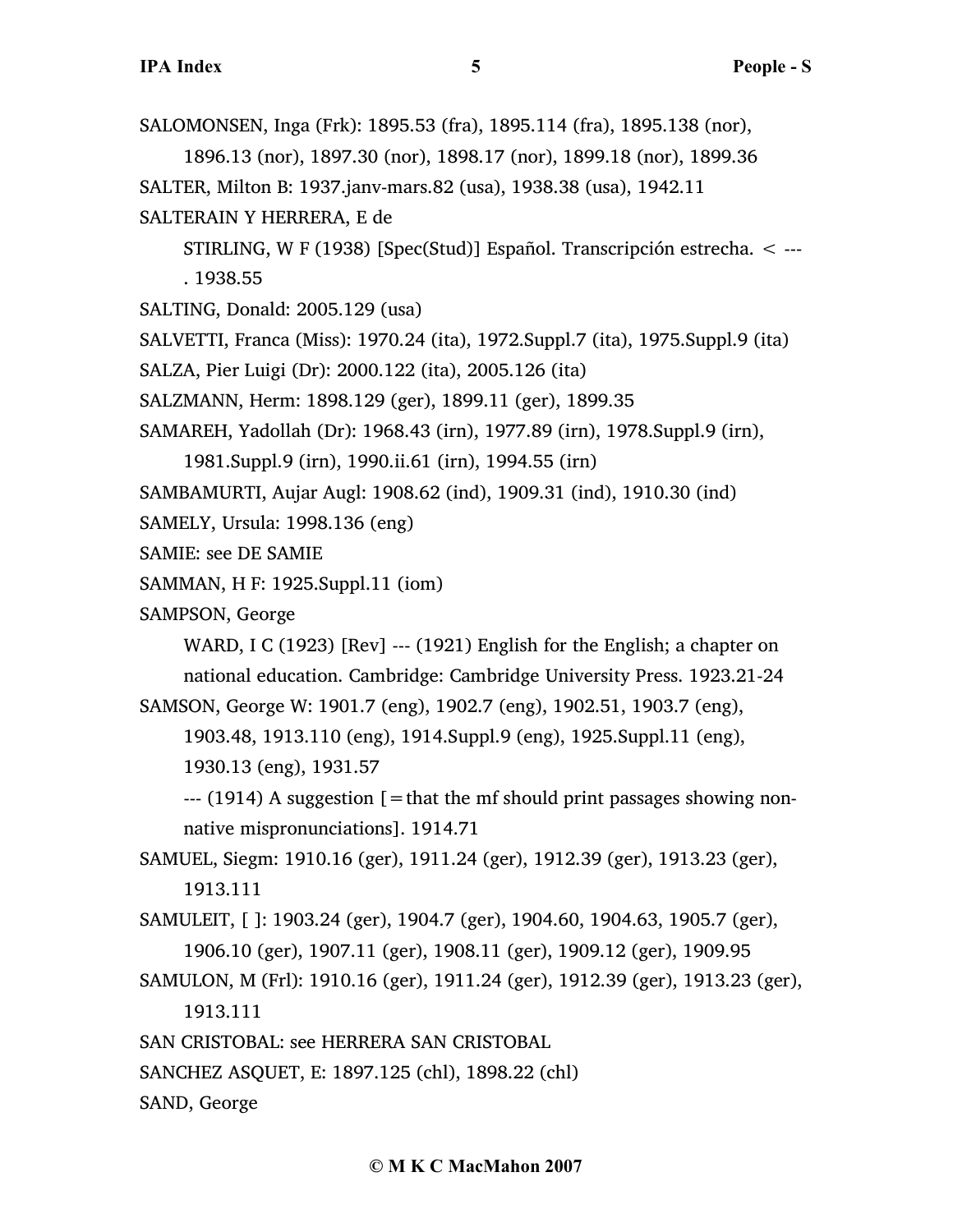CHAPALLAZ, M  $(1960)$  [Spec(Stud)] Français.  $\lt$  --- La Mare au diable. 1960.18

- SANDBACH, F E: 1910.94 (eng), 1911.17 (eng), 1912.31 (eng), 1912.135 (eng), 1913.15 (eng), 1914.Suppl.9 (eng)
- SANDBERG, [ ] (Frk): 1899.146 (fra), 1900.janv.5 (fra), 1900.févr-mars.18 (nor), 1901.20 (nor), 1901.48
- SANDEMAN, Grace (Miss): 1905.26 (eng), 1906.8 (eng), 1907.9 (eng), 1908.10 (eng), 1909.10 (eng)
- SANDER: see also SANDERS  $\sim$  SANDER
- SANDER, [ ] (Frl): 1910.95 (ger), 1911.24 (ger), 1912.39 (ger), 1913.23 (ger), 1914.Suppl.15 (ger)
- SANDER, Arnold: 1899.81 (ger), 1900.janv.12 (ger), 1901.13 (ger), 1901.30, 1901.122
- SANDER, G H (Dr): 1901.69 (ger), 1902.12 (ger), 1902.51, 1909.16 (ger), 1910.16 (ger), 1911.24 (ger), 1912.39 (ger), 1912.94, 1913.63 (ger), 1914.Suppl.15 (ger)
- SANDERS ~ SANDER, [ ] (Miss): 1909.10 (eng), 1910.10 (eng)
- SANDERS, J W: 1949.31 (eng), 1952.Suppl.iv (eng)

SANDERSON, [ ] (Mr)

[Results of the language examination for teachers in France.] 1886.Aug.[4] SANDERSON, Stewart

WELLS, J C (1979) [Rev] ORTON, H, --- & WIDDOWSON, J [eds] (1978) The Linguistic Atlas of England. London: Croom Helm. 1979.39-43

SANDFELD-JENSEN, Kr (Dr): 1902.98 (den), 1904.153 (den), 1905.15 (den), 1906.18 (den), 1907.21 (den), 1908.22 (den), 1908.92 (den), 1909.23 (den), 1910.23 (den), 1911.30 (den), 1912.45 (den), 1913.30 (den), 1914.Suppl.20 (den)

[Vacation course, Summer 1930: ... Copenhagen, --- , H Forchhammer, phonetics]. 1930.41

- SANDGREN, John: 1892.157 (swe), 1893.10 (swe), 1894.12 (swe), 1894.27, 1895.13 (swe), 1895.33
- SANDHOLT, Lilli (Frk): 1899.146 (fra), 1900.janv.18 (den), 1901.19 (den), 1902.17 (den), 1903.17 (den), 1904.15 (den), 1905.15 (den), 1906.18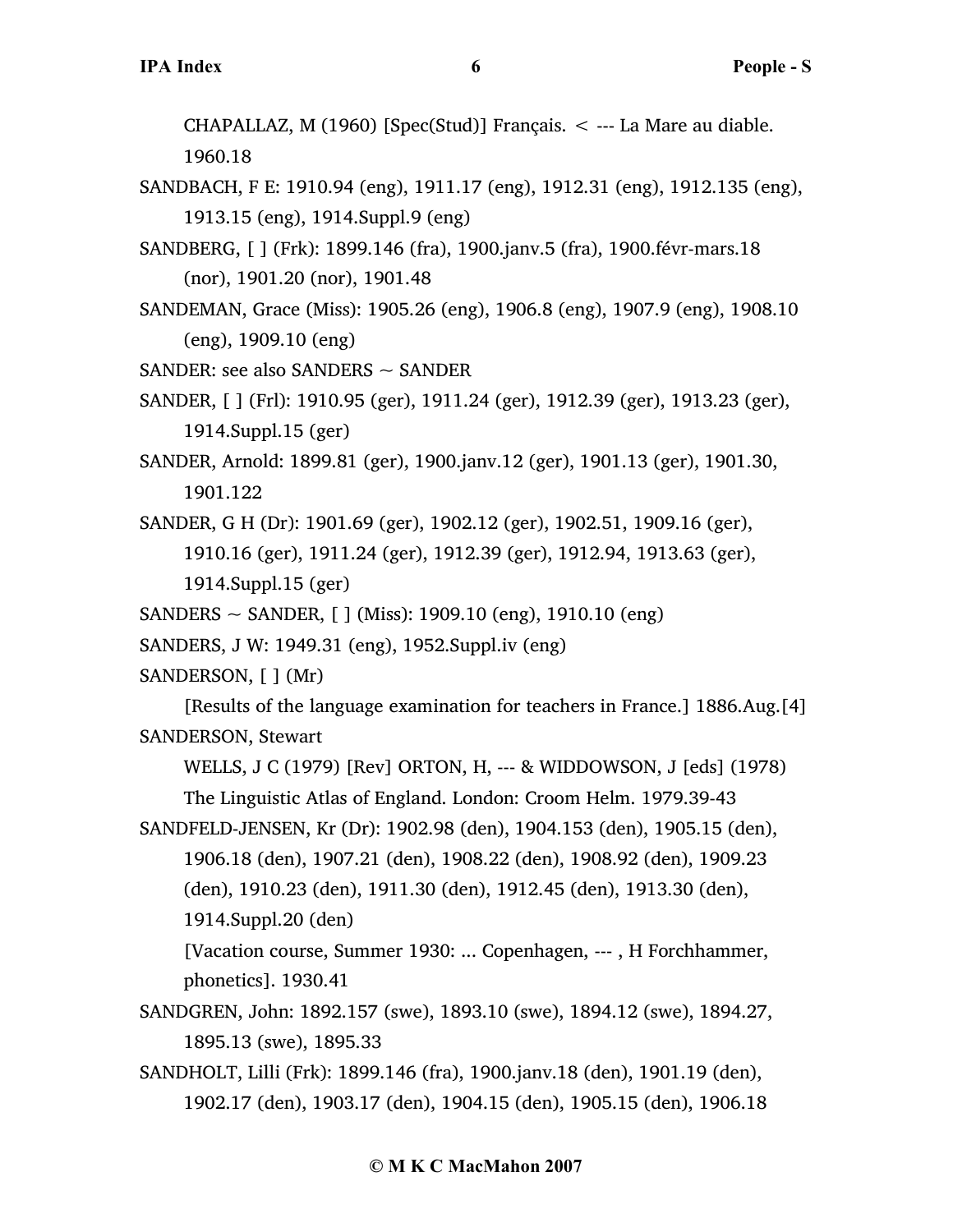(den), 1907.21 (den), 1908.22 (den), 1909.23 (den), 1909.43 (den),

1910.23 (den), 1911.30 (den), 1912.45 (den), 1913.30 (den)

SANDOVAL, Abelino: 1897.35 (chl), 1898.22 (chl), 1899.22 (chl), 1899.36 SANDOVAL, Merton

TUTTLE, Siri G & --- (2002) Jicarilla Apache. NWS [inf=Merton Sandoval, from Dulce, New Mexico]. 2002.105-112

SANDS, Bonny E (Ms): 1990.ii.61 (usa), 1994.55 (usa), 1998.136 (usa),

2000.122 (usa), 2005.129 (usa)

```
SANDS, Kathy
```
GORDON, Matthew, BARTHMAIER, Paul & --- (2002) A cross-linguistic acoustic study of voiceless fricatives [Aleut, Apache, Chickasaw, Gaelic [Scottish], Hupa, Montana Salish, Toda]. 2002.141-174

SANDSTRÖM, Anna (Frk): 1888.Feb.73/9 (swe), 1889.7 (swe), 1890.7 (swe),

1891.8 (swe), 1892.10 (swe), 1893.10 (swe), 1893.42

SANFORD, Carolyn (Ms): 2006 [IPA-Rec]

```
SANSAI SHA, Kanda-Kû: 1904.86 (jap), 1905.21 (jap)
```
SANSOM, William

GIMSON, A C (1956) [Spec(Stud)] English (Southern British).  $\lt$  --- The

Face of Innocence. 1956.51

```
SANTA CRUZ, Alfredo: 1897.126 (chl)
```
SANTESSON, Anna (Frk): 1891.29 (swe), 1892.10 (swe), 1892.42

SANTILLANA, Iñigo López de Mendoza

STIRLING, W F (1937) [Spec(Stud)] Español. Transcripción estrecha. < --- 1937.janv-mars.80-81

SANTOS: see also ARTEAGA SANTOS; GALLEGO-SANTOS; MANUEL DOS SANTOS

SANTOS, Carlos Alfonso: 1912.92 (por), 1913.28 (por), 1914.Suppl.19 (por) SANTUCCI, F S

WARD, I C (1928) [Spec(Stud)] Italiano. < PELLICO, S Le Mie Prigioni  $[Inf = -1$ . 1928.77-79

SAO, On Kya

[Spec] Shan (of Hsi Paw; inf= ---; recorded in c1917). NWS. 1949.Suppl.janv-juin.40-41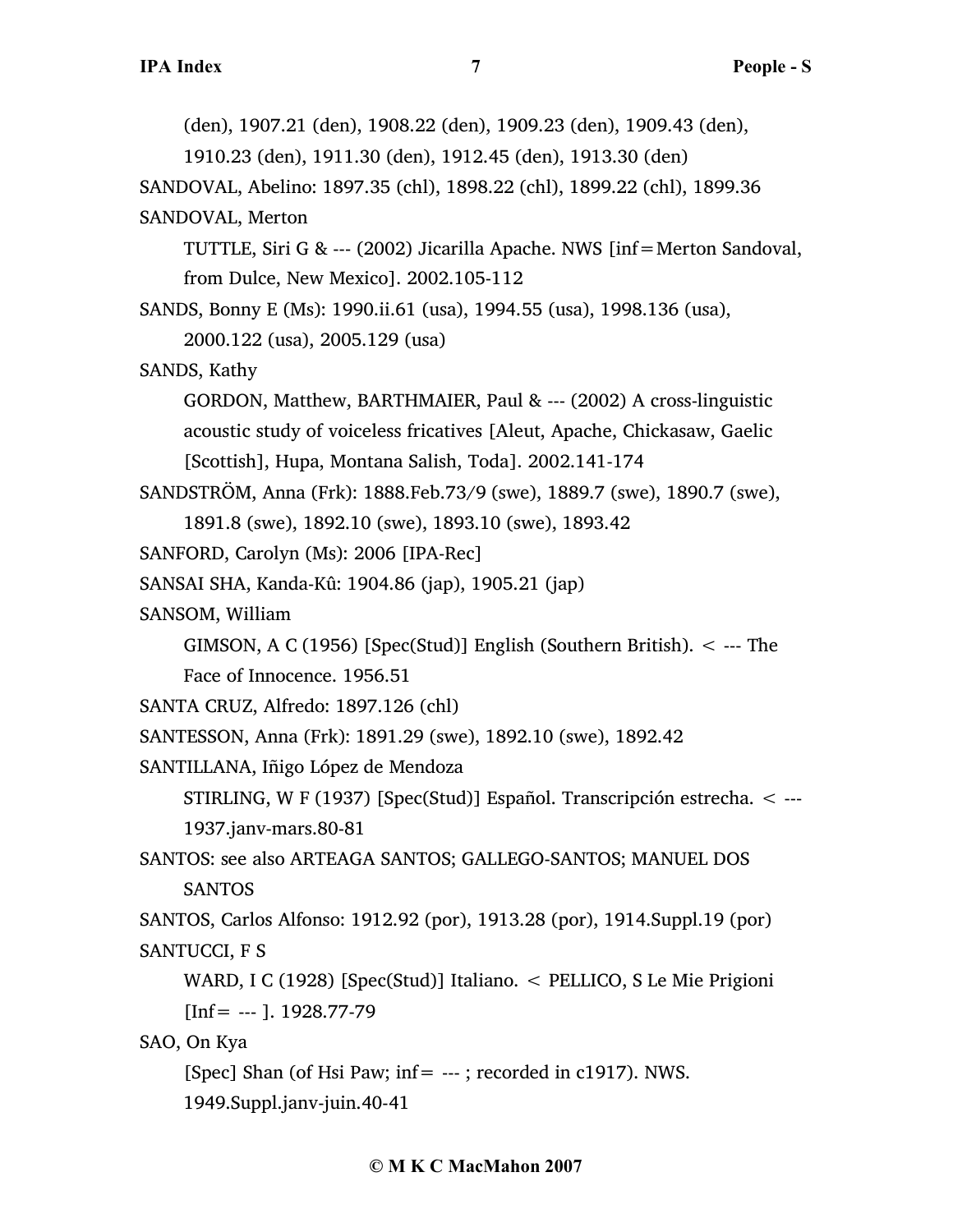SAPIR, Edward (Prof): 1936.34 (usa), 1938.30 (usa)

SAQQAF: see AL-SAQQAF, Abdullah H

SARABASA, Amalia (Prof): 1994.55 (ven), 1998.136 (ven), 2000.123 (ven)

SARAM: see DE SARAM

SARANTOGLOU, Menelaos H (Mr): 1980.82 (gre), 1981.Suppl.8 (gre), 1990.ii.61 (gre), 1994.55 (gre), 1998.136 (gre), 2000.123 (gre), 2005.126

(gre)

SARATHI: see PARTHASARATHI

SARAUW, Chr: 1887.March.[3] (den), 1888.janv.27/3 (den), 1889.7 (den), 1890.7 (den), 1891.8 (den), 1891.30, 1892.8 (den), 1893.9 (den), 1893.42 [Names of 3 FTA members teaching at the Frederiksberg Latin og Realskole in Copenhagen: --- ]. 1888.Aug-Sept.67

[Rev] WESTERN, A [ed] (1888) Quousque Tandem Revy. 1. Oktober 1888. 1888.Dec.493/93

WALLENSKOELD, A (1897) [Rev] JESPERSEN, O & --- (1895-1896) Englesk Begynderbog. København: Schubothe. 1897.56

SARCEY, F

[Société de Réforme Orthographique: petition to L'Académie Française containing about 10,000 signatures.] 1890.10-11

```
SARE, Joan (Miss): IPA exam result (English). 1934.84
```
SARGANT, W L: 1891.2 (eng), 1892.2 (eng), 1892.42 (eng), 1892.89 (sco), 1893.3 (sco), 1893.42

SARMIENTO, E (Prof): 1956.27 (wal)

SAROÏHANDY, Georgine (Mme) [see also PAUL, Georgine (Mlle)]: 1908.63 (fra), 1909.2 (fra), 1910.2 (fra)

SAROÏHANDY, Jean (Prof): 1891.133 (fra), 1892.2 (fra), 1893.2 (fra), 1894.2 (fra), 1894.50 (fra), 1895.2 (fra), 1896.2 (fra), 1897.16 (fra), 1898.2 (fra), 1899.2 (fra), 1900.janv.3 (fra), 1901.2 (fra), 1902.2 (fra), 1902.34 (fra), 1903.2 (fra), 1904.2 (fra), 1905.2 (fra), 1906.2 (fra), 1906.30, 1907.4 (fra), 1908.4 (fra), 1908.63 (fra), 1909.4 (fra), 1911.10 (fra), 1912.22 (fra), 1913.7 (fra), 1914.Suppl.2 (fra), 1925.Suppl.11 (fra), 1930.10 (fra), 1932.13 (fra)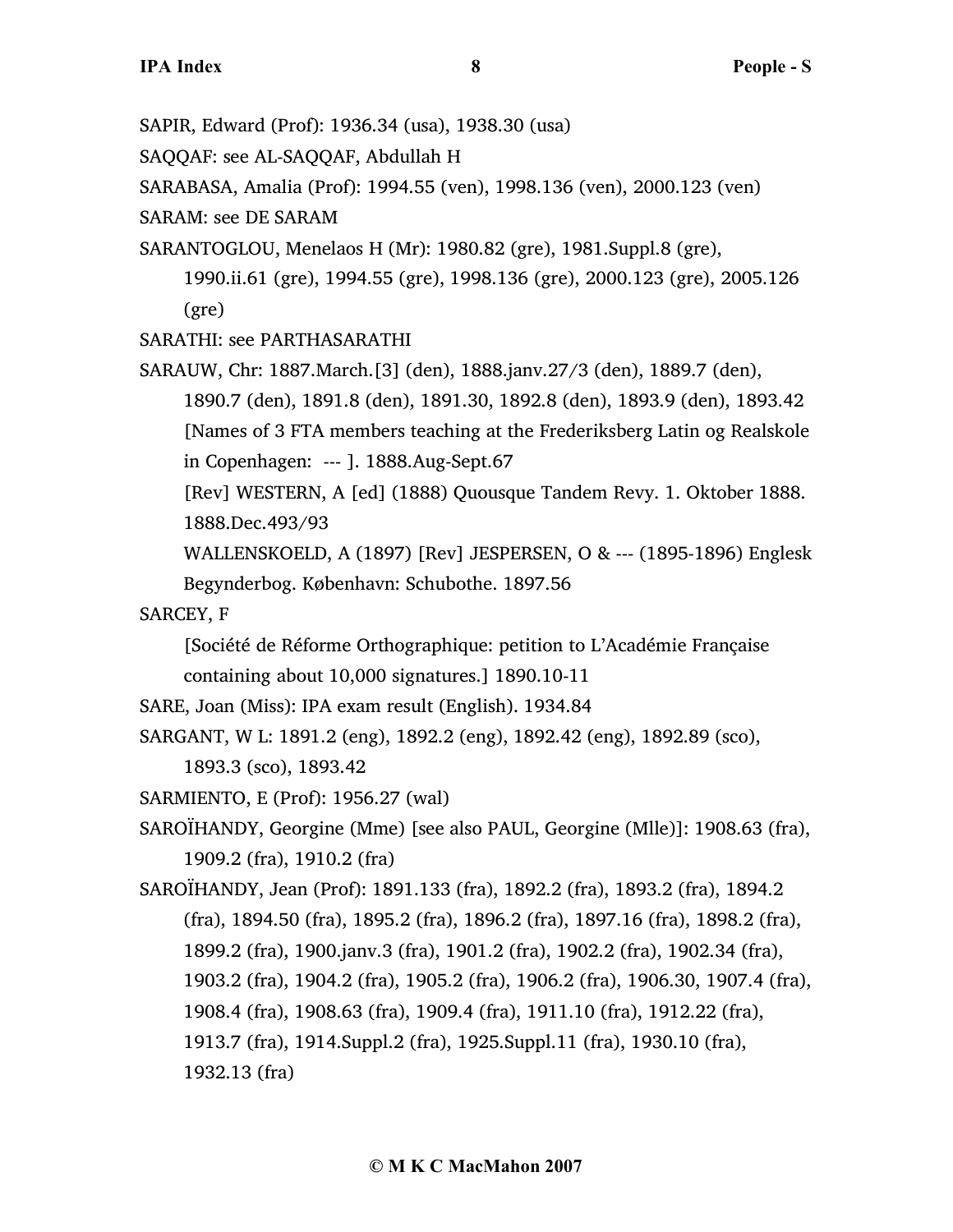--- (1893) [Rev] LENZ, R (1892) La Fonética. Santiago de Chile. 1893.149- 150

GENTHE,  $S(1893)$  Prononciation espagnole  $[=$  remarks on transcription used by --- in review of LENZ, R]. 1893.166-167. Comm: P Passy --- (1894) [Spec(Stud)] Español. Acertijos < NYROP, K Lærebog, 1891.

1894.111-112

Cours de phonétique à L'École des Hautes Études [... --- ]. 1894.66-67

PASSY, P (1895) Cours de phonétique à L'École des Hautes Études:

Exercices pratiques [--- on Castilian Spanish phonetics]. 1895.98

--- (1897) [Spec] Patois de St-Maurice-sur-Moselle (Vosges). StJ. 1897.44

--- (1897) Les langues vivantes de Chili 1897.97-100

--- (1898) [Spec] Patois espagnol de Graus près Barrastro, Haut Aragon. StJ. 1898.109

[--- : marriage to Mlle Georgine Paul]. 1908.84

PASSY, P (1914) [Rev] --- (1913) Vestiges de phonétique ibérienne en territoire roman (Revue internationale des études basques 7, 1913.475- 497). 1914.66-67

# SAROYAN, William

ULDALL, E T (1947-1950) [Spec(Stud)] English (American). < --- 'My Witness Witnesseth', from Dear Baby. 1947.14-15, 1947.32, 1948.12, 1949.28-29, 1950.19, 1950.37-38

SARRASIN, Robert

COX, Terry B (1989) [Rev] OSTIGUY, Luc & --- (1985) Phonétique

comparée du français et de l'anglais nord-américains. Trois-Rivières,

Québec: Les Éditions du Réseau U. 1989.106

SARSAM, I R: 1966.18 (wal)

SARTORIUS, M (Frl): 1902.74 (ger), 1903.12 (ger), 1903.48

SARTRE, Jean-Paul

CHAPALLAZ, M (1953) [Spec(Stud)] Français. < ---. L'Engrenage. 1953.20 SASAKI, Saeko (Dr): 2005.126 (jap)

SASCHIWACK, [ ]: 1905.10 (ger)

SATKE, V (Frl): 1909.16 (ger), 1910.16 (ger), 1911.24 (ger), 1912.39 (ger),

1913.23 (ger), 1913.111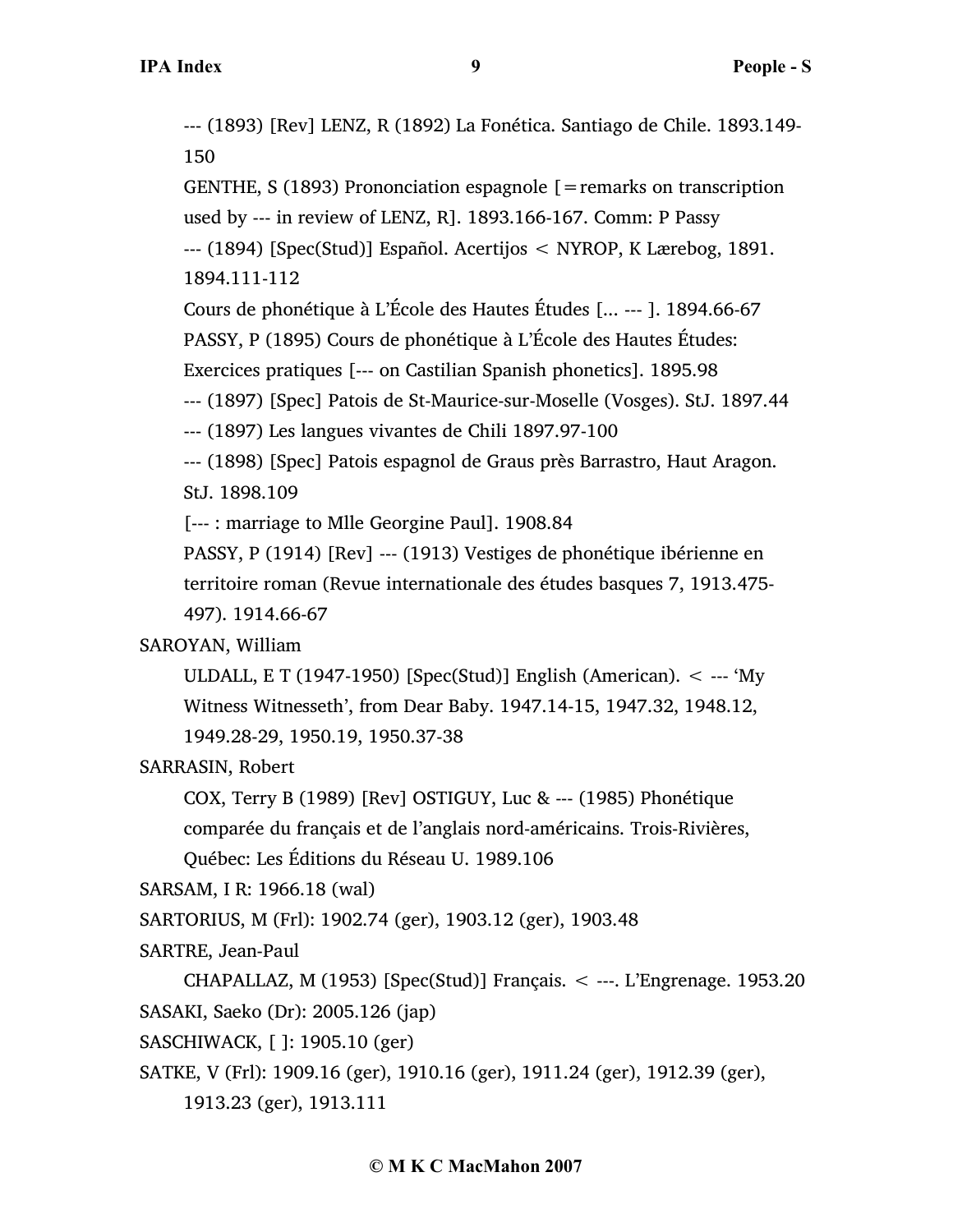- SATO, Hidekichi: 1931.18 (jap), 1932.48, 1932.25 (jap)
- SATO, Hikoshiro: 1925.Suppl.11 (eng)
- SATO, Tsutomu (Mr): 1994.55 (jap), 1998.136 (jap), 2000.123 (jap), 2005.126 (jap)
- SATTLER, L (Mlle): 1902.13 (auh), 1902.51
- SATZ, Norman M: 1974.103 (usa), 1975.Suppl.21 (usa), 1978.Suppl.21 (usa)
- SATZ, P (Frl): 1912.39 (ger), 1913.23 (ger)
- SAÚCA-MARCIAL, Francisco: 1998.136 (spa), 2000.123 (spa), 2005.128 (spa)
- SAUER, [ ]: 1900.janv.5 (fra), 1901.4 (fra), 1902.5 (fra), 1902.51
- SAUER, Gg A: 1900.38 (ger), 1901.13 (ger), 1902.12 (ger), 1903.12 (ger), 1904.10 (ger), 1904.60
- SAUERLAND, [ ] (Dr): 1889.7 (ger), 1890.7 (ger), 1890.49 (fra), 1890.101 (ger), 1891.8 (ger), 1892.5 (ger), 1893.5 (ger), 1893.42, 1894.6 (ger), 1894.26 [Expected participant at the Phonetic Congress.] 1889.45
- SAUERTEIG, Luise (Frl): 1898.33 (ger), 1899.11 (ger), 1900.janv.12 (ger), 1901.13 (ger), 1902.12 (ger), 1903.12 (ger), 1903.30 (ger)
- SAULYS, Kazimieras: 1972.92 (aus), 1975.Suppl.2 (aus), 1978.Suppl.2 (aus),
	- 1981.Suppl.2 (aus), 1990.ii.61 (aus), 1994.55 (aus), 1998.136 (aus)
- SAUNDERS, A B: 1908.10 (eng), 1909.10 (eng), 1910.10 (eng), 1911.17 (eng),
	- 1912.31 (eng), 1912.94 (eng), 1913.15 (eng), 1914.Suppl.9 (eng)
- SAUNDERS, Heather (Mrs): 2006 [IPA-Rec]
- SAUNDERS, John Philip: 1998.136-137 (eng)
- SAUNDERS, M E (Miss): 1930.60 (usa), 1932.22 (usa), 1934.37 (usa)
- SAUNDERS, W D (Rev): 1925.Suppl.11 (eng)
- SAURAT, D: 1911.17 (eng), 1912.31 (eng), 1913.15 (eng), 1913.89

[--- : appointment, London]. 1926.17

SAUSSURE, Ferdinand de (Prof): 1891.85 (swi), 1892.7 (swi), 1893.7 (swi), 1894.8 (swi), 1895.8 (swi), 1895.33, 1896.10 (swi), 1897.26 (swi), 1897.52, 1898.2 (swi), 1899.2 (swi), 1900.janv.2 (swi), 1901.2 (swi), 1902.2 (swi), 1903.2 (swi), 1904.2 (swi), 1905.2 (swi), 1906.2 (swi), 1907.2 (swi), 1908.2 (swi), 1909.2 (swi), 1910.2 (swi), 1911.9 (swi), 1912.22 (swi), 1913.6 (swi), 1914.Suppl.1 (swi), [death] 1914.61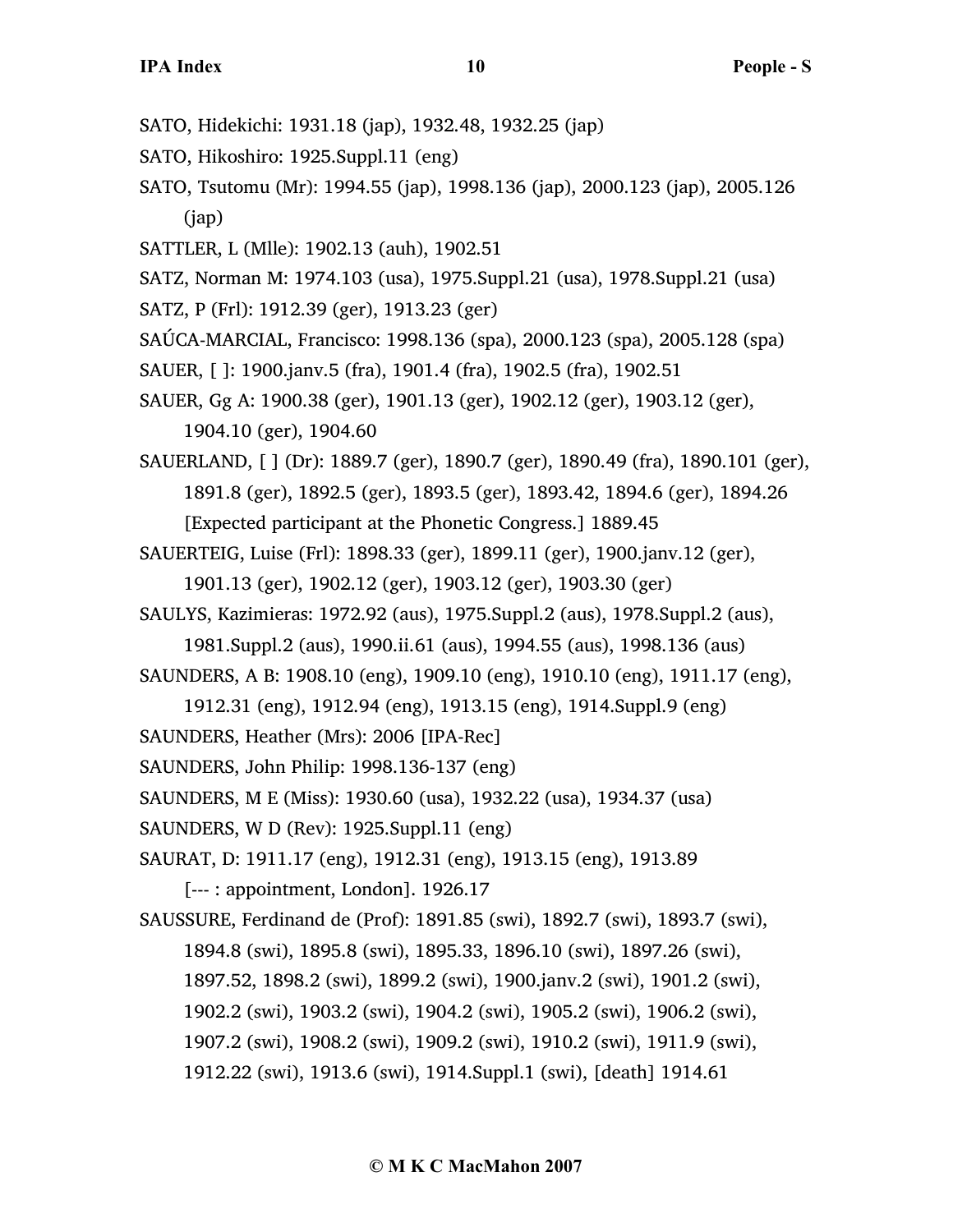[Vacation courses, Summer 1897: ... Geneva, ... --- on phonology and

phonetics. 1897.118, 1897.147

SAUTTER, Louis

[Publications Received.] 1891.61

SAVANDER, Otto (Dr)

[--- : marriage to Gisela Engeberg]. 1903.58

SAVI, Paolo

CAMILLI, A (1934) [Spec(Stud)] Italiano. Il cuculo < --- . 1934.23-24 SAVIDIS, A P: 1904.125 (tur), 1905.18 (tur), 1906.21 (tur), 1907.24 (tur),

1908.24 (tur), 1909.26 (tur), 1910.25 (tur), 1911.33 (tur), 1912.48 (tur) SAVILLE, A M: 1913.87 (eng), 1914.Suppl.9 (eng), 1930.13 (eng), 1931.37 SAVITSKY, Adolphe: 1913.109 (rus), 1914.Suppl.23 (rus)

SAVORY, Douglas Lloyd (Prof Sir): 1903.50 (eng), 1904.4 (eng), 1904.59, 1905.4 (eng), 1905.122 (eng), 1906.5 (eng), 1907.5 (eng), 1907.78 (eng), 1908.11 (ger), 1909.5 (eng), 1909.43 (eng), 1909.72 (eng), 1910.5 (irl),

1911.12 (irl), 1912.25 (irl), 1913.10 (irl), 1914.Suppl.4 (irl),

1925.Suppl.12 (nir), 1930.13 (nir), 1932.16 (nir), 1934.31 (nir), 1936.37

(nir), 1938.33 (eir), 1949.10 (nir), 1952.Suppl.iv (nir), 1955.Suppl.v (nir),

1961.Suppl.iii (nir), [death] 1969.55

--- : IPA exam result (French). 1909.76

JONES, D (1906) [Rev] --- (1906) Phonetic Transcription of F B Kirkman's Premiere année de français. London: Black. 1906.109

JONES, D (1906) [Rev] --- (1906) Phonetic Transcription of the First Sixty Lessons of Calvert & Hartog's First Book of French Oral Teaching. London: Rivingtons. 1906.109

[--- : appointment, Marburg]. 1907.101

[Vacation courses, Summer 1907: Marburg, ... --- ]. 1907.50

--- (1907) Applied phonetics 1907.95-97

ROBSON, E H A (1908) [Rev] --- (1907) Rivington's Direct Method.

Elementary German Texts: Das Gespensterschiff & Die Geschichte des

jungern Herrn Anton. London: Rivington's. 1908.46-47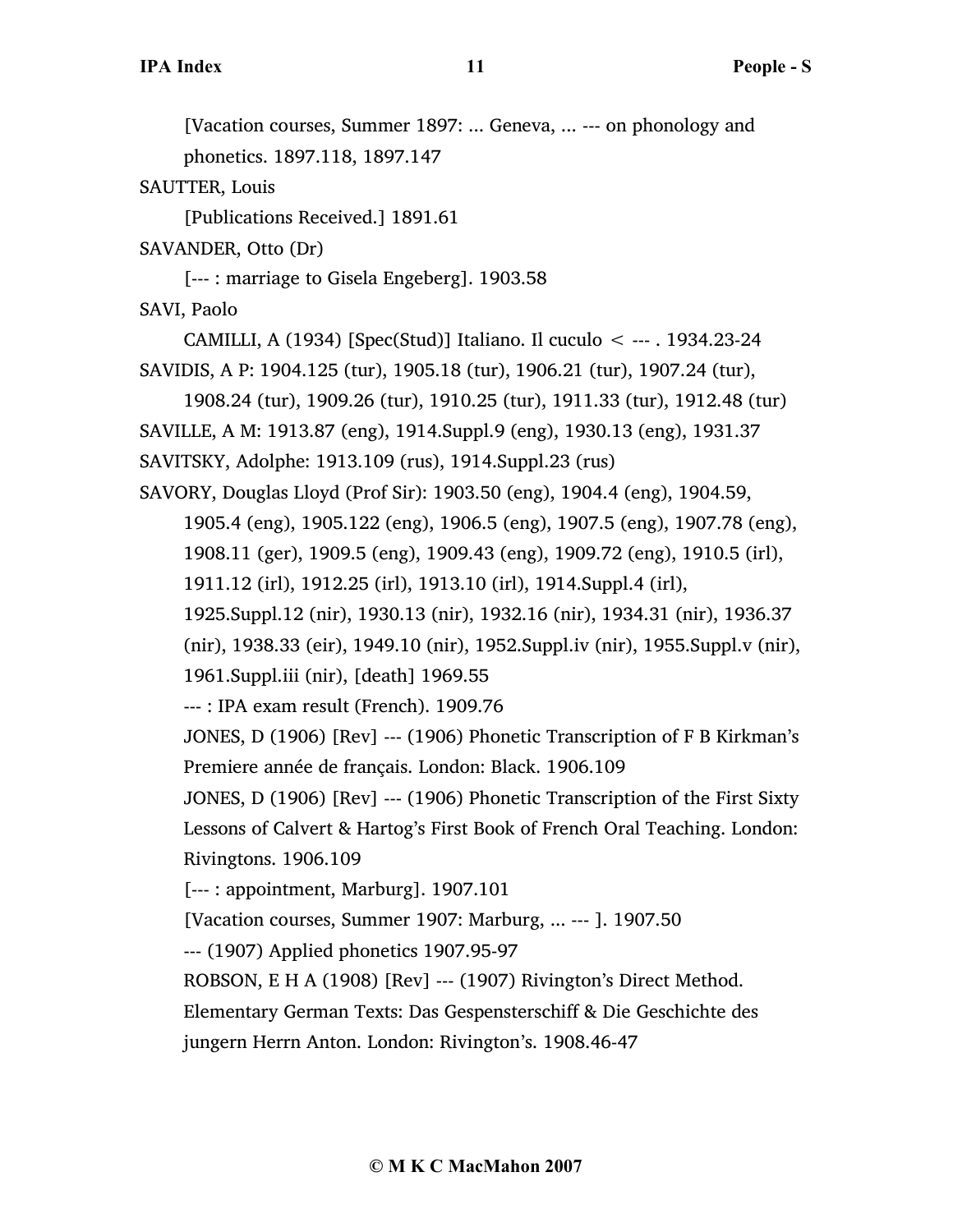ROBSON, E H A (1908) [Rev] PASSY, P (1907) The Sounds of the French Language: Their formation, combination and representation. Translated by D L Savory & D Jones. Oxford: Clarendon Press. 1908.47

--- (1908) [Rev] JONES, D (1907) Phonetic Transcriptions of English Prose. Oxford: Clarendon Press. 1908.47-49

HOOPER, J (1909) [Rev] --- (1908) Deutsches Reformlesebuch, enthaltend dreißig Erzählungen aus der deutschen Geschichte. Mit Fragen für Sprechübungen, mit grammatischen Übungen und einem deutschen Wörterverzeichnis. Oxford: Universitätsverlag. 1909.59-60

[--- : appointment, Belfast]. 1909.108

--- (1909) The International Congress, Paris, 1909 [=Le Congrès international des professeurs de langues vivantes]. 1909.123-124 [Vacation course, August 1910: Edinburgh, ... --- ]. 1910.116-117 [Knowledge of French phonetics required for examinations in French, University of Belfast]. 1910.135

[--- : lectures on French phonetics to school-teachers in Belfast and district]. 1910.161

HORN, M (1911) [Rev] --- (1911) Germelshausen von F Gerstäcker. London: Rivington's. 1911.113

HORN, M (1911) [Rev] --- (1911) Drei Wochen in Deutschland: ein deutsches Lesebuch. Mit deutschen Fußnoten, Fragen für Sprechübungen und grammatischen Übungen. Oxford: Universitätsverlag. 1911.113-114 NOËL-ARMFIELD, G (1911) [Rev] --- (1911) Die vierzehn Nothelfer, von Wilhelm Heinrich Riehl. London: Rivington's. 1911.177-178

NAEF, H (1912) [Rev] --- (1912) "Geleite, die draußen sind" von Theodore Zedelius. London: Rivingtons. 1912.141-143

[Councillors' views]. 1912.150-151

[--- : lectures on French pronunciation, University of Belfast Extension Classes]. 1912.66

JONES, L J (1913) [Rev] --- [nd] Recueil de chants. 1913.4

[--- : lecture on 'The art of pronunciation', Belfast College of Irish, 1 March 1913]. 1913.55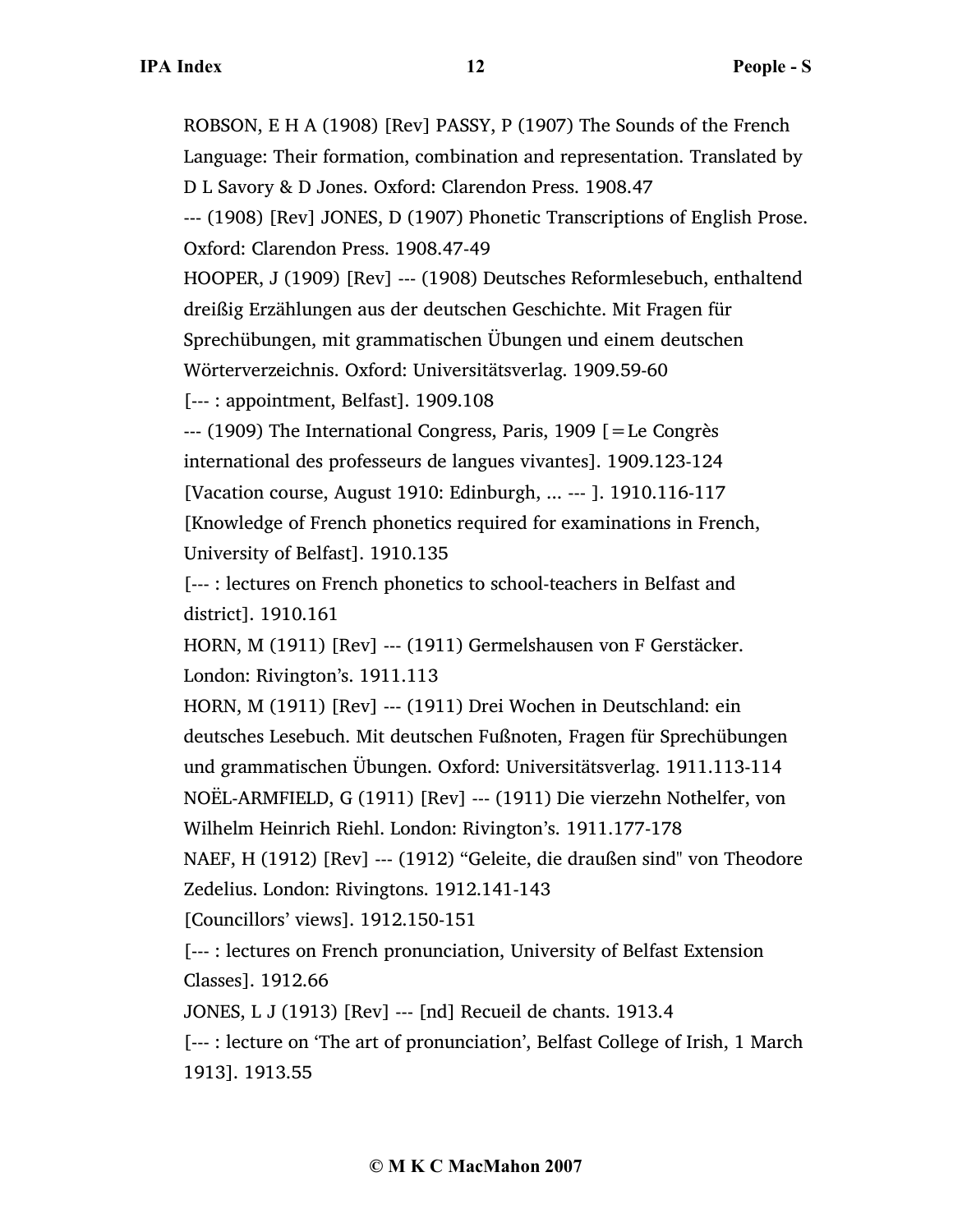--- (1913) [Rev] ALTHAUS, L H (1912) The Sounds of the Mother Tongue; a Manual of SpeechTraining for Preparatory and Lower Forms in Secondary

Schools, and for Vth, VIth or VIIth Standards in Elementary Schools.

London: University of London Press. 1913.74-75

PROSIEGEL, T (1913) [Rev] --- (1912) Das erste Jahr des deutschen

Unterrichts nach der direkten Methode, mit deutschen Erklärungen, Fragen

für Sprechübungen, grammatischen Übungen und einem

Wörterverzeichnis. Oxford: Oxford Universitätsverlag. 1913.97

[--- : lecture on 'The consonant R in English', Belfast College of Irish, 14 March 1914]. 1914.51

[--- : appointed Chevalier de la Légion d'Honneur]. 1929.4

SAVUNDRANAYAGAM, Indreni (Miss): 1963.38 (usa)

SAWDON, E W: 1925.Suppl.12 (eng), 1930.11 (eng), 1932.13 (eng), 1934.28

(eng), 1936.34 (eng), 1937.janv-mars.82

- SAWYER, E W: 1925.Suppl.12 (usa)
- SAXE, Doreen (Mrs): 1968.22 (usa)

SAXELBY, E (Mrs): 1932.15 (eng), 1934.31 (eng), 1936.36 (eng), 1938.32 (eng), [death] 1946.11

SAXILD, [ ] (Mlle): 1904.62 (fra)

SAYA, Aldo (Prof): 1910.123 (ita), 1911.29 (ita), 1912.44 (ita)

SAYCE, Archibald Henry (Rev Prof): 1888.janv.25/1 (eng), 1889.1 (eng), 1890.1 (eng), 1891.1 (eng), 1892.1 (eng), 1893.1 (eng), 1894.1 (eng), 1895.1

(eng), 1896.2 (eng), 1897.15 (eng), 1898.2 (eng), 1899.2 (eng),

1900.janv.2 (eng), 1901.2 (eng), 1902.2 (eng), 1903.2 (eng), 1904.2 (eng),

1905.2 (eng), 1906.2 (eng), 1907.2 (eng), 1908.2 (eng), 1909.2 (eng),

1910.2 (eng), 1911.9 (eng), 1912.22 (eng), 1913.6 (eng), 1914.Suppl.1 (eng)

Decisions of the Council [... Honorary membership to be offered to --- ]. 1888.Feb.75/11

--- (1896) [Comments on spelling reform]. 1896.109

SAYERS, Dorothy L

ARNOLD, G F (1958) [Spec(Stud)] English (Southern British). < --- The Nine Tailors. 1958.21-22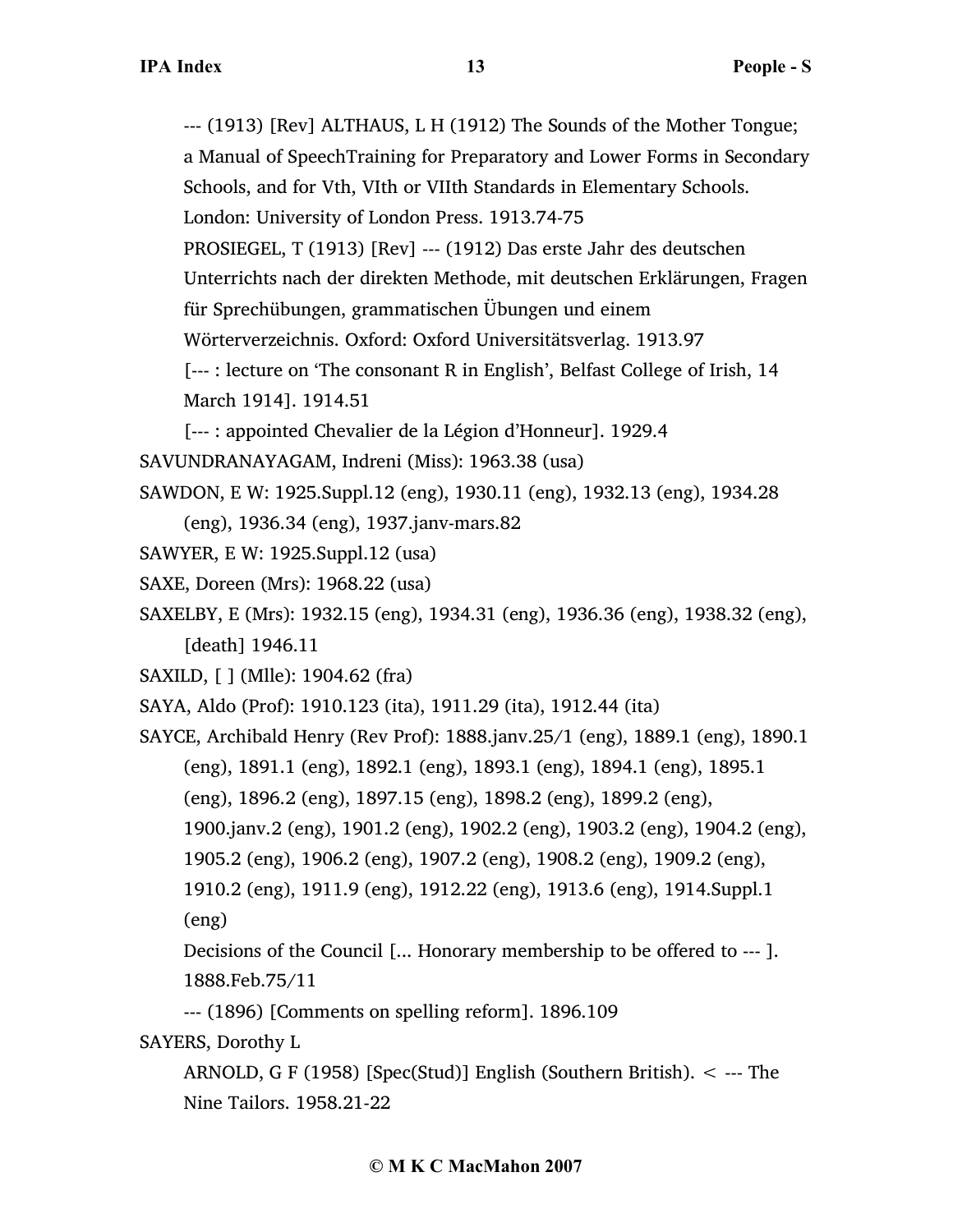SCADDING, J W: 1905.45 (eng), 1906.5 (eng), 1907.5 (eng), 1908.5 (eng), 1909.5 (eng)

ŠČERBA, Léon  $\sim$  Lev Vladimirovich  $\sim$  Z (Prof): 1908.4 (fra), 1909.18 (auh), 1909.95 (rus), 1910.25 (rus), 1911.33 (rus), 1912.48 (rus), 1913.32 (rus), 1914.Suppl.22 (rus), 1925.Suppl.1 (sov), 1930.10 (sov), 1932.13 (sov), 1934.28 (sov), 1936.34 (sov), 1938.30 (sov) [Composition of Council (1895): ... other members listed.] 1895.16 --- (1908) [Rev] BAUDOUIN DE COURTENAY, J I N (1904) Materialy jazyka dlja južnoslavjanskoj dialektologii i etnografii. II. Obrazcy jazyka na govorax Terskix Slavjan v sĕverovostočnoj Italii sobral i izdal J A BODUEN-DE-KURTENE. S.- Petersburg. Tipografija Imperatorskoj Akademii nauk. II. Materialen zur südslavischen Dialektologie und Ethnographie. II Sprachproben in den Mundarten der Slaven von Torre in Nordost-Italien. S.- Petersburg: Buchdruckerei der kaiserlichen Akademie der Wissenschaften. 1908.71-73

--- (1911) Court exposé de la prononciation russe. NWS 1911.Suppl.novdéc.1-8

--- (1911) [Spec] Russe. NWS. 1911.Suppl.nov-déc.7-8

[Experimental phonetics laboratory established in St Petersburg by --- ; lectures on general phonetics]. 1911.78

[Election results]. 1912.18-19

[Election of Council; composition of present Council; Proposals: Honorary membership for BREUL, K; phonetic symbols to be printed on cards

(<MILLS-BAKER, F); articles in orthography in the mf; alphabet; deficit]. 1912.89-91

PASSY, P (1912) The Principles of the International Phonetic Association. 1912.Suppl.sept-oct.1-40

The Principles of the International Phonetic Association. 1912.Suppl.septoct.5

[Council decisions: Executive committee; Honorary membership for BREUL, K; editors to be allowed to refuse 'une annonce...mauvaise'; proposal by MILLS-BAKER,F; articles in orthography in the mf; alphabet; see 1912.89-91]. 1912.114-115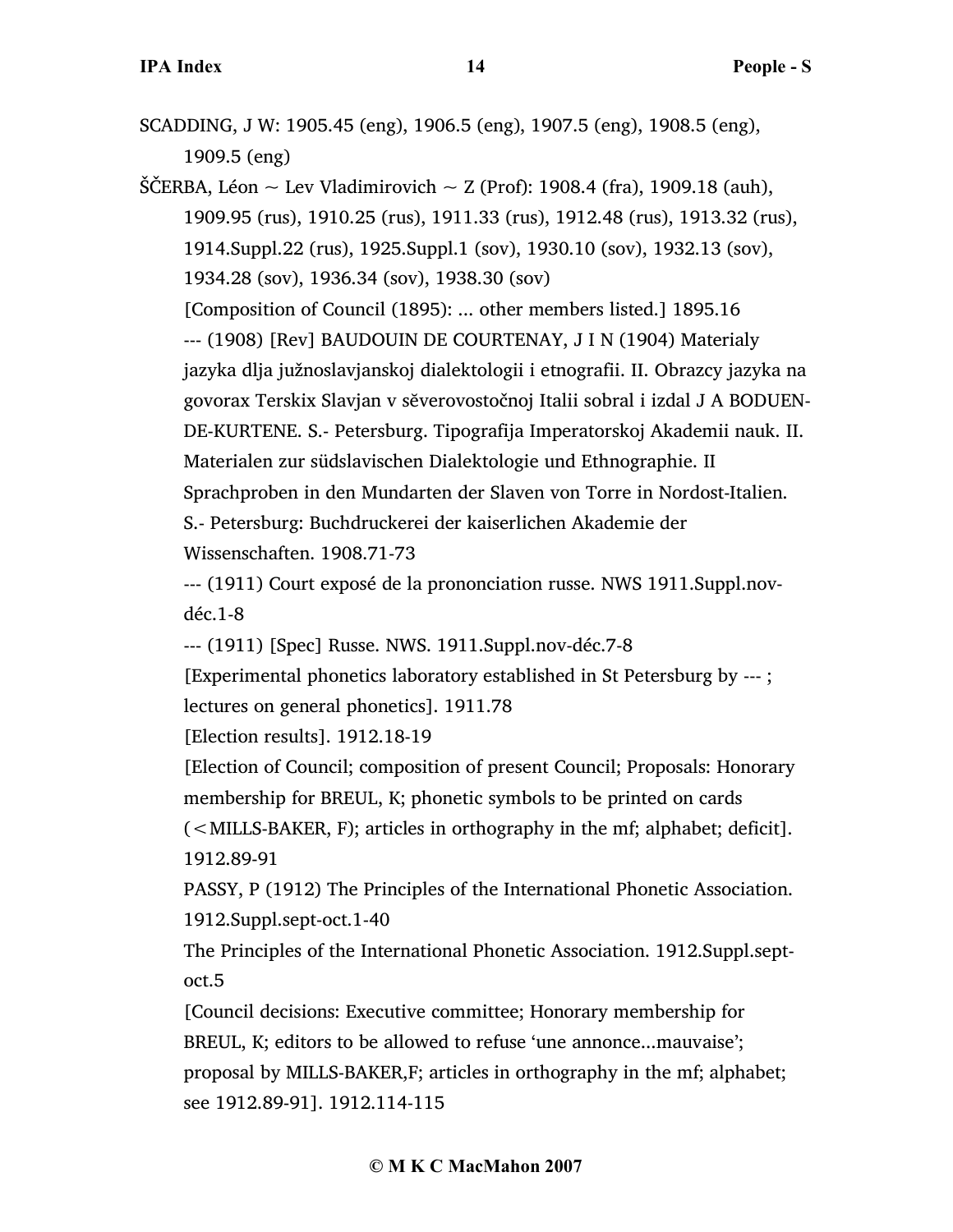[Election results]. 1914.18-19

Décisions officielles  $[=(i)$  Council for 1928 as for 1927 (ii) D Jones to be Secretary of the IPA in succession to P Passy (iii) D Jones to represent the af at the 1st International Congress of Linguists (iv) New symbols adopted]. 1928.51-53

Décisions officielles  $[=(i)$  Council for 1928 as for 1927 (ii) D Jones to be Secretary of the IPA in succession to P Passy (iii) D Jones to represent the af at the 1st International Congress of Linguists (iv) New symbols adopted]. 1928.51-53

[Election results]. 1929.10-11, 1931.17-18, 1933.17-18, 1935.19-20,

1937.janv-mars.81-82, 1939.17,37

```
JONES, D (1948) L Ščerba [=obituary]. 1948.20
```
SCHAAF, J (Dr): 1899.11 (ger), 1900.janv.12 (ger), 1901.13 (ger), 1901.47

SCHAAL, E (Frl): 1929.54 (ger), 1930.14 (ger), 1930.73 (eng), 1931.37 (ger), 1932.17 (ger)

SCHAANNING, B H (Mlle): IPA exam result (French). 1909.96

SCHAARSCHMIDT, Gunter

--- (1988) [Rev] HENTSCHEL, Gerd (1986) Vokalperzeption und Natürliche Phonologie: Eine kontrastive Untersuchung zum Deutschen und Polnischen. München: Verlag Otto Sagner. 1988.156-157

--- (1988) [Rev] TERNES, Elmar (1987) Einführung in die Phonologie.

Darmstadt: Wissenschaftliche Buchgesellschaft. 1988.157-158

SCHACHTER, Paul Morris

CARNOCHAN, J (1965) [Rev] --- (1962) Teaching English Pronunciation to the Twi-speaking student. Ghana & London: Oxford University Press. 1965.10-11

SCHACK, A: 1898.150 (ger), 1899.11 (ger), 1900.févr-mars.18 (ger), 1901.13 (ger), 1902.12 (ger), 1903.12 (ger), 1903.48

SCHÆBEL, H: 1895.186 (den), 1896.32 (den)

SCHÄFER, [ ]: 1899.34 (ger), 1900.janv.12 (ger), 1901.13 (ger), 1902.12 (ger), 1902.51

SCHAEFER, John (Dr): 1950.22 (usa), 1951.27 (usa), 1952.Suppl.viii (usa), 1952.49 (usa), 1953.45 (can), 1955.Suppl.vi (swe), 1961.Suppl.vii (swe)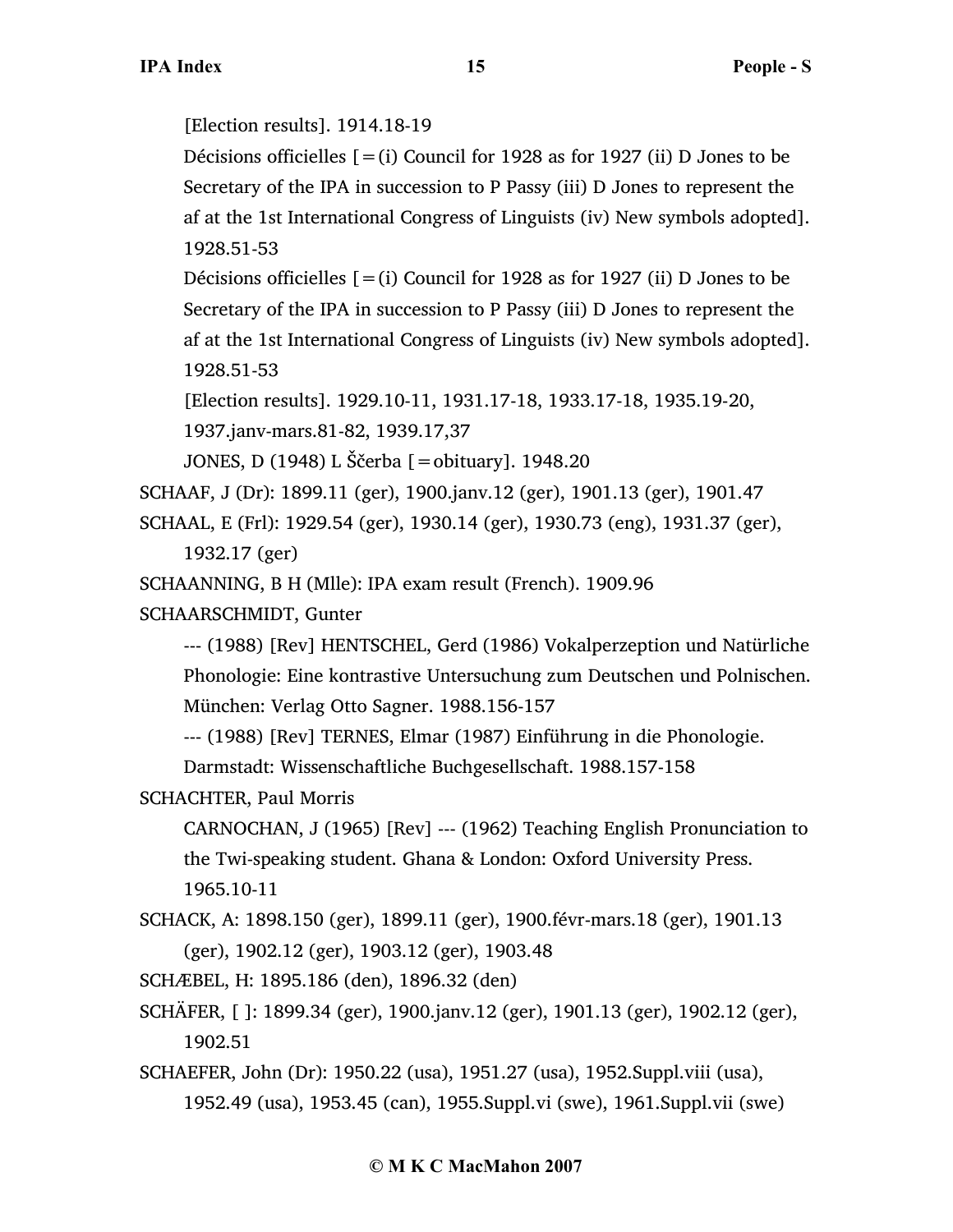SCHAEFER, L E (Miss): 1913.66 (eng), 1914.Suppl.9 (eng)

SCHÄFER, Wilhelm

TRIM, J L M (1951) [Spec(Stud)] Deutsch. < --- Rechenschaft. 1951.46-47 SCHAEFFLER, Felix (Dr): 2005.128 (swe)

SCHÄPPERLE, Catherine (Miss): 1912.118 (usa), 1913.36 (usa), 1914.Suppl.26 (usa)

SCHÄRER, M (Mlle): 1896.135 (swi), 1897.26 (swi), 1898.13 (swi), 1899.14 (swi), 1900.janv.15 (swi), 1901.16 (swi), 1902.14 (swi), 1903.14 (swi), 1904.12 (swi), 1905.12 (swi), 1906.15 (swi), 1907.17 (swi), 1908.18 (swi), 1909.19 (swi), 1910.19 (swi), 1911.27 (swi), 1912.42 (swi), 1913.26 (swi), 1914.Suppl.17 (swi)

SCHAFFALITSKY DE MUCKADELL, [ ] (Grevinde): 1901.70 (den), 1902.17 (den), 1902.114, 1903.17 (den), 1904.15 (den), 1905.15 (den), 1906.18 (den)

SCHALIN, O F: 1889.7 (swe), 1890.7 (swe), 1890.50, 1891.8 (swe), 1892.10 (swe), 1893.10 (swe), 1894.12 (swe), 1895.13 (swe), 1895.33

SCHALKWIJK, H C V  $\sim$  M C V (Mjfr  $\sim$  Mvr): 1895.9 (net), 1895.154 (net), 1896.11 (net), 1897.27 (net), 1898.14 (net), 1899.15 (net), 1900.janv.16 (net), 1900.févr-mars.19, 1901.17 (net), 1901.48

--- (1895) [Q&A: French (Q) - pronunciation of TROP ENFLÉ]. 1895.22 SCHANE, Sanford A

UREN, O (1969) [Rev] --- (1968) French Phonology and Morphology (MIT Research Monograph Series 45). Cambridge, Mass: MIT Press. 1969.44-47

- SCHANTZ, Elsa von (Frk): 1893.73 (fra), 1893.98 (fin), 1894.13 (fin), 1894.27, 1895.14 (fin), 1895.33
- SCHARPÉ, [ ]: 1909.20 (bel), 1909.43, 1910.19 (bel), 1911.27 (bel), 1912.42 (bel), 1913.26 (bel), 1914.Suppl.18 (bel)
- SCHAUER, [ ]: 1895.30 (ger), 1896.8 (ger), 1897.23 (ger), 1897.51, 1900.janv.24

SCHEBEL, H: 1897.29 (den), 1898.16 (den), 1899.17 (den), 1899.35

SCHEBELLA, Marie (Mlle): 1893.7 (auh), 1894.8 (auh), 1894.27

SCHEELE, A: 1896.5 (ger), 1897.19 (ger), 1897.51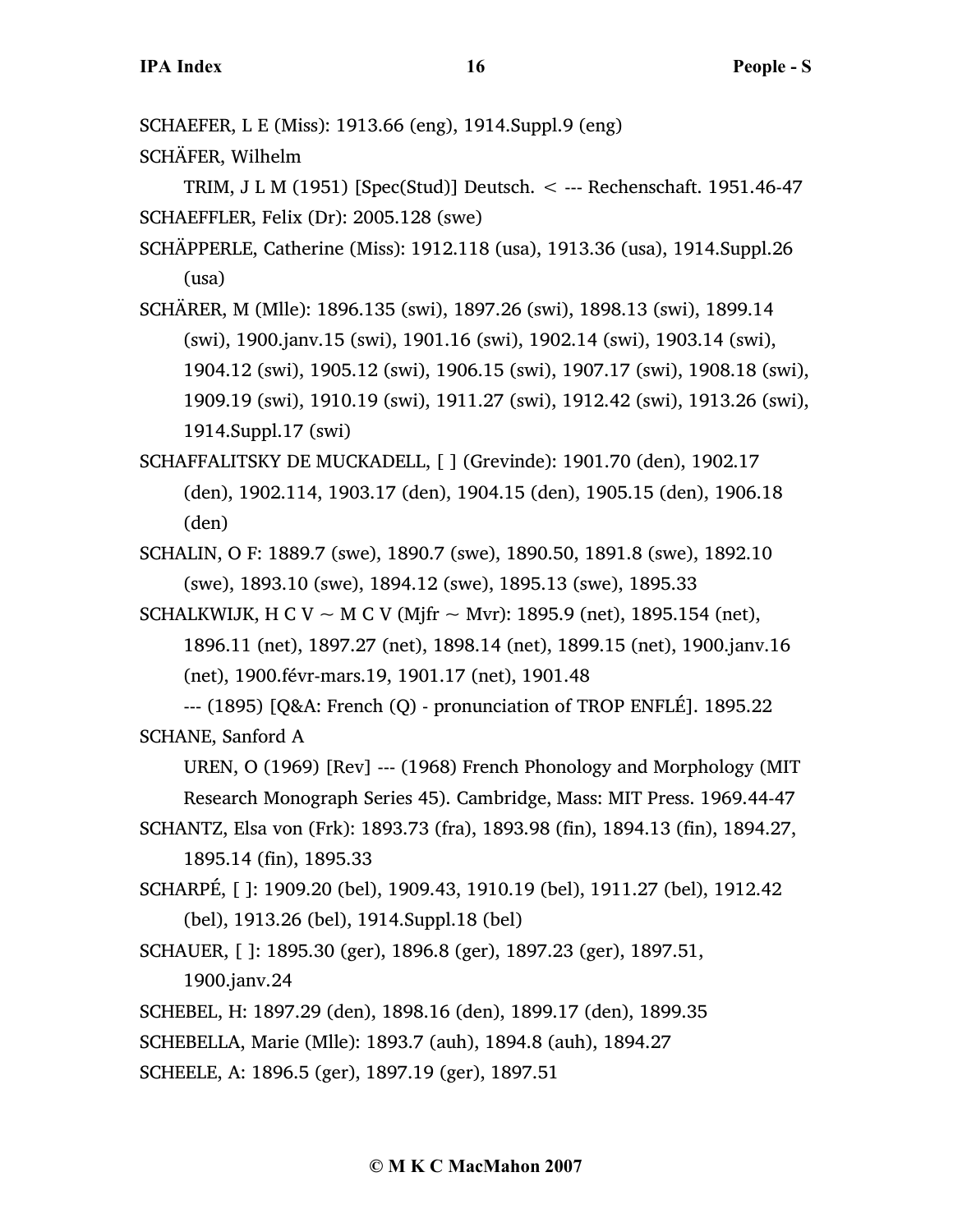SCHEEREN-MARTENS, Hiltrud [continued from MARTENS, Hiltrud] (Mrs): 1998.137 (net), 2000.123 (net), 2005.128 (net)

SCHEFER, [ ]

[Elections to the Conseil Supérieur de l'Instruction Publique de France.] 1888.May.208/40

SCHEFFELS, W: 1930.60 (ger), 1931.57

SCHEFFLER, W (Prof): 1889.53 (ger), 1890.7 (ger), 1890.17 (ger), 1891.8 (ger), 1891.30

[Der 3te Deutsche Neuphilologentag, Dresden, 29-30 September 1888]. 1888.Aug-Sept.67

--- (1892) [Forthcoming publication: Kritischer Jahresbericht über die Fortschritte der romanischen Philologie.] 1892.72

SCHEI [∫aj], Rouga (Frl): 1898.13 (swi), 1899.14 (swi), 1899.147 (auh)

SCHEID, E: 1914.40 (ger)

SCHEIDING, O: 1890.49 (ger), 1891.8 (ger), 1892.5 (ger), 1892.42, 1893.25 (ger), 1894.6 (ger), 1894.26

SCHEIDT, E: 1898.129 (ger), 1899.11 (ger), 1899.35, 1900.janv.12 (ger),

1900.févr-mars.19, 1901.13 (ger), 1901.47

SCHELLENBERG, H (Dr): 1892.57 (ger), 1893.5 (ger), 1893.42, 1897.142 (ger), 1898.10 (ger), 1898.36

SCHENCK, O (Frl): 1893.161 (ger), 1894.6 (ger), 1895.7 (ger), 1895.33, 1896.8 (ger), 1897.23 (ger), [death] 1897.110

[Article by --- on the reform method, Die Neueren Sprachen]. 1896.205 SCHENK T (Dr): 1925.Suppl.12 (swi)

SCHEPENS, [ ]: 1894.169 (fra), 1895.3 (fra), 1895.32, 1896.3 (fra), 1896.35

SCHEREK, Barbara A: 1994.55 (usa), 1998.137 (usa)

SCHEREN, Chr W: 1903.24 (ger), 1904.10 (ger), 1904.60

SCHERER, Gunther (Prof): 1930.73 (ger), 1932.17 (ger), 1934.32 (ger), 1936.37 (ger), 1938.33 (ger), 1954.43 (brd), 1955.Suppl.v (brd), 1961.Suppl.i (brd), 1970.25 (brd), 1972.Suppl.5 (brd), 1975.Suppl.6 (brd), 1978.Suppl.7 (brd), 1981.Suppl.7 (brd)

--- (1930) [Spec(Stud)] Deutsch. Umgangssprache. 1930.68-69

--- (1931) [Spec(Stud)] Deutsch. Umgangssprache. 1931.54-55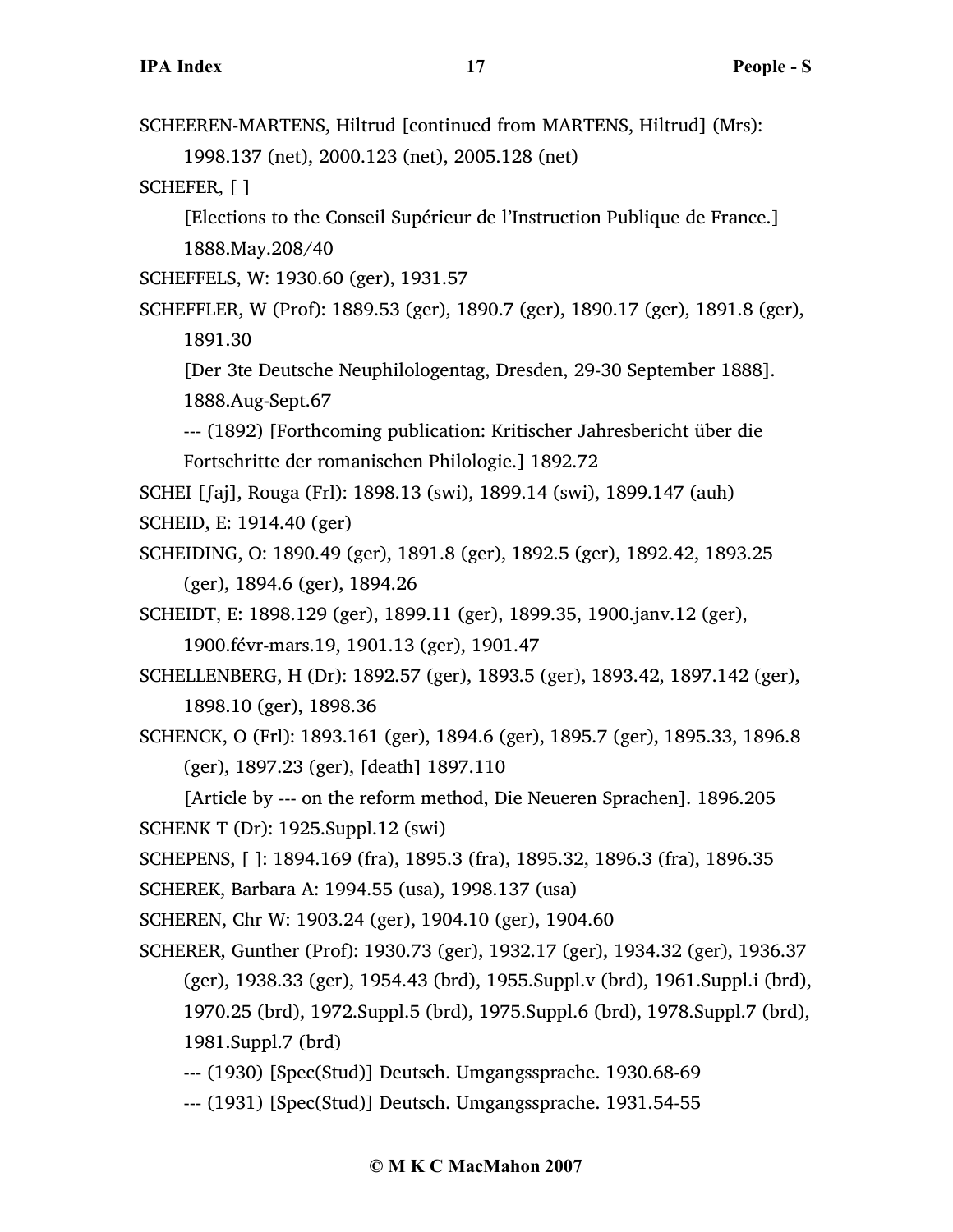- SCHERER, Hermann: 1895.125 (ger), 1896.8 (ger), 1897.23 (ger), 1897.94 (ger), 1898.10 (ger), 1899.11 (ger), 1900.37 (ger), [death] 1900.70
- SCHERER, Ronald C (Dr): 1990.ii.61 (usa), 1994.55 (usa), 1998.137 (usa), 2005.129 (usa)
- SCHERFFIG, [ ] (Prof): 1902.73 (fra), 1902.146, 1903.24 (ger), 1904.10 (ger), 1905.10 (ger), 1906.13 (ger), 1907.15 (ger), 1908.15 (ger), 1909.16 (ger), 1909.72
- SCHERM, Christoph W  $\sim$  Kristoffer: 1897.109 (ger), 1898.10 (ger), 1899.11 (ger), 1899.114 (ger), 1900.janv.12 (ger), 1901.13 (ger), 1902.12 (ger), 1903.12 (ger), 1903.48, 1905.10 (ger), 1906.13 (ger), 1907.15 (ger), 1908.15 (ger), 1909.16 (ger), 1910.16 (ger), 1911.24 (ger), 1912.39 (ger), 1913.23 (ger), 1914.Suppl.15 (ger)
- SCHICKE, Ch (Frl): 1912.119 (ger), 1913.23 (ger), 1914.Suppl.15 (ger) SCHIEFER, Lieselotte (Dr): 1990.ii.61 (ger), 1994.55 (ger), 1998.137 (ger) SCHIEFER, W: see SCHIEFFER  $\sim$  SCHIEFER, W
- SCHIEFFER  $\sim$  SCHIEFER, W: 1896.104 (ger), 1896.136 (ger), 1897.23 (ger),
- 1897.127 (ger), 1897.158, 1898.10 (ger), 1899.11 (ger), 1899.35 SCHIEL, Emil: 1905.25 (ger)
- SCHILD, [ ] (Frl): 1898.114 (ger), 1899.7 (ger), 1899.35, 1899.54, 1900.janv.8 (ger), 1900.févr-mars.19, 1901.8 (ger), 1901.47, 1902.8 (ger), 1902.35 SCHILD, Franz: 1898.130 (ger), 1899.11 (ger)
- SCHILDBERG, [ ]: 1903.24 (ger), 1903.30, 1904.10 (ger), 1904.60, 1904.63, 1905.7 (ger)
- SCHILLER, Friedrich von
	- [Rev] EUDE, E [ed] (1886) Choix de poésies lyriques de Schiller et de Goethe. Paris: Garnier. 1886.Nov.[3]
	- PROSIEGEL, T (1913) [Rev] ALTHAUS, L H (1913) Egmonts Leben und Tod aus Schillers historischen Skizzen als Reformlesebuch. Mit Fragen für Sprachübungen; grammatischen Übungen, Fußnoten usw. London:
	- University of London Press. 1913.97-98
	- PIERCE, R (1900) [Spec] German. < --- Wilhelm Tell. Ideophonic Texts. 1900.Suppl.août.ii
- SCHILLER, Niels O (Prof): 1998.137 (usa), 2000.123 (net), 2005.128 (net)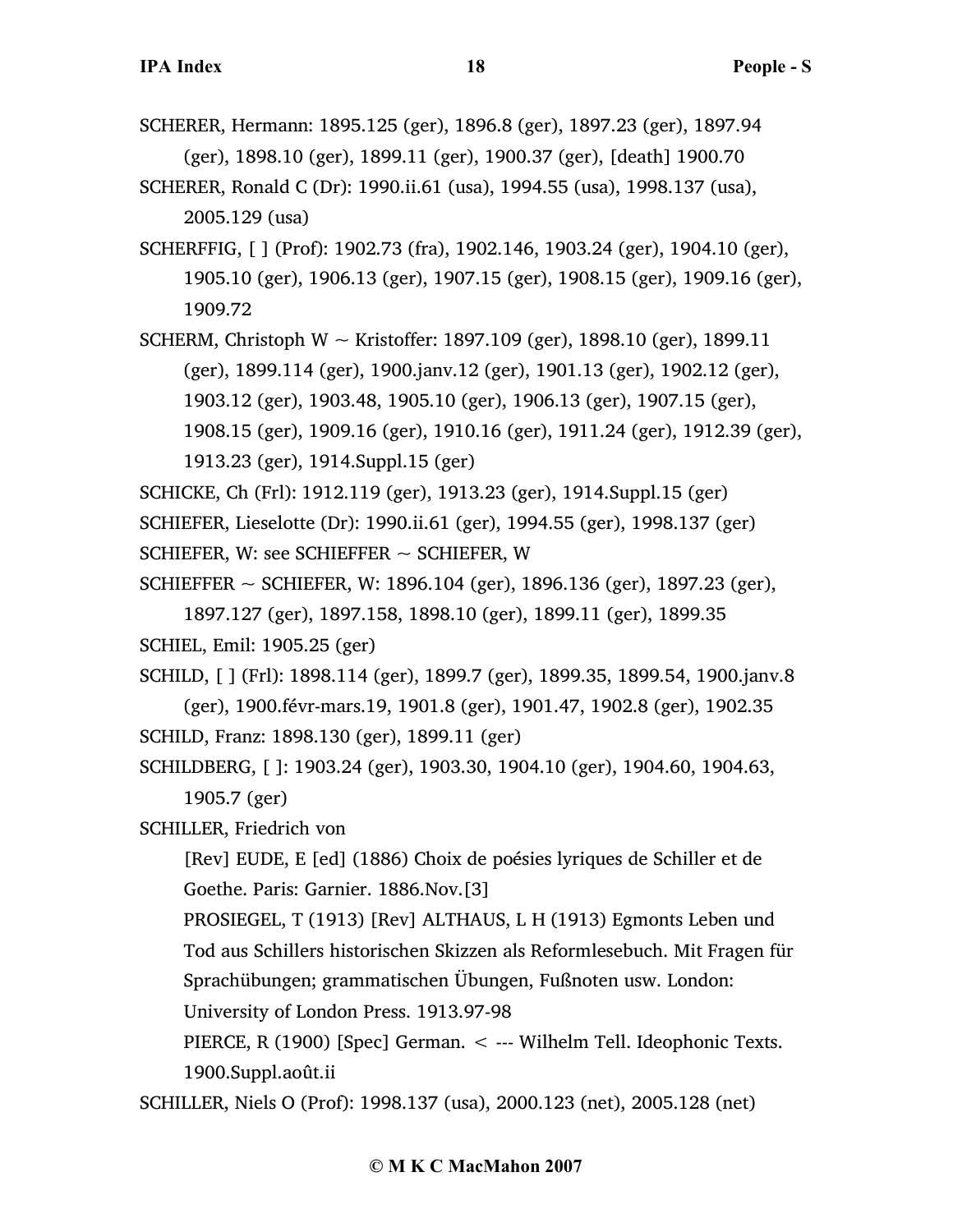SCHILTHUIS, Johanna G [see also TALMA-SCHILTHUIS]

PASSY, P (1931) [Rev] QUICK, E E & --- (1930) A Dutch Phonetic Reader. London: University of London Press. 1931.5

SCHIMMEL, A A, Jr: 1940.54 (usa), 1941.46 (usa)

SCHINDLING, [ ]: 1902.5 (fra), 1902.54 (ger), 1903.12 (ger), 1903.48

SCHINKEL, [ ] (Frl): 1908.15 (ger), 1909.16 (ger), 1910.16 (ger), 1911.24 (ger), 1912.39 (ger), 1913.23 (ger)

SCHIØRN, Karl: 1887.July.237 (fra), 1888.janv.27/3 (nor), 1901.20 (nor),

1902.18 (nor), 1902.52, 1902.75, 1903.18 (nor), 1903.48

--- (1887) [Rev] BREKKE, K O [n d] Lærebog i Engelsk for Begyndere. Kristiania: J W Cappelen. 1887.Sept.314-315

SCHIØTT, Julius: 1891.17 (den), 1892.8 (den), 1893.9 (den), 1894.10 (den), 1894.27, 1895.10 (den), 1896.12 (den), 1897.29 (den), 1897.52, 1902.17 (den), 1903.17 (den), 1904.15 (den)

PASSY, P (1892) Congrès philologique scandinave [4de Nordiska

Filologmötet, Copenhagen, 18-21 July 1892]. 1892.118-121

[Publications Received.] 1892.95-96

PASSY, P (1898) [Rev] GOLDSCHMIDT, T (1896) Fransk Fortsætelsesbog I.

Af Jul Schioett og Thora Goldschmidt. København: Det nordiske Forlag. 1898.73-74

MICHAELIS, Hermann (1902) [Rev] GOLDSCHMIDT, T & --- (1901)

Engelsk til selvstudium. Kristiania. 1902.60-61

SCHIØTT, T: 1898.33 (den), 1899.17 (den), 1899.35, 1900.janv.18 (den),

1901.19 (den), 1901.48

SCHIPPER, [ ]

NADER, E (1894) Reform in Österreich [=work of ... --- ]. 1894.116-117 SCHIRMER, O

[Publications Received.] 1892.124

- SCHLACHTER [pour M PAYOT] (fra): 1899.65, 1900.janv.5, 1901.4, 1902.5, 1903.4, 1904.4, 1905.4, 1906.4,
- SCHLACHTER, Friedr (Dr): 1907.53 (ger), 1907.106 (ger), 1908.15 (ger), 1909.16 (ger), 1910.17 (ger), 1911.24 (ger), 1912.39 (ger), 1913.23 (ger), 1914.Suppl.15 (ger)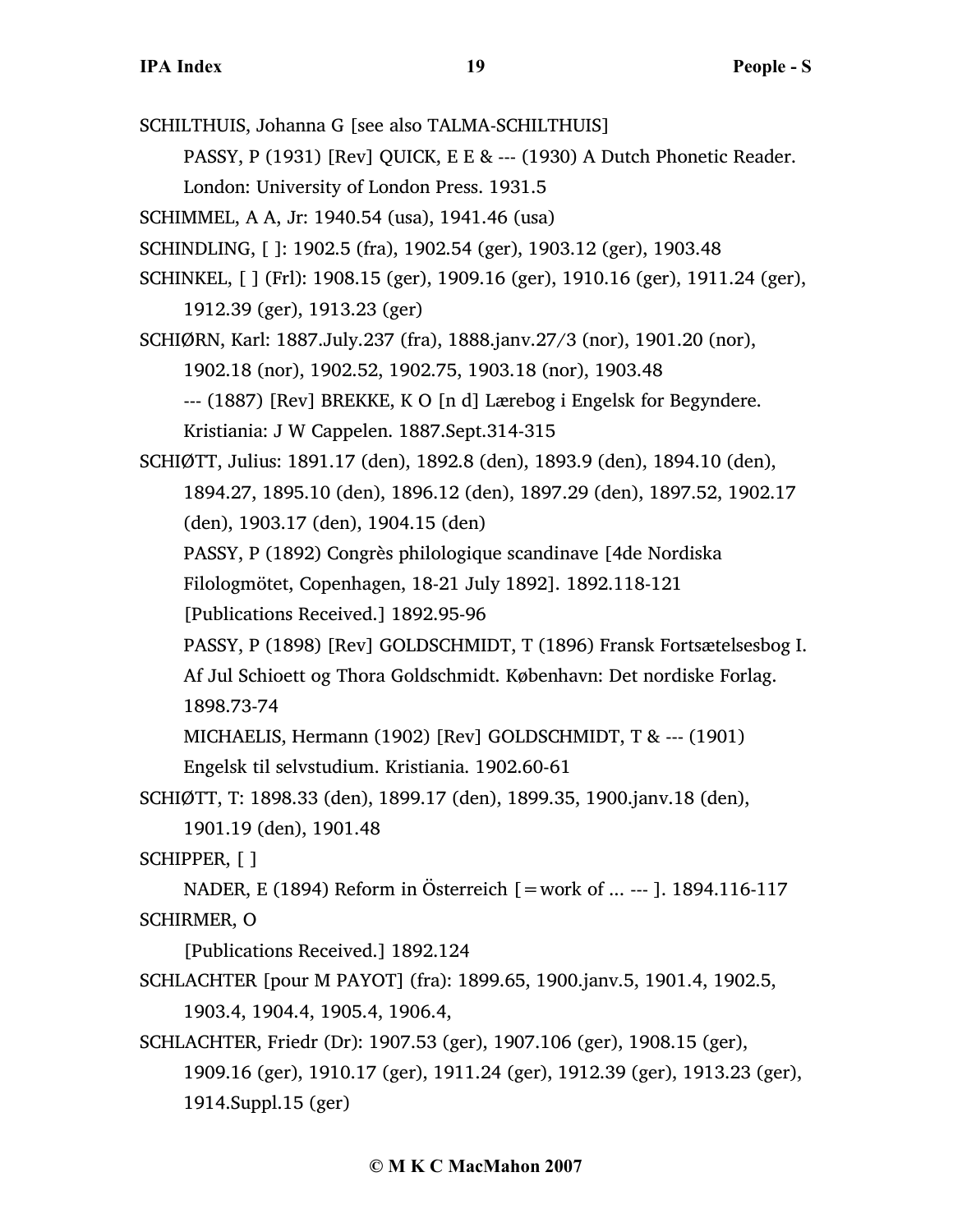SCHLAPP, H L: 1906.53 (ger), 1907.15 (ger), 1907.55

- SCHLEEVOGT, Johannes: 1913.18 (ger)
- SCHLEICH, O: 1910.143 (ger), 1911.24 (ger), 1912.39 (ger), 1913.23 (ger), 1914.Suppl.15 (ger)

```
SCHLEICH, R: 1910.143 (ger), 1911.24 (ger), 1912.39 (ger), 1913.23 (ger)
```

```
SCHLEICHER, [ ]: 1897.126 (fra), 1897.143, 1898.34 (fra), 1899.4 (fra),
```
1899.35, 1899.114 (fra), 1900.janv.5 (fra), 1901.5 (fra), 1901.47

- SCHLEWSKI, [ ]: 1910.17 (ger)
- SCHLEYER, [ ]
	- [Rev] KRÜGER, F (1888) Das Wesen und die Bedeutung der Schleyer'schen Weltsprache. Eine Einführung in das Studium derselben. Hamburg: C Klofs. 1888.Aug-Sept.65
	- [death]. 1888.Dec.495/95
- SCHLEYER, Adolf: 1913.18 (ger)
- SCHLEYER H, Fr: 1898.22 (chl), 1899.22 (chl), 1899.36
- SCHLICHTING, Frank: 2000.123 (ger)
- SCHLIEWEN  $\sim$  SCHLIEWER, Albert C: 1913.86 (usa), 1914.Suppl.24 (usa)
- SCHLIEWER: see SCHLIEWEN  $\sim$  SCHLIEWER
- SCHLÖSSER, R: 1978.94 (brd), 1978.Suppl.7 (brd),
- SCHLOCKOW, O (Dr): 1929.42 (usa), 1930.18 (usa), 1932.20 (usa), 1934.35 (usa), 1936.40 (usa), 1938.36 (usa), 1948.32
- SCHLOMKA, [ ] (Frl): 1912.31 (eng), 1913.15 (eng), 1913.89
- SCHLORFF, P W (Dr): 1932.20 (usa), 1934.35 (usa), 1936.40 (usa), 1938.36 (usa), 1946.41
- SCHLÜTER, [ ] (Dr): 1889.7 (ger), 1890.7 (ger), 1891.8 (ger), 1892.5 (ger), 1892.42 (ger), 1893.5 (ger), 1893.42
	- --- (1889) Über Dr Klinghardts 'Neue Methode' [=teaching English in Liegnitz (Legnica); see H Klinghardt Ein Jahr Erfahrungen mit der neuen Methode., rev 1888.Dec.493/93-494/94]. 1889.66-68
- SCHLYTER, Karl: 1898.34 (swe), 1899.19 (swe), 1900.janv.20 (swe), 1900.févrmars.19
- SCHLYTER, Karl J D: 1909.71 (swe), 1910.24 (swe), 1911.32 (swe), 1911.95 (swe), 1912.47 (swe), 1913.31 (swe), 1914.Suppl.21 (swe)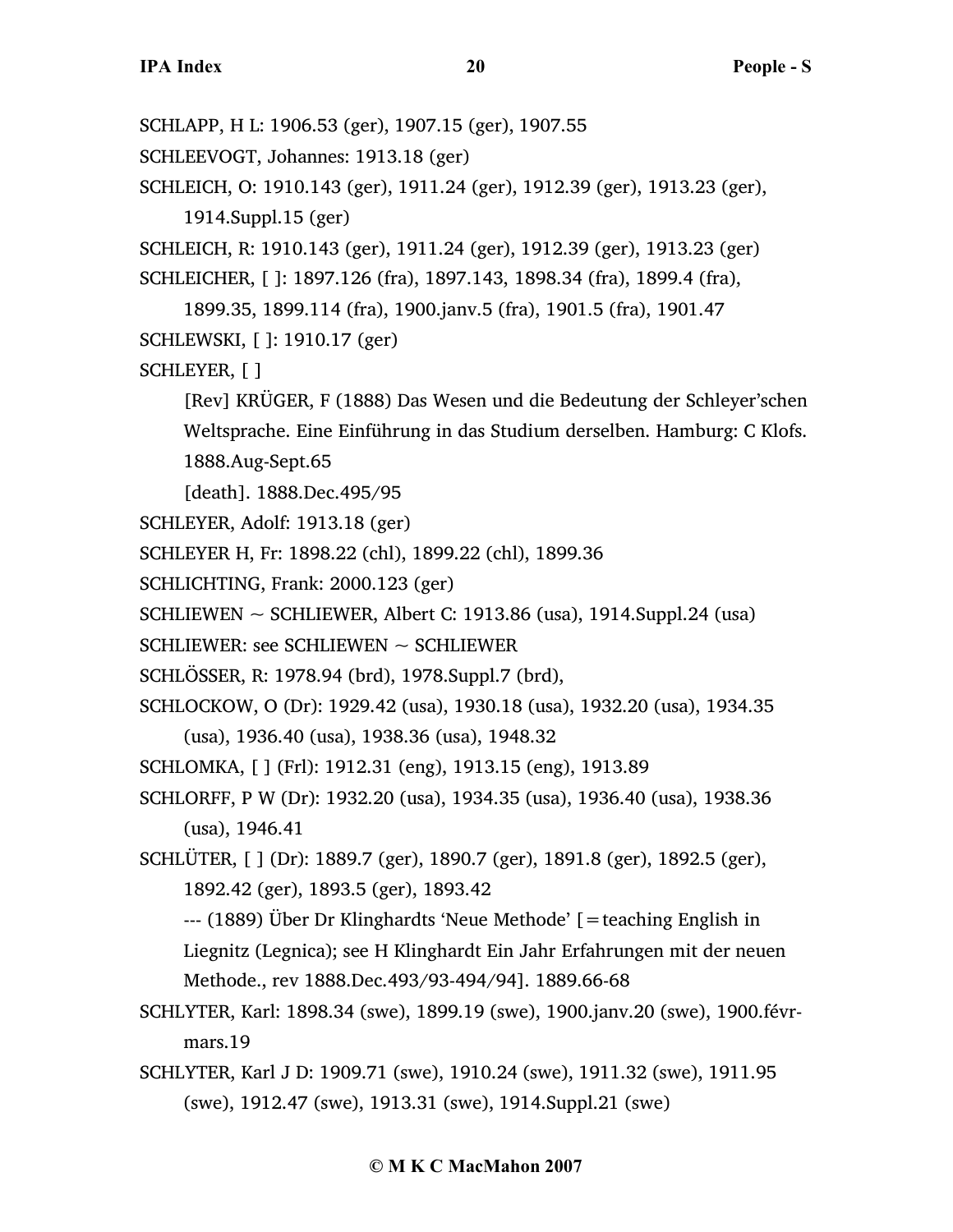| SCHMETJE, J H: 1900.janv.12 (ger), 1901.13 (ger), 1901.47                    |
|------------------------------------------------------------------------------|
| SCHMID, C von                                                                |
| [Spec(Stud)] Deutsch. --- Die Kornähren. 1887. June. 189                     |
| [Spec(Stud)] Allemand. < --- Der Menschenfreßer. 1897.43                     |
| CAMILLI, A (1911) [Spec(Stud)] Italiano. La stornello < --- . Translated     |
| from VIETOR, W Deutsches Lesebuch in Lautschrift. 1911.61                    |
| SCHMID, Stephan (Dr): 2000.123 (swi)                                         |
| FLEISCHER, Jürg & --- (2006) Zurich German. NWS [inf = 67-year-old male      |
| from Meilen, south-west of Zurich]. 2006.243-253                             |
| SCHMID ~ SCHMIDT, Maria (Mlle): 1909.10 (eng), 1910.10 (eng), 1910.19        |
| (swi), 1910.66 (swi), 1910.95, 1911.27 (swi), 1912.42 (swi), 1913.26         |
| (swi), 1914.Suppl.17 (swi), 1914.40 (swi)                                    |
| SCHMIDT, [1]: 1896.135 (ger), 1897.23 (ger), 1897.110 (ger)                  |
| SCHMIDT, [2]: 1906.13 (ger), 1907.15 (ger), 1908.15 (ger), 1908.63           |
| SCHMIDT, [ ] (Dr) [1]: 1891.8 (ger), 1892.5 (ger), 1892.42                   |
| SCHMIDT, [ ] (Dr) [2]: 1897.110 (ger)                                        |
| SCHMIDT, Anna (Frau): 1907.105 (ger), 1908.15 (ger), 1909.16 (ger), 1909.139 |
| SCHMIDT, C F: 1911.24 (ger), 1912.39 (ger), 1913.23 (ger), 1913.111          |
| SCHMIDT, Christopher: 2000.123 (ger)                                         |
| SCHMIDT, F: 1898.34 (ger), 1899.11 (ger), 1899.35                            |
| SCHMIDT, F (Dr): 1887.Nov.378 (ger), 1888.janv.27/3 (ger), 1889.7 (ger),     |
| 1889.66, 1891.8 (ger), 1892.3 (ger), 1893.3 (ger), 1894.4 (ger), 1894.26,    |
| 1895.29 (ger)                                                                |
| [---: appointment, Hanau]. 1888.Dec.495/95                                   |
| [Publications Received.] 1891.126-127                                        |
| STOERIKO, A (1892) [Rev] ROSSMANN, P & --- (1892) Lehrbuch der               |
| französischen Sprache auf Grund der Anschauung. Bielefeld & Leipzig:         |
| Velhagen & Klasing. 1892.94-95                                               |
| [Spec(Stud)] Français. L'été < ROSSMANN, P & --- Lehrbuch der                |
| französischen Sprache]. 1899.94                                              |
| SIMONSEN, E (1903) [Rev] ROSSMANN, P & --- (1900) Lehrbuch der               |
| französischen Sprache auf Grundlage der Anschauung. Bielefeld & Leipzig:     |
| Velhagen & Klasing. 1903.41-42                                               |
|                                                                              |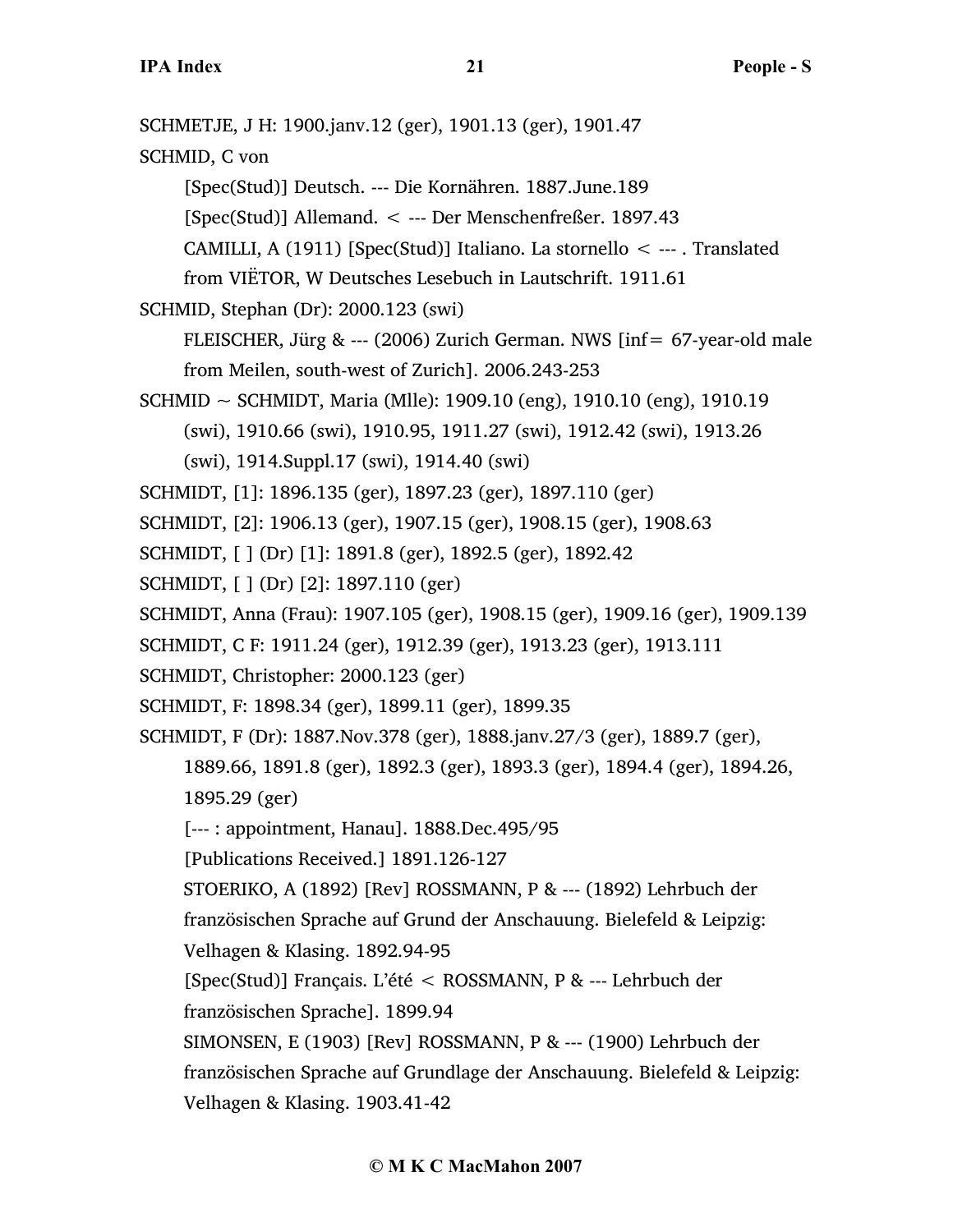SCHMIDT, G: 1972.92 (brd), 1975.Suppl.6 (brd)

SCHMIDT, Gottl: 1907.54 (ger), 1908.15 (ger), 1909.16 (ger), 1909.72, 1909.95 SCHMIDT, Gustav (Dr): 1914.Suppl.22 (fin)

SCHMIDT, H (Dr): 1894.6 (ger), 1895.7 (ger), 1896.34 (ger), 1897.23 (ger),

1898.10 (ger), 1899.11 (ger), 1900.janv.12 (ger), 1901.13 (ger), 1902.12 (ger), 1903.12 (ger), 1904.10 (ger), 1904.60

--- (1896) Französische Aussprache [=queries about the transcription of certain vowels in KOSCHWITZ, E Les parlers parisiens [not reviewed in mf]. 1896.67

PAUL, G (1896) Réponse  $[=$  to --- 's queries about the transcription of certain vowels in E Koschwitz's Les parlers parisiens (see 1896.67)]. 1896.67-69,87-88

PASSY, J (1896) Prononciations françaises [=see SCHMIDT, H 1896.67; PAUL, G 1896.67-69,87-88]. 1896.94-95

--- (1897) [Rev] BEYER, F (1897) Französische Phonetik für Lehrer und Studierende. Zweite verbesserte Auflage. Cöthen: O Schule. 1897.184-185; 1898.25-27

PASSY, P (1931) [Rev] --- & TISSEDRE, J (1931) Classroom French,

adapted from the 4th German edition [of Französische Unterrichtssprache], for use in English-speaking schools by E H A Robson. Cambridge: W Heffer & Sons. 1931.45

SCHMIDT, Heinr: 1888.May.201/33 (ger), 1889.7 (ger), 1890.7 (ger), 1891.8 (ger)

SCHMIDT, Jos

NOËL-ARMFIELD, G (1910) [Rev] --- (1909) Französische Schulphonetik. Cöthen: O Schulze. 1910.53-55

 $SCHMIDT$ , Maria: see  $SCHMID \sim SCHMIDT$ , Maria

SCHMIDT, Otto Ferd (Dr): 1888.Dec.489/89 (ger), 1889.7 (ger), 1890.7 (ger), 1890.101, 1891.29 (ger), 1891.122 (ger), 1892.5 (ger), 1892.118 (ger), 1893.5 (ger), 1893.74 (ger), 1893.146 (ger), 1894.6 (ger), 1895.7 (ger), 1896.8 (ger), 1897.23 (ger), 1898.10 (ger), 1899.11 (ger), 1900.janv.12 (ger), 1901.13 (ger), 1902.12 (ger), 1902.51, 1903.12 (ger), 1904.10 (ger), 1905.10 (ger), 1906.13 (ger), 1907.15 (ger), 1907.54 (ger), 1908.15 (ger),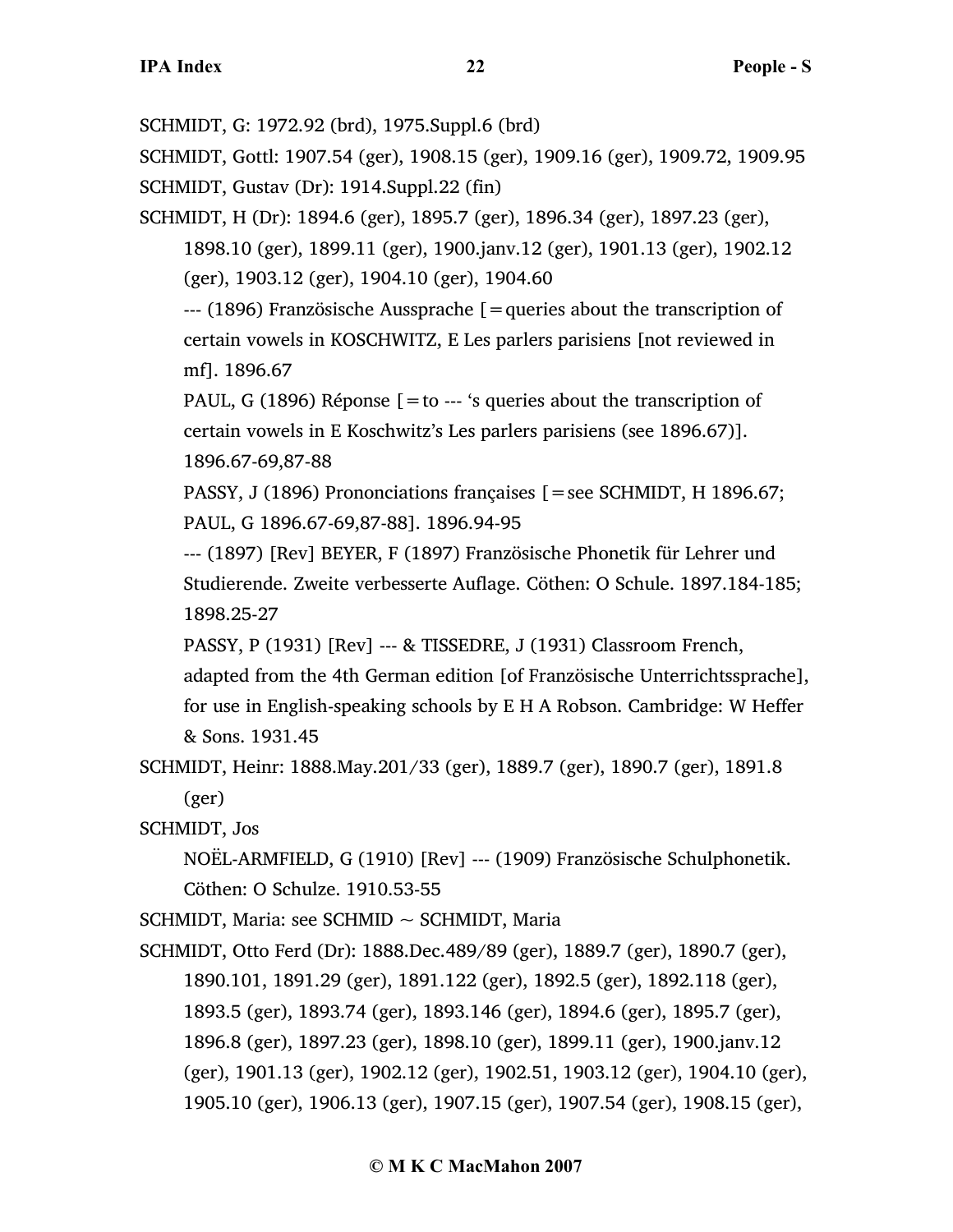1909.16 (ger), 1910.17 (ger), 1911.24 (ger), 1911.163 (ger), 1912.39 (ger), 1913.23 (ger), 1914.Suppl.15 (ger) --- (1892) Le déficit [=supports proposal for an increase in the subscription]. 1892.122. Comm: P Passy --- (1892) [Rev] PASSY, P (1891) Étude sur les changements phonétiques et leurs caractères généraux. Paris: Firmin-Didot. 1892.133-135. See also RAMBEAU, A 1892.160 MICHAELIS, Hermann & --- (1892) [Rev] BEYER, F (1893) Ergänzungsheft zum Beyer-Passy Elementarbuch des gesprochenen Französisch. Cöthen: O Schulze. 1892.163-164 --- (1904) Deutscher Neuphilologen-Verband (D N V) [=meeting in Cologne, May 1904]. 1904.44-46 PROSIEGEL, T (1913) [Rev] MARSEILLE, G & --- (1912) Englische Grammatik. Marburg: N G Elwert. 1913.52-53 JONES, D (1914) [Rev] MARSEILLE, G & --- (1914) Englisches Elementarbuch. Marburg: N G Elwert. 1914.29-31 SCHMIDT, Th: 1892.29 (ger), 1893.5 (ger), 1893.42 SCHMIDT, W [1] [<Bonn]: 1898.34 (ger), 1899.11 (ger), 1899.35 SCHMIDT, W [2] [<Bonn]: 1902.12 (ger), 1903.12 (ger), 1903.48 SCHMIDT, W [3] [<Frankfurt]: 1894.157 (ger), 1895.7 (ger), 1896.8 (ger), 1897.23 (ger) SCHMIDT, W [4] [<Köln]: 1896.34 (ger), 1897.23 (ger), 1897.51, SCHMIDT, Wilhelmina Elizabeth (Miss): IPA exam results (French). 1912.19, (German). 1912.19 SCHMIDT-SPONAGEL, E (Frau): 1931.76 (ger), 1932.17 (ger), 1934.32 (ger), 1936.37 (ger), 1938.33 (ger) SCHMITT, A (Dr): 1889.65 (fra), 1889.73 (ger), 1890.7 (ger), 1891.8 (ger), 1891.30 SCHMITT, Mary A (Miss): 1928.64 (usa), 1930.18 (usa) SCHMITT, Othon-Christian: 1960.19 (fra), 1961.Suppl.ii (fra)

- SCHMITTHENNER, W (Dr): 1897.142 (ger), 1898.10 (ger), 1899.11 (ger),
	- 1899.35, 1900.janv.12 (ger), 1900.févr-mars.19, 1901.13 (ger), 1901.47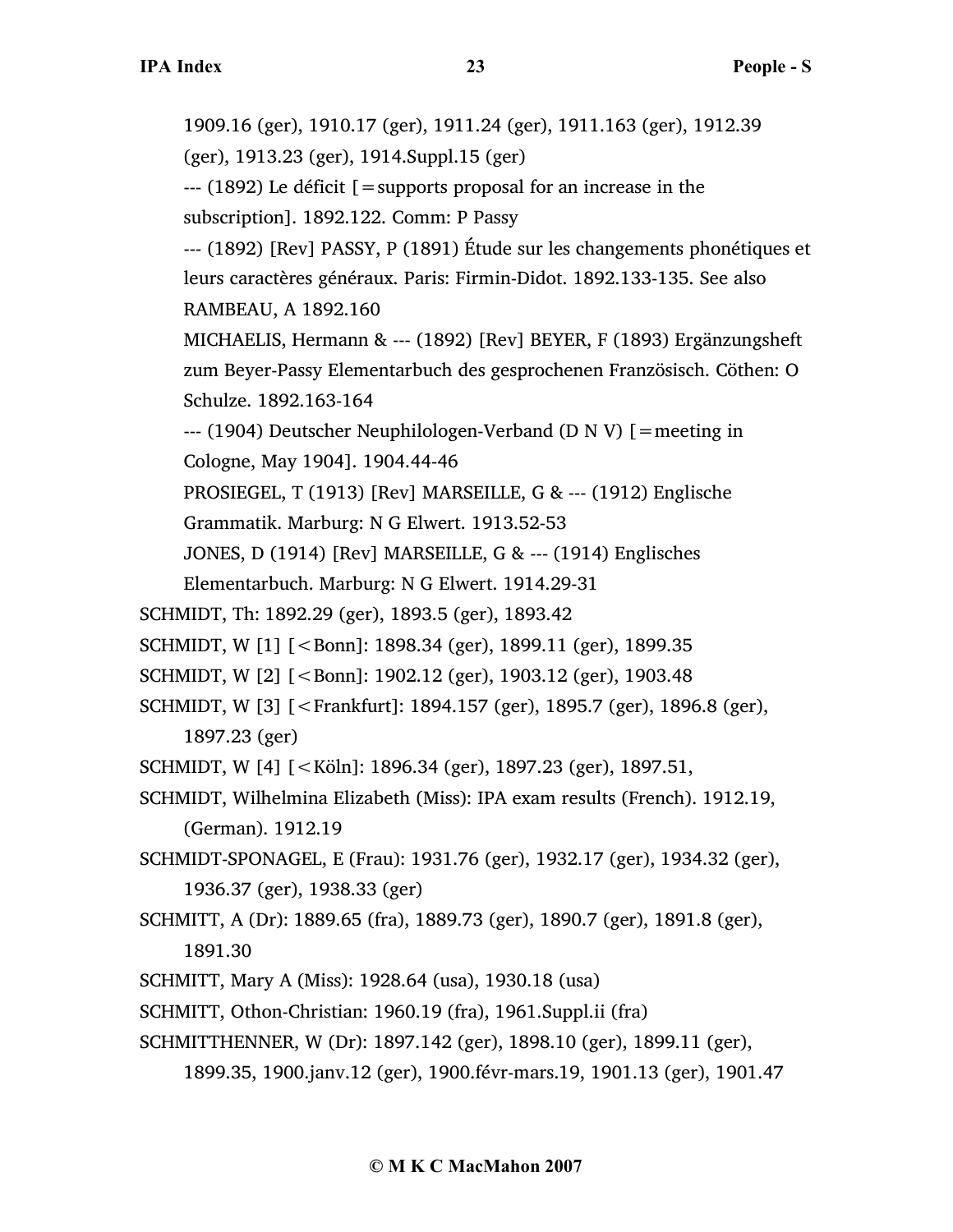SCHMITZ, [ ]: 1900.févr-mars.19, 1901.47, 1902.34 (ger), 1903.12 (ger), 1903.48

SCHMITZ, A: 1902.24 (ger), 1903.12 (ger), 1904.10 (ger), 1905.10 (ger) SCHMITZ, Andrea Gail: 1998.137 (ger)

- SCHMITZ, Friedrich (Dr): 1896.34 (ger), 1896.104 (ger), 1897.23 (ger), 1897.127 (ger), 1898.10 (ger), 1899.11 (ger), 1899.35, 1900.janv.12 (ger), 1901.13 (ger), 1902.12 (ger), 1902.75, 1903.8 (ger), 1904.7 (ger), 1904.106 (ger), 1905.7 (ger), 1906.10 (ger), 1907.11 (ger), 1908.11 (ger), 1909.12 (ger), 1909.73, 1910.17 (ger), 1911.24 (ger), 1912.39 (ger), 1912.78 (ger), 1913.23 (ger), 1914.Suppl.15 (ger) MacKAY, D (1903) [Rev] BÖRNER, O & --- (1901-1902) Lehrbuch der französischen Sprache. Mit besonderer Berücksichtigung der Übungen im mündlichen und schriftlichen freien Gebrauch der Sprache. Unterstufe; Ausgabe D für preussische Realanstalten und ähnliche Schulgattungen. Leipzig: B G Teubner. 1903.85-87
- SCHMITZ, H: 1902.34 (ger), 1903.12 (ger), 1903.48
- SCHMITZ, J [1]: 1888.July.313/49 (ger), 1889.7 (ger), 1889.66
- SCHMITZ, J [2]: 1889.7 (ger), 1889.66, 1890.7 (ger), 1891.8 (ger), 1892.41
	- (ger), 1893.5 (ger), 1893.42
- SCHMITZ, J [3]: 1896.135 (ger), 1897.23 (ger)
- SCHMITZ, M [1]: 1897.110 (ger), 1898.34 (ger), 1899.11 (ger), 1899.35
- SCHMITZ, M [2]: 1898.130 (ger), 1899.11 (ger), 1899.35, 1900.janv.12 (ger), 1901.13 (ger)
- SCHMITZ, Ricardo: 1900.janv.23 (chl), 1901.24 (chl), 1902.22 (chl), 1903.22 (chl), 1904.20 (chl)
- SCHMUTZ, Fr: 1893.26 (ger), 1894.6 (ger), 1894.26
- SCHNAAR, F: 1906.13 (ger), 1907.15 (ger), 1908.15 (ger), 1908.63
- SCHNABEL, Bruno (Dr): 1894.129 (ger), 1895.7 (ger), 1896.8 (ger), 1897.23 (ger), 1897.51
- SCHNATZ, H: 1895.31 (ger), 1896.8 (ger), 1896.35, 1897.23 (ger), 1898.10 (ger), 1899.34 (ger), 1900.janv.12 (ger), 1901.13 (ger), 1901.47, 1901.122, 1902.12 (ger), 1903.12 (ger), 1904.10 (ger), 1905.10 (ger), 1906.13 (ger), 1907.15 (ger), 1908.15 (ger), 1908.63 (ger), 1909.16 (ger)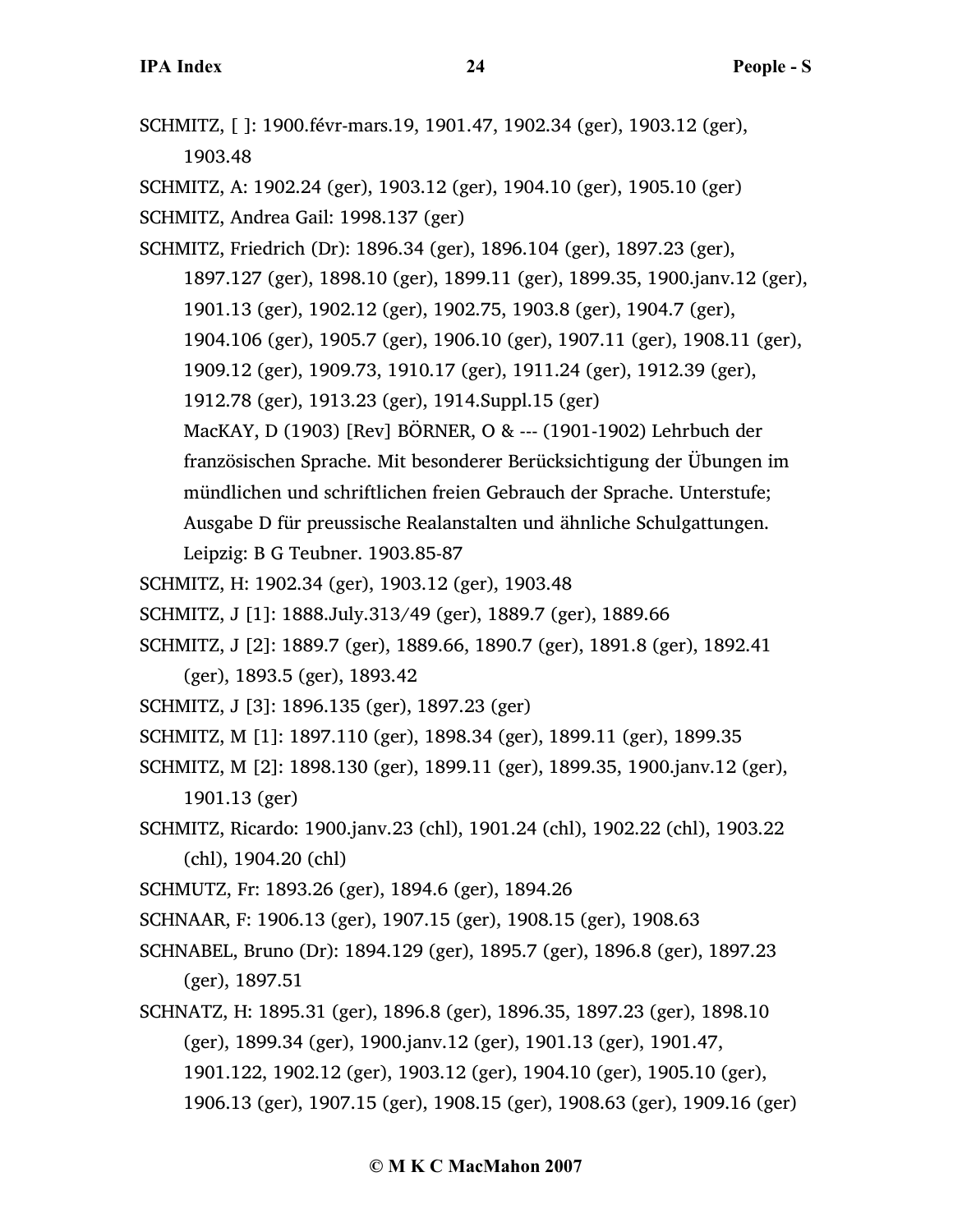- SCHNEIDER, [ ]: 1899.35, 1899.66 (ger), 1900.janv.13 (ger), 1900.févr-mars.19, 1901.47, 1902.24 (ger), 1903.12 (ger), 1903.48
- SCHNEIDER, [ ] (Mlle): 1904.105 (rus), 1905.17 (rus), 1906.21 (rus), 1907.23 (rus), 1908.24 (rus), 1909.26 (rus), 1910.25 (rus)
- SCHNEIDER, A: 1898.130 (ger), 1899.11 (ger), 1900.janv.13 (ger), 1900.févrmars.19, 1901.13 (ger), 1901.47
- SCHNEIDER, A (Dr): 1906.93 (auh), 1907.17 (auh), 1908.17 (auh), 1909.18 (auh)
- SCHNEIDER, H (Frau): 1896.212 (ger), 1897.23 (ger), 1898.10 (ger), 1898.36
- SCHNELL, [ ] (Dr): 1896.115 (ger), 1897.23 (ger), 1898.10 (ger), 1898.36
- SCHNELL, F: 1893.145 (ger), 1894.6 (ger), 1895.7 (ger), 1895.33
- SCHNELL, P: 1889.17 (ger), 1890.7 (ger), 1890.50
- SCHNEPPER, Heinr: 1905.86 (ger)
- SCHNITZLER, Juan: 1903.97 (cos), 1904.19 (cos), 1905.19 (cos), 1906.23 (cos), 1907.26 (cos), 1907.55 (cos), 1908.26 (cos), 1909.28 (cos), 1910.27 (cos), 1911.35 (cos), 1912.52 (cos), 1913.38 (cos), 1914.Suppl.27 (cos)
- SCHNÜRK, [ ]: 1892.26 (ger), 1893.6 (ger)
- SCHNURLE, G: 1894.6 (ger), 1895.7 (ger), 1895.32 (ger), 1895.33, 1896.8 (ger), 1897.24 (ger), 1897.51
- SCHOBER, Joh: 1897.50 (ger), 1898.10 (ger), 1898.66 (ger), 1899.11 (ger), 1900.janv.13 (ger), 1901.13 (ger), 1902.12 (ger), 1902.51
- SCHOBER, W: 1896.211 (ger), 1897.24 (ger), 1898.10 (ger), 1899.11 (ger), 1899.35
- SCHOCH, Alfred Diehl: 1901.141 (fra), 1902.5 (fra), 1902.98 (usa), 1903.20 (usa), 1904.18 (usa), 1904.158 (usa), 1905.18 (usa), 1906.21 (usa),
	- 1907.24 (usa), 1908.25 (usa), 1909.26 (usa), 1910.26 (usa), 1911.35 (usa),
	- 1912.51 (usa), 1913.36 (usa), 1914.Suppl.26 (usa), 1914.61 (usa)

 $-$ -- $(1903)$  Comptes-rendus  $\beta$  = comments on the contents of recent editions of the mf; Comm: P Passy]. 1903.25

--- (1903) [Rev] VIËTOR, W (1902) Deutsches Lesebuch in Lautschrift, als Hilfsbuch zur Erwerbung einer mustergültigen Aussprache. II Teil. Leipzig: B G Teubner. 1903.55-56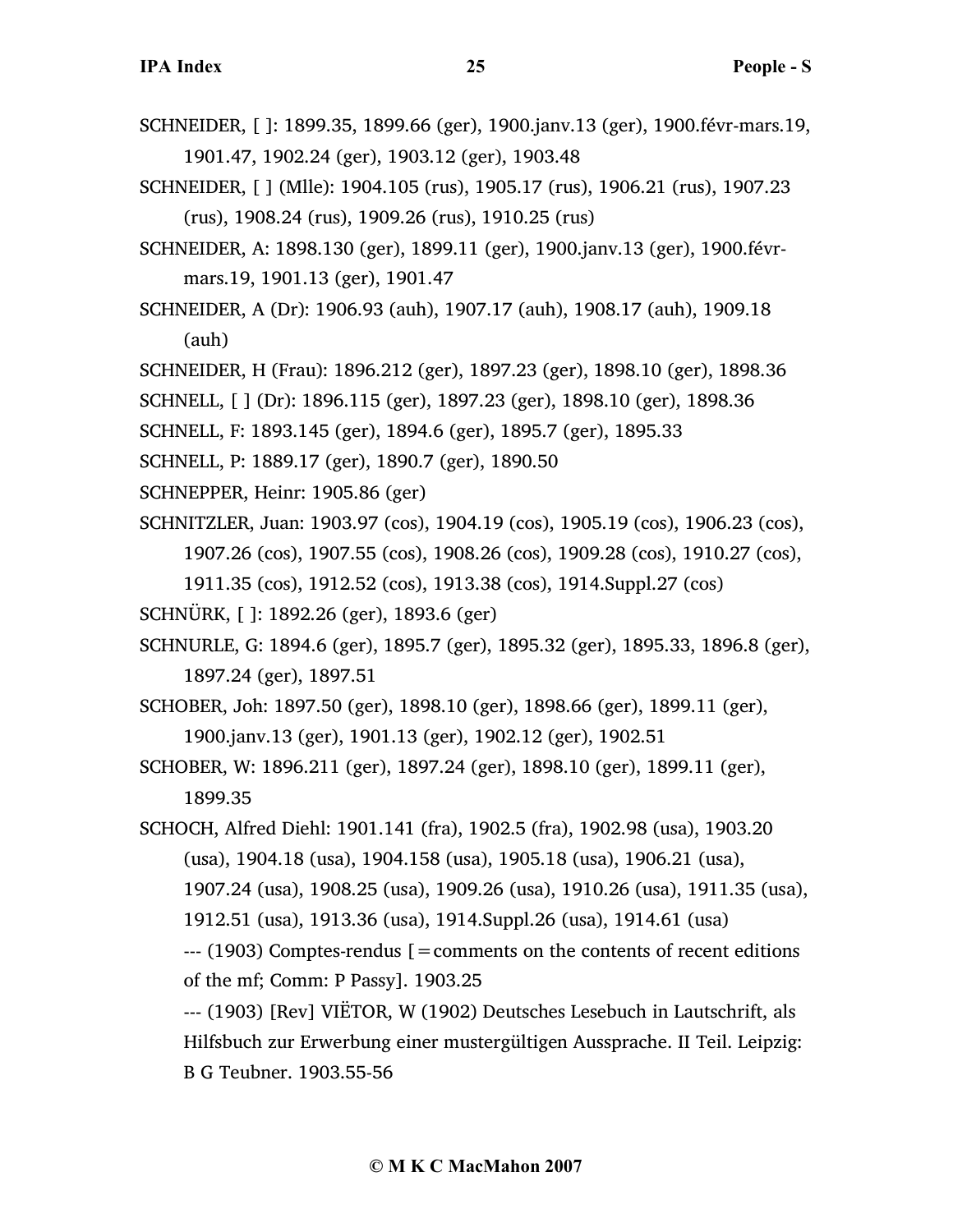VIËTOR, W (1903) Verschiedene Standpunkte [=see SCHOCH, A D 1903.55-56: review of VIËTOR, W Deutsches Lesebuch in Lautschrift]. 1903.74

--- (1904) "Verschiedene Standpunkte" in reply to Viëtor [=teaching of reading; type of German pronunciation to be taught in German schools; Schoch's accent: Illinois and Western Oregon]. 1904.51-54

VIËTOR, W (1904) Lesesprache und Umgangssprache  $[$  = reaction to SCHOCH, A D 1904.51-54]. 1904.73-75

EVERT, J G (1903) Deutsche Mustertexte 1903.104-105

--- (1905) Transcription of American speech [=distinction between 'articulation alphabet' and 'acoustic alphabet'; points about various features of the IPA alphabet]. 1905.48-52

 $-$ -- (1905) A few stray ideas  $[=(i)]$  IPA to loan or lend sets of phonetic type (ii) call for a specimen of Esperanto to be published in the mf (iii)

suggestion that list of candidates for Council elections should be published in Oct or Nov (iv) hearing aids for phoneticians 1905.57-58

SCHOCH, Alfred (1905) A few stray ideas  $[=(i)]$  loan-scheme for phonetic type (ii) Esperanto (iii) election of Council members (iv) use of hearing aids by phoneticians to increase sensitivity to sound]. 1905.57-58

--- (1907) Disappearing sounds: Spanish b,d,g. 1907.40-43

--- (1907) Uniform writing or simplified alphabet? Which? 1907.80-84 BLACK, J M (1907) Simplified phonetic spelling [incl Buenos Aires pronunciations of CALLE]. 1907.86

--- (1908) [Spec] Anglo-American: Southern States. Misc. 1908.39 INVREA, R (1913) [Rev] --- & KRON, R (1912) The Little Yankee; a handbook of idiomatic American English treating of the daily life, customs and institutions of the United States; with the vocabulary of the spoken language incorporated in the text. Freiburg (Baden): J Bielefeld. 1913.99

SCHOCH, Laura (Dr): 1908.10 (eng), 1909.10 (eng)

SCHOCH, M (Frl): 1904.86 (swi), 1905.12 (swi)

SCHOEB: see SCHÖBE ~ SCHOEB

SCHÖBE ~ SCHOEB, J: 1906.29 (fra), 1906.71 (swi)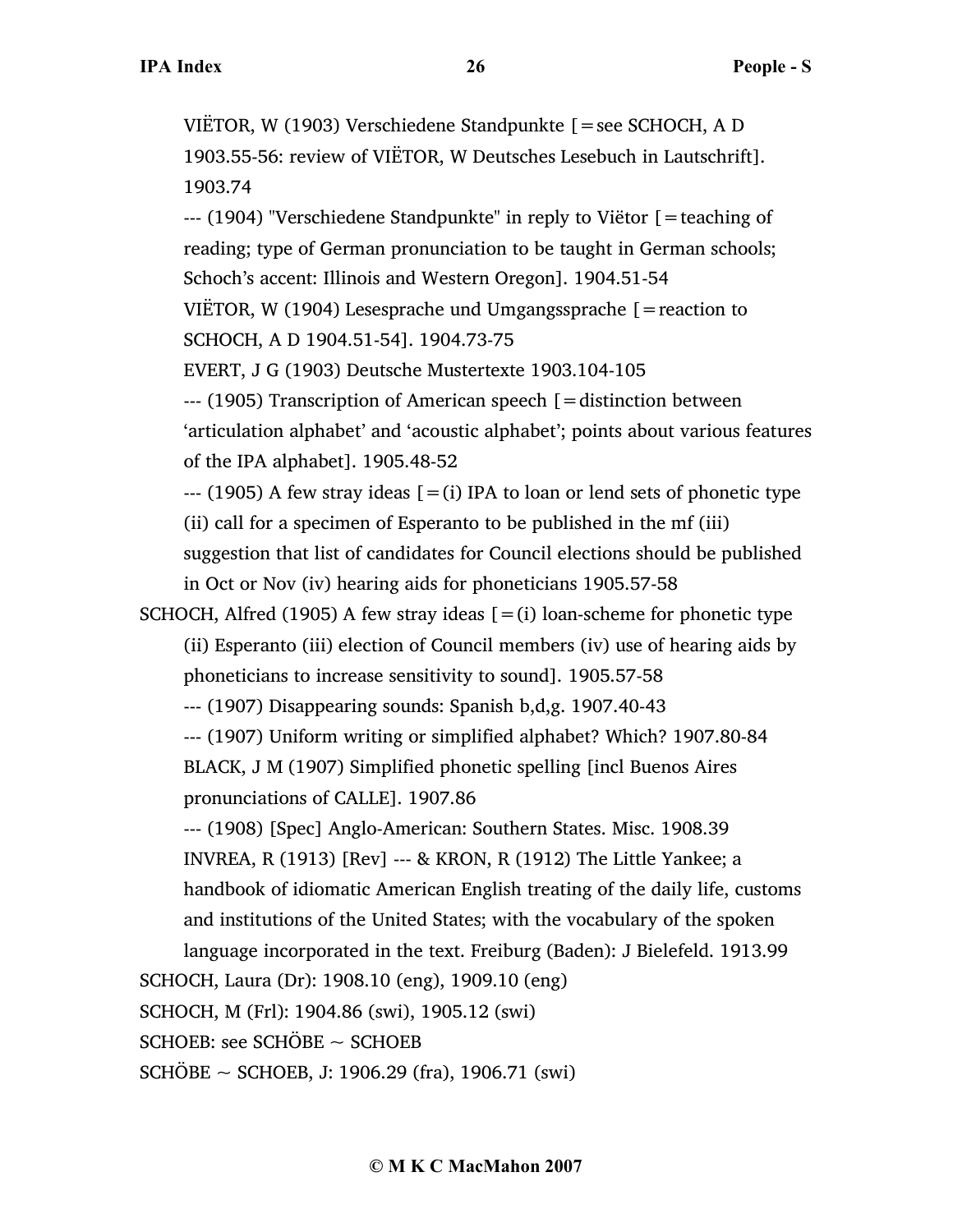- SCHOEDE, E J: 1911.130 (usa), 1912.51 (usa), 1913.36 (usa), 1914.Suppl.26 (usa)
- SCHÖMER, H E (Miss): 1912.31 (eng), 1913.15 (eng), 1914.Suppl.9 (eng)
- SCHÖN, C (Frl): 1910.123 (ger), 1911.24 (ger), 1912.39 (ger), 1913.23 (ger),
	- 1914.Suppl.15 (ger)
- SCHOENBROD, [ ] (Mlle): 1900.126 (fra)
- SCHÖNBROD, Odi (Frl): 1903.49 (ger), 1904.10 (ger), 1904.60
- SCHOENFELD, Hermann (Dr): 1893.58 (usa)
- SCHÖNFELDT, [ ] (Mlle): 1902.5 (fra), 1903.4 (fra), 1903.48
- SCHÖNFELDT, Henrik (Mr): 2000.123 (swe), 2005.128 (swe)
- SCHOENHEYDE, [ ]: 1888.Feb.73/9 (eng), 1889.7 (eng), 1889.66
- SCHÖNHOF: see also CUPPLES & SCHÖNHOF
- SCHÖNHOF, C: 1893.2 (fra), 1893.42, 1894.25 (fra)
- SCHÖNKÄRL, [ ]: 1905.10 (ger)
- SCHOENTGEN, Jean: 1998.137 (bel), 2000.123 (bel), 2005.125 (bel)
- SCHOEVERS, A S: 1891.105 (net), 1892.7 (net), 1893.8 (net), 1894.9 (net), 1895.9 (net), 1896.11 (net), 1897.27 (net), 1898.14 (net), 1898.36 [Publications Received.] 1891.97-98
- SCHOLLE, Wilhelm (Dr): 1899.97 (sco), 1900.janv.7 (sco), 1900.févr-mars.19, 1901.7 (sco), 1901.47, 1903.81 (sco), 1904.4 (sco), 1905.4 (sco), 1906.5 (sco), 1907.5 (sco), 1908.5 (sco), 1909.5 (sco), 1911.129 (sco), 1912.31 (sco), 1913.15 (sco), 1914.Suppl.9 (sco)
	- [Phonetics being emphasized in the training colleges by the Scottish Education Department; work of --- and R J Lloyd]. 1902.89
	- [Compulsory instruction in phonetics in training colleges in Scotland for elementary teachers]. 1903.43
	- LLOYD, R J (1903) [Rev] --- & SMITH, G (1903) Elementary Phonetics, English, French, German: their theory and practical application in the classroom. London: Blackie & Son. 1903.119-121
- SCHOLLICK, M S (Miss): 1905.133 (aus), 1906.25 (aus), 1907.28 (aus), 1908.29 (aus), 1909.32 (aus), 1909.94 (aus), 1910.32 (aus), 1911.39 (aus), 1912.55 (aus), 1912.119 (aus), 1913.42 (aus), 1914.Suppl.32 (aus) ---: IPA exam result (French). 1913.124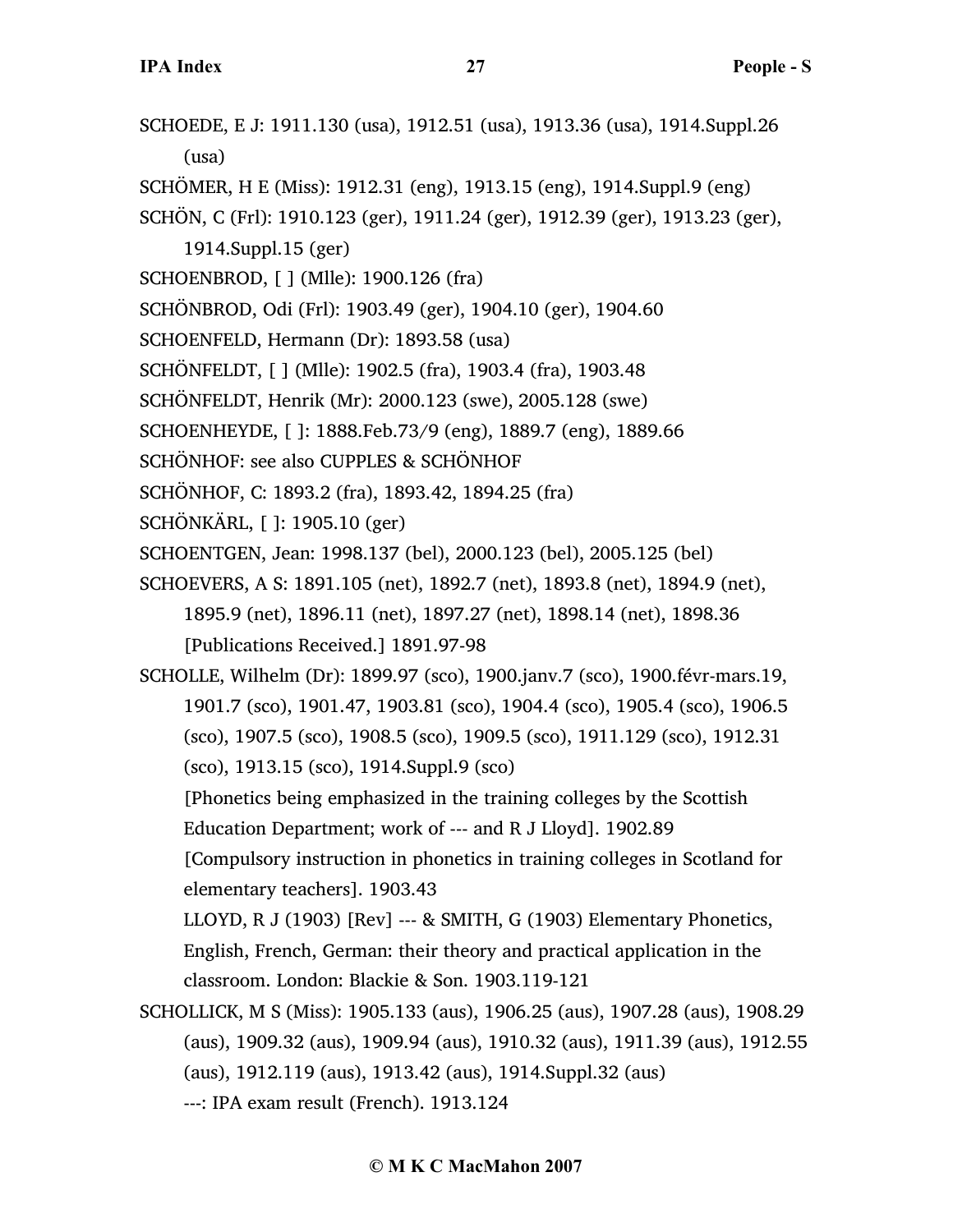[ --- : appointment, lecturer in French phonetics, University of Melbourne]. 1912.144

[Lectures by --- on 'the practical use of phonetics in teaching French under present conditions', University of Melbourne, August-September 1912 1912.144

SCHOLLMEIER, Theodor: 1901.142 (fra), 1902.5 (fra), 1902.54 (ger), 1903.12 (ger), 1903.48

SCHONBERG, H L (Miss): 1937.58 (eng), 1938.32 (eng), 1942.11

SCHONE, [ ] (Mlle)

[--- : marriage to C Bretegnier]. 1904.29

SCHORLEMMER, Eug (Mlle): 1908.10 (eng), 1908.92 (irl), 1909.10 (irl),

1910.10 (irl), 1910.95 (eng), 1911.17 (eng), 1911.67 (ger), 1912.39 (ger), 1912.155

SCHOUG, Th (Frk): 1888.July.313/49 (fra), 1889.7 (swe), 1890.7 (swe), 1891.8 (swe), 1892.10 (swe), 1893.10 (swe), 1894.12 (swe), 1895.13 (swe), 1895.32 (swe), 1896.15 (swe), 1896.34 (swe), 1897.31 (swe), 1898.18 (swe), 1898.36

[death]. 1898.55

SCHRADER, B (Prof): 1905.10 (ger), 1906.13 (ger), 1907.15 (ger), 1908.15 (ger), 1909.16 (ger), 1910.17 (ger), 1911.24 (ger), 1912.39 (ger), 1913.23 (ger), 1914.Suppl.15 (ger)

SCHRAGENHEIM, Betty (Miss): 1914.Suppl.26 (usa)

SCHRAGENHEIM, Betty (Miss): IPA exam result (German). 1913.124

- SCHRAMM, Anna (Frk): 1895.165 (swe), 1896.15 (swe), 1897.31 (swe), 1897.52, 1897.126 (ger)
- SCHRECK, I (Nti): 1907.89 (fin), 1908.24 (fin), 1909.25 (fin), 1910.24 (fin), 1911.32 (fin)

SCHREIBER, [ ] (Frl): 1897.17 (fra), 1897.94 (ger), 1898.10 (ger), 1898.36

- SCHREIBER, A M (Mrs): 1949.31 (fra), 1950.42 (fra), 1952.Suppl.ii (fra), 1954.43
- SCHRÖDER, [ ]: 1899.98 (ger), 1900.janv.13 (ger), 1901.13 (ger), 1902.12 (ger), 1902.35
- SCHRÖDER, Irène (Mlle): 1914.Suppl.12 (ger)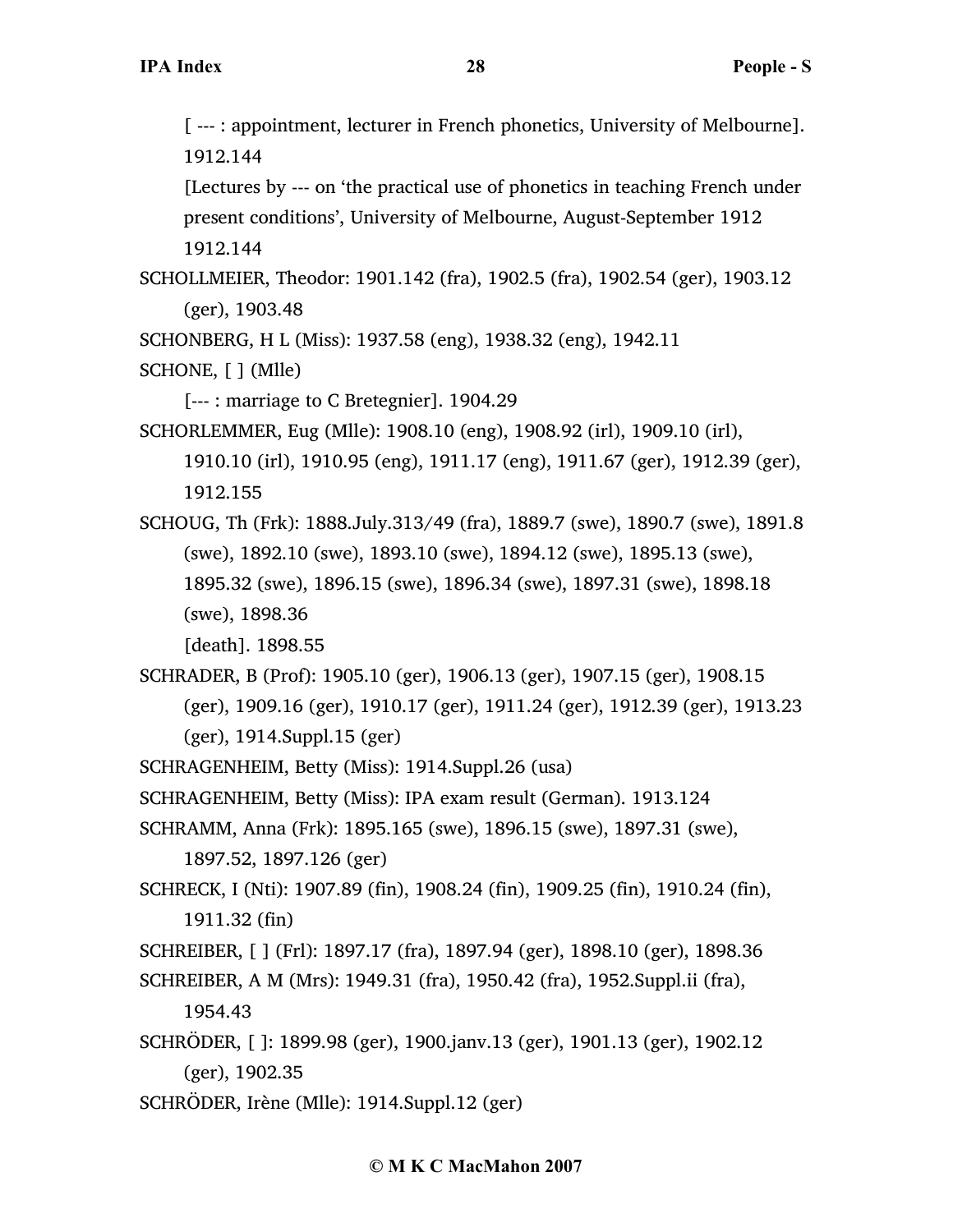SCHRÖDER, M: 1906.70 (ger)

SCHRÖDER, Magne (Frk): 1912.77 (den), 1913.30 (den), 1913.151 (den), 1914.Suppl.20 (den)

SCHRÖDER, Richard: 1907.15 (ger), 1907.55, 1907.78 (ger), 1908.15 (ger), 1908.63

SCHRÖDTER, O: 1907.89 (ger), 1908.16 (ger), 1909.16 (ger), 1910.17 (ger), 1911.24 (ger), 1912.39 (ger), 1912.119 (ger), 1913.23 (ger),

1914.Suppl.15 (ger)

SCHRÖER, Arnold

PASSY, P (1891) [Rev] VIËTOR, W [ed] (1890-91) Phonetische Studien. IV Band. 1891.96

MONTGOMERY, M (1911) Uniformity of phonetic script [need for uniformity of transcriptions in schools, dictionaries, philological works; discussion of --- and W Viëtor at the Deutsche Neuphilologentag, Zurich]. 1911.102-105

[Councillors' views]. 1912.126-131

SCHRÖTER, Franz: 1895.137 (ger), 1896.8 (ger), 1896.212 (ger), 1897.24 (ger) SCHRÖTTER, Wilibald: 1908.91 (ger), 1909.16 (ger), 1909.95

SCHRUMPF, M Gustav A: 1890.80 (eng), 1891.2 (eng), 1892.2 (eng)

[Rev] --- (1883) How to Begin French, an educational essay. Hertford: Stephen Austin & Sons. 1890.83-84

Question administrative  $[=$  call for nominations to Council (1891)].

1890.89-90

[List of candidates for election to Council (1891) and voting arrangements.] 1890.101-102

[Result of Council elections (1891).] 1891.10-11

--- (1891) [Spec(Stud)] Arménien [Constantinople]. < PATKANIEN, R

[pseudonym of KAMAR-KATÎBA [with French translation,  $inf = Minasse$ Tchéraz]. 1891.53-56

--- (1891) Death of Mr [W H] Widgery. 1891.116

[--- : article on the work of the af and mf, Education Sept 1891.] 1891.116- 117

[List of candidates for election to Council (1892).] 1891.122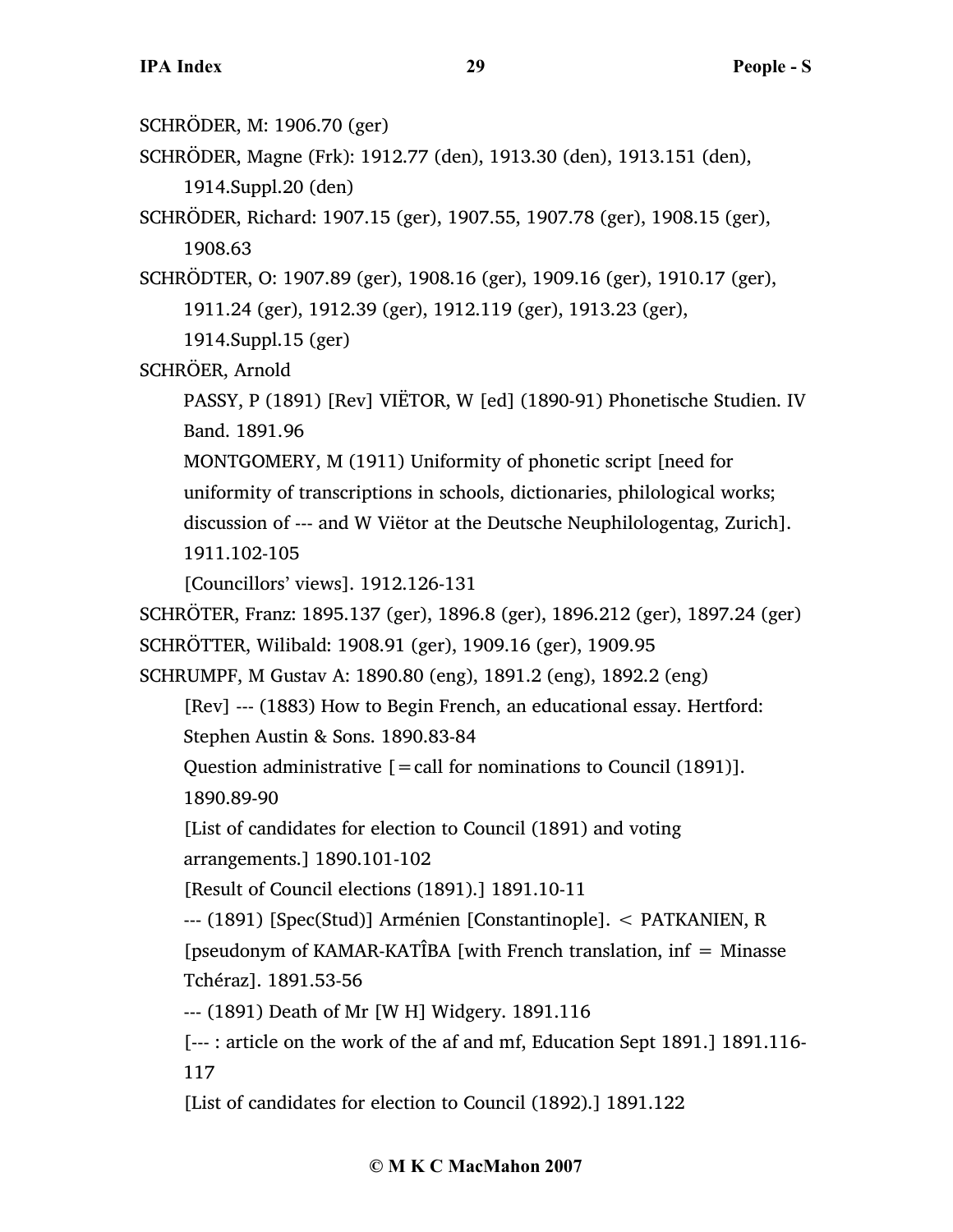[List of candidates for election to Council (1892) and voting arrangements.] 1891.134-135 [Results of election to Council (1892): voting figures.] 1892.12-13 [death]. 1893.17 [obituary < The Athenæum]. 1893.30 SCHUBI, M: 1898.114 (ger), 1899.11 (ger), 1899.35 SCHUBIGER, Maria (Dr): 1947.20 (swi), 1949.10 (swi), 1951.51 (swi), 1952.Suppl.v (swi), 1955.Suppl.v (swi), 1961.Suppl.vi (swi), 1962.21 (swi), 1972.Suppl.10 (swi), 1975.Suppl.14 (swi), 1978.Suppl.15 (swi), 1981.Suppl.15 (swi)  $-$ -- $(1956)$  Eugen Dieth  $[$  = obituary]. 1956.30 ARNOLD, G F (1959) [Rev] --- (1958) English Intonation, Its Form and Function. Tübingen: Max Niemeyer Verlag. 1959.9-12 --- (1970) [Rev] LICHEM, K (1969) Phonetik und Phonologie des heutigen Italienisch. München: Max Hueber Verlag. 1970.16-18 GIMSON, A C (1972) Council elections [=results; Council membership from January 1973]. 1972.34 BALDWIN, J R (1972) [Rev] --- (1970) Einführung in die Phonetik. Berlin: Walter de Gruyter. 1972.89-91 (BALDWIN, J R) GIMSON, A C (1975) Council decisions  $[ = \text{cost of JIPA to be raised if}]$ necessary; A C Gimson to retire as Secretary and Editor: J C Wellsto take over; A C Gimson to remain Treasurer; agreed unanimously]. 1975.2 WELLS, J C (1976) The Association's Alphabet [ = Council's views]. 1976.2-3 SCHUBRING, [ ] (Mlle): 1901.141 (fra), 1902.5 (fra), 1903.4 (fra), 1903.48 SCHÜDDEKOPF, A W (Prof): 1909.70 (eng), 1910.10 (eng), 1911.17 (eng), 1912.31 (eng), 1913.15 (eng) SCHÜLLER, O: 1906.70 (ger), 1907.15 (ger), 1908.16 (ger), 1908.63 SCHÜLTE, [ ] (Dr): 1898.49 (swi), 1899.14 (swi), 1899.35 SCHÜMANN, [ ]: 1903.24 (ger) SCHÜNEMANN, Fr: 1900.102 (ger), 1901.13 (ger), 1902.12 (ger), 1902.51 SCHÜRMEYER, [ ] (Dr): 1900.janv.13 (ger), 1901.13 (ger), 1901.47 SCHÜTH, [ ] (Dr): 1893.25 (ger), 1894.6 (ger), 1895.7 (ger), 1895.33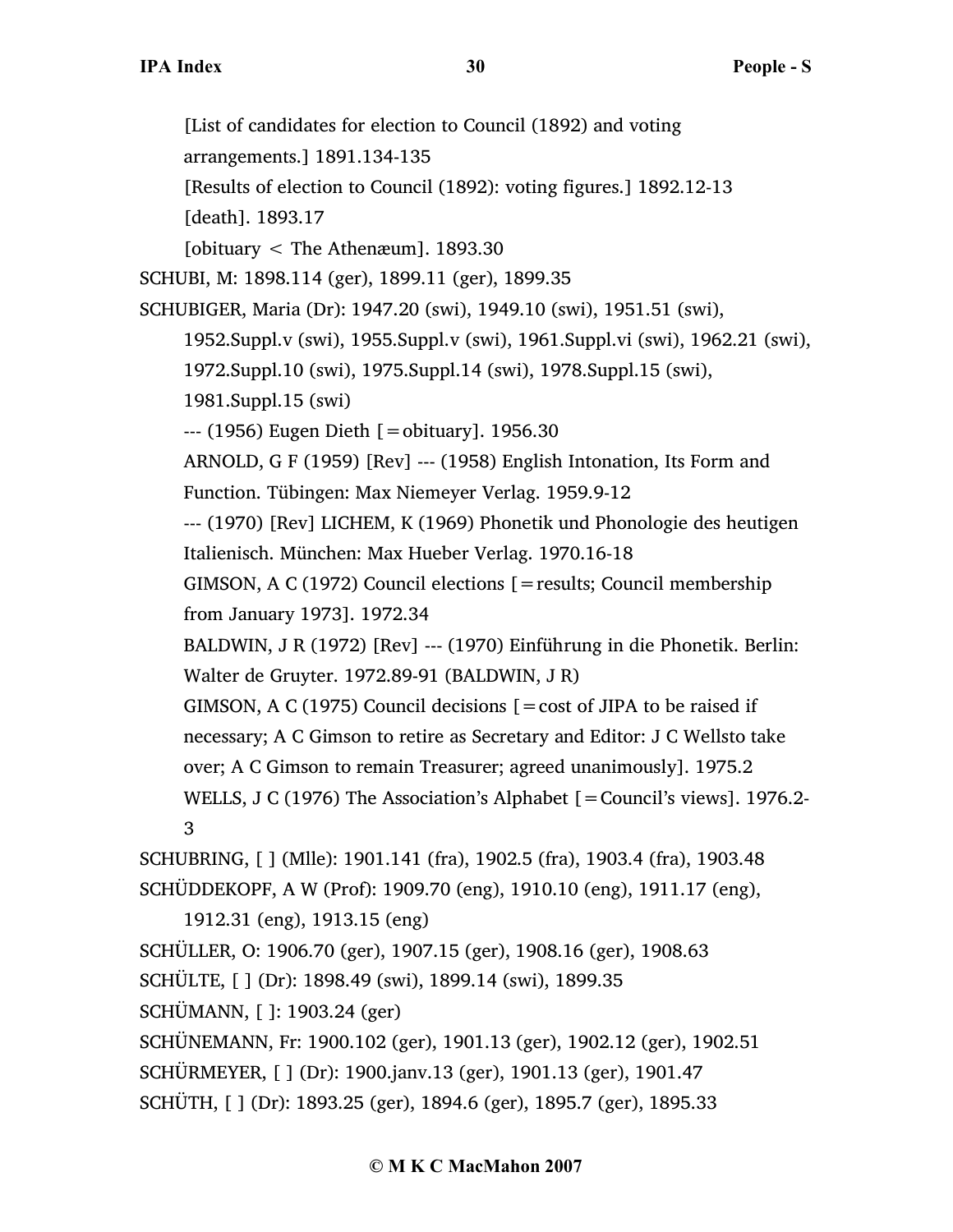- SCHUETZE-COBURN, Stephan: 1990.ii.61 (usa), 1994.55 (usa), 1998.137 (usa) Journal of the International Phonetic Association. [Editorial personnel.] 1990.Dec.[ifc and [i]], 1991.June.[i]
- SCHÜTZE, Rosa (Frl): 1905.11 (ger), 1906.13 (ger), 1907.15 (ger), 1908.16 (ger), 1908.63, 1908.92

SCHUGT, [ ] (Prof): 1896.60 (ger)

SCHUH, Russell G

- --- YALWA, Lawan D (1993) [Illustrations of the IPA] Hausa [inf= male,
- late '30s, native of Kano; 'standard' speech; includes NWS]. 1993.77-82
- SCHUHLER, A (Mlle): 1910.94 (fra), 1911.11 (fra), 1912.24 (fra), 1913.8 (fra), 1914.Suppl.3 (fra)
- SCHUHLER, A (Mlle): IPA exam result (English). 1912.132
- SCHULLER, H (Dr): 1893.113 (ger), 1894.6 (ger), 1894.26, 1895.7 (ger), 1895.33, 1896.8 (ger), 1896.35, 1897.24 (ger), 1897.51, 1898.10 (ger),
	- 1899.7 (ger), 1899.35
- SCHULTE, Ernst: 1897.178 (ger), 1898.10 (ger), 1898.50 (ger), 1898.67,

1899.11 (ger), 1899.35

- SCHULTHEISS: see JANSONIUS-SCHULTHEISS
- SCHULTZ, A: see SCHULZ ~ SCHULTZ, A
- SCHULTZ, Gertrud (Frl): 1899.11 (ger), 1899.35, 1900.janv.13 (ger), 1901.13 (ger), 1901.47
- $SCHULTZ$ , Martha: see  $SCHULZ \sim SCHULTZ$ , Martha
- SCHULTZ, Ninni: see SCHULZ  $\sim$  SCHULTZ, Ninni
- SCHULTZE  $\sim$  SCHULZ, [ ] (Mlle): 1900.févr-mars.18 (fra), 1901.5 (fra), 1901.47
- SCHULTZE ~ SCHULZE, Cora (Frl): 1895.53 (ger), 1896.8 (ger), 1896.188 (ger),
	- 1897.24 (ger), 1898.10 (ger), 1899.11 (ger), 1900.janv.13 (ger), 1900.69 (ger), 1901.13 (ger), 1901.30, 1902.12 (ger), 1902.35, 1903.12 (ger),
	- 1903.30 (ger), 1904.10 (ger), 1904.60, 1905.11 (ger), 1906.13 (ger),
	- 1907.15 (ger), 1908.16 (ger), 1909.16 (ger), 1910.17 (ger), 1911.24 (ger),
	- 1912.39 (ger), 1913.23 (ger), 1913.111
- SCHULTZE, Elizabeth (Frl): 1906.29 (wal), 1906.42 (ger), 1907.11 (ger),

1907.55 (ger)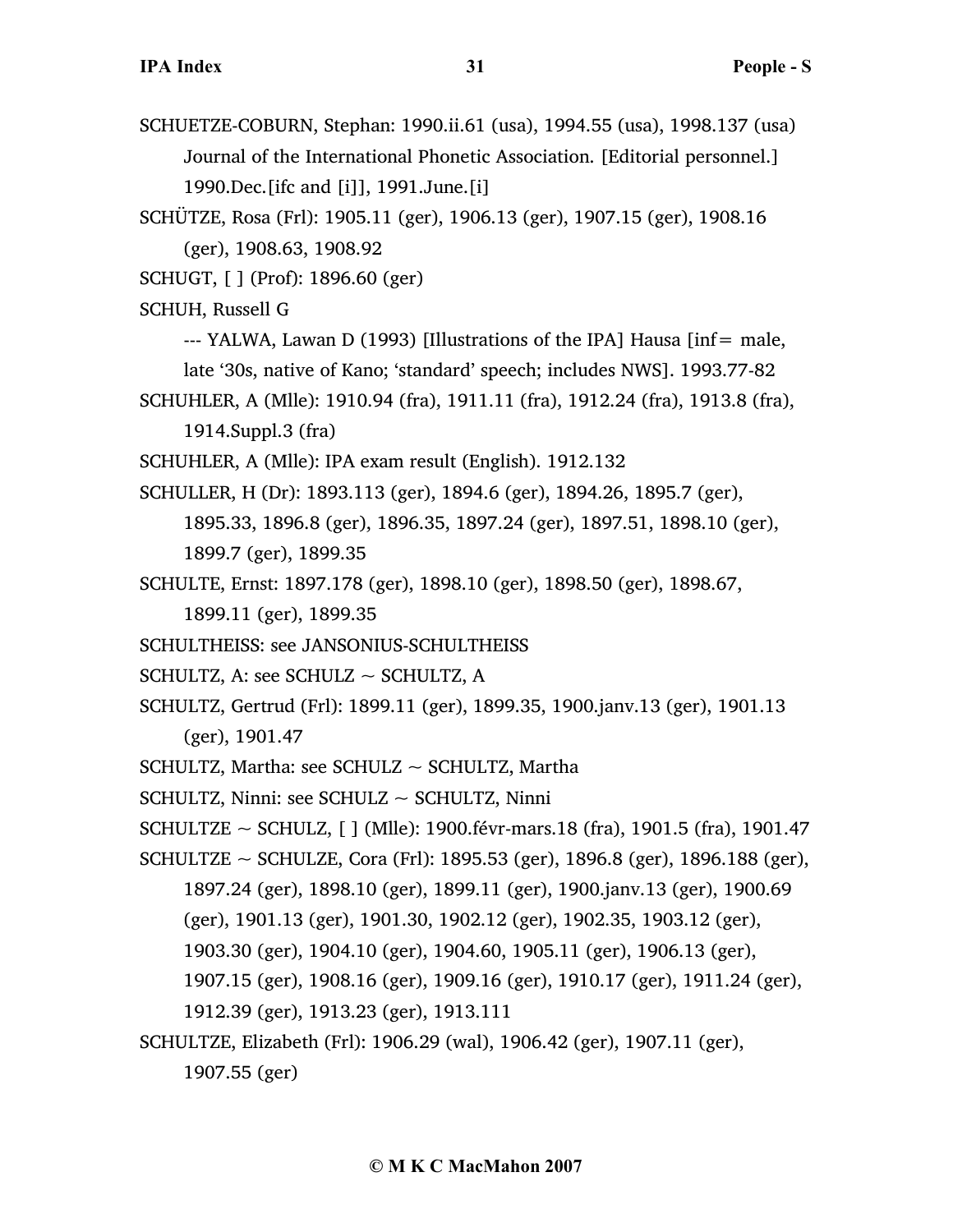```
SCHULTZE, Karl: 1899.82 (ger), 1900.janv.13 (ger), 1901.13 (ger), 1901.30, 
1901.122
```
SCHULTZE ~ SCHULZE, Otto: 1892.141 (ger), 1893.6 (ger), 1894.6 (ger), 1895.7 (ger), 1896.8 (ger), 1897.24 (ger), 1898.10 (ger), 1899.11 (ger), 1900.janv.13 (ger), 1901.13 (ger), 1902.12 (ger), 1903.12 (ger), 1904.10 (ger), 1905.10 (ger), 1906.13 (ger), 1907.15 (ger), 1908.16 (ger), 1909.16 (ger), 1910.17 (ger), 1911.24 (ger), 1912.39 (ger), 1913.23 (ger), 1914.Suppl.15 (ger), 1925.Suppl.12 (ger), 1930.14 (ger), 1932.17 (ger), 1934.32 (ger), [death] 1935.39

SCHULZ, [ ]: 1909.69 (ger), 1910.17 (ger), 1911.24 (ger), 1911.163

- SCHULZ,  $[ ]$  (Mlle): see SCHULTZE  $\sim$  SCHULZ,  $[ ]$  (Mlle)
- SCHULZ ~ SCHULTZ, A: 1893.85 (fra), 1894.3 (fra), 1894.26, 1898.4 (fra),

1899.4 (fra), 1899.35

SCHULZ, Albert: 1904.21 (fra), 1905.2 (fra), 1905.122

SCHULZ, Dora

TRIM, J L M  $(1956)$  [Spec(Stud)] Deutsch. < GRIESBACH, H & ---

Deutsche Sprachlehre für Ausländer. 1956.52-53

- SCHULZ ~ SCHULTZ, Martha (Frl): 1898.129 (ger), 1899.11 (ger)
- $SCHULZ \sim SCHULTZ$ , Ninni: 1897.73 (fin), 1898.19 (fin)
- SCHULZ, O: 1897.177 (ger)
- SCHULZ, Rodolfo: 1905.20 (chl), 1906.24 (chl)
- SCHULZE, [ ]: 1903.24 (ger), 1904.7 (ger), 1904.60

SCHULZE, Cora: see SCHULTZE  $\sim$  SCHULZE, Cora

SCHULZE, Osw: 1898.10 (ger), 1899.11 (ger), 1899.35

```
SCHULZE, Otto: see SCHULTZE \sim SCHULZE, Otto
```
SCHUMACHER, [ ]: 1896.104 (ger)

SCHUMACHER, [ ] (Dr): 1896.148 (ger), 1897.24 (ger), 1897.51

- SCHUMACHER, F-R: 1896.136 (ger), 1897.24 (ger), 1897.51
- SCHUMANN, Joseph: 1892.73 (ger), 1893.6 (ger), 1894.6 (ger), 1895.7 (ger),
	- 1895.33

SCHUNCK, Peter: 1892.105 (ger)

SCHUNKE, Karl: 1904.86 (ger), 1905.11 (ger), 1906.13 (ger), 1907.15 (ger)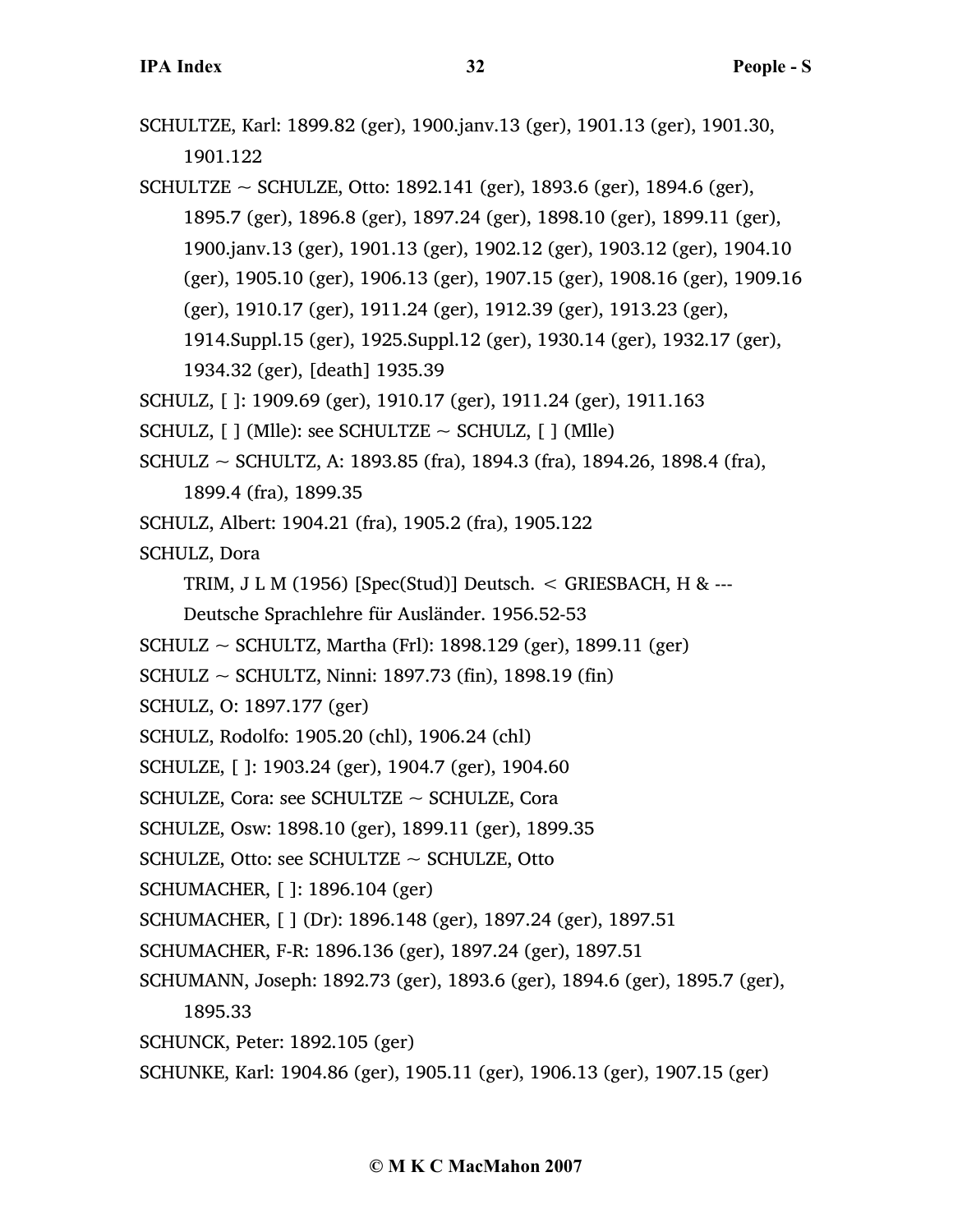- SCHUSS, Gustav: 1899.66 (ger), 1900.janv.13 (ger), 1900.févr-mars.19, 1901.14 (ger), 1901.47
- SCHUTT, Margaret (Miss): 1968.43 (usa), 1972.Suppl.16 (usa), 1975.Suppl.21 (usa)
- SCHWABE, Eli (Frk): 1901.121 (den), 1902.17 (den), 1903.17 (den), 1904.15 (den)
- SCHWABE, Ida (Miss): 1911.130 (usa), 1912.51 (usa), 1913.36 (usa),
	- 1914.Suppl.26 (usa)
- SCHWANK, Wilhelm: 1908.91 (ger), 1909.16 (ger), 1910.17 (ger)
- SCHWARTNER-BÖRKEY, Árpád: 1906.15 (auh), 1907.17 (auh), 1908.17 (auh), 1909.18 (auh)
- SCHWARTZ, [ ] (Dr): 1902.74 (swi), 1903.14 (swi), 1903.48
- SCHWARTZ, [ ] (Mlle): 1898.150 (fra), 1899.4 (fra)
- SCHWARTZ, A: see SCHULZE [Buchhandlung]
- SCHWARZ, [ ] (Dr)
	- [Vacation course, 21 August 2 October 1902: Schaffhausen, --- , French phonetics and methods of teaching languages.] 1902.152
- SCHWARZ, Ad (Dr): 1896.60 (ger)
- SCHWARZ, Klara (Frl): 1899.130 (ger), 1900.janv.13 (ger), 1901.14 (ger),
	- 1902.12 (ger), 1903.12 (ger), 1903.48
- SCHWARZ, W: 1939.37 (ger)
- SCHWARZENTRAUB, Chr (Dr): 1888.Dec.489/89 (ger), 1889.7 (ger), 1890.7
	- (ger), 1891.8 (ger), 1891.105 (ger), 1892.5 (ger), 1892.42
- SCHWARZLÄNDER, Ernst: 1911.24 (ger), 1912.39 (ger), 1912.94
- SCHWEDES, Adele (Miss): IPA exam result (German). 1910.93
- SCHWEIGEL ~ SCHWEINGEL, M (Dr):  $1888$ . Aug-Sept. 57 (ger),  $1889.7$  (ger),
	- 1889.53 (ger), 1889.81 (ger), 1890.7 (ger), 1891.8 (ger), 1892.6 (ger),
	- 1893.6 (ger), 1894.6 (ger), 1894.26, 1895.7 (ger), 1895.32 (ger), 1895.33,
	- 1896.8 (ger), 1897.24 (ger), 1898.10 (ger), 1899.11 (ger), 1900.janv.13
	- (ger), 1900.févr-mars.19, 1901.14 (ger), 1901.47
- SCHWEIGER, C (Frl): 1896.34 (fra), 1896.84 (ger), 1897.24 (ger), 1897.51
- SCHWEINGEL: see SCHWEIGEL ~ SCHWEINGEL
- SCHWEITZER, J-P: 1964.36 (sco), 1970.25 (fra)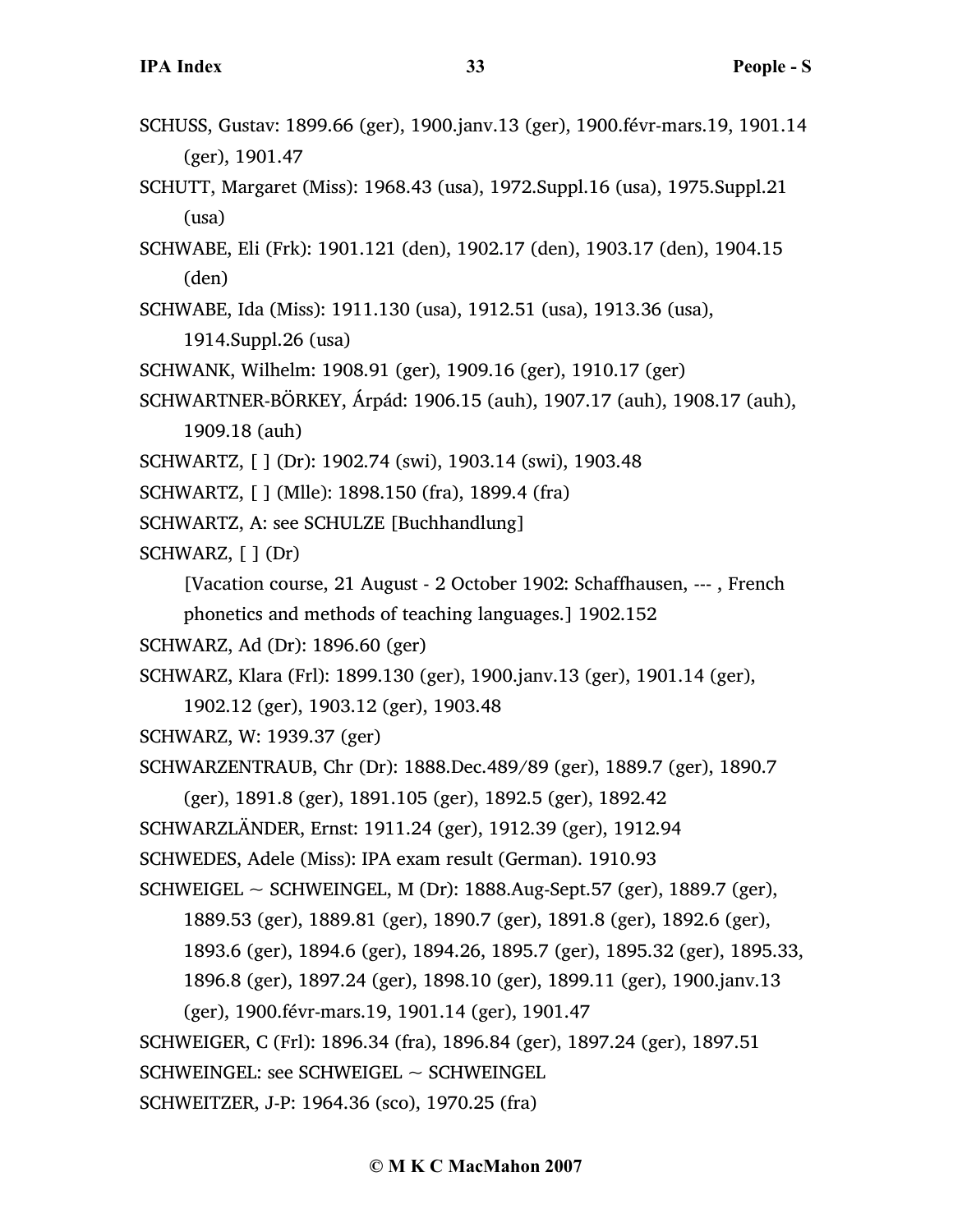- SCHWEIZER, M (Frl): 1911.17 (eng), 1911.67 (wal), 1912.31 (wal), 1913.15 (wal)
- SCHWERDTFEGER, G (Dr): 1890.29 (ger), 1891.8 (ger), 1891.30, 1897.126 (ger), 1898.10 (ger), 1898.36

SCHWERIN, Cl von (Baron): 1897.109 (ger), 1898.10 (ger), 1898.36

SCOBBIE, James (Dr): 2005.128 (sco)

- SCORTECCI, Valois: 1952.48 (brz)
- SCOTT, [ ] (Miss): 1908.122 (eng), 1909.10 (eng), 1910.10 (eng), 1911.17 (eng), 1912.31 (eng), 1913.16 (eng)

SCOTT, A T (Miss): 1911.162 (eng), 1912.31 (eng), 1913.15 (eng),

1914.Suppl.10 (eng)

SCOTT, Davis A (Prof): 1975.102 (usa)

SCOTT, E H: 1899.129 (eng), 1900.janv.5 (eng), 1901.5 (eng), 1902.5 (eng), 1902.74 (fra), 1902.98 (ger), 1903.8 (ger), 1903.30 (saf), 1904.20 (saf), 1905.20 (saf), 1906.24 (saf), 1906.30, 1907.5, 1908.5 (eng), 1909.5

--- (1900) Cartes postales 1900.74-75

SCOTT, Elizabeth: 1998.137 (aus)

SCOTT, Ethel (Miss): 1911.66 (can), 1912.52 (can), 1913.37 (can),

1914.Suppl.27 (can)

SCOTT, H S: 1899.130 (eng), 1900.janv.7 (eng), 1901.7 (eng), 1902.7 (eng), 1902.51

SCOTT,  $J \sim T$ : 1899.130 (eng), 1900.janv.7 (eng)

SCOTT, Jas A S: 1930.13 (irl), 1932.13 (eng), 1934.28 (eng), 1936.34 (eng), 1938.31 (eng), 1944.12

SCOTT, Norman Carson (Prof): 1930.13 (eng), 1932.15 (eng), 1934.31 (eng), 1936.36 (eng), 1938.32 (eng), 1943.16 (eng), 1949.7 (eng), 1952.Suppl.i (eng), 1955.Suppl.i (eng), 1961.Suppl.i (eng), 1967.22 (eng), 1972.Suppl.13 (eng), 1975.Suppl.17 (eng)

--- (1938) [Spec(Stud)] English. Extra broad transcription. 1938.10

--- (1938) [Spec(Stud)] English. Broadest transcription. < WILSON, R M

The Beloved Physician, A letter of Sir James MacKenzie. 1938.25-26

--- (1938) Stress as a distinctive feature 1938.42-43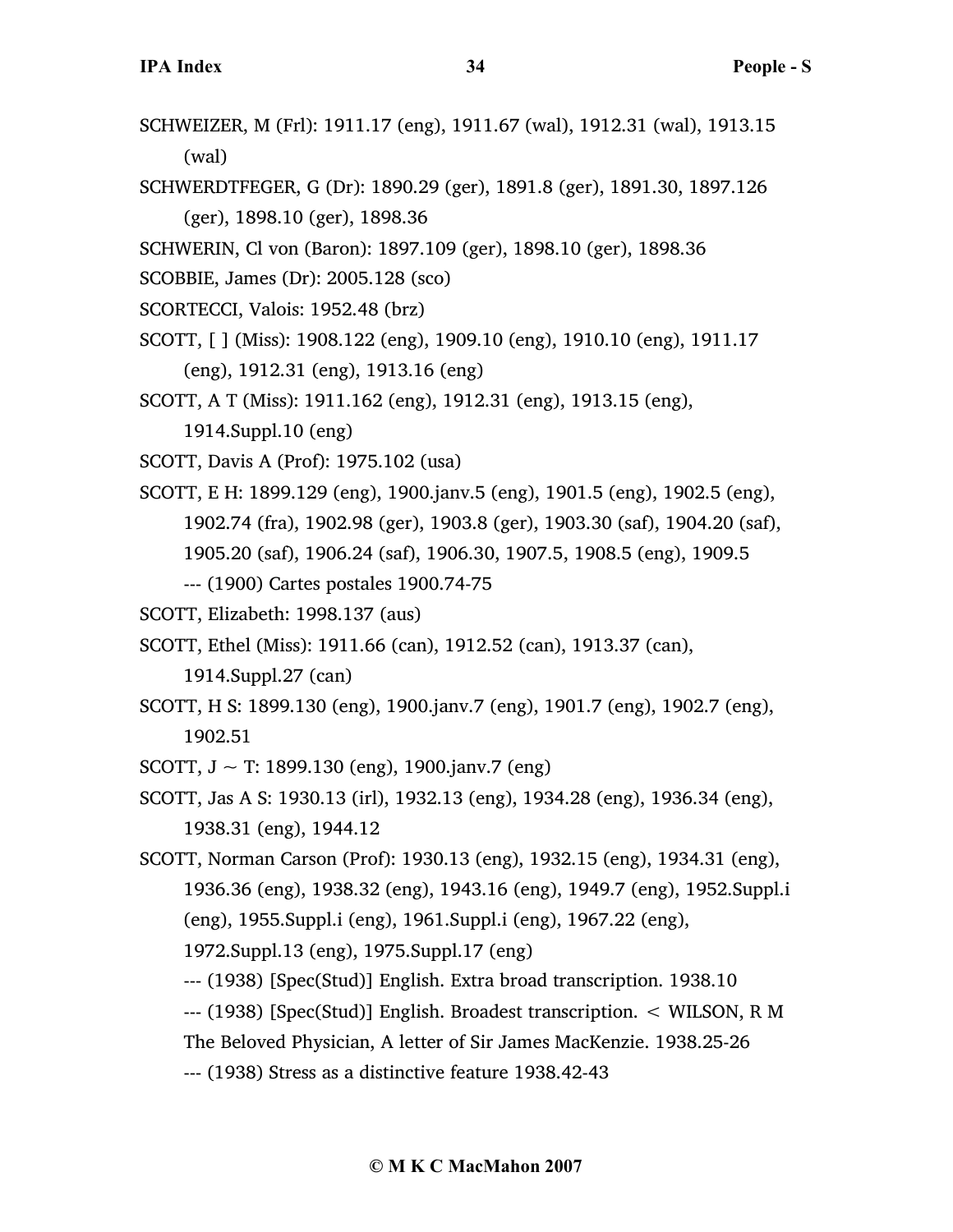--- (1938) [Spec] Tagalog [Sariaya, Tayabas, Philippines; inf=Rufino A Rodriguez]. NWS. 1938.46-47

--- (1938) [Spec(Stud)] English. Broad transcription. 1938.50-51

--- (1938) [Spec(Stud)] Français. 1938.73

--- (1939) [Spec(Stud)] English. Broadest transcription. 1939.12-13

--- (1939) Canadian CAUGHT and COT 1939.22

--- (1939) [Spec(Stud)] English. Broadest transcription. 1939.32-33

--- (1939) An experiment on stress perception 1939.44-45

--- (1939) [A complete set of mf in the Deccan College Research Institute, Poona, India]. 1939.52

--- (1939) [Spec(Stud)] English. Broadest transcription. 1939.53-54

--- (1940) [Spec(Stud)] English. Broadest transcription [incl comment by D Jones on the type of transcription]. 1940.18

 $-$ --- (1940) The symbol  $3$  [ = suggests it should be withdrawn]. 1940.24

--- (1940) [Spec] Szechuanese [inf= Su Cheng, of Fengdu Xian]. NWS. 1940.28-30

--- (1940) [Spec] Szechuanese. NWS. 1940.28-30

HICKLIN, M (1940) The representation of English  $\Lambda$  and æ. 1940.35

--- (1940) [Spec(Stud)] English. Broadest transcription [incl comment by

JONES, D on the type of transcription]. 1940.36

--- (1940) [Spec] Szechuanese. Misc. 1940.46-47. Corr: 1940.68

DIETH, E (1940) Representation of English  $\Lambda$  and æ. 1940.49

--- (1940) Representation of English ʌ and æ. 1940.49

 $-$ -- (1940) Distinctive rhythm [ $=$  Take Grey to London' and 'Take Greater London']. 1940.6-7

BROWN, R G (1940) The symbol ɜ. 1940.65-67

--- (1941) The symbol ɜ. 1941.3-4

--- (1941) [Spec(Stud)] English (Southern British). Broadest transcription. 1941.23-24

--- (1941) Broad transcription [=discussion of the distinction between broad and narrow]. 1941.48-51

--- (1941) [Spec(Stud)] English (Southern British). Broad transcription. 1941.56-57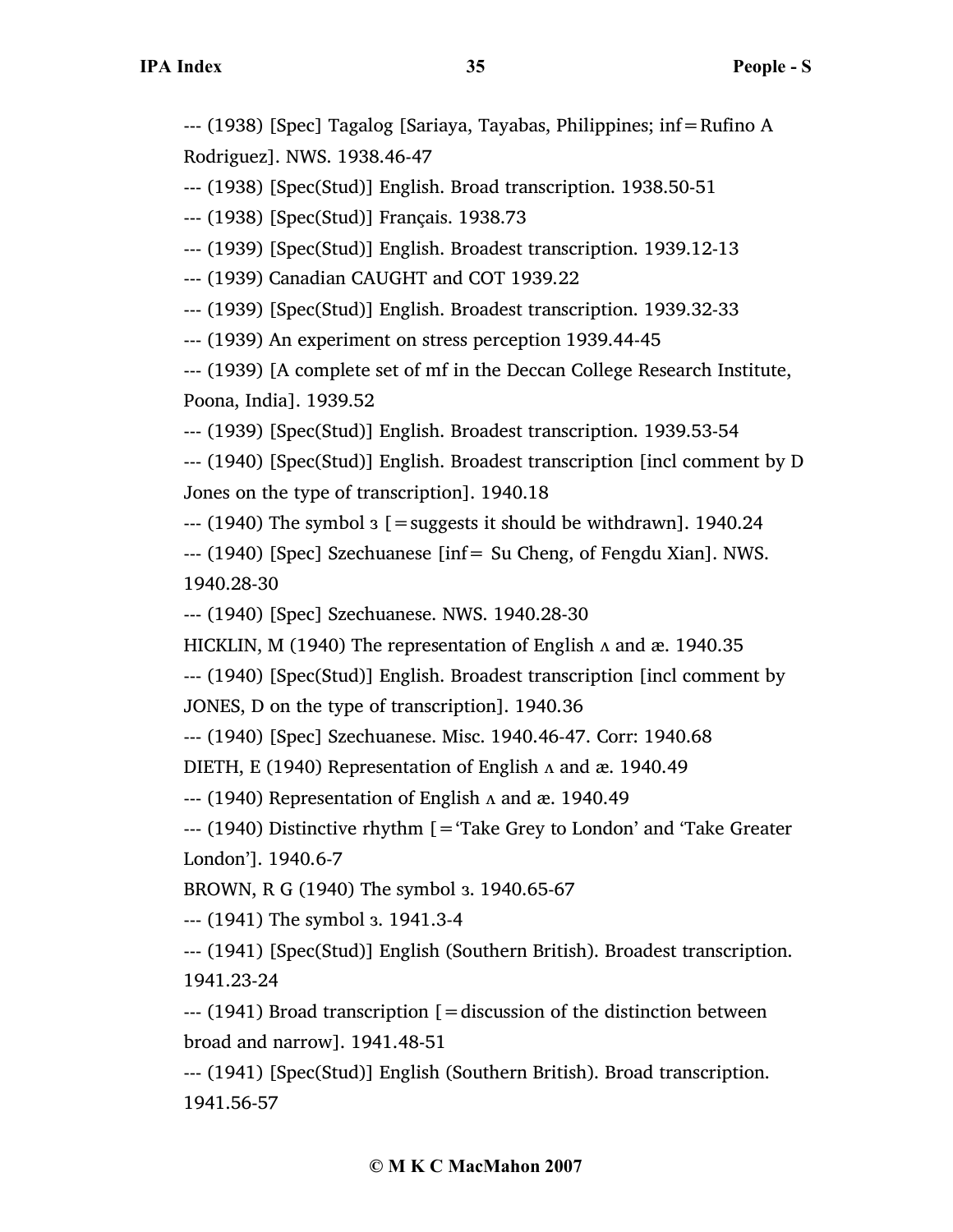BROWN, R G (1942) Broad transcription [see --- 1941.48-51. Comm: D Jones]. 1942.19-22

--- (1942) [Spec(Stud)] English (Southern British). Broad transcription. 1942.8

--- (1945) [Rev] MacCARTHY, P A D (1944) English Pronunciation: a practical handbook for the foreign learner. Cambridge: W Heffer & Sons Ltd. 1945.6-7

JONES, D (1947) Acknowledgements [to those who helped to keep the mf in existence during World War II]. 1947.3-4

[Result of election to fill vacancies on the Council]. 1949.6-7

TOOLEY, O M (1959) [Rev] KINGDON, R (1958) English Intonation Practice, with conversational texts by N C Scott. London: Longmans, Green. 1959.17-18

--- (1959) [Rev] DANIELS, F J (1958) The Sound System of Standard Japanese. A Tentative Account from the Teaching Point of View, with a Discussion of the 'Accent' Theory (Accompanied by a Full Translation of a Japanese Account of the Theory) and of Word-Stress (including a Consideration of s ome Japanese Acoustical Work). Tokyo: Kenkyusha Ltd 1959.32-33

CRYSTAL, D (1964) [Rev] ABERCROMBIE, D, FRY, D B, MacCARTHY, P A D, --- & TRIM, J L M [eds] (1964) In Honour of Daniel Jones. Papers Contributed on the Occasion of His Eightieth Birthday. London: Longmans, Green & Co Ltd. 1964.26-27

GIMSON, A C (1966) [Rev] --- (1965) English Conversations in Simplified Phonetic Transcription, 2nd ed. Cambridge: W Heffer & Sons. 1966.13

SCOTT, Russell: see RUSSELL SCOTT

SCOTT, T: see SCOTT,  $J \sim T$ 

SCOTT, Walter (Sir)

JONES, D (1911) [Spec(Stud)] English. < --- Tales of a Grandfather, Ch 7.] 1911.186

SCOTT SHELDON, Patricia D S [see also ASHBY, Patricia D S (Dr)]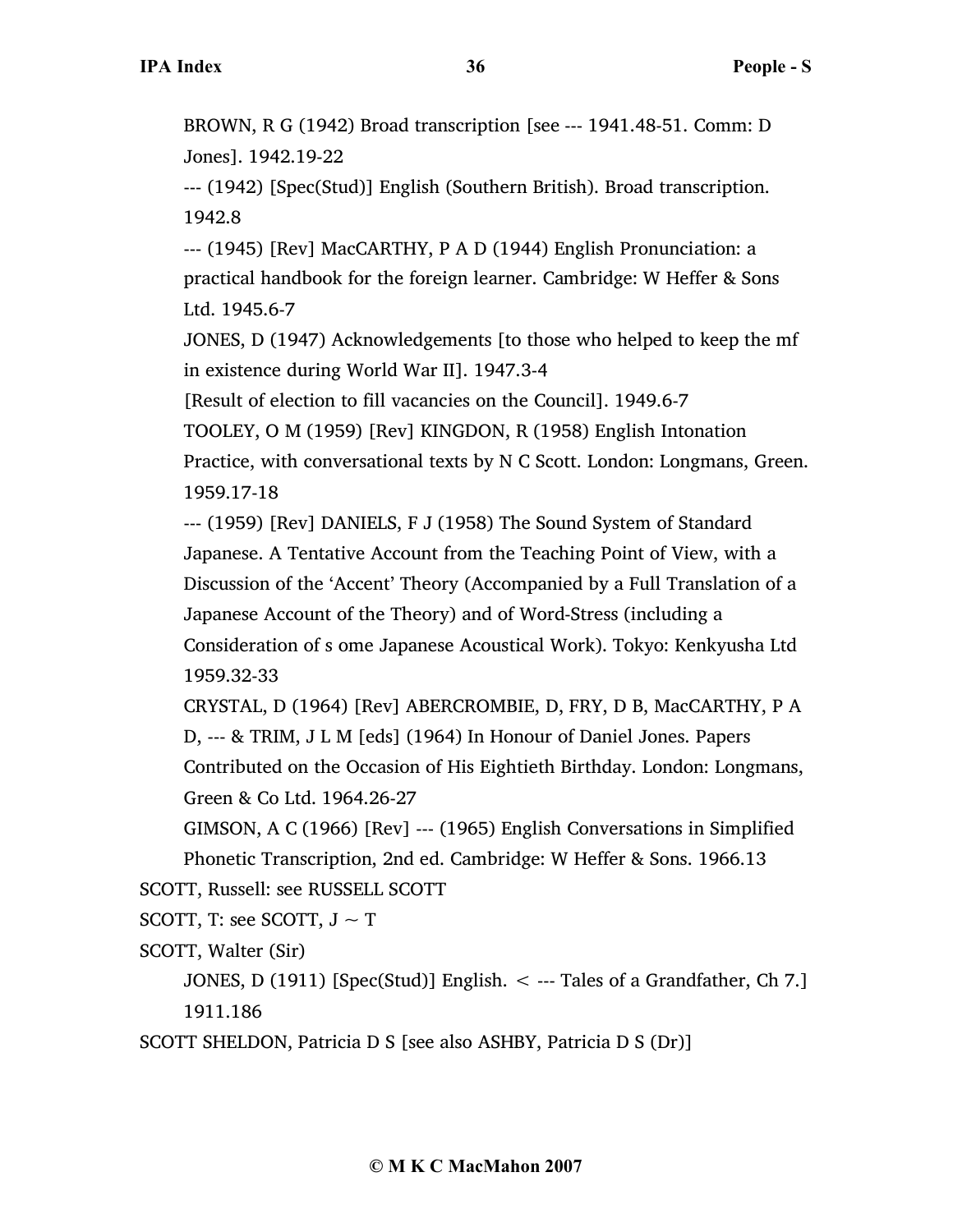LEWIS, J W (1975) [Rev] DEKEYSER, X &  $--$  (1974) An Introduction to the Articulation of RP Phonemes. Antwerp & Amsterdam: De Nederlandsche Boekhandel. 1975.98-101

LEWIS, J W (1975) [Rev] SCOTT --- (1974) Spoken English.

Antwerp/Amsterdam: De Nederlandsche Boekhandel. 1975.98-101

--- (1977) [Rev] GUSSENHOVEN, C & BROEDERS, A (1976) The

Pronunciation of English. Groningen: Wolters-Noordhoff-Longman. 1977.35-39

SCOTTO DI CARLO, N (Mlle): 1972.Suppl.4 (fra), 1975.Suppl.5 (fra)

SCOUGAL, A E (Dr): 1901.30 (sco), 1901.47, 1902.7 (sco), 1903.5 (sco), 1904.4 (sco), 1905.4 (sco), 1905.94 (sco), 1906.5 (sco), 1907.5 (sco), 1908.5 (sco), 1909.5 (sco), 1910.5 (sco), 1911.12 (sco)

SCRIPTURE, Edward Wheeler (Prof): 1901.69 (usa), 1902.20 (usa), 1902.52, 1902.54 (usa), 1903.20 (usa), 1904.18 (usa), 1904.60, 1913.86 (usa), 1914.Suppl.4 (eng), 1914.40 (eng), 1925.Suppl.12 (aur) MEYER, E A (1903) [Rev] --- (1902) Researches in Experimental Phonetics (Stud Yale Psychol Lab X, New Haven, 49-81). 1903.37-39 [Preparations for a Phonetic Survey of the United States under the direction of Edward Scripture]. 1903.43 --- (1925) [Rev] PANCONCELLI-CALZIA, G (1924) Die experimentelle

Phonetik in ihrer Anwendung auf die Sprachwissenschaft. 2te völlig umgearbeitete und erweiterte Auflage. Berlin: Walter de Gruyter & Co. 1925.18-19

[--- : founding of the Institute for the Study of Phonetics, Vienna]. 1925.21 SCRIPTURE, M K (Mrs): 1925.Suppl.12 (usa)

SCRIVEN, K (Miss): 1905.45 (eng), 1906.5 (eng), 1907.5 (eng), 1907.78 (eng) SCULLY, Celia (Dr Mrs): 1972.Suppl.13 (eng), 1975.Suppl.17 (eng),

1978.Suppl.18 (eng), 1981.Suppl.18 (eng), 1990.ii.61 (eng)

--- (1973) The problem of unstressed vowels and the coarticulation within consonantal clusters in English. 1973.4-9

SEAL: see AUSTIN-SEAL

SEARSON, M M (Miss): 1964.16 (eng)

SEBERA, T Glen (Mr): 2000.123 (usa), 2005.129 (usa)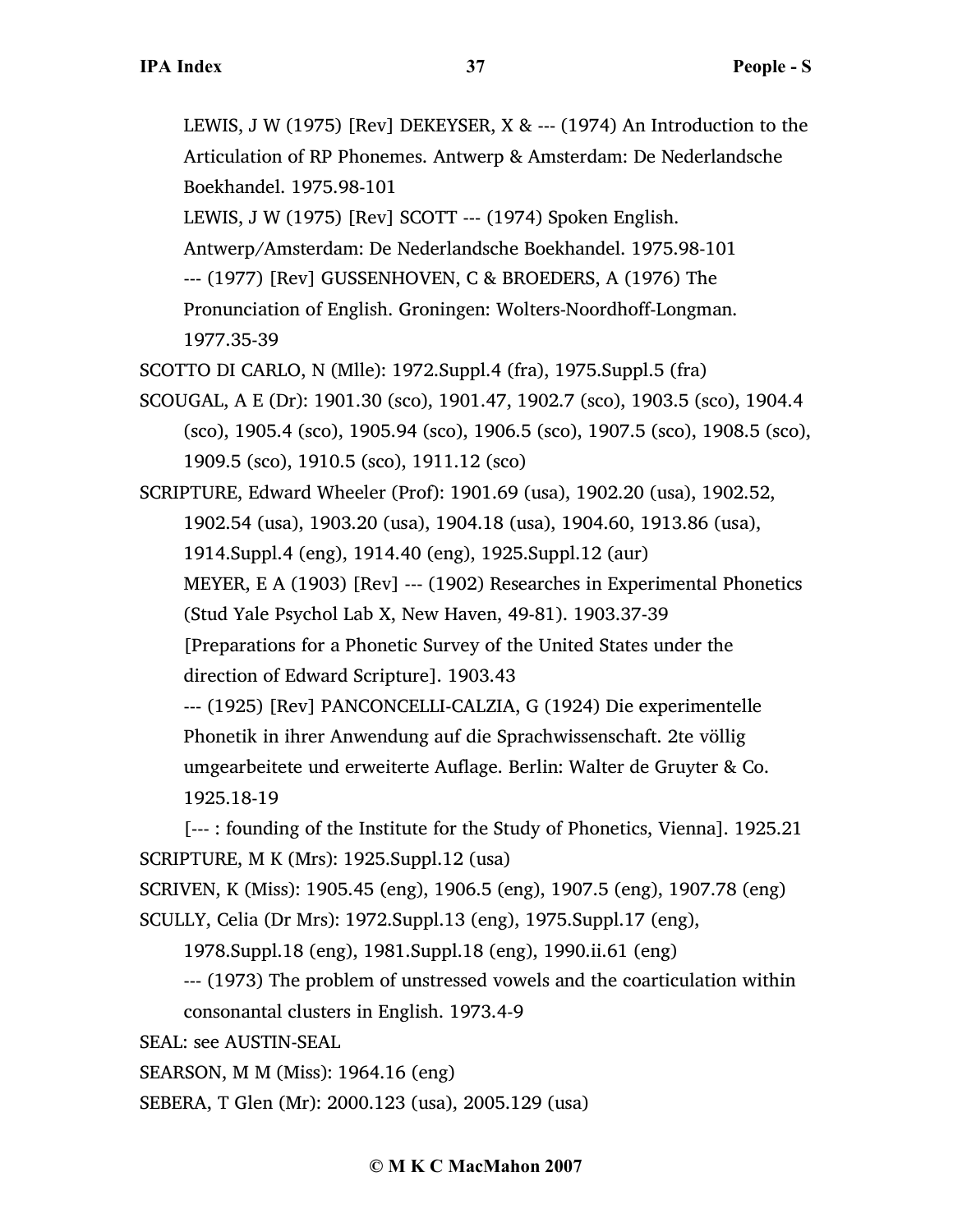SEBHA: see AL-FATEH

SECHER, [ ]: 1901.121 (den), 1902.17 (den), 1903.17 (den), 1904.15 (den), 1905.15 (den), 1906.18 (den), 1907.21 (den), 1908.22 (den), 1909.23 (den), 1910.23 (den), 1911.30 (den), 1912.45 (den), 1913.30 (den), 1914.Suppl.20 (den)

SECOR, May (Miss): 1925.Suppl.12 (usa)

SEDERHOLM, Hilma (Nti): 1892.11 (fin)

SEECK, [ ]: 1909.69 (ger), 1909.139

SEEGER, A: 1888.May.201/33 (auh), 1889.7 (auh), 1889.33 (auh), 1889.66

SEEGER, O: 1914.Suppl.12 (ger)

SEELMANN, Aenne: 1913.150 (ger), 1914.Suppl.15 (ger)

SEEMANN, H: 1895.54 (ger), 1896.8 (ger), 1897.24 (ger), 1898.10 (ger),

1899.11 (ger), 1900.janv.13 (ger), 1901.14 (ger), 1901.47

SEEMÜLLER, [ ]: 1898.9 (ger)

SEERS, O: 1907.90 (eng), 1908.10 (eng), 1909.10 (eng), 1910.10 (eng)

--- (1908) Chinese phonetics. Observations made on the sounds of the Cantonese dialect of Chinese 1908.30-34

--- (1908) [Spec] Chinois [Mandarin 'as pronounced by a Manchu of one of

the garrison families in Canton']. Acts II.17. 1908.134-136

SEETHARAMA, M Row: 1908.90 (ind), 1909.31 (ind)

SEGAL, Louis

ALBROW, K (1962) [Rev] --- & WHIBLEY, K H (1961) Elementary Russian

Grammar. London: Percy Lund, Humphries & Co Ltd. 1962.14-16

SEGELBERG, I: 1931.37 (swe), 1932.18 (swe), 1934.33 (swe)

SEGELHORST, Wilh: 1905.86 (ger)

SEGERSTAD: see HAARD AF SEGERSTAD

SEGERSTEDT, A (Frk): 1890.101 (swe), 1891.8 (swe), 1892.10 (swe), 1893.10 (swe), 1893.26

- SEGERSTEDT, H (Frk): 1887.Sept.315 (swe), 1888.janv.27/3 (swe), 1889.7 (swe), 1890.7 (swe), 1891.8 (swe), 1892.10 (swe), 1893.11 (swe), 1894.12 (swe), 1894.27
- SEGERSTRÅLE, Anna (Frk): 1905.17 (fin), 1906.20 (fin), 1907.23 (fin), 1908.24 (fin), 1909.25 (fin), 1910.24 (fin), 1911.32 (fin)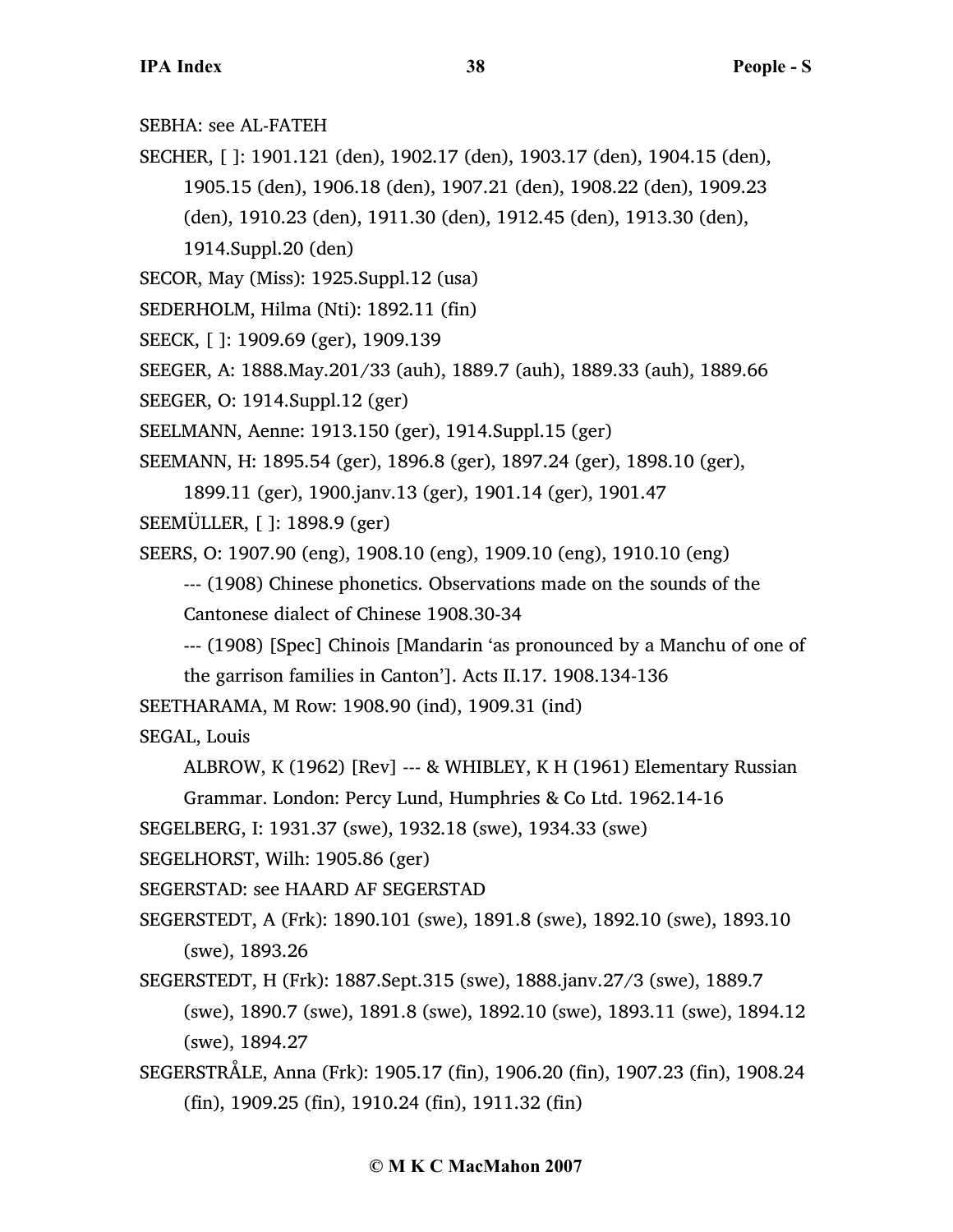- SEGERSTRÖM, Sigurd: 1898.129 (fra), 1899.4 (fra), 1899.35, 1900.janv.5 (fra), 1900.févr-mars.19,
- SEGITZ, [ ]: 1901.142 (fra), 1902.5 (fra), 1902.51
- SEGOTA, Amalia: 1905.12 (auh), 1906.15 (auh), 1907.17 (auh), 1908.17 (auh), 1909.18 (auh)
- SEIDAN, P G: 1964.37 (wal)
- SEIDEL, [ ] (Mlle): 1898.150 (fra), 1899.4 (fra), 1900.janv.5 (fra),

1900.févr.mars.19

SEIDEL, Heinrich

HENSCHEL, A J (1922) [Spec(Stud)] Deutsch. < --- Lebe recht Hühnchen. 1922 Textes pour nos élèves 2, 1922.7-9

- SEIFERTH, Theodor: 1892.73 (ger), 1893.6 (ger), 1894.6 (ger), 1894.26, 1895.7 (ger), 1896.8 (ger), 1896.35
- SEITH, Marie (Frl): 1895.53 (fra), 1895.78 (ger), 1896.8 (ger), 1897.24 (ger), 1897.51, 1898.10 (ger), 1898.36
- SEITZ, G (Miss): 1909.10 (eng), 1910.10 (eng), 1910.144, 1911.17 (eng),

1911.192

- SEITZ, Philip F D (Dr): 1990.ii.61 (usa)
- SELBY, A (Miss): 1925.Suppl.12 (eng)
- SELIGMANN, Arthur: 1899.82 (ger)
- SELL, F R: 1925.Suppl.12 (ind), 1930.21 (ind), 1930.46 (eng), 1931.19 (ind), 1932.24 (ind), 1934.31 (eng), 1935.20 (eng)
- SELLA, Giovanni (Dr): 1937.janv-mars.82 (ita), 1937.oct-déc.78 (ita), 1938.34 (ita), 1946.11 (ita)
- SELLERGREN, O: 1890.17 (swe), 1891.8 (swe), 1892.10 (swe), 1892.42
- SELLERS, M (Miss): 1897.93 (eng), 1897.178 (eng), 1898.5 (eng), 1899.6 (eng), 1900.janv.7 (eng), 1901.7 (eng), 1902.7 (eng), 1903.7 (eng), 1904.7 (eng), 1904.60, 1904.63
- SELLIERS, [ ]
	- --- (1900) [Spec] Hollandais sud-africain. Chant populaire transvalien; StJ 1900.135-137. Corr: 1901.44
- SELLNER, Manfred F: 1998.137 (aur), 2005.125 (aur)
- SELLON, Gertrude (Miss)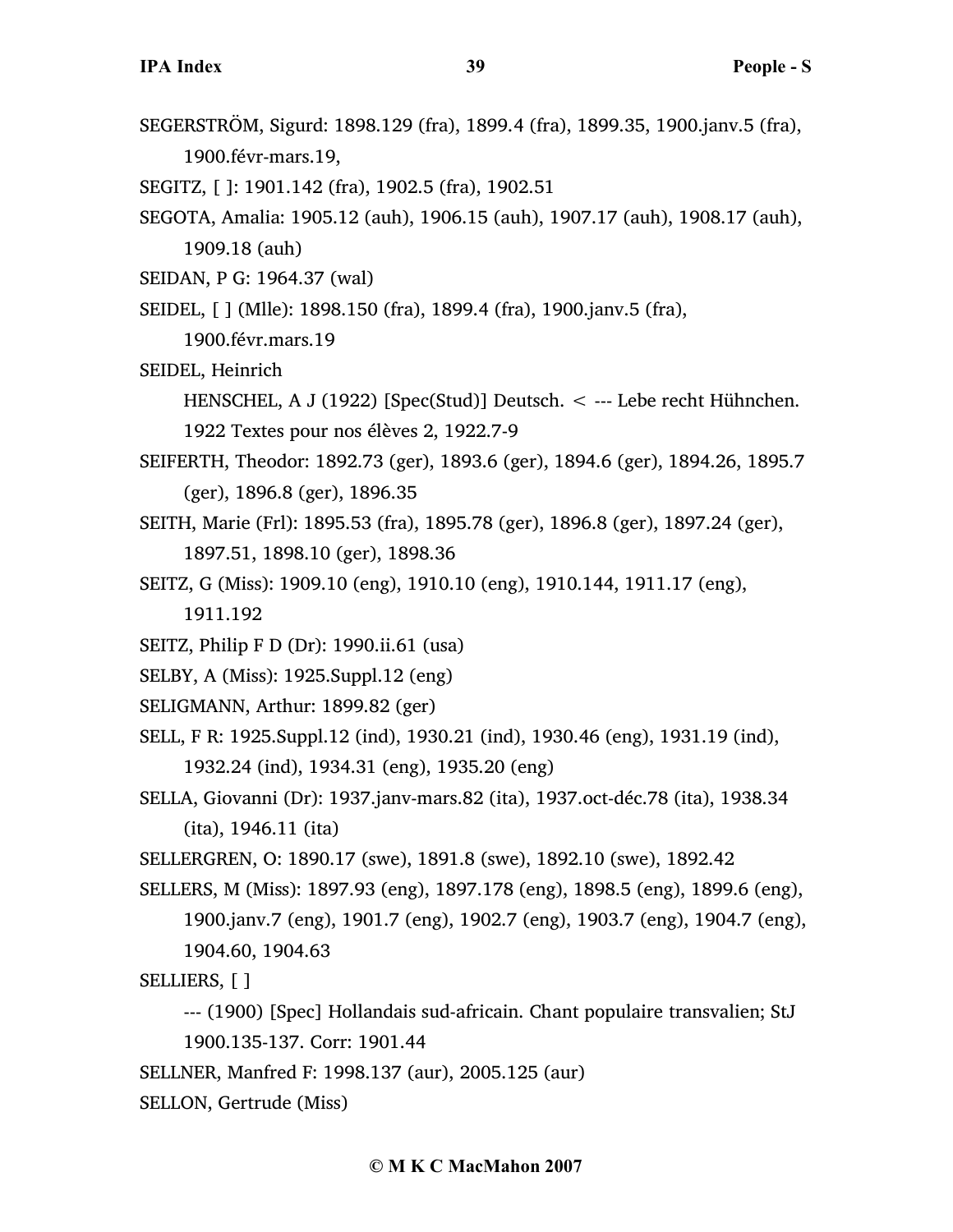MacMAHON, Michael K C (1991) The woman behind 'Arthur'. 1991.29-31. Corr: 1991.108

SELWART, Tonio: 1952.Suppl.viii (usa), 1955.Suppl.ix (usa), 1959.49 (usa), 1961.Suppl.xi (usa), 1972.Suppl.16 (usa), 1975.Suppl.21 (usa),

1978.Suppl.21 (usa), 1981.Suppl.21 (usa)

SEMMERN, Ludwig van: 1910.94 (ger), 1911.24 (ger), 1911.95, 1911.132

SEMPF, W: 1913.18 (ger)

SENDLMEIER, Walter

JASSEM, Wiktor (2002) [Rev] --- (ed) (2000). Speech and Signals: aspects of speech synthesis and automatic speech recognition. Dedicated to Wolfgang Hess on his 60th Birthday. (Forum Phoneticum No 69). Frankfurt am Main: Hector. 2002.232-233

SENF, B A (Mlle): 1911.94 (ita), 1912.44 (ita), 1912.79 (ita), 1913.28 (ita)

```
SENGER, [ ]: 1909.69 (ger)
```
SENGJERGII, Sandor: 1891.93 (auh), 1892.6 (auh), 1892.42, 1893.7 (auh), 1893.42

SENIOR, A P (Rev): 1925.Suppl.12 (eng), 1930.13 (eng), 1930.61

SENSUI, Hirotaka: 2005.126 (jap)

SEPÙLVEDA C, Enrique: 1893.74 (chl), 1894.14 (chl), 1894.27, 1895.15 (chl), 1896.18 (chl), 1897.35 (chl), 1898.22 (chl), 1899.22 (chl), 1899.36, 1900.janv.23 (chl), 1901.24 (chl), 1902.22 (chl), 1903.22 (chl), 1904.20 (chl), 1905.20 (chl), 1906.24 (chl), 1907.27 (chl), 1908.28 (chl), 1909.30

(chl), 1910.29 (chl), 1913.40 (chl), 1914.Suppl.29 (chl)

SEPÙLVEDA, Luis: 1897.35 (chl)

SERAO, Matilde

CAMILLI, A (1949) [Spec(Stud)] Italiano. Firenze < --- . 1949.4-5 SERENIUS, E (Frk): 1893.11 (fin)

- SERGENT, [ ]: 1902.24 (ger), 1903.12 (ger), 1904.10 (ger), 1904.60, 1905.11 (ger), 1905.106
- SERLO, Margarethe (Frl): 1899.146 (fra), 1900.janv.5 (fra), 1900.122 (ger), 1901.14 (ger), 1902.12 (ger), 1902.51, 1903.12 (ger), 1904.10 (ger), 1904.60, 1905.11 (ger), 1906.13 (ger), 1907.15 (ger), 1908.16 (ger),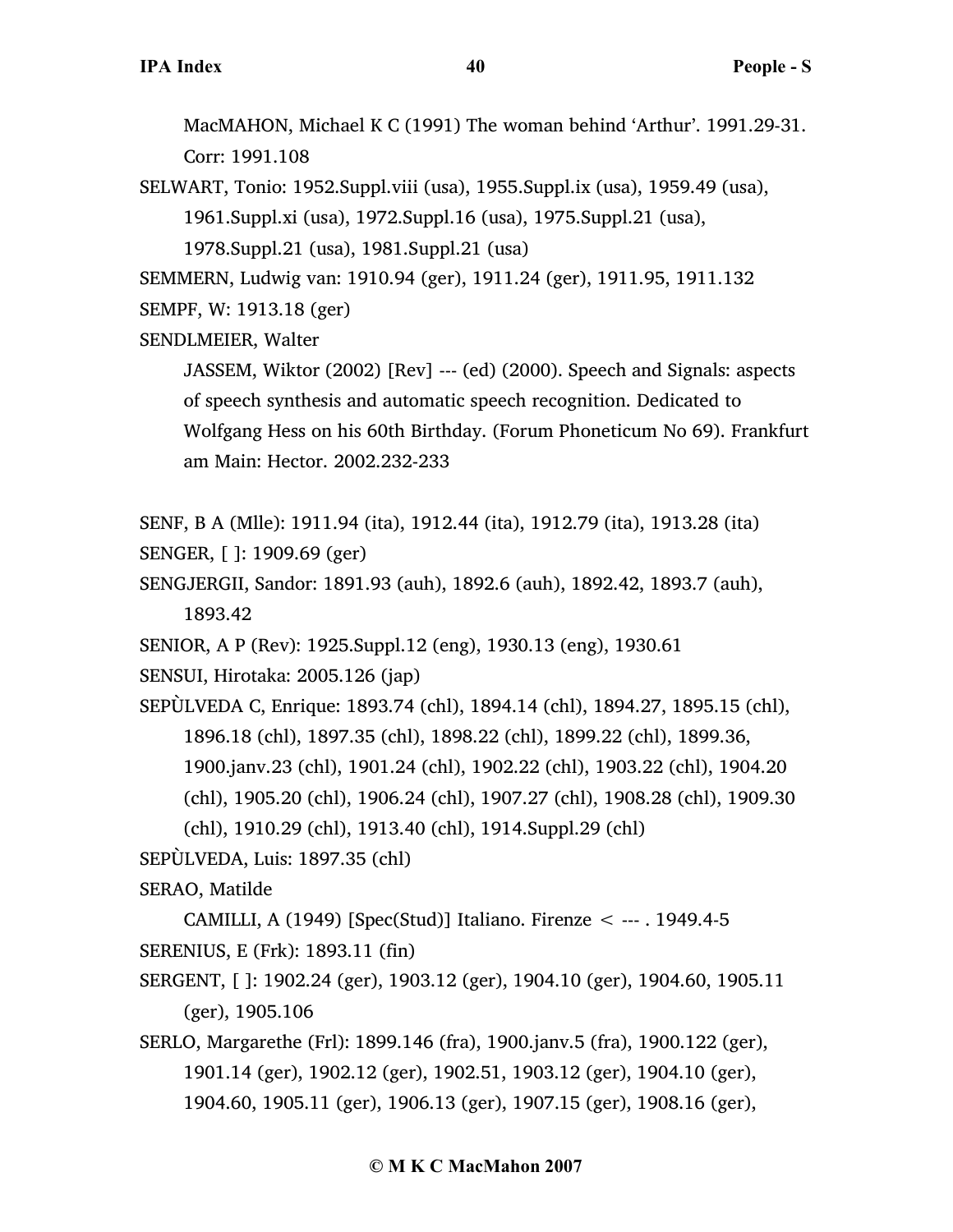1909.16 (ger), 1910.17 (ger), 1911.24 (ger), 1912.39 (ger), 1913.23 (ger),

1914.Suppl.15 (ger)

SERPA, O (Prof): 1937.32 (brz), 1938.38 (brz)

SERRES, [ ] (Abbé): 1886.Dec.[4] (fra), 1887.Feb.[1] (fra), 1888.janv.27/3 (fra) [Support for a French spelling reform association in Paris (... --- )].

1886.Aug.[3]

SERVICE,  $A \sim W$ : 1913.87 (aus), 1914. Suppl. 32 (aus)

SESTIĆ (née CURIĆ), Lada (Mrs): 1966.19 (yug), 1967.45 (yug)

SESUTHAYANON, Sutap: 1965.34 (tha), 1967.22 (tha), 1970.25 (tha)

SETÄLÄ, E N (Prof): 1906.21 (fin), 1907.23 (fin), 1908.24 (fin), 1909.25 (fin),

1910.24 (fin), 1911.32 (fin), 1912.47 (fin), 1913.32 (fin), 1914.Suppl.22 (fin)

TALLGREN, O J & --- (1911) [Spec] Finnois (Suomi) [prononciation de lecture courante non-dialectale] NWS. 1911.117-118

SETHI, J

--- (1980) The vowel system in educated Panjabi-speakers' English. 1980.64-73

SETTER, Jane E (Dr): 1998.137 (hkg), 2000.123 (hkg), 2005.128 (eng)

--- (1997) [Rev] PENNINGTON, Martha C. (1996). Phonology in English Language Teaching. London & New York: Longman. 1997.87-89 ROACH, Peter, STIBBARD, Richard, OSBORNE, Jane, ARNFIELD, Simon & - -- (1998) Transcription of prosodic and paralinguistic features of emotional speech. 1998.83-94

--- (2003) [Rev] CAULDWELL, Richard (2002). Streaming Speech: Listening and pronunciation for advanced learners of English. Birmingham: Speech in Action. Windows CD-ROM. 2003.240-244

--- (2005) [Rev] FRASER, Helen (2001). (i) Teaching Pronunciation: a guide for teachers of English as a second language. (ii) Learn to Speak Clearly in English. Fyshwick, Australia: Catalyst Interactive. Windows CD-ROM. 2005.235-239

**SETTRINGTON** 

FRENCH, J P (1985/1989) Word-final /r/ in a Northern English accent: an interactional account of variable production. 1985/1989.34-43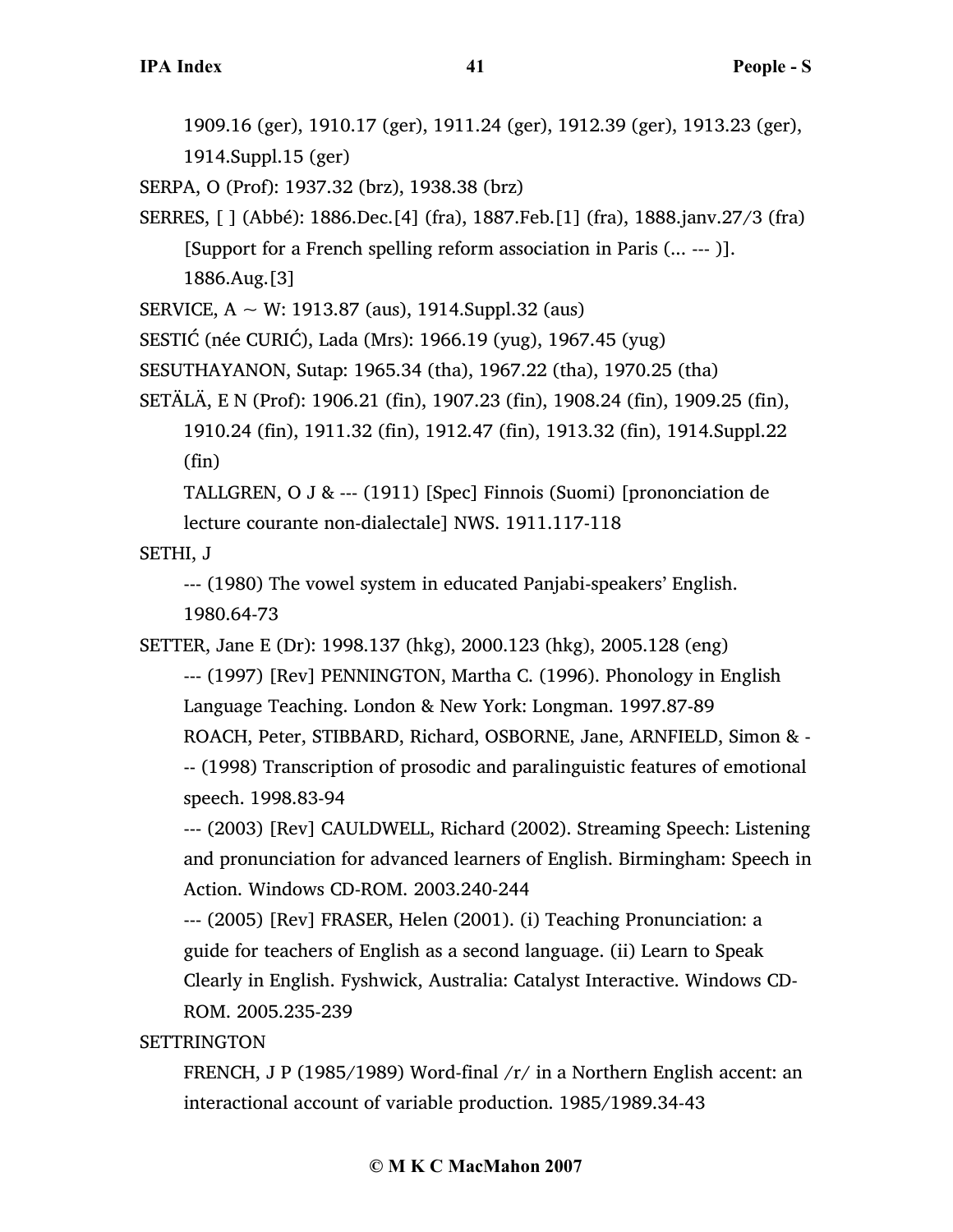SEWELL, [ ] (Mrs): 1909.138 (eng), 1910.10 (eng), 1911.17 (eng), 1911.95 SEXTON, J M: 1914.59 (eng)

SEYMOUR, G

ABBERTON, E (1970) [Rev] --- (1969) Practical English Phonetics. London: Leonard Hill. 1970.49-50

SEYMOUR, Raimond: 1898.150 (chl), 1899.22 (chl), [death] 1899.99 SFAKIANAKI, Anna: 2005.126 (gre)

(2003-207) Council. 2004.June:prelim matter, 2004.Dec.prelim matter, 2005.June.prelim matter, 2005.Dec.prelim matter, 2006.June.prelim matter, 2006.Dec. prelim matter

SHABABO, [ ]

KAISER, S D I (1937) [Spec] Hebrew [Palestinian; inf=[ ] Shababo, of Zichron Ya'akov. NWS. 1937.22

SHACKLETON, C S (Miss): 1907.78 (eng), 1908.10 (eng), 1908.114

SHADLE, Christine (Dr): 2005.128 (eng)

JESUS, Luis M T & --- (2005) Acoustic analysis of European Portuguese uvular [ $\chi$ ,  $\kappa$ ] and voiceless tapped alveolar [ $\chi$ ] fricatives [infs = 1 male aged 26 from Aveiro, 1 male aged 26 from Braga, 1 female aged 33 from Sintra, 1 female aged 21 from Lisbon]. 2005.27-44

SHAH, Bhogilal N: 1913.64 (ind), 1914.Suppl.30 (ind)

SHAH-TACHTINSKY, Mamed Aga: see CHAHTAXTINSKY, Mehemet-Bey  $\sim$ SHAH-TACHTINSKY, Mamed Aga

SHAKESPEARE, William

[Rev] MAGNU'SSON, Eiríkr (1885) Stormurinn. Reykjavík: Sigm Guðmundsson. 1886.June.[3]

SPANHOOFD, E (1890) [The 7th Annual Convention of the Modern

Language Association of America, Cambridge, Mass, 26-28 December, 1889

[...A M Bell on Shakespearian pronunciation]. 1890.30-31

[Publications Received.] 1892.124

PASSY, P (1906) [Rev] VIËTOR, W (1906) Shakespeare's Pronunciation. 1

A Shakespeare Phonology, with a rime-index to the poems as a

pronouncing vocabulary. 2 A Shakespeare Reader in the old spelling and with a phonetic transcription. Marburg: N G Elwert. 1906.96-96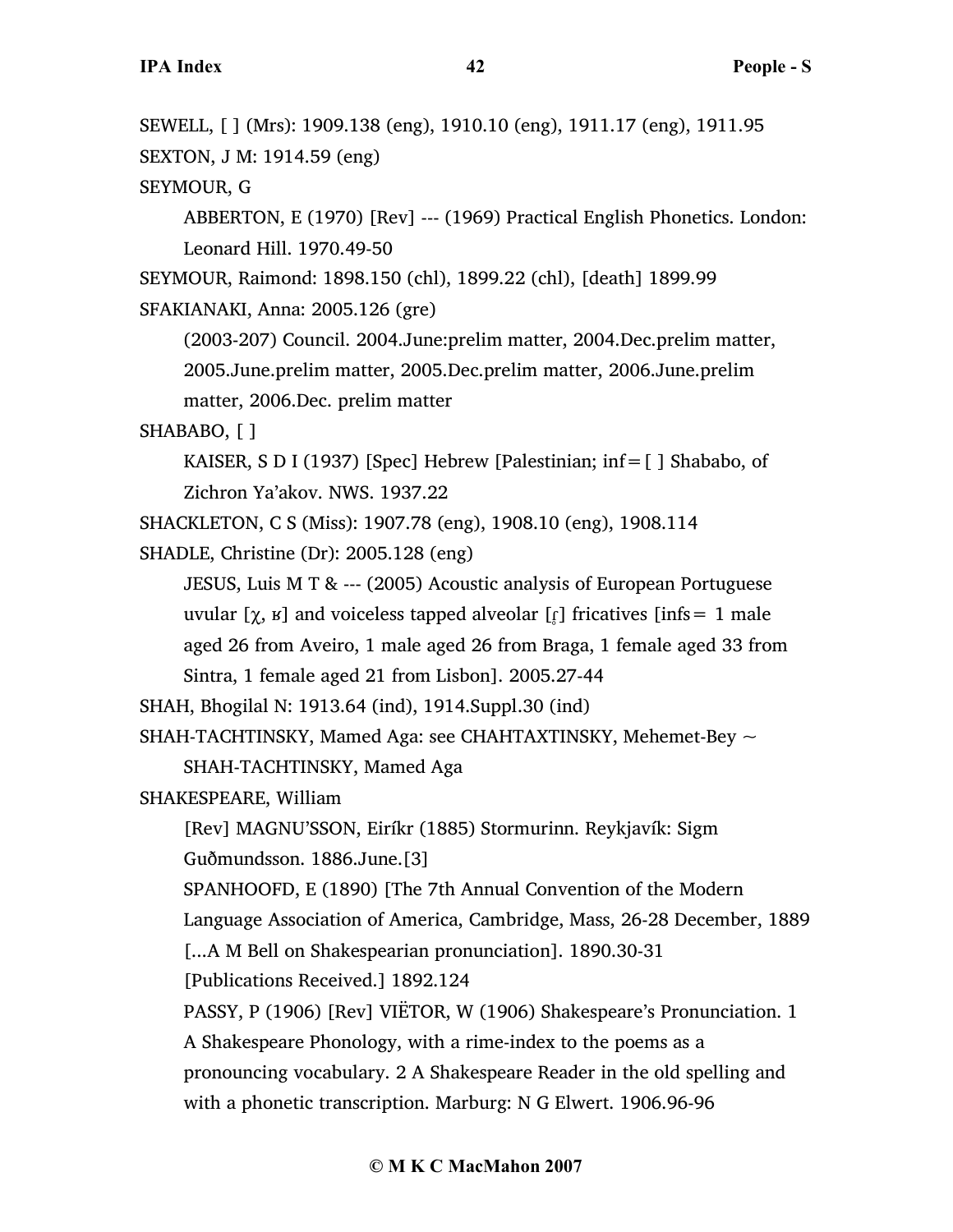VIËTOR, W (1907) Einfachheit und Konsequenz. 1907.44-45. Comm: P Passy

JONES, D (1909) [Spec] Specimens of Shakespeare in the Pronunciation of the Period. The Tempest Act I, latter part of Scene 2; Twelfth Night Act I, Scene 3. 1909.Suppl.juil-août.1-8. See also 1909.107 NOEL-ARMFIELD, G (1909) Scenes from Shakespeare in the original pronunciation at University College, London 1909.117-119 UNGOED, G T (1911) Phonetics in English schools: Acton County School  $[$  = performance of TwelfthNight in the original pronunciation]. 1911.2-3 JONES, D (1944) [Spec] A Specimen of Shakespeare in the Original Pronunciation. Passage from The Tempest, Act III, Scene 1 1944.Suppl.janv-juin.[1]

SHALLOP, Jon K (Dr): 1966.39 (usa)

SHANNON, Nuala B (Miss): 1951.50 (eng), 1952.Suppl.ii (eng), 1953.25 (aus)

SHARMA, Devendra Nath

MATTHEWS, W K (1954) Phonetics and phonology of Hindi

[inf=Devendra Nath Sharma, from Chapra, 'standard form' of the language]. 1954.18-22

SHARMA, Shyam Lal: 1964.16 (ind), 1964.37 (ind), 1972.Suppl.6 (ind), 1975.Suppl.8 (ind), 1978.Suppl.9 (ind)

SHARP, Alan E (Prof): 1973.104 (wal), 1975.Suppl.17 (wal), 1978.Suppl.18 (wal)

--- (1957) [Rev] MITCHELL, T F (1956) An Introduction to Egyptian Colloquial Arabic. London: Oxford University Press. 1957.38-40

--- (1962) [Rev] O'CONNOR, J D & ARNOLD, G F (1961) Intonation of Colloquial English: A Practical Handbook. London: Longmans, Green and Co Ltd. 1962.10-12

SHARP, Ch O: 1888.July.313/49 (eng), 1889.7 (eng), 1889.66

PASSY, P (1888) Our alphabet  $[$  = principle accepted of 'one alphabet only for all languages']. 1888.July.313/49-314/50

--- (1888) [Phonetic notation: suggests e for French FÊTE and English

CARE;  $\omega$  instead of  $\omega$ ;  $\delta$  instead of  $\delta$ .] 1888.July.315/51

SHARP, David: 1959.49 (eng), 1961.Suppl.v (eng)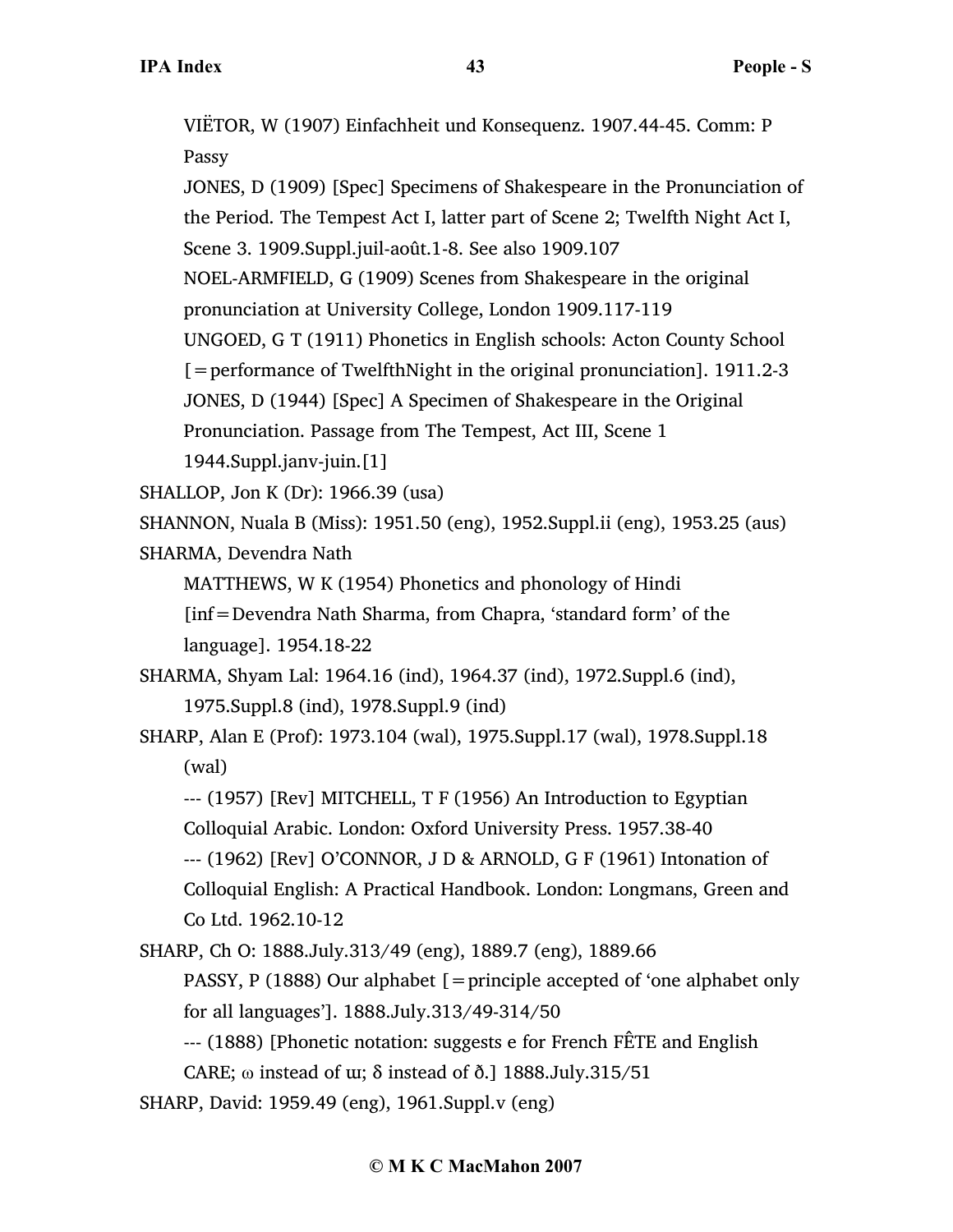SHARP, W A: 1910.94 (eng), 1911.17 (eng), 1912.31 (eng)

SHARPE, Lawrence A: 1952.49 (brz), 1954.16 (usa), 1955.Suppl.ix (usa), 1961.Suppl.xi (usa)

SHARPE, Mary T (Mrs): 1937.janv-mars.82 (usa), 1938.38 (usa), 1948.32 --- (1933) [Spec] American English [inf=b Brooklyn, New York, ed Brooklyn & New Rochelle < O'SHEA, W J (1931-1932) 35th Annual Report on Oral English and Phonetics, New York. See also JONES, D 1934.19. 1933.55-56

SHARPLES, W J: 1910.94 (eng), 1911.17 (eng), 1912.31 (eng), 1913.16 (eng)

SHATTUCK HUFNAGEL, Stefanie (Miss): 1987 (usa) [IPA-Rec]

- SHAW, A E (Rev): 1898.50 (eng), 1899.6 (eng), 1900.janv.7 (eng), 1901.7 (eng), 1901.47
- SHAW, Betty (Miss): IPA exam result (English). 1934.84
- SHAW, George Bernard

GIMSON, A C (1963) [Rev] SHAW, G B (1962) Androcles and the Lion; an old fable renovated with a parallel text in Shaw's Alphabet.

Harmondsworth: Penguin Books. 1963.35-36

SHAW, Geo E (Prof): 1895.32 (can), 1896.17 (can), 1897.34 (can), 1897.52, 1898.21 (can), 1899.21 (can), 1900.janv.22 (can), 1901.22 (can), 1902.21 (can), 1902.34 (can), 1903.20 (can), 1904.18 (can), 1905.19 (can), 1906.22 (can), 1907.25 (can), 1907.55 (can), 1908.26 (can), 1909.28 (can), 1910.27 (can), 1911.35 (can), 1912.51 (can), 1912.155 (can), 1913.37 (can), 1914.Suppl.27 (can)

SHAW, M (Miss): 1913.87 (eng), 1914.Suppl.10 (eng), 1914.60 (eng) SHAW, S E: 1893.12 (can), 1894.14 (can), 1894.27, 1895.15 (can), 1895.78 SHAW JEFFREY, P: 1897.75 (ger), 1898.10 (ger), 1898.35

--- (1900) [the value of phonetics in language teaching < Journal of Education]. 1900.63

SHAYER, Howard B: 1966.18 (usa), 1972.Suppl.16 (usa)

SHEA, Margaret

--- (1933) [Spec] American English [inf=b New York City, ed New York City & New Rochelle. < O'SHEA, W J (1931-1932) 35th Annual Report on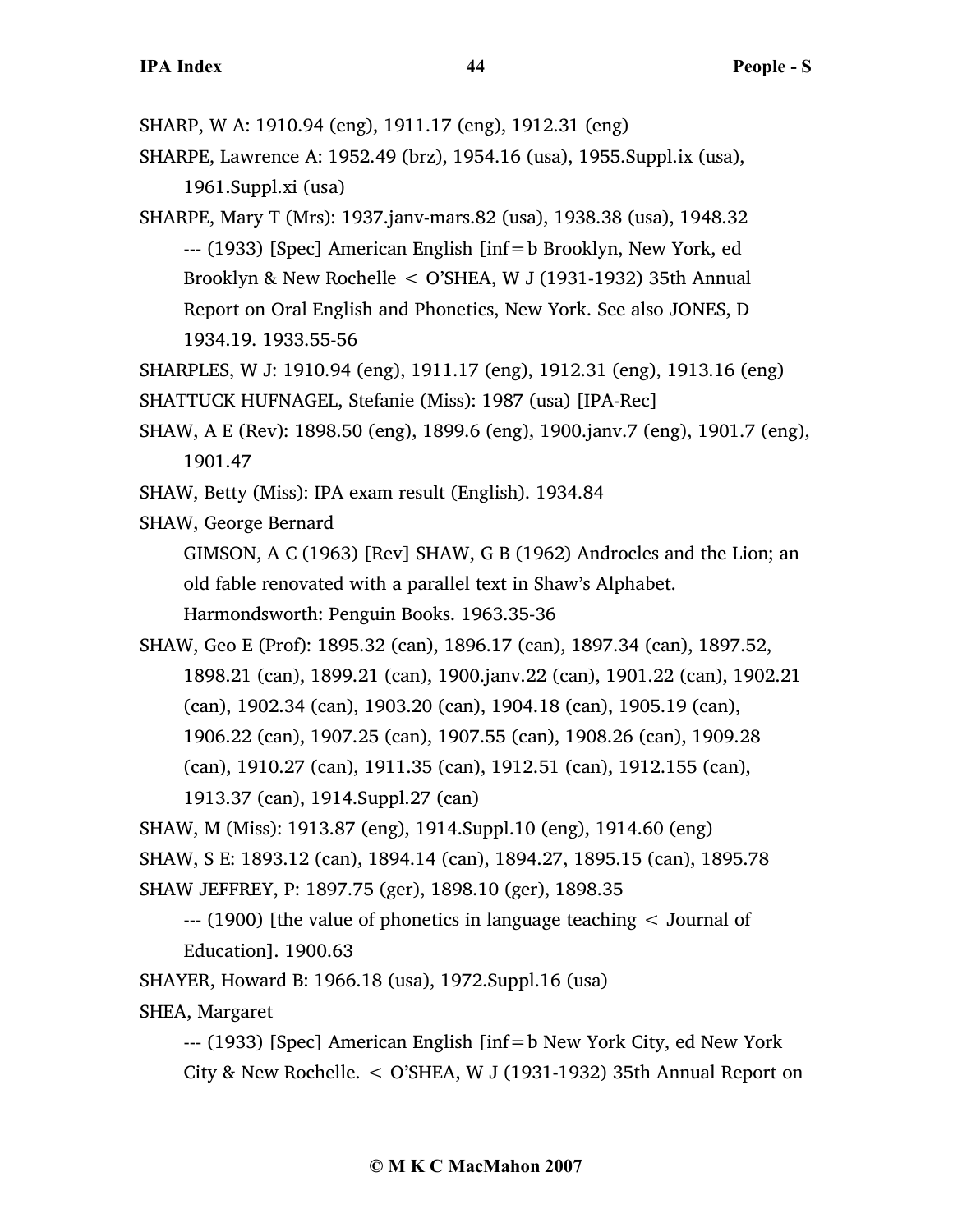Oral English and Phonetics, New York. See also JONES, D 1934.19.

1933.55

SHEARMAN, J N: 1911.17 (irl), 1912.31 (irl), 1913.16 (irl)

SHEARSON, C F (Miss): 1909.70 (eng), 1910.10 (eng), 1911.17 (eng), 1912.31

(eng), 1913.16 (eng), 1914.Suppl.10 (eng)

- SHEK, I (Mlle): 1899.13 (auh)
- SHEKHAR: see SOM SHEKHAR SOM

SHELDON, Beulah (Mrs): 1959.23 (usa), 1961.Suppl.xi (usa)

SHELDEN: see SHELDON  $\sim$  SHELDEN

SHELDON  $\sim$  SHELDEN, E S (Prof): 1894.14 (usa), 1894.27, 1895.14 (usa), 1895.33, 1896.17 (usa), 1897.34 (usa), 1898.21 (usa), 1899.21 (usa), 1900.janv.21 (usa), 1901.30 (usa), 1902.20 (usa), 1903.20 (usa), 1904.18 (usa), 1905.18 (usa), 1906.22 (usa), 1907.25 (usa), 1908.26 (usa), 1909.27 (usa), 1910.27 (usa), 1911.35 (usa), 1912.51 (usa), 1913.36 (usa), 1914.Suppl.26 (usa), 1925.Suppl.12 (usa), [death] 1928.65 PASSY, P (1889) The American Dialect Society  $\mathcal{F}$  = formation of; phonetic spelling based on Sweet's Broad Romic; use of y for j; o for 060; nasalization by turned apostrophe]. 1889.66

SHELDON, Olive (Miss): 1909.138 (eng), 1910.10 (eng), 1911.17 (eng), 1912.31 (eng)

SHELDON  $\sim$  SCOTT SHELDON, Patricia D S (Miss): 1975.48 (eng),

1975.Suppl.17 (eng), [continued as ASHBY, Patricia D S]

SHELDON RIDGE, W: 1906.77 (chn), 1907.28 (chn), 1908.28 (chn), 1908.122 (chn), 1909.32 (chn), 1909.95 (chn), 1910.31 (chn), 1911.38 (chn),

```
1912.54 (chn), 1913.41 (chn), 1914.Suppl.31 (chn)
```
SHELLEY, Percy Bysshe

[Publications Received.] 1891.97-98

SHELTON, S J: 1966.39 (eng)

SHEN, Xiaonan Susan

--- (1991) Question intonation in natural speech: a study of Changsha Chinese. 1991.19-28

--- (1992) A pilot study on the relation between the temporal and syntactic structures in Mandarin. 1992.35-43(i)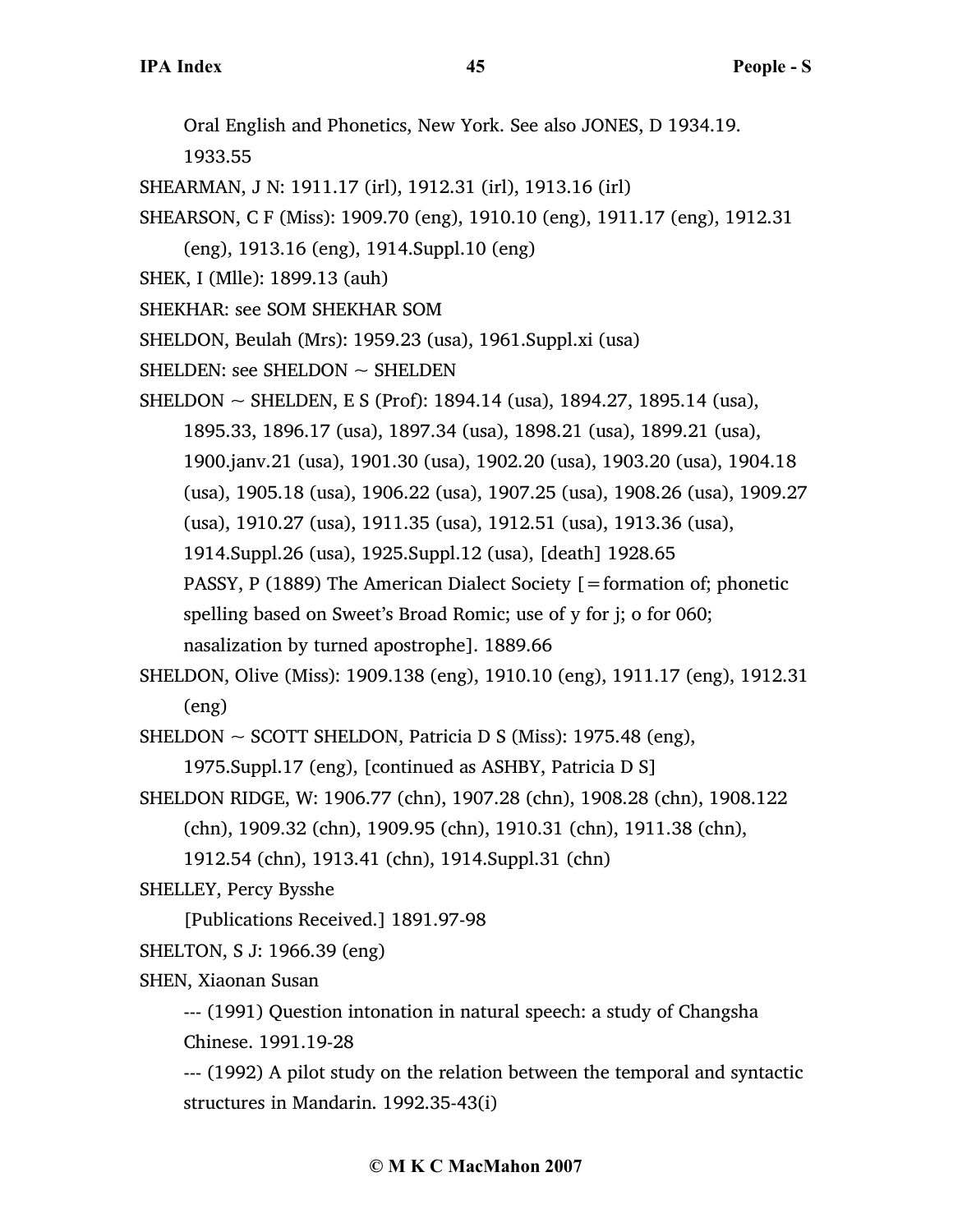SHEPHARD: see SHEPPARD  $\sim$  SHEPHARD

SHEPHERD, [ ] (Miss): 1911.162 (eng), 1912.31 (eng)

SHEPPARD ~ SHEPHARD, H N: 1895.53 (eng), 1896.4 (eng), 1897.19 (eng)

--- (1895) [Q&A: English (Q) - comparison of /t/ in Portuguese, French and

English; types of /r/ in Southern and Northern English]. 1895.70

SHERIF HAFEZ: 1925.Suppl.12 (egy), 1930.20 (egy)

SHERWOOD, Alex

CARLSON, Barry F & ESLING, John H (2000) Spokane [infs=--- , Margaret Sherwood, Pauline Flett] 'Huckleberrying'. 2000.97-102. Corr: 2001.[298] SHERWOOD, Margaret

CARLSON, Barry F & ESLING, John H (2000) Spokane [infs=Alex Sherwood, --- , Pauline Flett] 'Huckleberrying'. 2000.97-102. Corr: 2001.[298]

SHEVLANE, Chris: 1998.137 (eng)

SHEVCHENKO, Tatiana Ivanova (Prof): 2000.123 (rus), 2005.127 (rus)

SHEVOROSHKIN, V (Prof): 1972.Suppl.18 (sov), 1975.Suppl.24 (sov)

SHIACH, A: 1914.81 (eng)

SHIBAYAMA, K: 1913.149 (wal), 1914.Suppl.10 (wal)

SHIBLES, Warren A (Prof): 1994.55 (usa), 1998.137 (usa), 2000.123 (usa), 2005.129 (usa)

SHIGETA, Isao: 1998.137 (jap), 2000.123 (jap)

SHILLINGTON, M K (Miss): 1905.93 (irl), 1906.8 (irl), 1907.9 (irl), 1907.34

SHIMAOKA, T: 1961.49 (jap)

SHIMMURA, J (Dr): 1901.69 (jap), 1902.23 (jap), 1903.23 (jap), 1904.21 (jap), 1904.60

SHINDLER, Robert

[Publications Received.] 1891.80

ROBSON, E H A (1908) [Rev] --- (1908) Echo of Spoken English. First Part: Children's Talk. Phonetic Transcription by Herbert Smith. Marburg: N G Elwert. 1908.36

SHINJO, T: 1925.Suppl.12 (jap)

SHINOHARA, Shigeko (Ms): 1994.55 (fra), 1998.137 (fra)

SHINYA, Takahito (Mr): 2005.129 (usa)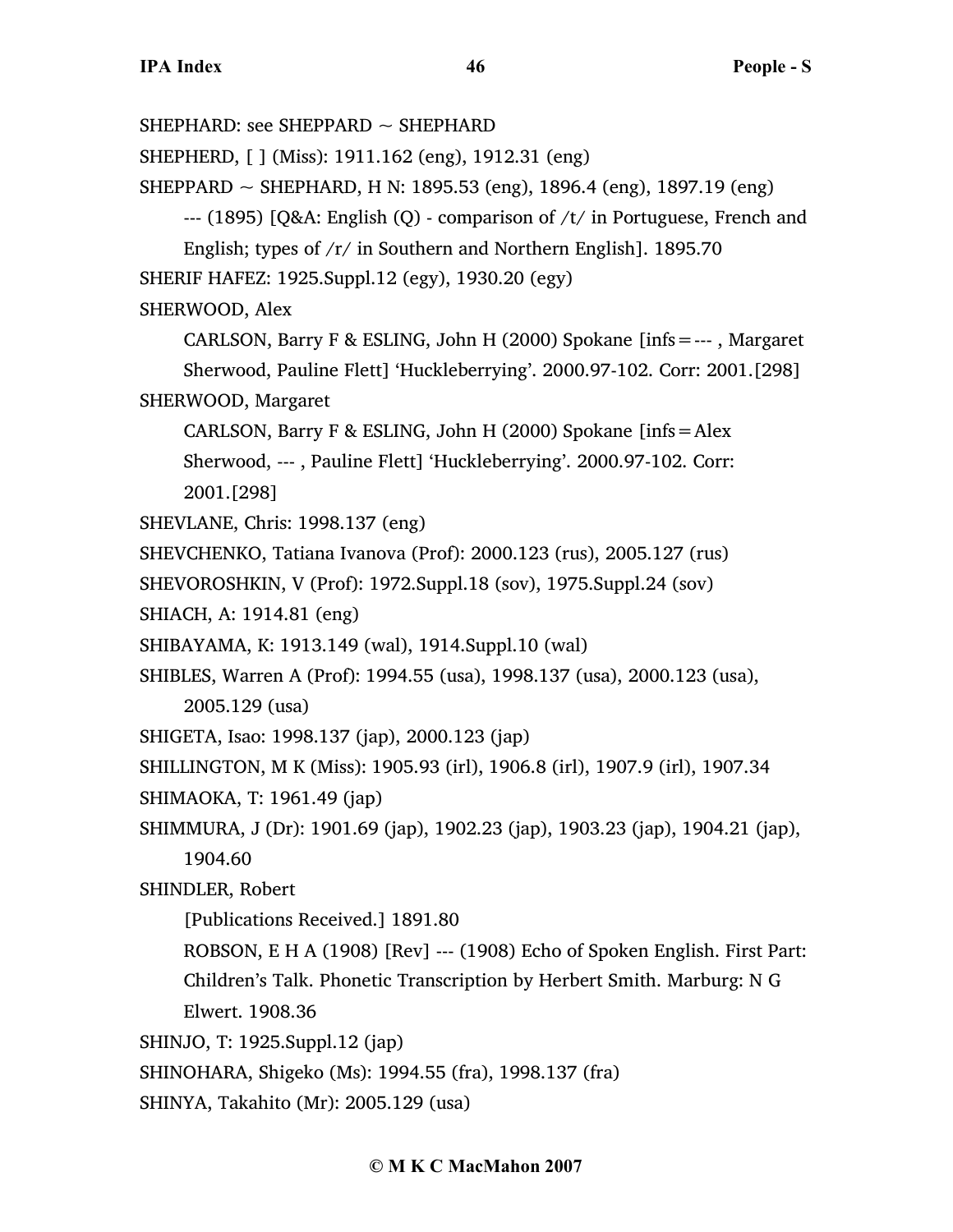SHIPHAM: see CLOSE-SHIPHAM

SHIPMAN, George Raymond

BOTTKE, K G (1954) [Rev] --- (1953) The Vowel Phonemes of Meigret (Monograph Series on Languages and Linguistics 33). Washington DC: Georgetown University Press. 1954.9

SHIRLAW, M: 1909.10 (sco), 1910.10 (sco), 1911.17 (sco), 1912.31 (sco)

SHIRT, Marion A (Miss): 1973.104 (eng), 1975.Suppl.17 (eng), 1978.Suppl.18 (eng), 1981.Suppl.18 (eng), 1990.ii.61 (eng), 1994.55 (eng), 1998.137 (eng), 2000.123 (eng), 2005.128 (eng)

--- (1975) [Rev] FUDGE, E C [ed] (1973). Phonology: Selected Readings. Harmondsworth: Penguin Books Ltd. 1975.46-47

--- (2003) In Memoriam: 'Tony' Anthony [James K F Anthony]. 2003.286 NICOLAIDIS, Katerina (2004) IPA Life Membership: H F Aikens, Kenneth R Lodge, --- , Raymond S Weitzman, Hans W Wodarz. 2004.123

SHITARA, Yuko (Ms): 1994.55 (eng), 1998.137 (jap), 2000.123 (jap), 2005.127 (jap)

SHKLOVSKY, W: 1914.Suppl.23 (rus)

SHOCKEY, Linda (Dr): 1990.ii.61 (eng), 1994.55 (eng), 1998.137 (eng),

2000.123 (eng), 2005.128 (eng)

Editorial board/team: 1999.Dec.prelim matter [Editor], 2000.prelim matter, 2001.June.prelim matter, 2002.June.prelim matter,

2002.Dec.prelim matter, 2003.June.prelim matter, 2003.Dec.prelim matter, 2004.June.prelim matter, 2004.Dec.prelim matter, 2005.June.prelim

matter, 2005.Dec.prelim matter, 2006.June.prelim matter, 2006.Dec.prelim matter

DETERDING, David (2003) [Rev] --- (2003). Sound Patterns of Spoken English. Oxford: Blackwell. 2003.252-254

LADEFOGED, Peter, LOCAL, John & --- (2003) Editors' Report: JIPA 1999-2003. 2003.282-284

CAULDWELL, Richard T (2004) [Rev] --- (2003). Sound Patterns of Spoken English. Oxford: Blackwell Publishing. 2004.101-104

SHOJI, Yass: 1998.137 (jap)

SHORT, David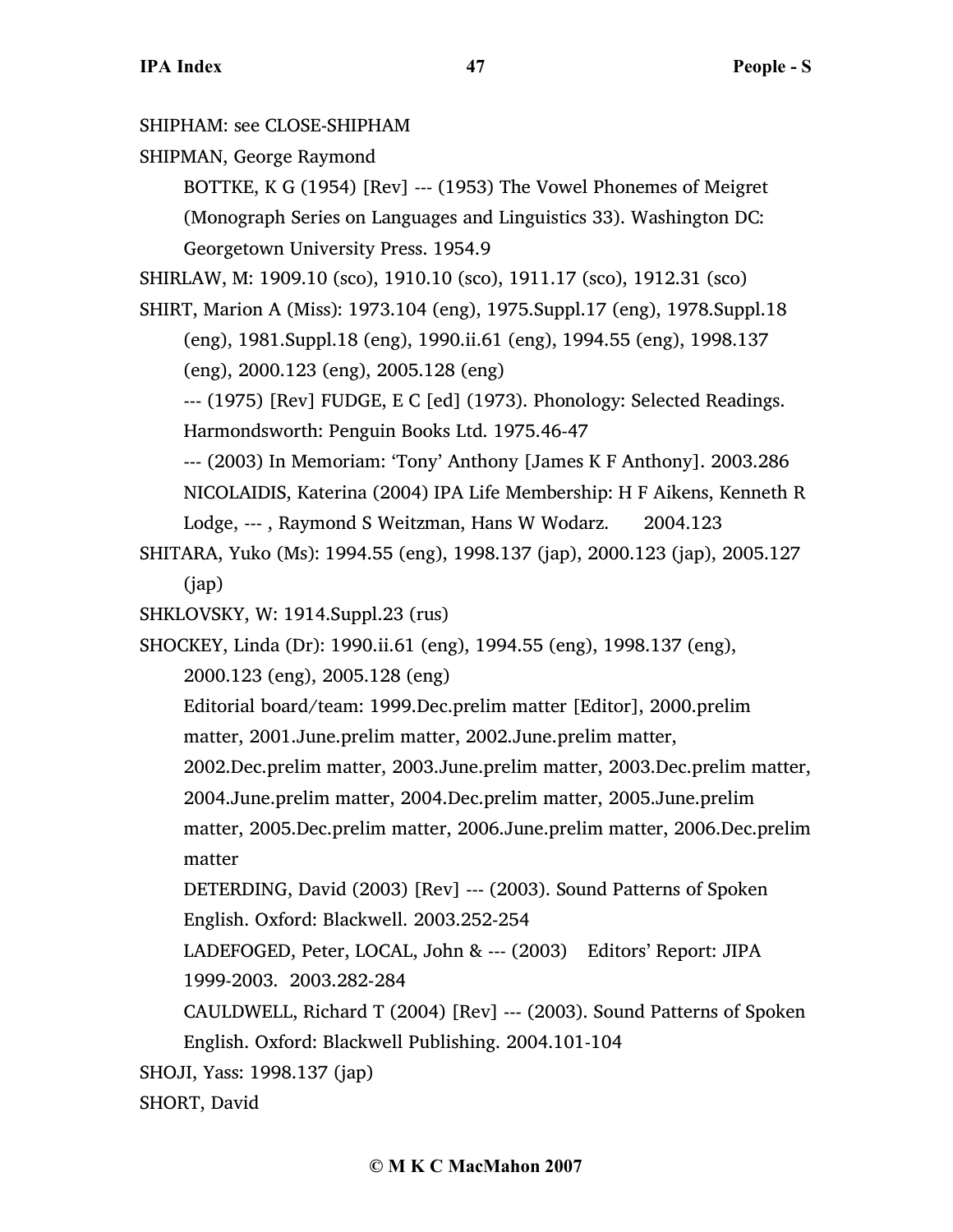ABBERTON, E (1970) [Rev] --- (1967) A Guide to Stress in English.

London: University of London Press Ltd. 1970.50-51

SHOSTED, Ryan K: 2005.129 (usa)

--- (2006) Vocalic context as a condition of nasal coda emergence: aerodynamic evidence [infs=Brazilian Portuguese, Rio de Janeiro: 1 female, 2 males; French, Clermont-Ferrand: 1 male; Hindi, Nagpur, Uttar-

Pradesh: 1 male]. 2006.39-58

--- & CHIKOVANI, Vakhtang (2006) Standard Georgian. NWS [inf= male speaker from Tbilisi, province of Kartli, Georgia]. 2006.255-264

SHOTWELL, W: 1898.21 (can), 1899.21 (can)

SHOWALTER, Stuart: 1998.137 (bkf)

SHRIBERG, Elizabeth

--- (2001) To 'errr' is human: ecology and acoustics of speech disfluencies.

2001.153-169

SHRYOCK, Aaron

WRIGHT, Richard & -- (1993) The effects of implosives on pitch in SiSwati [ $inf = 3$  males and 1 female]. 1993.16-23

SHTERN, Alla Solomonovna

In Memoriam. 1999.191

SHTRIKMAN, Shmuel: 1998.137 (isr)

SHUMWAY, D B: 1914.82 (usa)

SHUNCHOO, Higa

MARIN, G (1936) [Spec] Luchu [infs=Ifa Fuyu, b Naha, Island of Okinawa-

Jima; ---, b Shuri (old capital of Okinawa]. NWS. 1936.63-64

SHURE, S N: 1978.94 (usa), 1978.Suppl.21 (usa)

SIBLEY, Homer T: IPA exam result (German). 1909.77

SICKEL, P: 1897.110 (ger), 1897.142 (ger), 1898.10 (ger), 1899.11 (ger),

1899.35

SICKERMANN, Helene (Frl): 1899.98 (ger), 1900.janv.13 (ger), 1901.14 (ger),

1902.12 (ger), 1903.12 (ger), 1903.48

SIDTIS, Diana (Prof): 2005.129 (usa)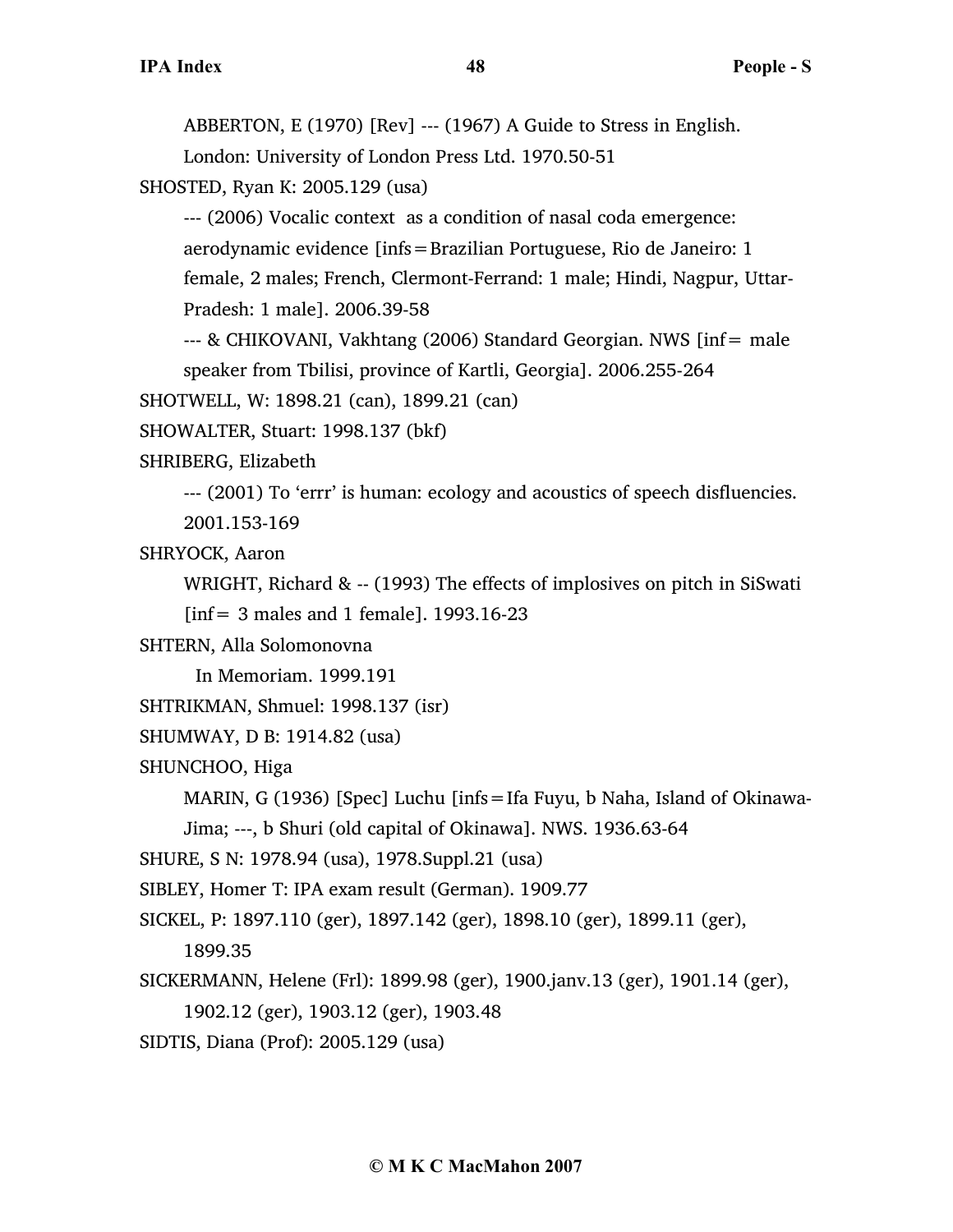SIEBERT, Bertha (Frl): 1899.98 (ger), 1899.130 (fra), 1900.janv.5 (fra), 1900.38 (fra), 1900.122 (ger), 1901.14 (ger), 1902.12 (ger), 1902.34 (ger), 1903.12 (ger), 1903.48

SIEBS, Theodor

X (1894) Ferienkurs [=Greifswald, 9 July - 3 August 1894: --- on phonetics and orthoepy ...]. Comm: P Passy]. 1894.189

SIEGERT, [ ]: 1898.89 (ger), 1899.11 (ger), 1899.35

SIEGESMUND, M A (Miss): 1912.118 (usa), 1913.36 (usa), 1914.Suppl.26 (usa)

SIEGMÜLLER, [ ]: 1903.24 (ger), 1903.30, 1904.10 (ger), 1904.60, 1905.11 (ger), 1906.13 (ger), 1906.30

SIELE, C (Dr): 1888.Dec.489/89 (ger), 1889.7 (ger), 1889.81, 1890.juil-août.72 (ger), 1891.8 (ger), 1891.30, 1892.6 (ger), 1893.6 (ger), 1893.42, 1894.6 (ger), 1894.102 (ger), 1895.7 (ger), 1895.98, 1895.114 (ger), 1896.8 (ger), 1896.35

SIEPMANN, Otto: 1888.Feb.73/9 (eng), 1889.7 (sco), 1889.33 (sco), 1890.7 (sco), 1890.50, 1892.89 (eng), 1893.3 (eng), 1894.3 (eng), 1895.4 (eng), 1896.4 (eng), 1897.19 (eng), 1898.5 (eng), 1899.6 (eng), 1899.54 (eng), 1900.janv.7 (eng), 1901.7 (eng), 1902.7 (eng), 1903.7 (eng), 1904.7 (eng), 1905.6 (eng), 1906.8 (eng), 1907.9 (eng), 1908.10 (eng), 1909.10 (eng), 1910.10 (eng), 1911.17 (eng), 1912.31 (eng), 1913.16 (eng), 1914.Suppl.10 (eng), 1925.Suppl.12 (eng), 1930.13 (eng), 1932.15 (eng), 1934.31 (eng), 1936.36 (eng), 1936.70 (eng), 1938.32 (eng), [death] 1947.20

--- (1888) [Reform of language teaching in Islington < Englische Studien, 11,iii.] 1888.July.319/55

ODGERS, F W (1904) [Rev] --- (1902) Siepmann's Primary French Course: First Year, comprising a first Reader, Grammar and Exercises. London: Macmillan & Co Ltd. 1904.24-25

ODGERS, F W (1904) [Rev] --- (1902) Siepmann's Primary French Course: First Term, comprising the first ten lessons of the First Year, in the transcript of the Association Phonétique Internationale. London: Macmillan & Co Ltd. 1904.25-26

SIERRA, Justo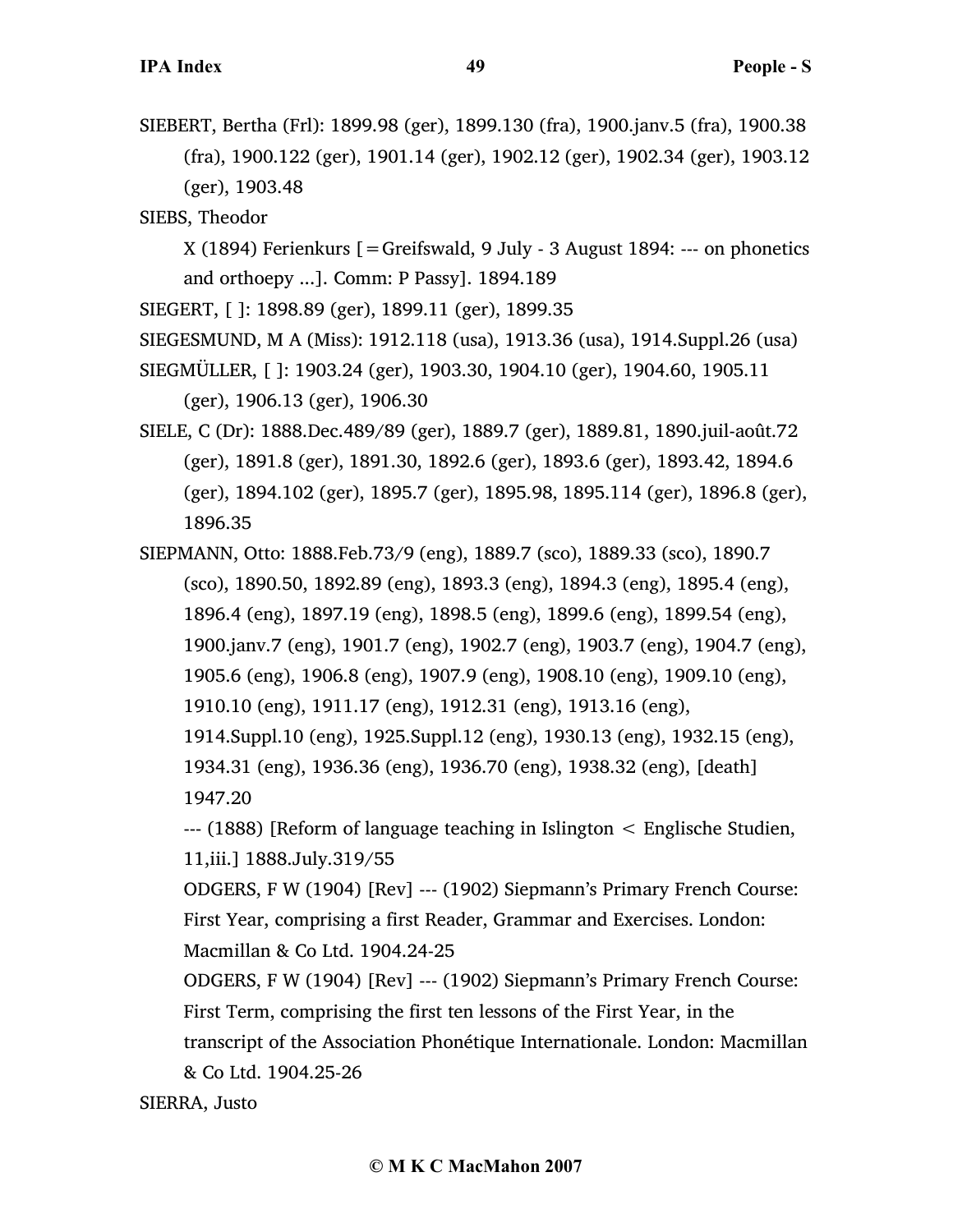STIRLING, W F (1947) [Spec(Stud)] Español. Transcripción ancha. < --- . 1947.34

SIERRA, Martinez

BUTLIN, R (1928) [Spec(Stud)] Español. < --- Canción de Cuna, escogido, segundo acto. [inf= Severino Bello Lasierra]. 1928.61-62, 1928.79-80

SIEVERS, Eduard (Prof): 1886.Dec.[4] (ger), 1887.Feb.[1] (ger), 1888.janv.25/1

(ger), 1889.1 (ger), 1890.1 (ger), 1891.1 (ger), 1892.1 (ger), 1893.1 (ger),

1894.1 (ger), 1895.2 (ger), 1896.2 (ger), 1897.15 (ger), 1898.2 (ger),

1899.2 (ger), 1900.janv.2 (ger), 1901.2 (ger), 1902.2 (ger), 1903.2 (ger),

1904.2 (ger), 1905.2 (ger), 1906.2 (ger), 1907.2 (ger), 1908.2 (ger),

1909.2 (ger), 1910.2 (ger), 1911.9 (ger), 1912.22 (ger), 1913.6 (ger),

1914.Suppl.1 (ger)

[Results of election to Council (1892): voting figures.] 1892.12-13

[--- : appointment.] 1892.30

[--- : lectures on phonetics, Leipzig] . 1894.173

PASSY, P (1895) [Rev] --- (1893) Grundzüge der Phonetik. Zur Einführung in das Studium der Lautlehre der indogermanischen Sprachen. 4te verb

Auflage. Leipzig: Breitkopf & Härtel. 1895.103-104

[death]. 1932.42

SIITAA DEVII, A P (Mrs): 1966.18 (ind), 1972.Suppl.6 (ind)

SILCHMÜLLER, Julius: 1906.13 (ger), 1907.15 (ger), 1907.55

SILVA: see also DA SILVA TEXEIRA, GØMEZ DE SILVA, G; MATOS E SILVA,

ALVES DA SILVA

SILVA, M J da: 1909.21 (por), 1910.21 (por), 1911.28 (por), 1911.191 (por) SILVA-FUENZALIDA, I: 1948.31 (chl), 1949.14 (chl)

SILVA VIEIRA, J da

PASSY, J (1889) [Rev] --- (1887) Ramalhete de Canções populares colhidas no concelho d'Espozende. Espozende. 1889.70

PASSY, J (1889) [Rev] --- (1888) Materiales para a historia das tradições espopulares do concelho d'Espozende. Espozende. 1889.70

SILVE, E (Mlle  $\sim$  Mme): 1902.54 (fra), 1903.5 (fra), 1903.48

SILVERSTEIN, Raymond O: 1966.39 (sco), 1967.45 (usa)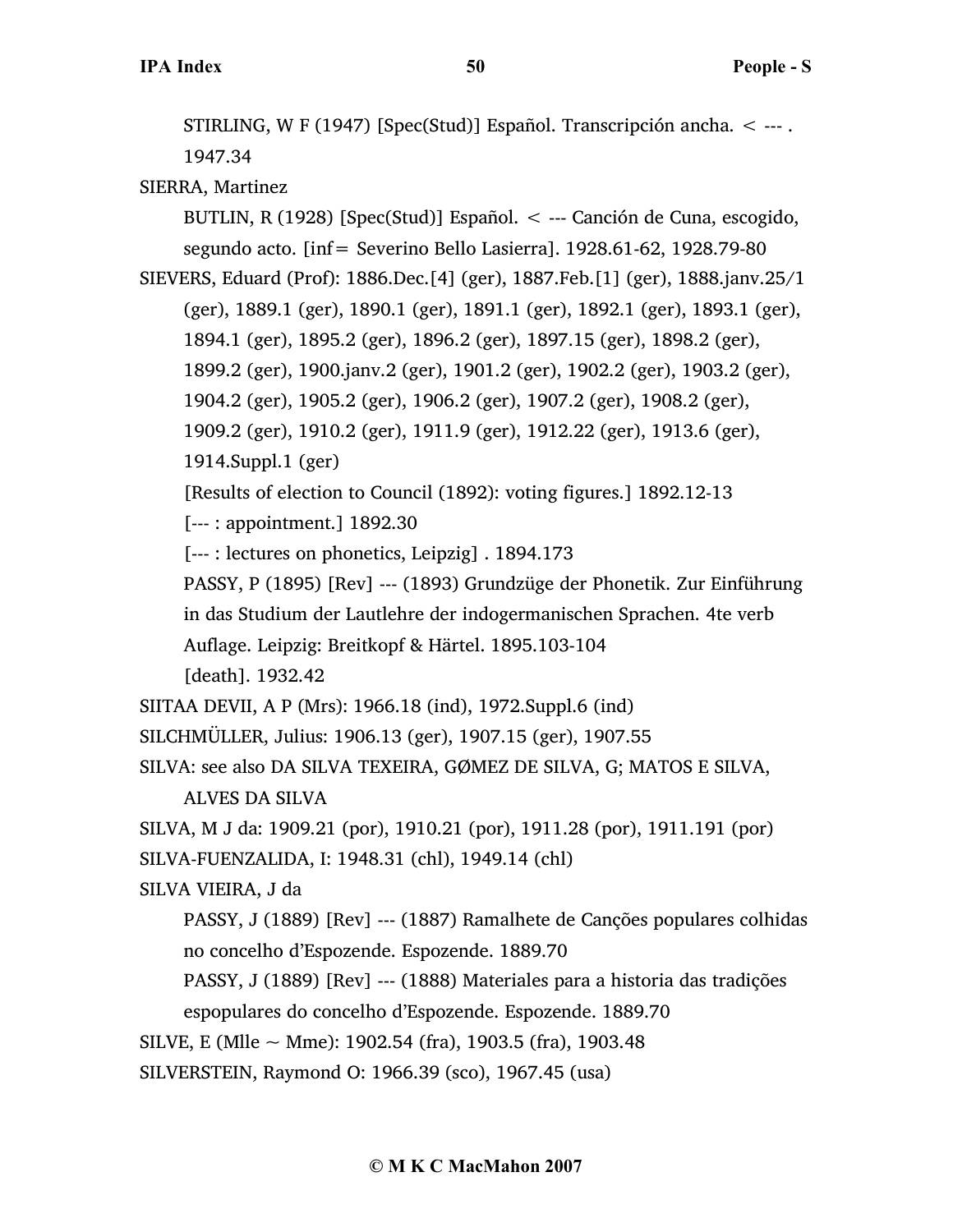SIMADA, Zyun'ici B (Dr): 1990.ii.61 (jap), 1994.55 (jap), 1998.137 (jap), 2000.123 (jap), 2005.127 (jap) SIMÁNKOVÁ, Klára (Mlle): 1905.105 (auh), 1906.15 (auh), 1907.17 (auh) SIMIAND, M (Mlle): 1909.114 (fra), 1910.4 (fra), 1911.11 (fra), 1912.24 (fra), 1912.94 SIMMONS, Gertrude (Miss): 1906.30 (usa), 1906.94 (usa), 1907.25 (usa), 1908.26 (usa), 1909.27 (usa), 1910.27 (usa), 1910.67 (usa), 1911.131 (usa), 1912.51 (usa), 1913.36 (usa), 1914.Suppl.26 (usa) SIMMONS, William B: 1994.55 (usa), 1998.137 (usa) SIMON, Antje (Mrs): 1991 (ger) [IPA-Rec] SIMON, J [Elections to the Conseil Supérieur de l'Instruction Publique de France.] 1888.May.208/40 [Société de Réforme Orthographique: Pétition à l'Académie Française]. 1889.94 SIMON, Péla (Mme): 1972.Suppl.4 (fra), 1975.Suppl.5 (fra), 1978.Suppl.6 (fra), 1981.Suppl.6 (fra) UREN, O (1969) [Rev] --- (1967) Les consonnes françaises: mouvements et positions articulatoires à la lumière de la radiocinématographie. Paris: C Klincksieck. 1969.18-19 SIMONIDÌS, Simon (Dr): 1911.131 (fra), 1912.24 (fra), 1913.8 (fra), 1913.89, 1914.Suppl.3 (fra) SIMONNOT, [ ] PASSY, P (1902) Ça marche [< FIRMERY, M H and --- , Revue pédagogique, on modern language teaching and the direct method]. 1902.80-82 SIMONS, R: 1896.104 (ger), 1896.136 (ger), 1897.24 (ger), 1897.51 SIMONSEN, Aksel: 1901.121 (den), 1902.16 (den), 1903.15 (den), 1904.14 (den) [death of aunt]. 1904.55 SIMONSEN, Elna (Frk): 1894.129 (den), 1894.158 (fra), 1895.3 (fra), 1895.54 (fra), 1895.114 (den), 1896.12 (den), 1897.29 (den), 1898.16 (den), 1898.150 (den), 1899.17 (den), 1899.66 (den), 1899.130 (den),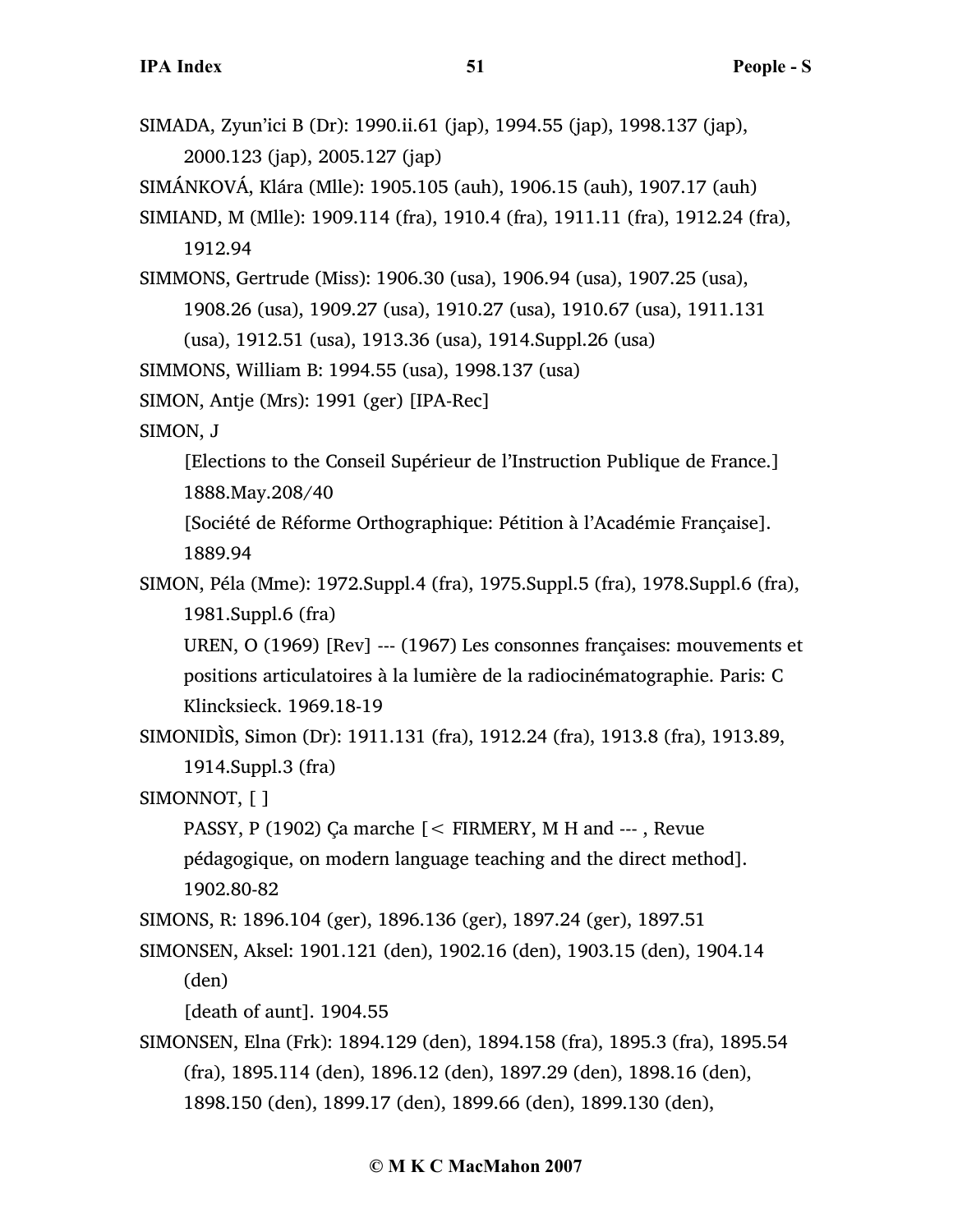1900.janv.18 (den), 1901.19 (den), 1901.47, 1902.16 (den), 1903.15 (den), 1904.14 (den), 1905.14 (den), 1906.17 (den), 1907.20 (den), 1908.20 (den), 1909.22 (den), 1910.21 (den), 1911.29 (den), 1912.44 (den), 1913.28 (den), 1914.Suppl.19 (den), 1925.Suppl.12 (den), 1930.15 (den), 1932.18 (den), 1934.33 (den), 1936.38 (den), 1938.34 (den), 1949.11 (den) ROUDET, L (1895) Cours de phonétique à L'École des Hautes Études: Conférence du mercredi [... --- on Danish]. 1895.78-79 [Use of the phonetic method by --- for teaching French in Copenhagen].

1899.156

 $-$ -- (1901) Conférence de phonétique à Copenhague  $\beta$  = lectures by PASSY, P, September 1901: aims of phonetics, phonetics and comparative linguistics, dialectology, modern language teaching, mother tongue teaching]. 1901.127-130

--- (1901) [Rev] ROSSMANN, P & BRUNNEMANN, A (1900) Ein Studienaufenthalt in Paris: ein Führer für Studierende, Lehrer und Lehrerinnen. 2te umgearbeitete und vermehrte Auflage. Marburg: N G Elwert. 1901.148

--- (1902) Les professeurs des sourds-muets. 1902.100-102

--- (1902) [Spec] Roumanche [inf=Peter Paul Bearth; more or less literary variety, used from Sonoix to Disentis, probably also in rest of valley]. Misc. 1902.127-128

--- (1903) [Rev] ROSSMANN, P (1903) Französisches Lese- und Realienbuch für die Mittel- und Oberstufe. Bielefeld: Velhagen & Klasing. 1903.41-42

--- (1903) [Rev] ROSSMANN, P & SCHMIDT, F (1900) Lehrbuch der französischen Sprache auf Grundlage der Anschauung. Bielefeld & Leipzig: Velhagen & Klasing. 1903.41-42

--- (1903) Conférence de méthodologie [=report on the Ringberg-Jørgensen course, Copenhagen; see 1903.126]. 1903.135

--- (1904) [Rev] PARTINGTON, V (1903) Récitations et poésies, with phonetic transcript. (Alphabet de l'Association phonétique internationale.) London: Horace Marshall & Sons. 1904.22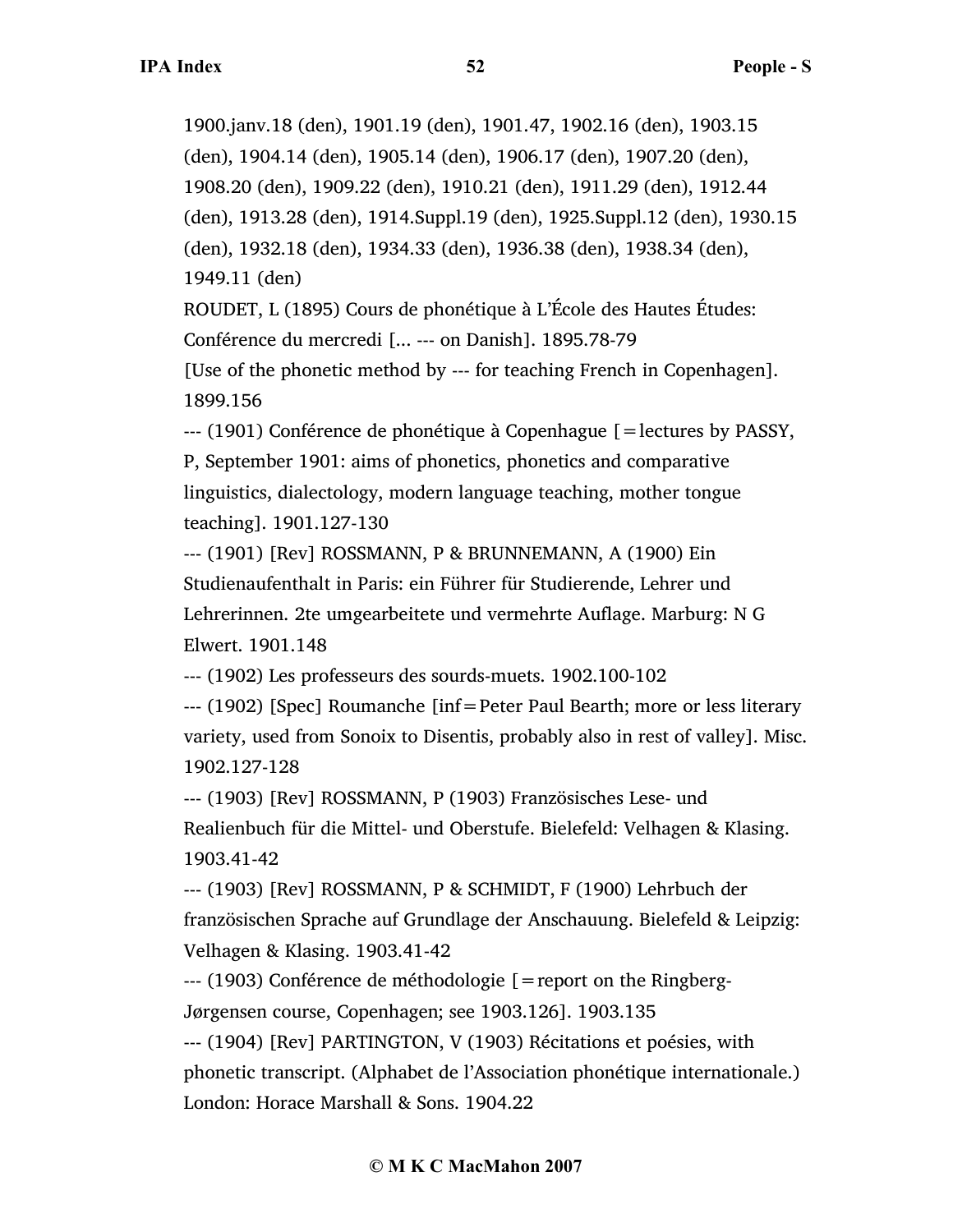[sister's death]. 1904.55

--- (1904) [Spec] Danish. Sol. 1904.Suppl.nov.18

--- (1904) [Rev] BEYER, F & PASSY, P (1905) Elementarbuch des

gesprochenen Französisch. Zweite, völlig neubearbeitete Auflage. Cöthen: O Schulze. 1904.160-162

--- (1905) [Rev] PASSY, J (1904) L'Origine des Ossalois, ouvrage reçu, completé et préparé pour la publication par Paul Passy. Paris: Émile Bouillon. 1905.29-32

--- (1905) [Spec] Danois. < BANG, Herman Sommerglæder 1905.42-44

--- (1905) [Spec] Danois. < BANG, Herman Sommerglæder 1905.82-84 [brother's death]. 1905.99

[nephew's death]. 1906.49

[Election results]. 1908.29-30

[Membership of Council 1908]. Exposé des Principes (1908). 1908.Suppl.2- 3

PASSY, P (1909) [Rev] --- (1908) Franske Lydskrifttekster. København:

Gyldendal. 1909.33-34

[brother's death]. 1910.116

[Election results]. 1910.32-33

[Election results]. 1912.18-19

[Election of Council; composition of present Council; Proposals: Honorary membership for BREUL, K; phonetic symbols to be printed on cards

(<MILLS-BAKER, F); articles in orthography in the mf; alphabet; deficit]. 1912.89-91

PASSY, P (1912) The Principles of the International Phonetic Association. 1912.Suppl.sept-oct.1-40

The Principles of the International Phonetic Association. 1912.Suppl.septoct.5

[Council decisions: Executive committee; Honorary membership for BREUL, K; editors to be allowed to refuse 'une annonce...mauvaise';

proposal by MILLS-BAKER,F; articles in orthography in the mf; alphabet;

see 1912.89-91]. 1912.114-115

[Councillors' views]. 1912.126-131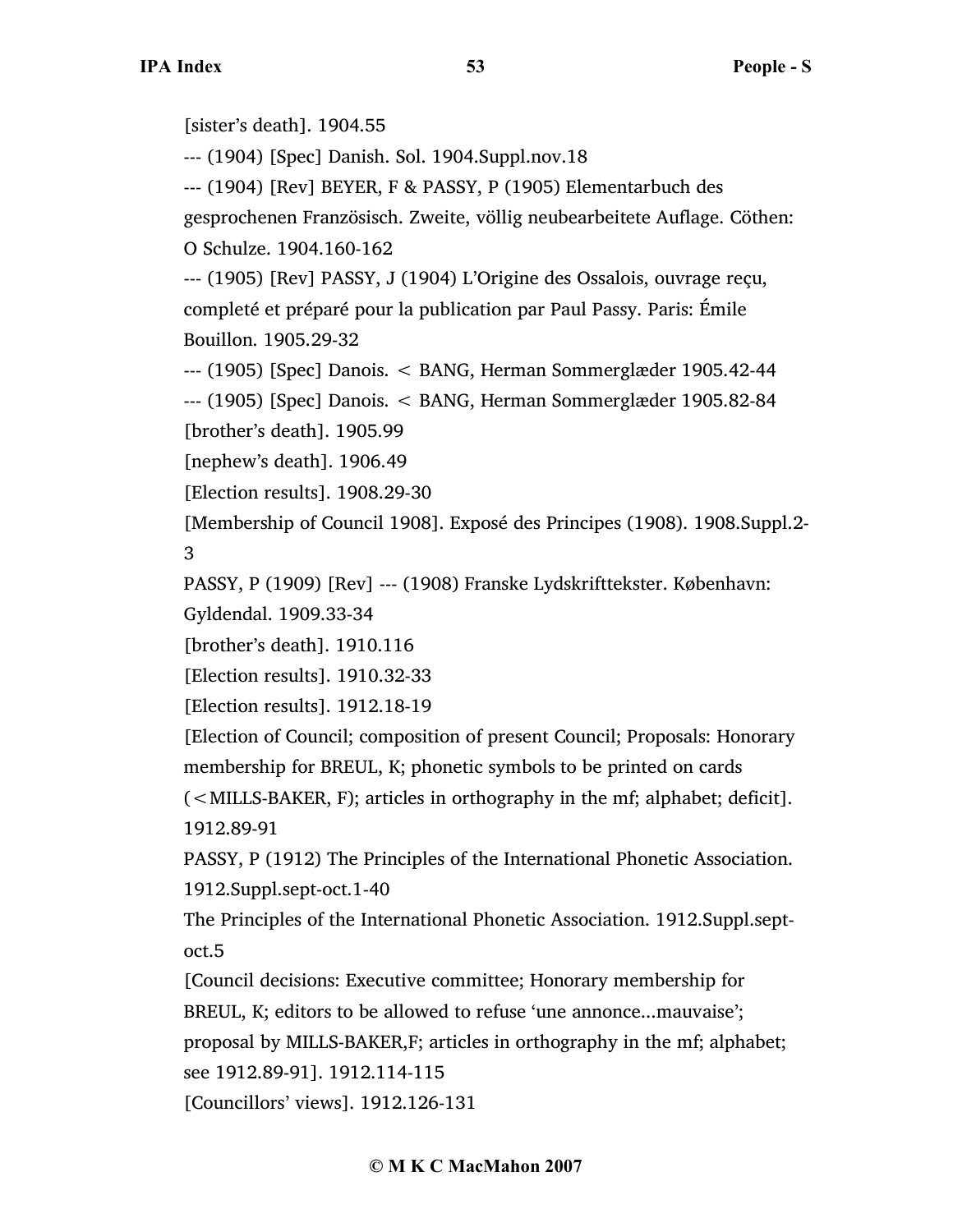PASSY, P (1928) [Rev] FRANKE, F (1928) Phrases de tous les jours. 12e éd remaniée et augmentée par Elna Simonsen. Leipzig: O R Reisland. 1928.54- 55

PASSY, P (1928) [Rev] FRANKE, F (1928) Phrases de tous les jours. Ergänzungsheft 10te Auflage, umgearbeitet und erweitert von Elna Simonsen. Leipzig: O R Reisland. 1928.54-55 --- (1931) [Rev] PASSY, P (1930) Malentendus et Quiproquos linguistiques. Liéfra, Fontette (Aube): chez l'auteur. 1931.49 PASSY, P (1934) [Rev] NYROP, K [nd] Manuel phonétique du français parlé. Traduit et remanié par E Philipot. 5e éd, rev et corr par Elna Simonsen. København: Gyldendal. 1934.74-75

--- (1939) Paul Passy [80th birthday]. 1939.20-21

SIMONSEN, Hanne Gram (Prof): 2005.127 (nor)

SIMONSEN, Luise (Frk): 1901.105 (den), 1902.17 (den), 1903.17 (den), 1904.15 (den), 1905.15 (den), 1906.18 (den), 1907.21 (den), 1908.22 (den),

1909.23 (den), 1910.23 (den), 1911.30 (den), 1912.45 (den), 1913.30

(den), 1914.Suppl.20 (den)

[sister's death]. 1904.55

[brother's death]. 1905.99

[nephew's death]. 1906.49

[brother's death]. 1910.116

SIMPSON, [ ]

[Discussions of English spelling reform in Paris at the English Church Institute.] 1887.Dec.412

SIMPSON, Adrian P (Prof): 1990.ii.61 (ger), 1994.55 (ger), 1998.137 (ger), 2000.123 (ger), 2005.126 (ger)

Editorial board/team: 1999.Dec.prelim matter, 2000.prelim matter, 2001.June.prelim matter, 2002.June.prelim matter, 2002.Dec.prelim matter, 2003.June.prelim matter, 2003.Dec.prelim matter, 2004.June.prelim matter, 2004.Dec.prelim matter, 2005.June.prelim matter, 2005.Dec.prelim matter, 2006.June.prelim matter, 2006.Dec.prelim

matter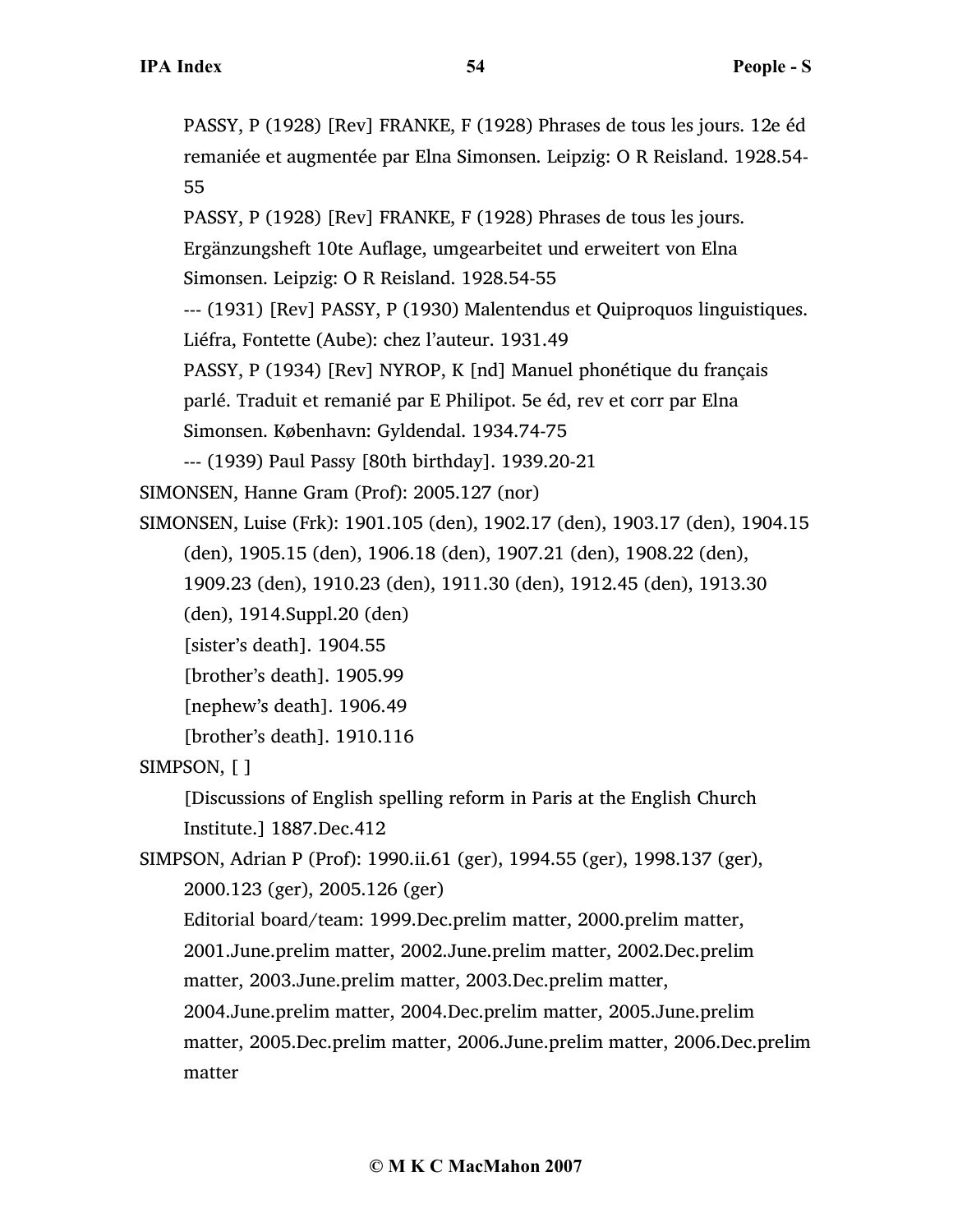--- (2001) Does articulatory reduction miss more patterns than it accounts for?  $[inf = female, from Suffolk]$ . 2001.29-39

--- (2004) [Rev] BOASE-BEIER, Jean & LODGE, Ken (2003). The German Language: a linguistic introduction. Oxford: Blackwell. 2004.93-95

SIMPSON, Dagna (Ms): 1974.59 (usa), 1975.Suppl.21 (usa), 1978.Suppl.21 (usa), 1981.Suppl.21 (usa)

SIMPSON, J M Y (Mr): 1965.35 (sco), 1972.Suppl.13 (sco), 1975.Suppl.17 (sco), 1978.Suppl.18 (sco), 1981.Suppl.18 (sco), 1998.137 (brz), 2000.123 (sco), 2005.128 (sco)

SIMPSON, Selwyn G: 1912.78 (eng), 1913.16 (eng), 1914.Suppl.10 (eng) SIMS, Racquel

HARRY, Otelemate G (2006) Jamaican Creole [infs= Stacy-Ann Watt, --- ,

aged 22, from St Catherine; both from eastern Jamaica]. 2006.125-131

SINCLAIR, C C (Mrs): 1925.Suppl.12 (can), 1930.20 (can), 1932.22 (can),

1934.38 (can), 1936.42 (can), 1938.38 (can), 1942.11

SINCLAIR, J: 1910.94 (eng), 1911.17 (eng), 1912.31 (eng), 1913.16 (eng) SINCLAIRE: see MORIN-SINCLAIRE

SINEATON, [ ] (Mrs): 1904.62 (eng), 1905.6 (eng)

SINGER, Werner

MacMAHON, M K C (1983) [Rev] COFFIN, B, ERROLLE, R, --- &

DELATTRE, P (1982) Phonetic Readings of Songs and arias. 2nd ed.

Metuchen, NJ & London: The Scarecrow Press. 1983.109-111

SINGH, Ganda (Prof): 1952.49 (ind)

SINGH, Gurmukh: 1913.65 (ind), 1914.Suppl.30 (ind)

SINGLETON, C (Miss): 1912.118 (usa), 1913.36 (usa), 1914.Suppl.26 (usa)

SINGLETON, Caroline (Miss): IPA exam result (French). 1912.115

SINN, [ ]: 1900.122 (ger), 1901.14 (ger), 1901.47

 $SIPMA \sim SIPMAN$ , P: 1912.43 (net), 1913.27 (net), 1914.Suppl.18 (net)

 $SIPMAN:$  see  $SIPMA \sim SIPMAN$ 

SIPORIN, Rae Lee (Miss): 1963.38 (usa), 1965.35 (usa)

SIPTÁR, Péter

--- (1983) [Rev] VAGO, R M (1980) The Sound Pattern of Hungarian. Washington, DC: Georgetown University Press. 1983.52-59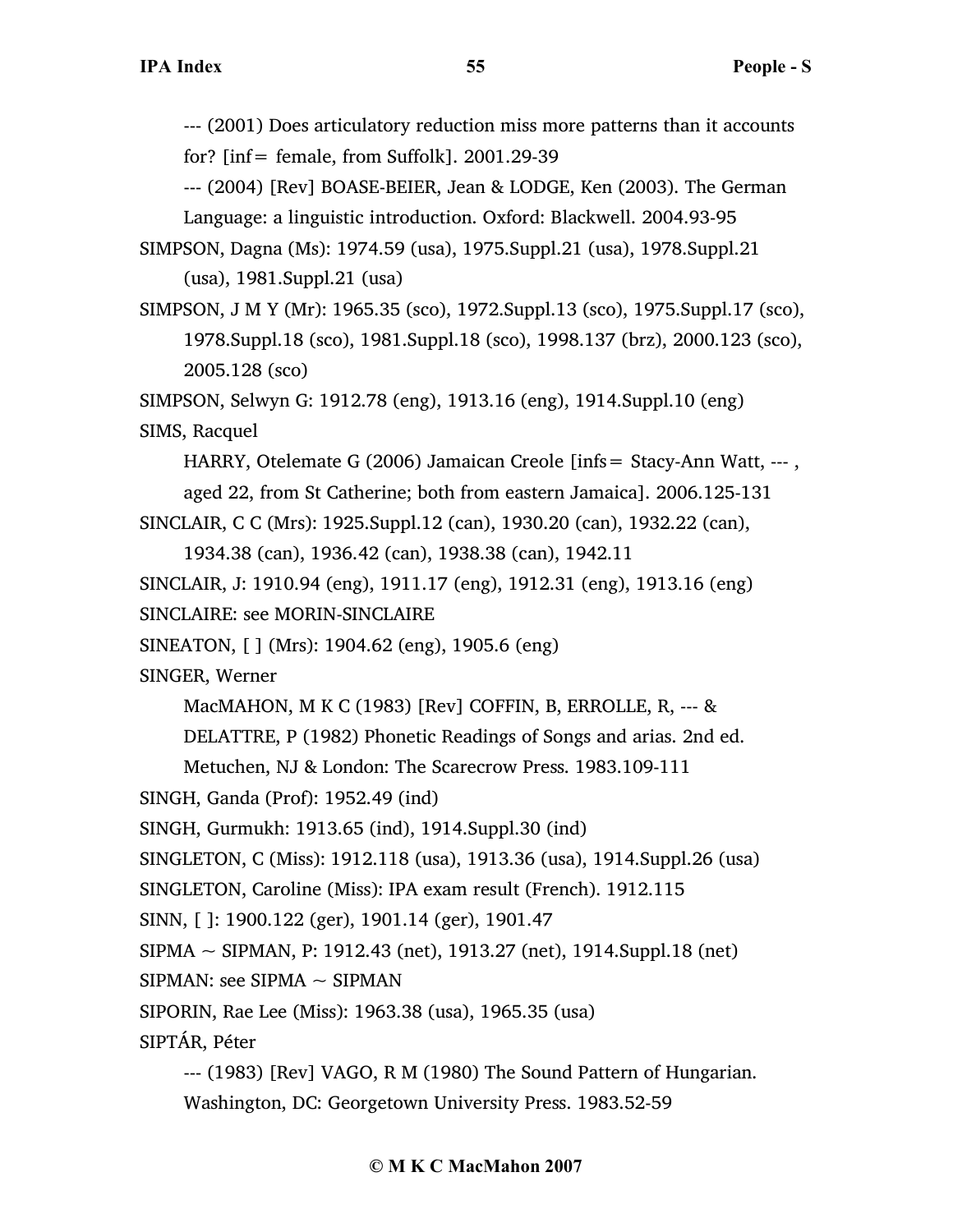- SIQUEIRA: see COUTINHO, J X O de Siqueira
- SIRBECQ, [ ]: 1895.54 (fra)
- SIRBEN, [ ]: 1896.3 (fra), 1897.17 (fra), 1898.4 (fra)
- SIROIS, Monique (Mme): 1966.18 (can)
- SISTER SUPERIOR: 1909.70 (eng), 1910.10 (eng), 1910.123 (eng), 1911.17 (eng), 1912.32 (eng)
- SITARAMA RAO, M: 1909.72 (ind), 1910.30 (ind), 1911.38 (ind), 1911.131
- SITARAMASWAMI, V V Pantulugaru: 1908.63 (ind), 1909.31 (ind), 1910.30 (ind)
- SITYAEV, Dimitry Victor David: 2000.123 (eng)
- SIVARAMADOSS, Pantulugaru: 1908.62 (ind), 1909.31 (ind), 1910.30 (ind) SIVERTSEN, Eva (Miss): 1959.23 (nor)
	- --- (1956) [Announcement of] 8th International Congress of Linguists [5-9 August, 1957, Oslo]. 1956.30-31
	- O'CONNOR, J D (1961) [Rev] --- (1960) Cockney Phonology. Oslo: Oslo University Press. 1961.40-43
	- --- (1967) [Rev] VANVIK, A (1966) A Phonetic-Phonemic Analysis of the Dialect of Trondheim. Oslo: Universitetsforlaget. 1967.35-36
	- VANVIK, A (1968) [Rev] --- (1967) Fonologi, Fonetikk og Fonemik for Språkstudenter. Oslo: Universitetsforlaget. 1968.35-37
- SIXHØI, J Chr: 1895.186 (den), 1896.32 (den), 1896.104, 1897.29 (den), 1897.52
- SIZE, [ ] (Mme): 1909.70 (eng), 1910.10 (eng), 1911.17 (eng), 1912.32 (eng), 1912.119
- SJÖHOLM, S: 1929.42 (swe), 1930.16 (swe), 1932.18 (swe)
- SJÖQVIST, A: 1895.165 (swe), 1896.15 (swe), 1896.35
- SJOJKA, Gyula: 1900.janv.24 (auh)
- SKAADEN, J: 1895.166 (fra), 1896.13 (nor), 1897.30 (nor), 1898.17 (nor),
	- 1899.18 (nor), 1900.janv.19 (nor), 1900.févr-mars.18 (nor), 1901.20 (nor),
	- 1902.18 (nor), 1902.52, 1903.18 (nor), 1903.114 (nor), 1904.16 (nor),
	- 1905.16 (nor), 1906.19 (nor), 1907.22 (nor), 1908.22 (nor), 1909.24 (nor),
	- 1910.23 (nor), 1911.31 (nor), 1912.46 (nor), 1913.30 (nor), 1914.Suppl.21 (nor)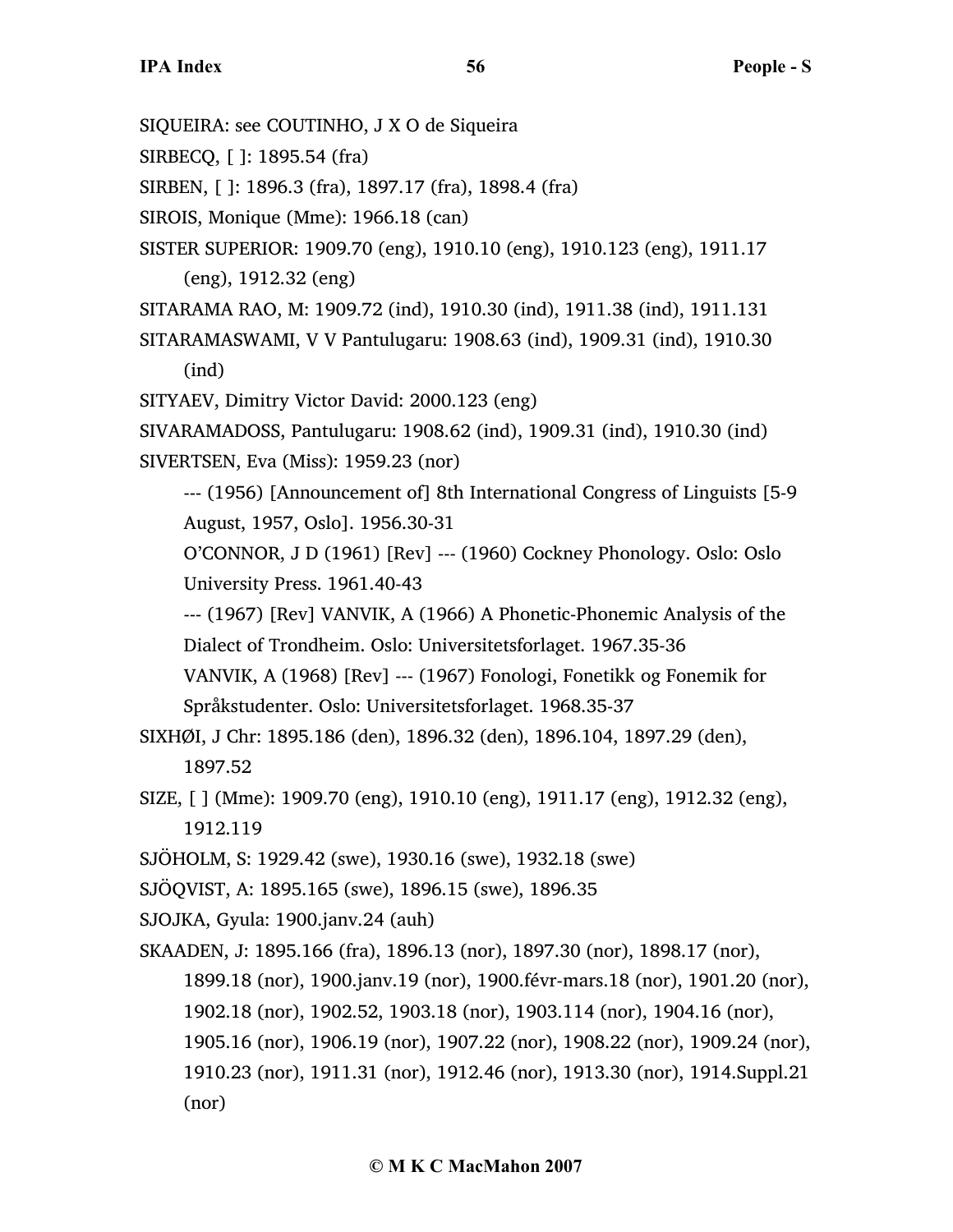[Spec] Norvégien. StJ. 1895.198. Corr: 1895.217 (WESTERN, A & --- )

Cours de phonétique à L'École des Hautes Études: ... Exercices pratiques [-- on Norwegian pronunciations of French]. 1896.21

[father's death]. 1906.49

SKAADEN, P: 1897.178 (nor), 1898.17 (nor), 1899.18 (nor), 1900.janv.19 (nor), 1901.20 (nor), 1902.18 (nor), 1903.18 (nor), 1904.16 (nor), 1905.16 (nor), 1906.19 (nor), 1906.30 (nor), 1907.22 (nor)

[father's death]. 1906.49

SKALIČKOVÁ, Alena

ČULÍK, J (1983) [Rev] SKALIČKOVÁ, A (1982) Fonetika současné

angličtiny (Phonetics of Contemporary English). Prague: Státní pedagogické nakladatelství. 1983.111-115

```
ŚKALKO, Maja (Miss): 1956.27 (yug)
```
SKANDRAKOW, Sergij: 1896.34 (rus), 1897.33 (rus), 1897.52

SKARIC: see also VAROSANEC-SKARIC

ŚKARIĆ, Ivo: 1998.137 (cro), 2000.123 (cro)

LANDAU, Ernestina, LONČARIĆ, Mijo, HORGA, Damir, --- (1995)

[Illustrations of the IPA] Croatian [inf=female aged 54; Standard Croatian;

includes NWS]. 1995.83-86. Corr: 1996.June.preliminary matter

```
SKARSTEIN, S (Miss): 1972.Suppl.8 (nor), 1975.Suppl.12 (nor)
```
SKEAT, Walter William (Rev Prof): 1889.73 (eng), 1890.1 (eng), 1891.1 (eng),

1892.1 (eng), 1893.1 (eng), 1894.1 (eng), 1895.2 (eng), 1896.2 (eng),

1897.15 (eng), 1898.2 (eng), 1899.2 (eng), 1900.janv.2 (eng), 1901.2

(eng), 1902.2 (eng), 1903.2 (eng), 1904.2 (eng), 1905.2 (eng), 1906.2

(eng), 1907.2 (eng), 1908.2 (eng), 1909.2 (eng), 1910.2 (eng), 1911.9 (eng), 1912.22 (eng)

JONES, D (1906) Notes on spelling  $=$  < Weekly Scotsman, Harper's Magazine, Schoolmaster, W W Skeat in The Academy]. 1906.130-131 [Simplified Spelling Society established; President  $=$  --- ]. 1909.38 JONES, D (1909) The Simplified Spelling Society [incl extract from Presidential address by W W Skeat at the Society's inaugural meeting]. 1909.80-82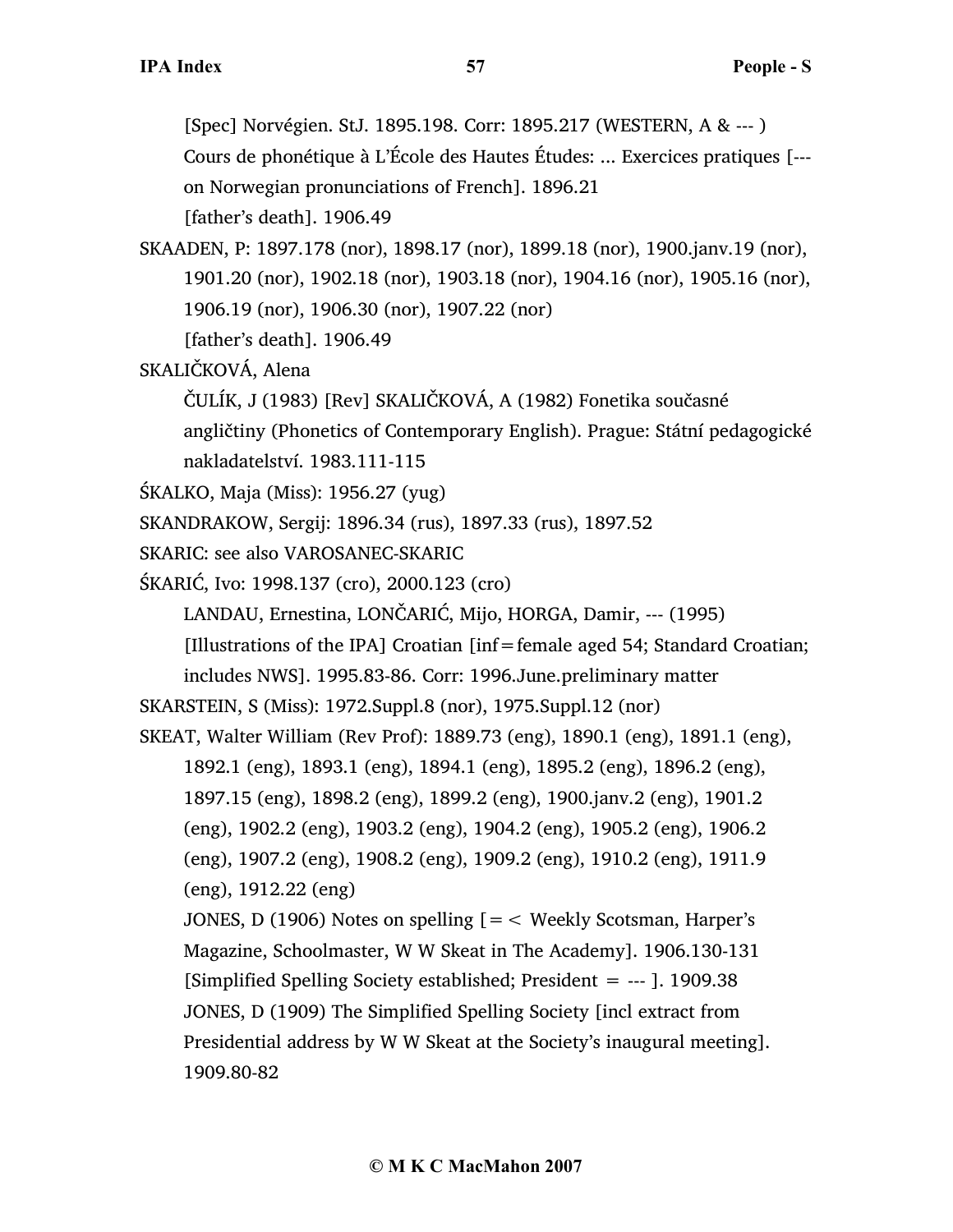[Discussion of 'phonetic spelling' at meeting of the English Association: D Jones, W Rippmann, W Archer ---]. 1911.55 [death]. 1912.144 Thə Simplifiyd Speling Səsiyəti. 1973.106 SKEBY, M: 1895.10 (den), 1896.12 (den), 1897.29 (den), 1898.16 (den), 1899.17 (den), 1900.janv.18 (den), 1901.19 (den), 1902.17 (den), 1903.17 (den), 1904.15 (den), 1905.15 (den), 1906.18 (den) SKEEL-GIØRLING, Frederik: 1902.130 (den), 1903.17 (den), 1904.15 (den), 1905.15 (den), 1906.18 (den) SKELTON, [ ] (Miss): 1896.4 (eng) SKELTON, W S: 1896.34 (eng), 1897.18 (eng), 1897.51 ŠKERLJ, Zdenka MATTHEWS, W K (1958) [Spec] Slovene [Ljubljana; inf=  $-$ -- ]. Folktale . 1958.10-11 SKEWES, O E: 1946.41 (chl), 1949.14 (chl) SKIBSTED, Jose (Frk): 1910.66 (den), 1911.30 (den), 1912.45 (den), 1913.30 (den), 1914.Suppl.20 (den) SKIBSTED, Jose (Mlle): IPA exam result (French). 1910.64 SKILTON, St John LADEFOGED, Peter, LADEFOGED, Jenny, TURK, Alice, HIND, Kevin, --- (1998) Phonetic structures of Scottish Gaelic [infs=11, neighbourhood of Greater Bernera, Lewis; also data from Frederick Macaulay, South Uist, 1955]. 1998.1-41. Corr: 1999.front matter SKINNER: see also WARMAN; WARMAN SKINNER SKINNER, [ ]: 1912.24 (fra), 1912.94 SKINNER, C (Miss): 1925.Suppl.12 (eng), 1930.13 (eng), 1932.15 (eng), 1934.31 (eng), 1936.36 (eng), 1938.33 (eng), 1942.11 SKINNER, F T: 1909.113 (eng), 1910.10 (eng), 1911.17 (eng), 1912.32 (eng), 1913.16 (eng), 1913.88 (eng), 1914.Suppl.10 (eng) SKINNER, Frederick T: IPA exam result (French). 1912.91 SKINNER, T: 1888.Feb.73/9 (eng), 1889.7 (eng), 1889.66 SKIPIS, Sotiris

JONES, D (1928) [Spec] Greek [modern; inf= --- ]. NWS. 1928.38-39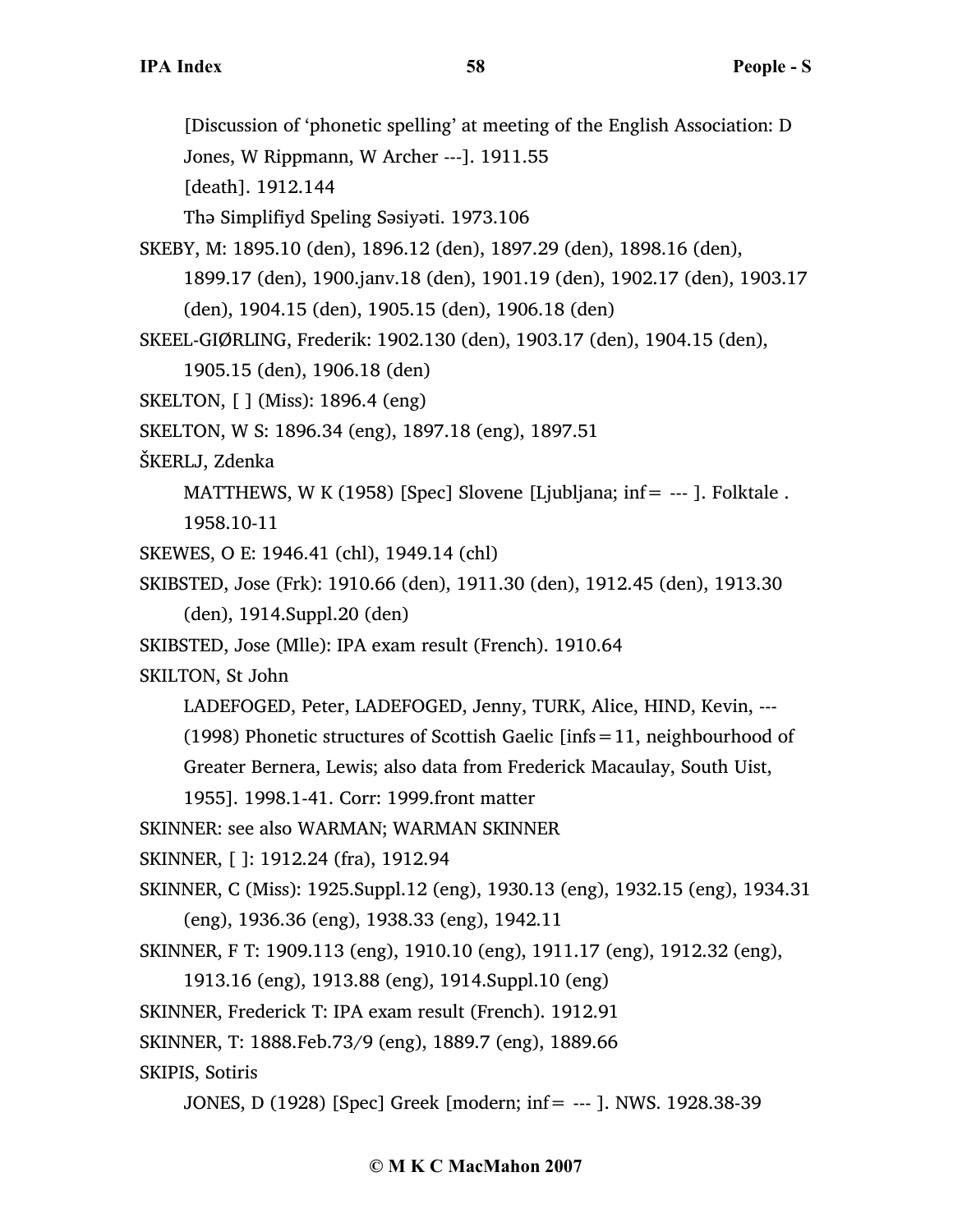ŠKOLA, J: 1909.42 (auh), 1910.18 (auh), 1911.26 (auh), 1912.41 (auh), 1913.25 (auh), 1914.Suppl.16 (auh) SKOPINTSEVA, Tatyana: 1998.137 (rus), 2005.127 (rus) SKOUBOE, S PASSY, P (1887) [Rev] --- (1887) Hovedreglerne for den tyske Udtale fremstillede. København: Carl Larsen Forlag. 1887.May.156 SKUK, Oscar F: 1963.38 (som), 1967.22 (ita), 1968.44 (ita), 1970.52 (ita), 1972.Suppl.7 (ita), 1975.Suppl.9 (ita), 1978.Suppl.10 (ita), 1981.Suppl.10 (ita) SKULLERUD, Olai: 1900.37 (nor), 1901.20 (nor), 1902.18 (nor), 1902.52 SKURLA, St George (Sister): 1963.38 (usa) SKYRME, Anthony P: 1967.44 (eng) SLANSON, Alan V: 1904.33 (usa), 1905.18 (usa), 1906.22 (usa), 1907.25 (usa), 1908.26 (usa), 1909.27 (usa) SLATER, Andrew: 1994.55 (eng), 1998.137 (eng) SLATER, H (Miss): 1944.18 (eng), 1945.36, 1946.41, SLATTERY, Mary E: 1994.55 (eir), 1998.137 (eir) SLAWINSKI, Eliźabieta: 2000.123 (can) SLIEGEL, J: 1898.130 (ger) SLIFKA, Janet: 2005.129 (usa) SLUYTER, Guillermo: 1902.129 (chl), 1903.22 (chl), 1904.20 (chl) SMALL, A H (Miss): 1914.Suppl.4 (sco) SMALL, Larry BALL, Martin J (2003) [Rev] --- (1999). Fundamentals of Phonetics: a practical guide for students. Boston: Allyn and Bacon. 2003.247-251 SMALL, Priscilla C (Miss): 1998.137 (usa), 2000.123 (usa), 2005.129 (usa) SMALLEY, William Allen GIMSON, A C (1962) [Rev] --- (1961-62) Manual of Articulatory Phonetics, Parts I & II and Workbook. Tarrytown, New York: Practical Anthropology Box 307. 1962.33-34 SMART, J R (Rev): 1905.46 (eng), 1906.8 (eng), 1907.9 (eng), 1908.10 (eng), 1909.10 (eng)

SMEATON, [ ] (Mrs): 1905.46 (eng), 1906.8 (eng), 1907.9 (eng), 1907.90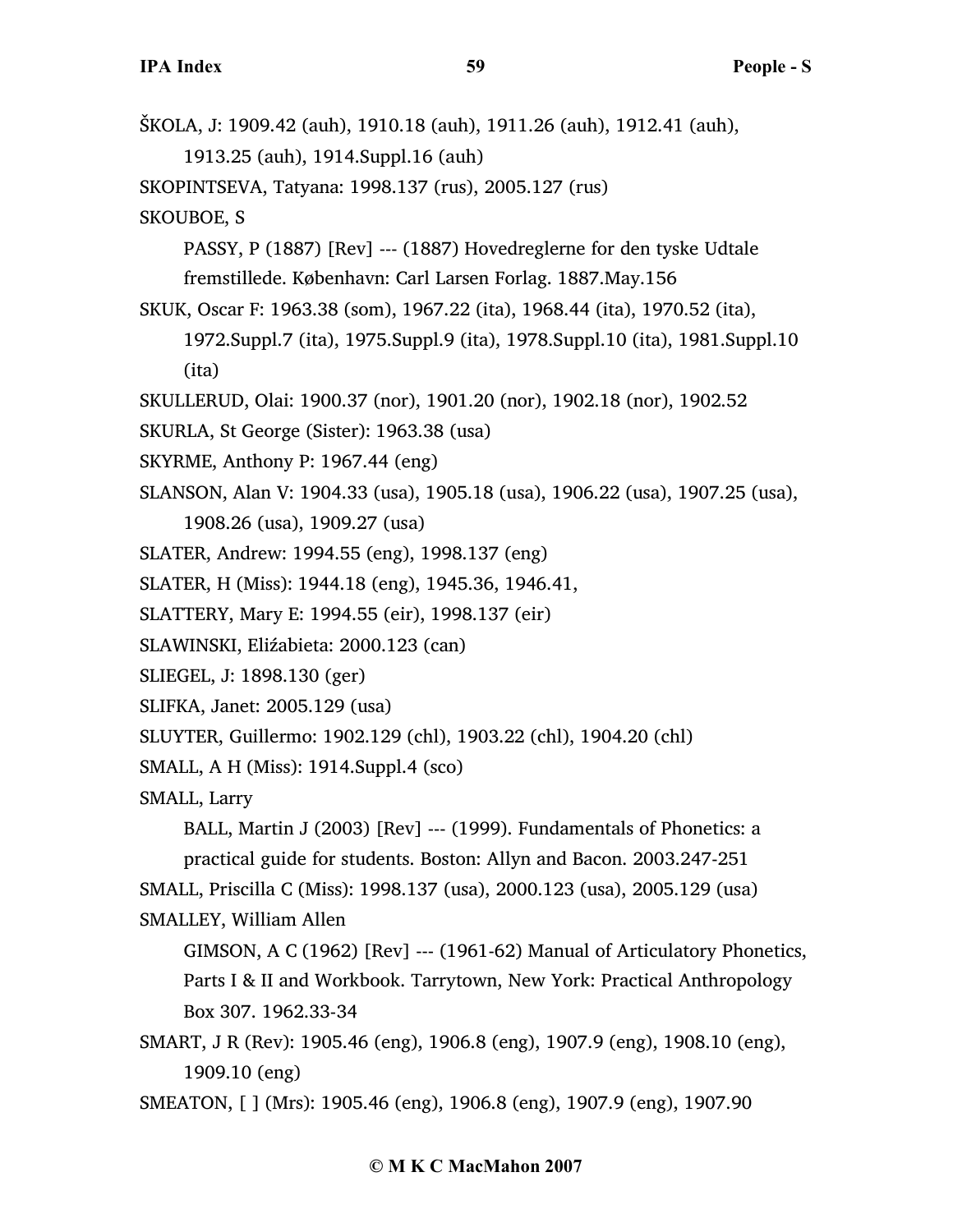SMIDT, L J: 1895.186 (den), 1896.32 (den), 1897.29 (den), 1898.16 (den), 1898.36, 1899.17 (den), 1900.janv.18 (den), 1901.19 (den), 1902.17 (den), 1903.17 (den), 1904.15 (den), 1905.15 (den), 1906.18 (den), 1906.122 (den), 1907.21 (den), 1908.22 (den), 1909.23 (den), 1910.23 (den), 1911.30 (den), 1912.46 (den), 1913.30 (den), 1914.Suppl.20 (den), 1925.Suppl.12 (den), 1930.16 (den), 1932.18 (den), 1934.33 (den), 1936.38 (den), 1938.34 (den)

SMILEY BLANTON, M G (Mrs): 1925.Suppl.12 (usa), 1930.18 (usa), 1932.20 (usa), 1934.35 (usa)

SMIT, J A: 1930.17 (lat), 1934.34 (lat), 1936.39 (lat), 1938.35 (lat)

SMITH, [ ] (1)

[Discussions of English spelling reform in Paris at the English Church Institute.] 1887.Dec.412

- SMITH, [ ] (2): 1905.11 (ger), 1906.13 (ger), 1907.15 (ger)
- SMITH, A: 1896.212 (swe), 1897.31 (swe), 1898.18 (swe), 1898.36
- SMITH, A G (Rev): 1952.Suppl.iv (sco), 1955.Suppl.iv (sco), 1961.Suppl.v (sco), 1965.17 (sco)
- SMITH, Alfred G (Prof): 1954.43 (usa), 1955.Suppl.ix (usa), 1956.55 (usa), 1961.Suppl.ix (usa), 1962.40 (usa)
- SMITH, Alexandra H (Dr Miss): 1972.Suppl.13 (sco), 1975.Suppl.17 (sco), 1978.Suppl.18 (sco)

SMITH, B A: 1969.22 (eng)

SMITH, B D: 1961.23 (eng), 1961.Suppl.v (eng), 1962.40 (vie), 1964.17 (eng), 1966.19 (eng), 1968.23 (spa), 1968.44 (spa), 1969.23 (nig), 1972.Suppl.13 (eng), 1975.Suppl.17 (eng)

SMITH, C E (Miss): 1913.87 (eng), 1914.Suppl.10 (eng)

SMITH, Caroline L (Dr): 1994.55 (usa), 1998.137 (usa), 2000.123 (usa),

2005.129 (usa)

FOUGERON, Cécile & --- (1993) [Illustrations of the IPA] French

 $[inf=$ young Parisian female; includes NWS]. 1993.73-76

SMITH, D

[Rev] --- (1885) French Made Easy: Phonetic Method of Learning French. London: G Haughton. 1886.Dec.[3]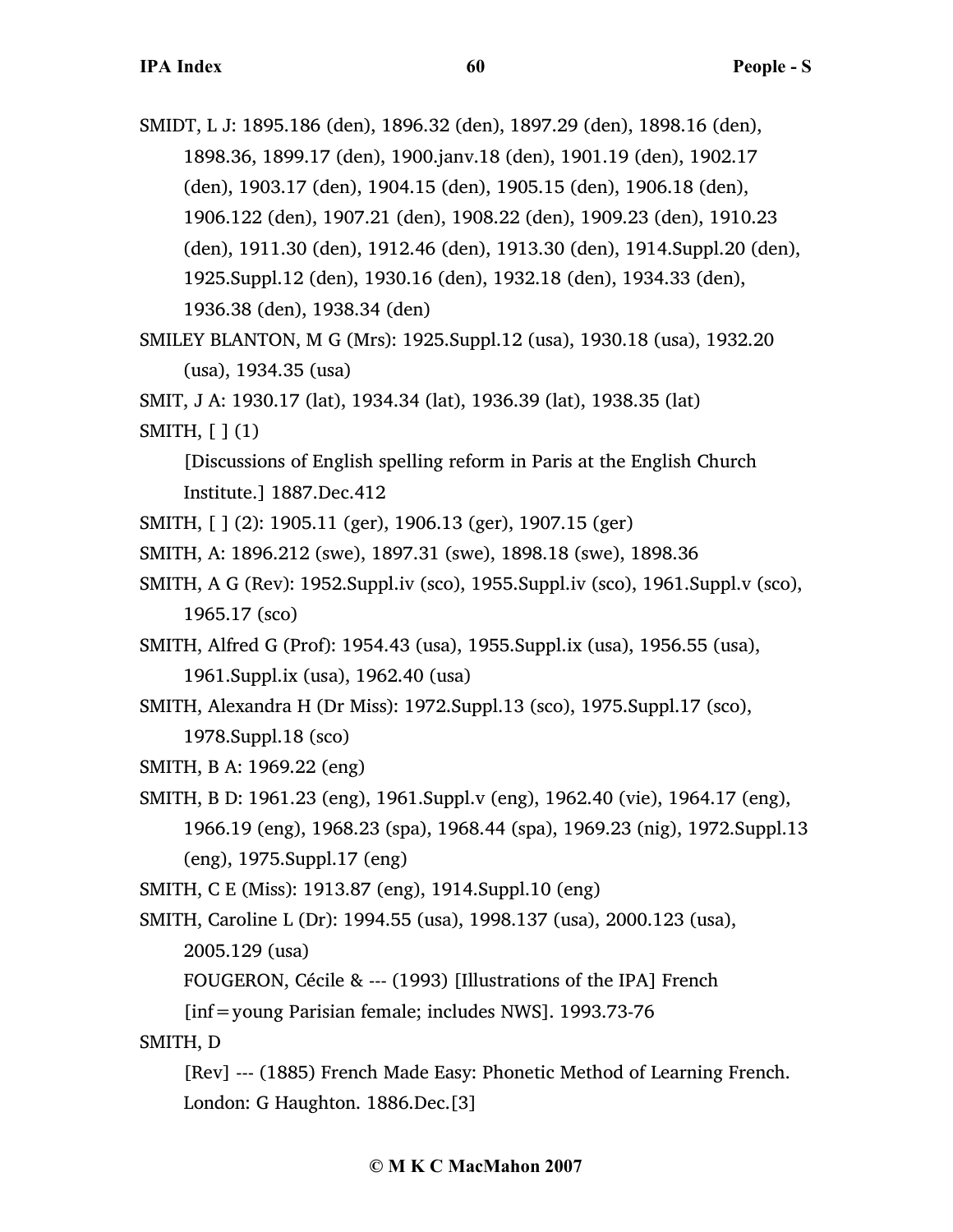SMITH, Dora (Miss): 1913.66 (eng), 1914.Suppl.10 (eng)

SMITH, E: 1894.129 (sco), 1895.4 (sco), 1896.4 (sco), 1897.19 (sco), 1898.5 (sco), 1899.6 (sco), 1900.janv.7 (sco), 1901.7 (sco), 1902.7 (sco), 1903.7 (sco), 1904.7 (sco), 1905.6 (sco), 1906.8 (sco), 1907.9 (sco), 1908.10 (sco), 1909.10 (sco), 1910.10 (sco), 1911.17 (sco), 1912.32 (sco), 1913.16 (sco), 1914.Suppl.10 (sco)

--- (1896) [Spec] Anglo-écossais. 1 Refined. 2 Vulgar. StJ. 1896.81

- SMITH, E (Miss): 1925.Suppl.12 (sco), 1930.13 (sco), 1932.15 (sco), [death] 1933.46
- SMITH, E G: 1910.123 (eng), 1911.17 (eng), 1912.32 (eng), 1913.16 (eng), 1914.Suppl.10 (eng)

SMITH, E I (Miss): 1914.Suppl.10 (eng)

- SMITH, E K (Prof): 1925.Suppl.12 (chn), 1930.22 (chn), 1931.57 (chn), 1932.25 (chn), 1934.40 (chn), 1934.86
- SMITH, E St V (Miss): 1912.32 (eng), 1913.16 (eng), 1914.Suppl.10 (eng)
- SMITH, Edith (Miss): 1905.46 (eng), 1906.8 (eng), 1907.9 (eng), 1908.10 (eng), 1909.10 (eng)

SMITH, Edwin (Dr)

- SPRAGUE DE CAMP, L (1938) [Spec] Northern New England American
- [inf= --- , b & r Orleans County, Vermont, a few miles from the Maine line and the Canadian border]. NWS. 1938.72
- SMITH, F C (Miss): 1912.51 (usa), 1913.36 (usa), 1914.Suppl.26 (usa)

SMITH, G (Dr): see COCKBURN-SMITH

- SMITH, G C Moore: see MOORE SMITH, G C
- SMITH, H P: 1925.Suppl.12 (eng)

SMITH, Henry Lee Jr

O'CONNOR, J D (1951) [Rev] TRAGER, G L & --- (1951) An Outline of English Structure (Studies in Linguistics: Occasional Papers 3). Norman, Oklahoma: Battenburg Press. 1951.42-44

SMITH, Herbert

ROBSON, E H A (1908) [Rev] SHINDLER, R (1908) Echo of Spoken English. First Part: Children's Talk. Phonetic Transcription by Herbert Smith. Marburg: N G Elwert. 1908.36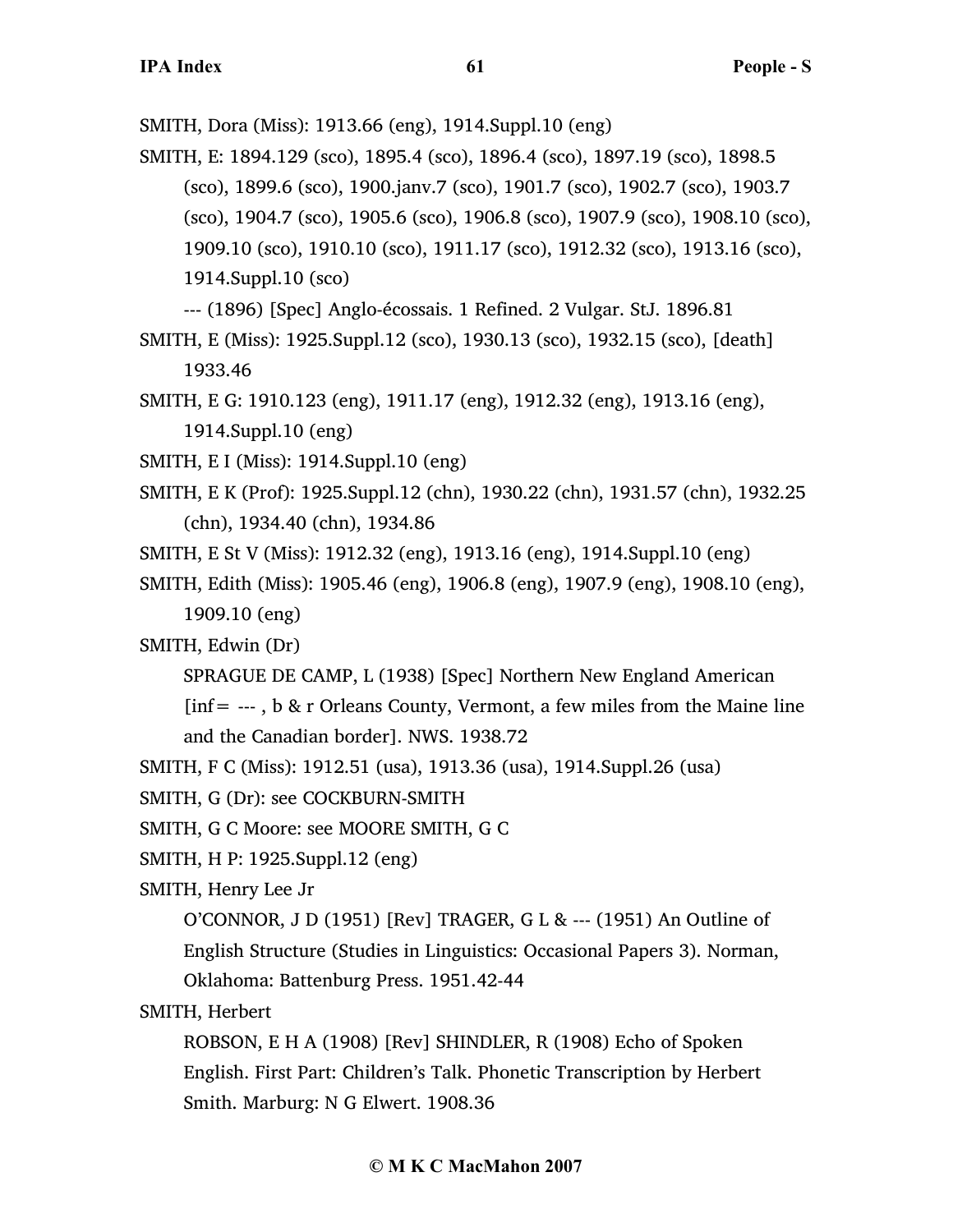**IPA Index 62 People - S** SMITH, Hugh L: 1994.55 (usa), 1998.137 (usa) SMITH, J B: 1968.22 (eng) --- (1974) The changing sound pattern of a German dialect [=Mudau, South-East Odenwald]. 1974.4-12 SMITH, J Robertson (Miss): 1912.134 (sco), 1913.16 (sco), 1914.Suppl.10 (sco), 1914.61 (sco) SMITH, J S (Miss): 1943.16 (sco) SMITH, J W: 1954.43 (eng), 1955.Suppl.iv (eng) SMITH, Jean TENCH, Paul (1988) [Rev] --- & BLOOR, Margaret (1985) Simple Phonetics for Teachers. London: Methuen. 1988.158-160 SMITH, Johannes J: 1908.122 (eng), 1909.10 (eng), 1910.10 (eng), 1911.17 (eng), 1911.66 (eng), 1912.32 (eng), 1912.94 (eng), 1913.16 (eng), 1914.Suppl.10 (eng) --- (1909) [Spec] Cape Dutch [educated colloquial pronunciation of Tulbagh]. Sol. 1909.92 --- (1911) [Spec] South African Dutch. NWS. 1911.79 SMITH, Leon C: 1994.55 (usa), 1998.137 (usa) SMITH, Lucy (Miss): 1898.49 (swi), 1899.14 (swi), 1899.35 SMITH, M (Miss): see STEELE SMITH SMITH, M S (Miss): 1923.16 (eng), 1925.Suppl.12 (eng) SMITH, Margaret T (Miss): 1909.10 (eng), 1910.10 (eng), 1911.18 (eng), 1912.32 (eng), 1913.16 (eng), 1914.Suppl.10 (eng) SMITH, Neilson Veyne (Prof): 1964.16 (eng), 1981.93 (eng) --- (1971) [Rev] NIVETTE, Joseph (1970) Principes de grammaire générative Bruxelles: Éditions Labor; Paris: Nathan. 1971.41-45 AITCHISON, Jean (1974) [Rev] --- (1973) The Acquisition of Phonology: A Case Study. Cambridge: Cambridge University Press 1974.51-56 --- (1975) [Rev] MAYERTHALER, W (1974) Einführung in die generative Phonologie. Tübingen: Max Niemeyer Verlag. 1975.92-95

SMITH, Rachel (Dr): 2005.128 (eng)

SMITH, Richard (Mr): 2006 [IPA-Rec]

SMITH, S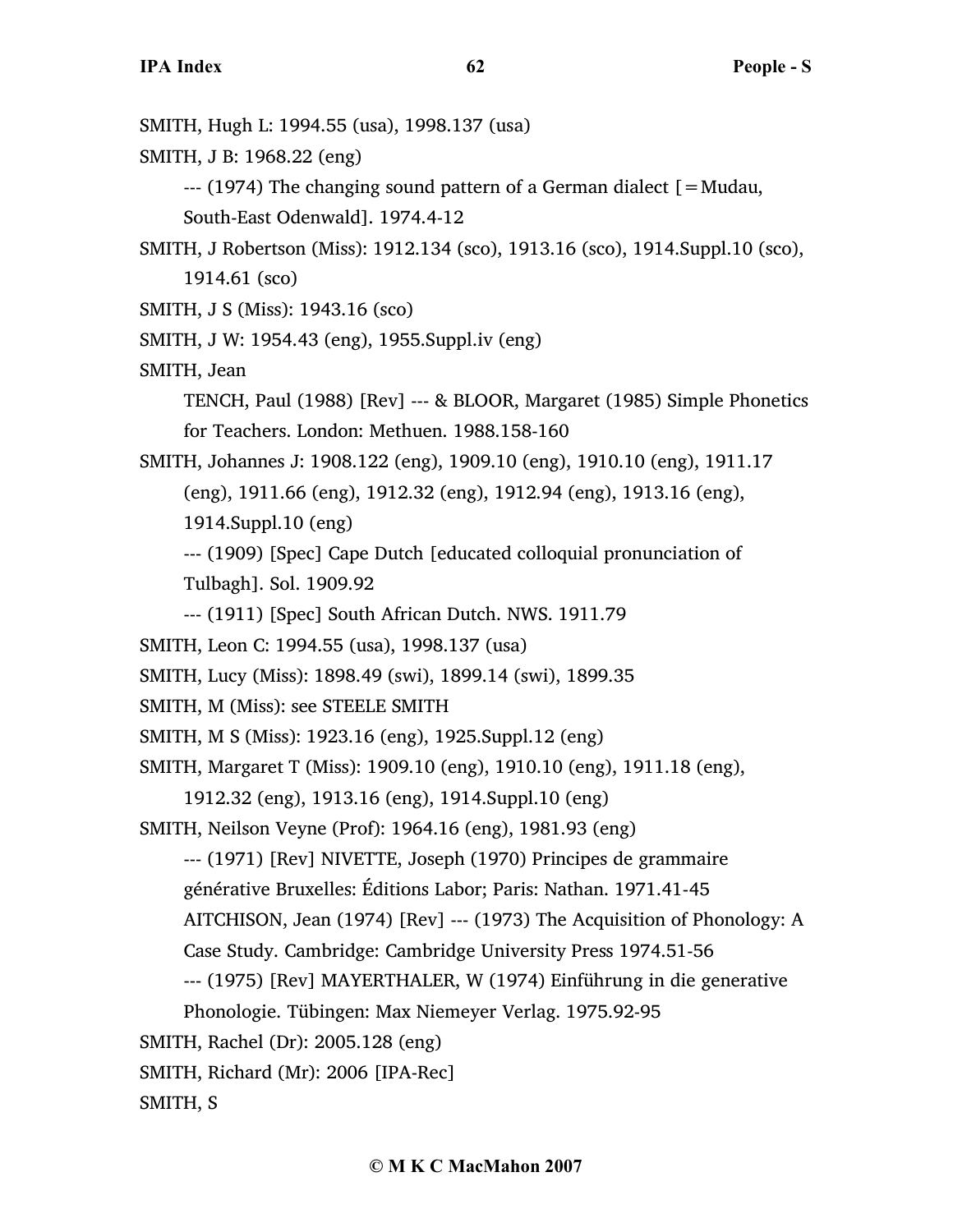JONES, D (1910) [Rev] --- [nd] Phonetic French Syllabaire for Schools. Paris: Hachette. 1910.49

SMITH, S H: 1911.129 (aus), 1912.55 (aus), 1913.42 (aus), 1914.Suppl.32 (aus)

SMITH, Svend (Dr): 1956.27 (den)

SMITH, Ursula (Miss): IPA exam result (English). 1937.58

SMITH, Violet (Miss): 1930.20 (can)

SMITH, William B S: 1946.41 (usa), 1948.16 (usa), 1949.13 (usa), 1950.23 (usa), 1952.Suppl.viii (usa)

SMITTERBERG, Alma (Frk): 1895.166 (swe), 1896.15 (swe), 1896.84 (swe), 1897.31 (swe), 1897.52

SMODICS, Béla: 1998.137 (hun), 2000.123 (hun)

SMORODINSKY, Iris: 1998.137-138 (usa), 2000.123 (usa)

SMREKAR, Zdenka (Mlle): 1902.13 (auh), 1903.13 (auh), 1903.30

SNAPE, Thomas: 1899.24 (eng), 1900.janv.7 (eng), 1900.févr-mars.19, 1901.7 (eng), 1901.47

SNOEK, Johannes: 1899.34 (ger), 1900.janv.13 (ger), 1900.févr-mars.19, 1901.14 (ger), 1901.47

SNYDER, Joseph F

SPRAGUE DE CAMP, L (1940) [Rev] --- & WILKE, W H (1938) Effective Pronunciation: A Phonetic Analysis of American Speech. New York City: New York University Book Store. 1940.8-9

SNYMAN, Jan

KÖHLER, Oswin, LADEFOGED, Peter, --- , TRAILL, Anthony, VOSSEN, Rainer (1988) The symbols for clicks. 1988.140-142

SO, Lydia (Mrs): 1994.55 (hkg), 1998.138 (hkg)

SOAMES, Arthur Wellesley

- SOAMES, Laura (1894) Unstressed words in English  $\mathfrak{[}=$  pronunciation of her brother, --- ]. 1894.158
- SOAMES, Laura (Miss): 1888.Aug-Sept.57 (eng), 1889.7 (eng), 1890.2 (eng), 1890.30 (eng), 1891.2 (eng), 1892.2 (eng), 1893.3 (eng), 1894.3 (eng), 1895.3 (eng), [death] 1895.32

Subscription for casting new types  $[ =$ names of subscribers]. 1888.Aug-Sept.60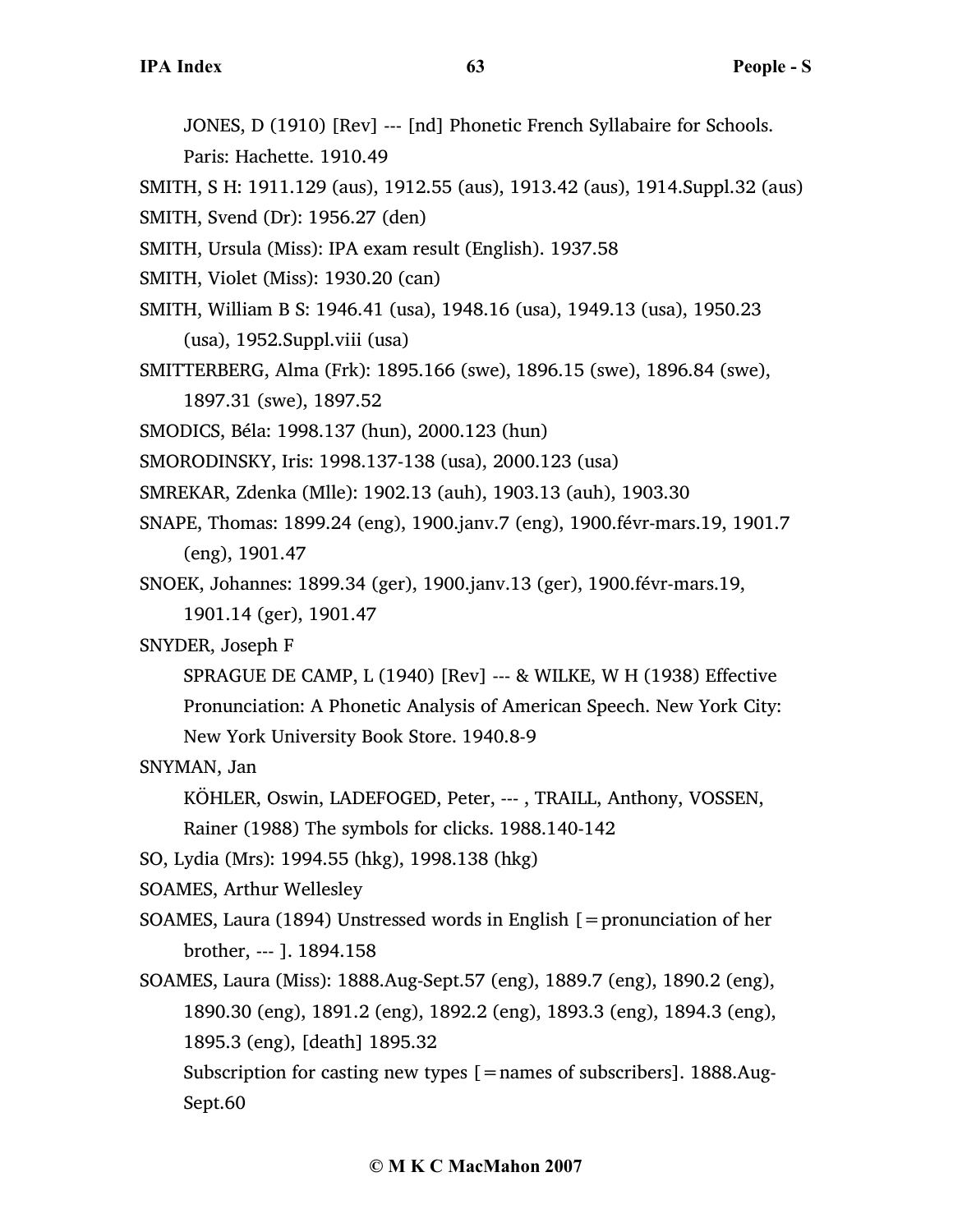[Apparent decline of English Spelling Reform Association. < --- 'First steps towards teaching phonetics' < Phonetic Journal, Journal of Education]. 1888.June.255/47

--- (1888) [Queries: (i) sequences of 3 consonants in French (ii) nasalized vowel in MON AMI (iii) Curwen's rule for accent in English. Comm: P Passy.] 1888.Dec.492/92-493/93

SWEET, H (1889) On English stress 1889.18

--- (1889) On English stress 1889.34-35

--- (1889) [Degree of accent on the unstressed vowel in OUTCOME]. 1889.56

--- (1889) [Use of e or ɛ in GET. Comm: P Passy]. 1889.68-69

Question administrative  $[=$  call for nominations for Council of af  $(1890)$ ]. 1889.89-90

[List of candidates for election to Council (1890) and voting arrangements.] 1889.96-97

[Results of Council Elections (1890).] 1890.9

 $-$ -- (1890) [=(i) phonetic notation in the mf (ii) standard form of English speech]. 1890.19-22. Corr: 1890.38

--- (1890) [Ability of young children 'to observe...some of the chief distinctions between the sounds of speech']. 1890.31

[Teachers' Guild of Great Britain and Ireland: participants in discussion on modern language teaching to include VIËTOR, W, ---, WIDGERY, W H,

PASSY, P, 10 April 1890, Cheltenham.] 1890.37-38

Décision du Conseil  $[=$  no decision taken on whether to affiliate to L'Association nationale pour la réforme de l'enseignement secondaire].

1890.42

[Teachers' Guild of Great Britain and Ireland: successful meeting, Cheltenham.] 1890.45

Meeting of the Teachers' Guild [of Great Britain and Ireland, Cheltenham, April 1890]. 1890.50-51

[Rev] VIËTOR, W [ed] (1889-90) Phonetische Studien. III Band. 1890.83 Question administrative  $[$  = call for nominations to Council (1891)]. 1890.89-90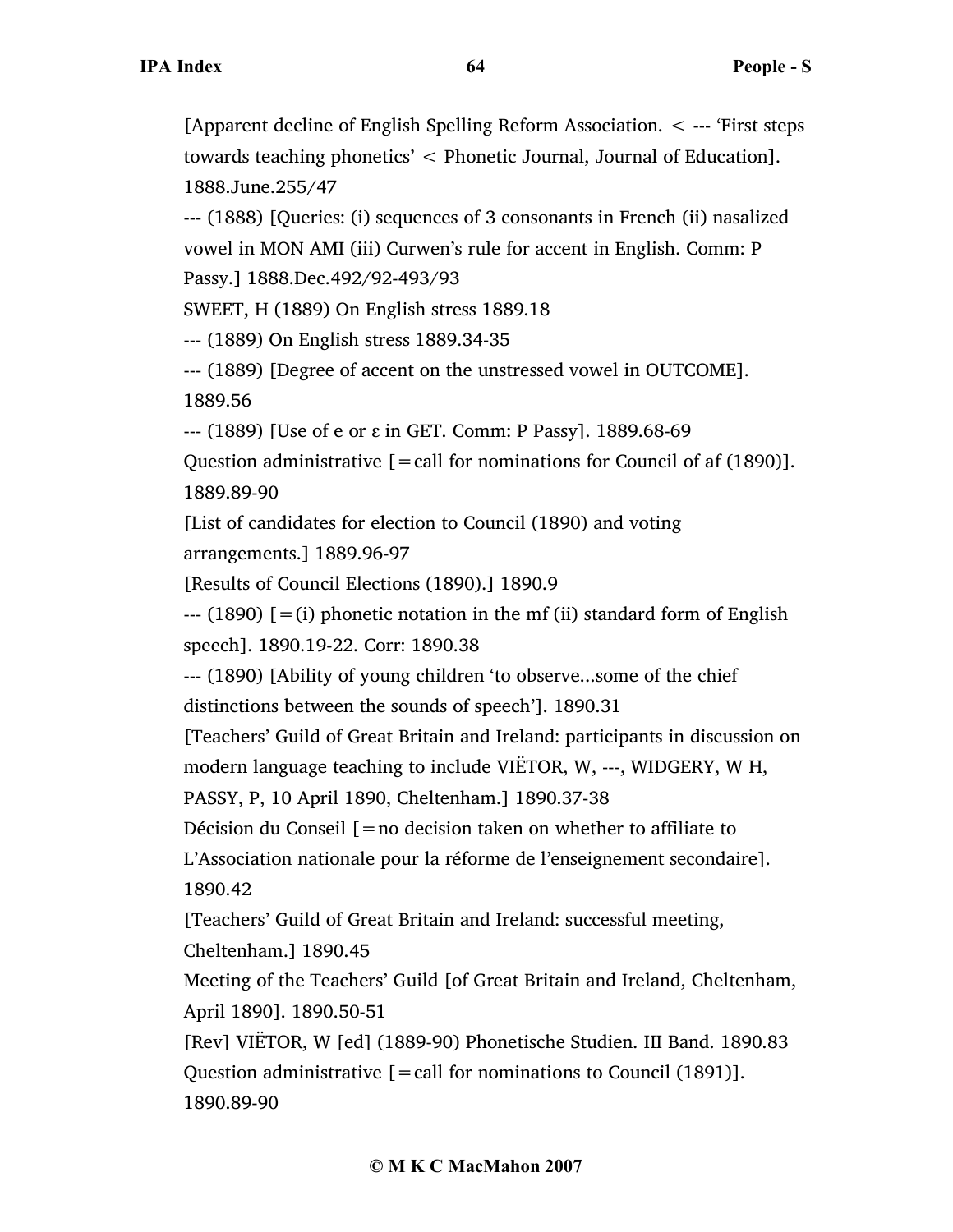--- (1890) [(i)Does not like doubling for length (ii) query as to position of stress inFinnish;Comm: P Passy] (iii) information in mf about orthoepy useful]. 1890.95

--- (1890) [Query about stress in Finnish; reply by P PASSY]. 1890.95 [List of candidates for election to Council (1891) and voting

arrangements.] 1890.101-102

[Result of Council elections (1891).] 1891.10-11

--- (1891) [Use of syllabic /s/ in English. Comm: P Passy]. 1891.13

[Councillors' views on whether the IPA should affiliate with La Société de

réforme orthographique: ARAUJO, F, BALASSA, J, ---, NADER, E,

ROUSSEY, C.] 1891.44

[Publications Received.] 1891.61

--- (1891) American pronunciation [=mainly New York; vowels of BURN,

LOW. Comm: P Passy]. 1891.75

PASSY, P (1891) [Rev] VIËTOR, W [ed] (1890-91) Phonetische Studien. IV Band. 1891.96

[List of candidates for election to Council (1892).] 1891.122

[List of candidates for election to Council (1892) and voting arrangements.] 1891.134-135

[Results of election to Council (1892): voting figures.] 1892.12-13

JESPERSEN, O (1892) [Rev] --- (1891) (i) Introduction to Phonetics

(English, French and German with Reading Lessons and Exercises. (ii) The

Phonetic Reading Book. London: S Sonnenschein & Co Ltd. 1892.48-49

--- (1892) Weak words in English [see also JESPERSEN, O 1892.48-49]. 1892.63-64

PASSY, P (1892) Réponse aux propositions concernant le déficit. 1892.158- 159

[List of Office-bearers 1893: President: VIËTOR, W, Vice-Presidents: VIANNA, A R G, WULFF, F, Secretary/Treasurer: PASSY, P; Council members]. 1893.12

 $-$ -- (1893) Our alphabet  $[=(i)]$  prefers stress to be marked on or after the vowel (ii) dislikes  $e$ : and  $e$  for the vowels in FURTHER (iii) prefers  $\delta \hat{i}$   $\hat{u}$  (iv)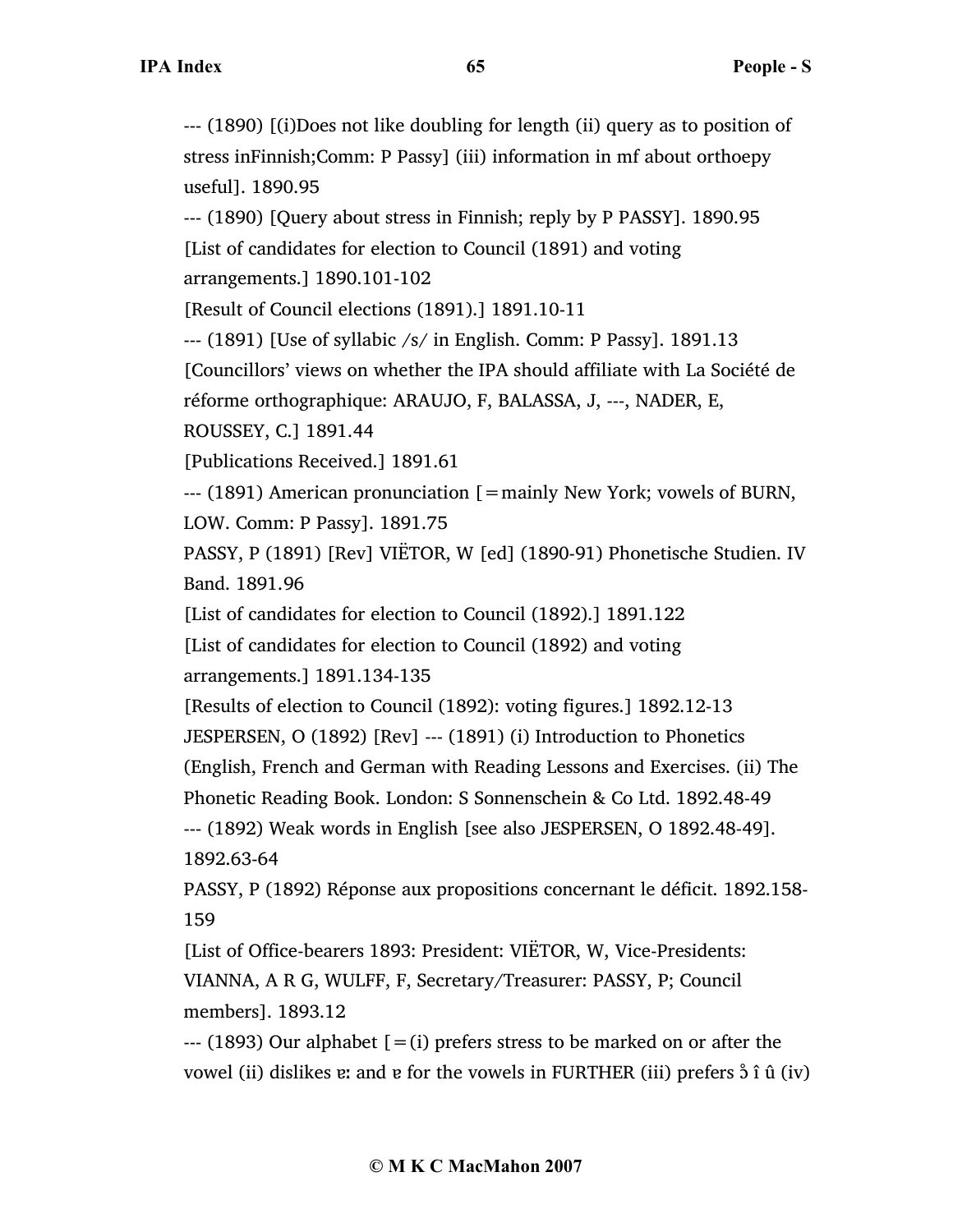use of - as a morpheme boundary marker (v) dislikes font for a (vi) dislikes Ɂ (vii) welcomes marker of syllabic consonant]. 1893.98-100 --- (1893) [Q&A: English (A) - stress pattern of WINDOWSILL, HANDBELL, SAILCLOTH, MORNINGCOAT, STATION MASTER, KEYBOARD, OPERA GLASS, PIERGLASS, INCHSCALE, ALARM CLOCK, COGWHEEL, KERBSTONE, STREETLAMP, BUTTONED, FOOT-PAVEMENT, FOOTWARMER, SNAILSHELL 1893.106-107

STAPLES, J H (1893) Our alphabet and standard English [=discussion of -- - 1893.98-100. Comm: PASSY, J, PASSY, P]. 1893.114-116. Corr: 1893.140 [Results of election to Council (1894): Honorary members: STORM, J, WULFF, F]. 1894.14-15

[Experience of teaching reading at the Albany School, Brighton, using the phonetic readers of ---; reading books in phonetic notation to be permitted by the Board of Education in the first standard examination.] 1894.20

--- (1894) [Q&A(A): English (A) - /s/ or /z/ in HOUSES 1894.56

--- (1894) [Q&A: English (A) - mark-scale used in schools]. 1894.56

--- (1894) [Q&A: English (A) - words used for (CHEERS) in texts of English speeches]. 1894.56

[FOWLER, Miss: extract from letter on the advantages of using the phonetic methods of --- in teaching reading.] 1894.89

 $-$ --- (1894) Unstressed words in English  $\mathfrak{b}$  = pronunciation of her brother, Arthur W Soames]. 1894.158

GRANDGENT, C H (1894) [Rev] --- (1893) The Child's Key to Reading:

Albany Phonetic Readers 1, 2, 3. London: S Sonnenschein & Co Ltd. 1894.159-161

[---: serious illness]. 1894.188

[Composition of Council (1895): President: VIËTOR, W, Vice-Presidents: VIANNA, A R G, WULFF, F, Secretary/Treasurer: PASSY, P; other members listed.] 1895.16

[---: death]. 1895.41

[Election of R J Lloyd to replace --- on the Council]. 1895.54

KLINGHARDT, H (1895) [Q&A (A): collection of songs in Tonic Solfa; recommendations of ---.] 1895.107-108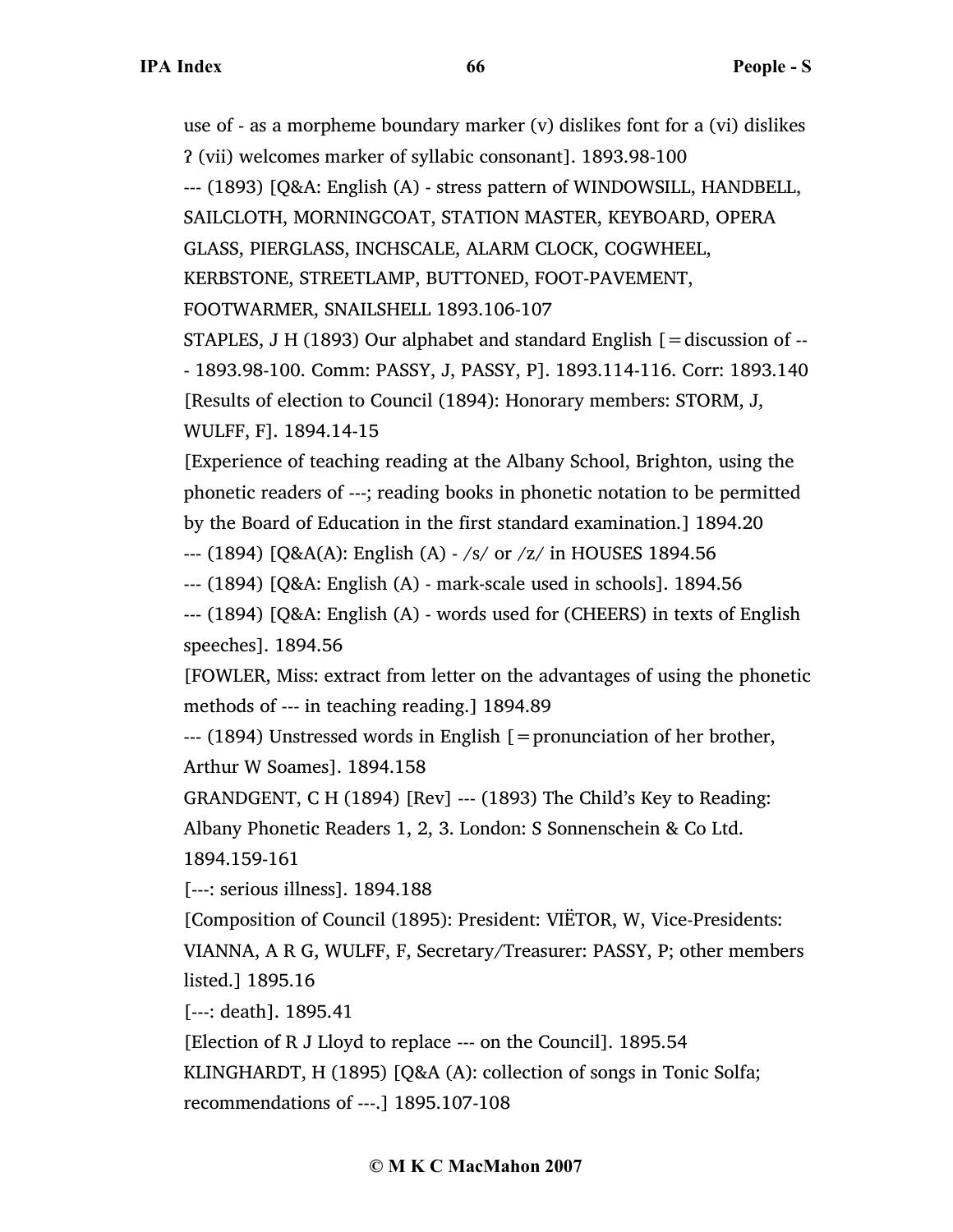[BREBNER, M: award of grant from the Laura Soames trust]. 1898.55-56 [Financial support from the Will of --- for the use of phonetics in modern language studies and the teaching of reading; M Brebner appointed lecturer to visit educational centres in England and Wales.] 1898.55-56 PASSY, P (1899) [M Brebner: value of using phonetics in the teaching of reading and languages.] 1899.99-100 PASSY, P (1900) [Rev] --- [ed VIËTOR, W] (1899) Introduction to Phonetics (English, Frech and German) with Reading Lessons and Exercises. New Edition. London: S Sonnenschein & Co Ltd. 1900.29-30 [Q&A (Q): how successful is the Soames method for teaching reading?]. 1901.134 [Q&A (A): Soames method of teaching reading ceased to be used since her death.] 1902.44 PASSY, P (1913) [Rev] --- [ed VIËTOR, W] (1913) Introduction to Phonetics (English, French, German) with Reading Lessons and Exercises. 3rd ed. London: S Sonnenschein & Co Ltd. 1913.96-97 PASSY, P (1913) [Rev] --- & VIËTOR, W (1913) The Teacher's Manual: 1 The Sounds of English. 2 The Teacher's Method. 2nd ed rev. London: Macmillan. 1913.96-97 SOBELL, O Fischer: 1913.66 (eng), 1914.Suppl.10 (eng) SOBKOWIAK, Włodzimierz --- (2000) [Rev] JASSEM, Wiktor, [nd]. Polish Phonetic Database. 2000.93- 96 SOCK, Rudolph: 2000.123 (fra) SOCOLIU, J (Dr): 1913.110 (rum), 1914.Suppl.23 (rum) SÖDERBERG ~ SÖDERBERGH, Herman: 1894.50 (swe), 1895.13 (swe), 1896.15 (swe), 1896.35, 1897.31 (swe), 1898.18 (swe), 1898.36, 1899.19 (swe), 1900.janv.20 (swe), 1901.20 (swe), 1901.48  $SÖDERBERGH:$  see  $SÖDERBERG \sim SÖDERBERGH$ SÖDERBLOM, N: 1898.32 (fra), 1899.4 (fra), 1900.5 (fra), 1901.5 (fra) SÖDERBORG, Axel: 1889.65 (swe), 1890.7 (swe), 1890.50 SÖDERHJELM, Jarl Werner [Publications Received.] 1891.117-18, 1892.135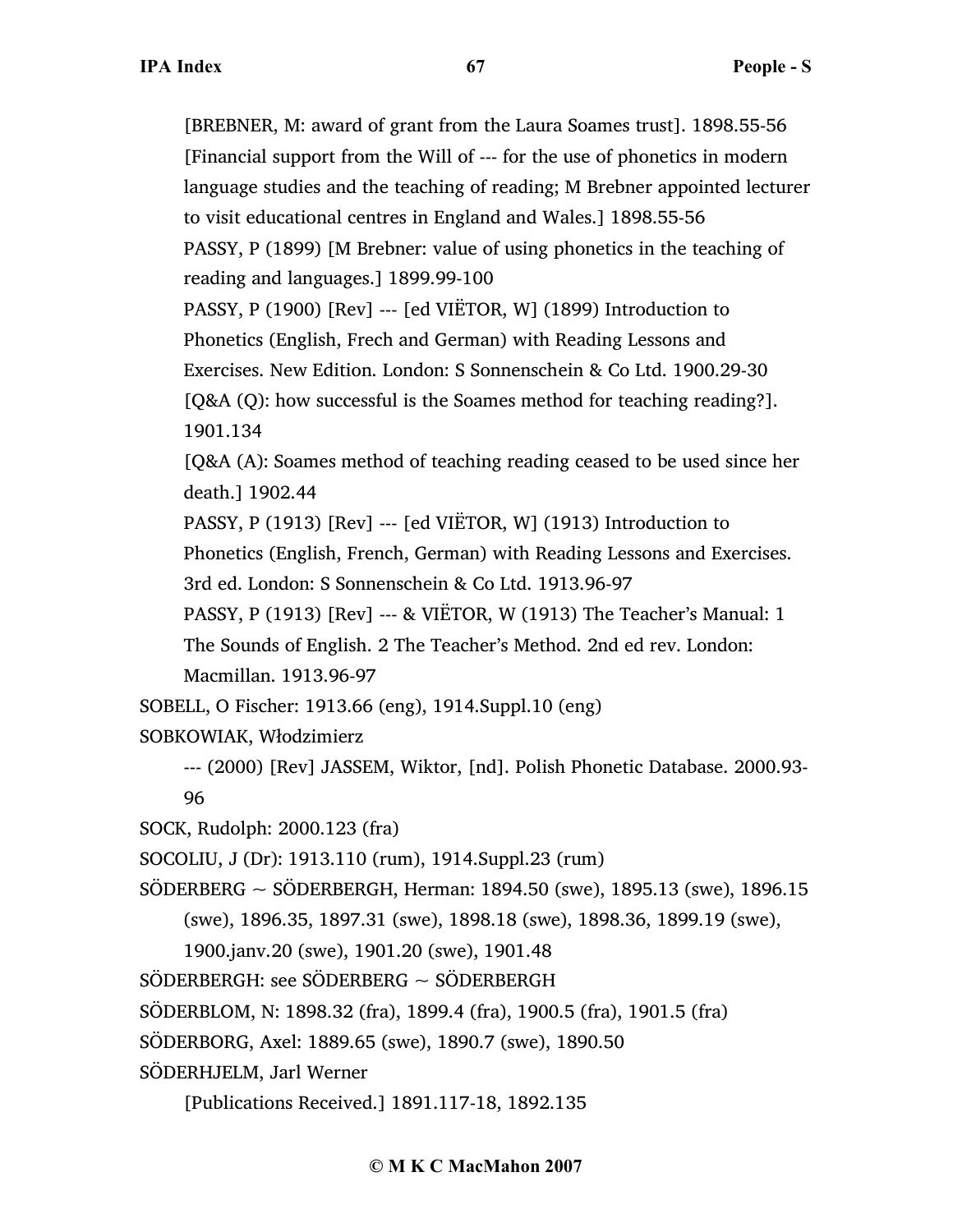MORTET, C (1892) [Rev] --- & TOETTERMAN, N (1891) Fransk Elementarbok. I Läsebok. Helsingfors: Otava. 1892.30-31. Comm: TOETTERMAN, N 1892.80 LUND, S (1900) [Rev] --- & TOETTERMAN, N (1900) Fransk Elementarbok. 3dje fullständigt omarbetade Upplagan. Helsingfors: Otava. 1900.29 SÖDERHJELM, T: 1906.21 (fin), 1907.23 (fin), 1908.24 (fin), [death] 1908.43, [death] 1908.122 SÖDERHJELM, V: see SÖDERHJELM,  $W \sim V$ SÖDERHJELM, W  $\sim$  V (Prof): 1893.25 (fin), 1894.13 (fin), 1895.14 (fin), 1896.16 (fin), 1897.32 (fin), 1898.19 (fin), 1898.35 (fin), 1899.20 (fin), 1900.janv.20 (fin), 1901.21 (fin), 1902.19 (fin), 1902.35, 1902.52 [--- : appointment, Helsingfors]. 1894.108 FREUDENTHAL, E (1894) Professur in Finnland  $[=$  appointment of --- ]. 1894.135-136 SØLTOFT, Henriette (Frk): 1911.191 (den), 1912.46 (den), 1913.30 (den), 1914.Suppl.20 (den) SÖLTOFT, Henriette (Frk): IPA exam result (French). 1912.19 SØRENSEN, Agnes (Frk): 1898.34 (fra), 1898.90 (den), 1899.17 (den), 1900.janv.18 (den), 1900.févr-mars.19, 1901.19 (den), 1901.48 SØRENSEN, B S: 1902.54 (den) SØRENSEN, N: 1889.33 (den), 1890.7 (den), 1891.8 (den), 1891.30, 1892.8 (den), 1892.42, 1893.9 (den), 1893.26 (den), 1893.42 SØRENSEN, S (Frk): 1912.92 (den), 1913.30 (den), 1914.Suppl.20 (den) SØTMANN, Kirstine (Frk): 1901.121 (den), 1902.24 (den) SOHONI, G K: 1913.64 (ind), 1914.Suppl.31 (ind) SOLA, S S: 1914.82 (fin) SOLÁ Y FERRER, Rosalina (Srta): 1910.94 (spa), 1911.28 (spa) SOLARI, M (Mlle): 1892.2 (fra), 1893.2 (fra), 1894.3 (fra), 1895.3 (fra), 1896.3 (fra), 1897.17 (fra), 1898.4 (fra), 1899.4 (fra), 1900.janv.5 (fra), 1901.5 (fra) PASSY, P (1892) Réponse aux propositions concernant le déficit. 1892.158-

159

SOLÉ, Maria-Josep (Prof): 1998.138 (spa), 2000.123 (spa), 2005.128 (spa)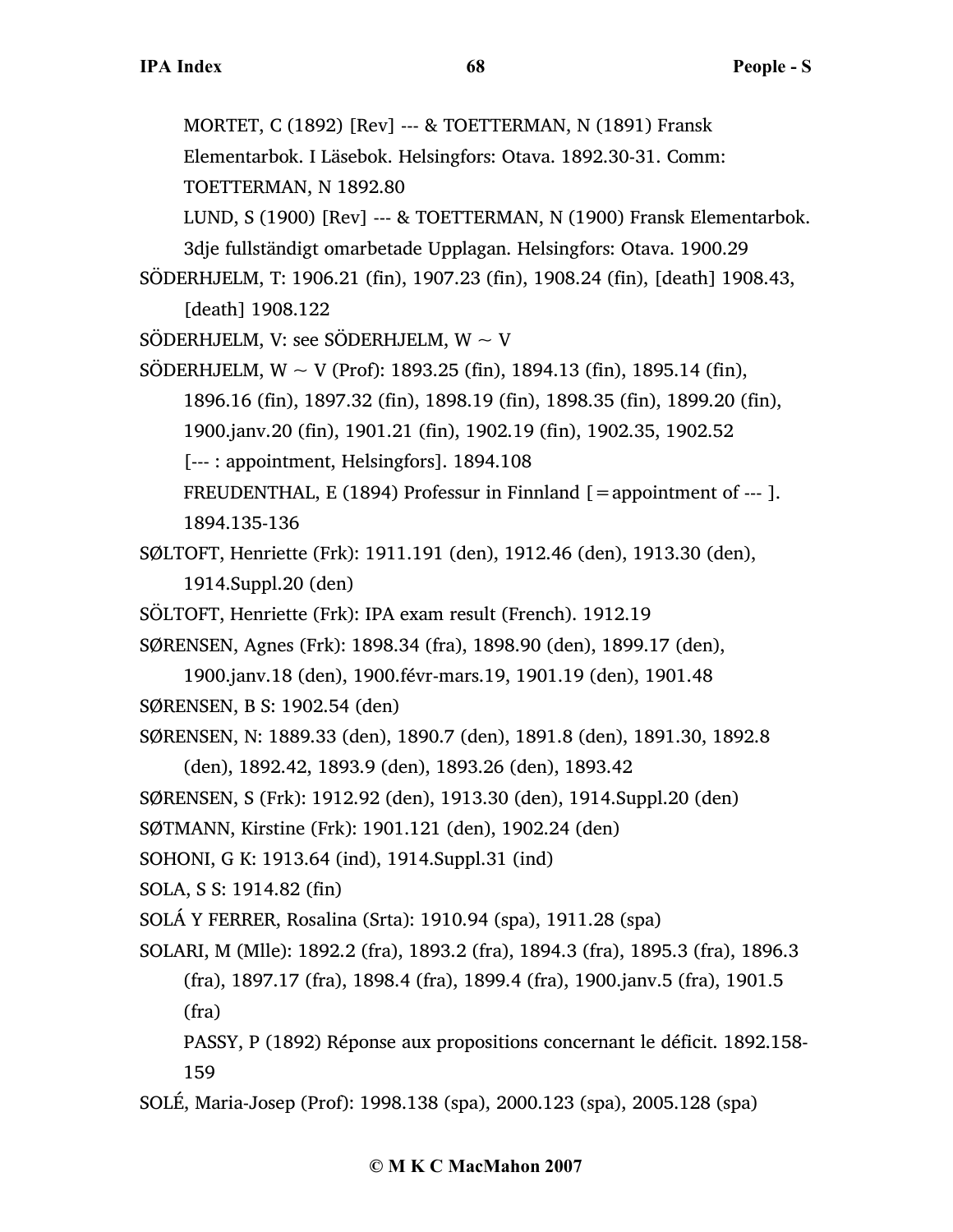SOLER CERVERA, Antonia: 2000.123 (spa)

SOLIKIAN, S: 1897.75 (tur), 1898.20 (tur), 1899.20 (tur), 1899.36, 1900.janv.21

(tur), 1901.22 (tur), 1901.48, 1902.20 (tur), 1903.20 (tur), 1904.17 (tur),

1904.60, 1905.18 (tur), 1906.21 (tur), 1907.24 (tur), 1908.24 (tur),

1909.26 (tur), 1910.25 (tur), 1911.33 (tur), 1912.48 (tur), 1913.33 (tur)

--- (1897) [Q&A: French (Q) - pronunciation of OUEN]. 1897.123

SOLITANDER, Berta (Frk): 1908.114 (fin), 1909.25 (fin), 1910.24 (fin), 1911.32

- (fin), 1912.47 (fin), 1913.32 (fin), 1914.Suppl.22 (fin)
- SOLLIS, C G: 1925.Suppl.12 (mal), 1929.25 (sse), 1930.21 (mal), 1932.24 (mal),

1934.39 (mal), 1936.43 (mal), 1938.40 (chn)

SOLLOSO, [ ]: 1900.38 (fra), 1901.5 (fra), 1901.47

SOLTAU, G: 1906.41 (ger), 1907.15 (ger), 1907.90

SOM SHEKHAR SOM (Dr): 1975.48 (ind), 1975.Suppl.8 (ind)

SOMERVILLE, [ ] (Mlle): 1902.33 (fra), 1903.5 (fra), 1903.48

SOMMERFELT, Alf (Prof): 1952.Suppl.ii (nor), 1955.Suppl.ii (nor), 1961.Suppl.ii (nor), [death] 1965.35

[Council proposals and decisions: --- suggested for honorary membership ] 1951.48-50

SONDERBURG, M (Frl): 1897.126 (ger), 1898.10 (ger), 1898.36

SONINO, E (Miss): 1973.56 (ita), 1975.Suppl.9 (ita)

SONKIN, Robert: 1952.49 (usa), 1955.Suppl.ix (usa), 1961.Suppl.xi (usa),

1972.Suppl.16 (usa), 1975.Suppl.21 (usa), 1978.Suppl.21 (usa)

SONNENSCHEIN, E A

[--- calls for an English Minister of Education < Journal of Education.] 1889.14

Meeting of the Teachers' Guild [of Great Britain and Ireland, Cheltenham, April 1890]. 1890.50-51

[Publications Received.] 1891.46

SONNTAG, Gerit P (Ms): 1994.55 (ger), 1998.138 (ger)

SOPP, Wilh (Dr): 1888.Dec.489/89 (ger), 1889.7 (ger), 1890.7 (ger), 1890.50,

1891.8 (ger), 1892.6 (ger), 1892.42, 1895.30 (ger), 1896.8 (ger), 1896.35,

1897.24 (ger), 1898.10 (ger), 1898.36

SOQUET, Alain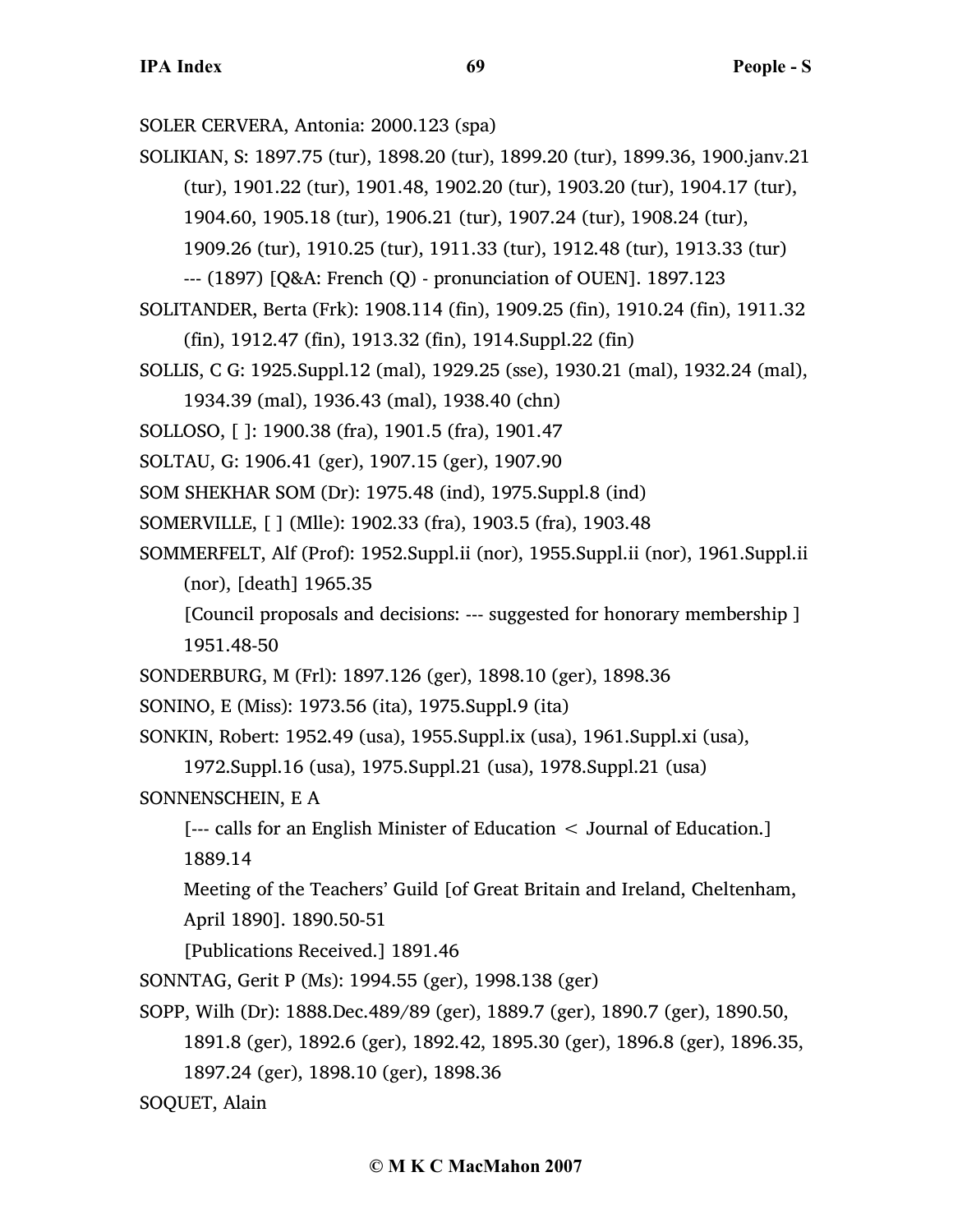DEMOLIN, Didier & --- (1999) Double articulations in some Mangbutu-Efe languages [Mamvu, Lese, Efe; infs  $= 4$  Efe, 3 Lese]. 1999.143-154 DEMOLIN, Didier, NGONGA-KE-MBEMBE, Hubert & --- (2002) Phonetic characteristics of an unexploded palatal implosive in Hendo [infs= 3 speakers]. 2002.1-15

SORAVIA, Giulio (Dr): 1968.43 (ita), 1972.Suppl.7 (ita), 1975.Suppl.9 (ita), 1978.Suppl.10 (ita), 1981.Suppl.10 (ita)

--- (1969) Notes on an Italian dialect: Callese, central Italy 1969.31-34

 $-$ --- (1970) Some remarks on the phonetics of a Gipsy dialect  $\lceil$  = incl data on Italian (Abruzzi and Tèramo), Lithuanian and Rumanian dialects]. 1970.2-4 SORELLE, Zell (Mrs): 1963.20 (usa)

SORT, Th J: 1902.53 (den), 1903.17 (den), 1904.15 (den), 1905.15 (den), 1906.18 (den), 1907.21 (den), 1908.22 (den), 1909.23 (den), 1910.23 (den), 1911.30 (den)

SORZANO-JORRIN ~ SORZANO-JORRÍN, Leonardo (Dr): 1906.30 (cub), 1906.78 (cub), 1906.106 (cub), 1907.26 (cub), 1908.27 (cub), 1909.29 (cub), 1909.115 (cub), 1910.28 (cub), 1911.35 (cub), 1912.52 (cub), 1913.38 (cub), 1914.Suppl.28 (cub), 1925.Suppl.12 (cub), 1930.20 (cub), 1931.19 (cub), 1932.23 (cub), 1934.38 (cub), 1936.43 (cub), 1938.38 (cub), 1940.39 (cub), 1944.12 (cub), 1949.14 (cub), [death] 1950.42 [Election results]. 1933.17-18

Avis de nos conseillers [=Alphabet: retroflexed vowels]. 1934.60-61 [Election results]. 1937.janv-mars.81-82

[Election results]. 1939.17,37

DUMVILLE, B (1943) The teaching of reading to children [preference for the 'Look and Say' method]. 1943.21-22

SORZANO-JORRÍN, L (1943) Phonetics and the teaching of reading  $\mathcal{I} = \text{in favour}$ of the phonetic method for English and Spanish]. 1943.5 [Result of election to fill vacancies on the Council]. 1949.6-7 JONES, D (1950) L Sorzano-Jorrín [=obituary]. 1950.29

SOSA, J M: 1972.92 (ven), 1975.Suppl.24 (ven), 1978.Suppl.24 (ven)

SOSA, Juan M: 2000.123 (can)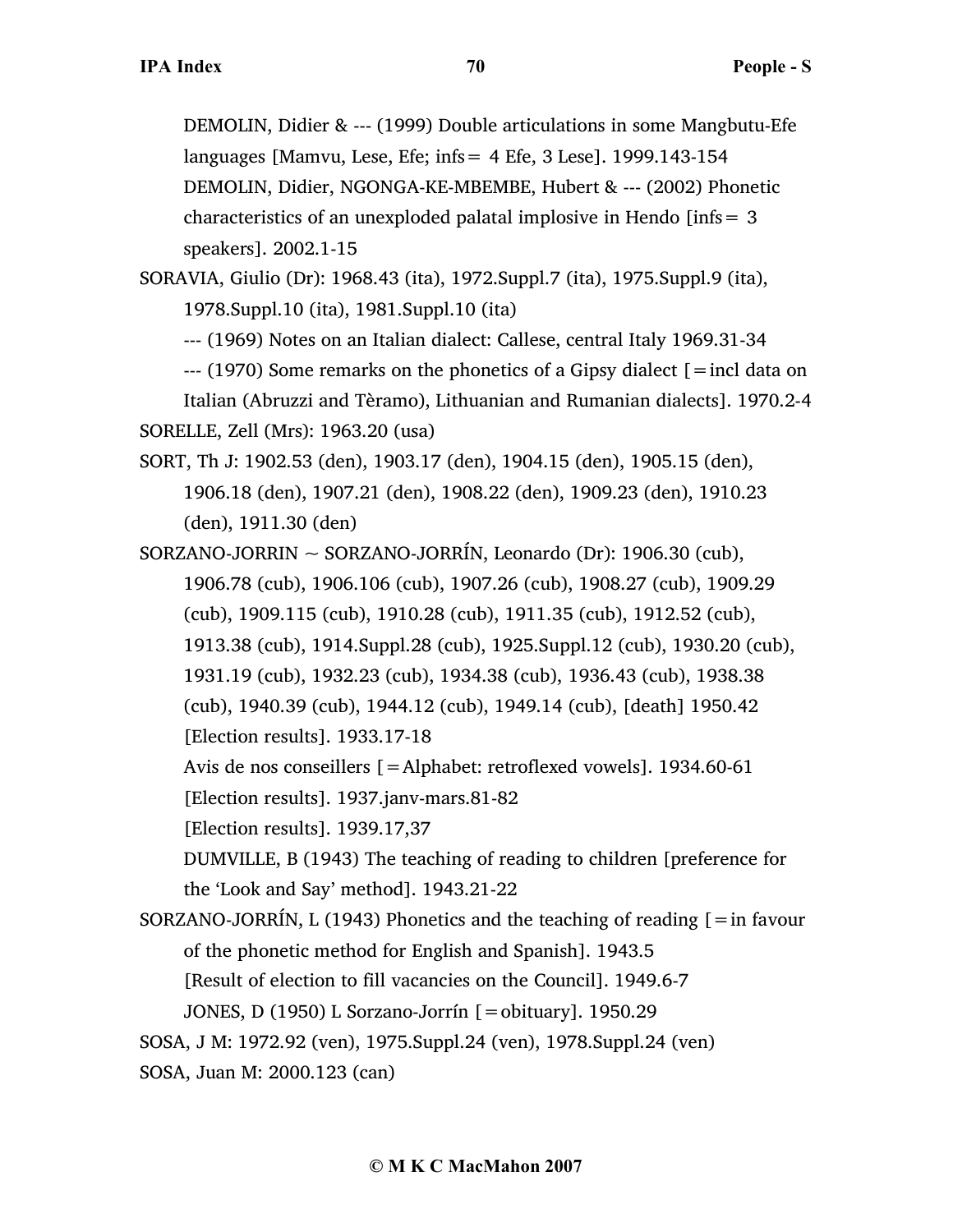SOTÉS, Donato: 1891.93 (spa), 1892.7 (spa), 1892.42, 1893.8 (spa), 1894.9

(spa), 1894.27, 1895.9 (spa), 1895.33

- SOTILLO, Catherine F: 1994.55 (sco), 1998.138 (sco)
- SOTO: see also LÓPEZ-SOTO
- SOTO, Juan: 1897.35 (chl)
- SOUDIER, H Le: see LESOUDIER,  $H \sim$  LE SOUDIER,  $H \sim$  SOUDIER, H Le
- SOULE, C Blanche (Miss): 1930.20 (aes), 1932.23 (aes), 1934.38 (aes), 1936.43
	- (aes), 1938.39 (aes), 1948.16
- SOUPEN, Gustave: 1909.4 (fra), 1910.4 (fra)
- SOUSA: see FERREIRA DE SOUSA; VEIRA
- SOWINSKA, [ ] (Mlle): 1901.30 (fra), 1902.5 (fra), 1902.51
- SPÄNINKX, [ ]: 1901.16 (bel), 1902.14 (bel), 1903.14 (bel), 1904.13 (bel),
	- 1904.60, 1905.13 (bel), 1906.16 (bel), 1907.18 (bel), 1908.19 (bel), 1909.20 (bel)
- SPALDING, D H (Miss): 1925.Suppl.13 (eng)
- SPANAKIS, Sterghios G: 1948.32 (gre), 1949.11 (gre), 1952.Suppl.vi (gre), 1955.Suppl.vii (gre), 1961.Suppl.vii (gre), 1970.25 (gre)
- SPANHOOFD, Arnold Werner: 1889.2 (usa), 1890.2 (usa), 1891.2 (usa), 1892.11 (usa), 1892.42, 1893.12 (usa), 1893.42
	- [Article by --- in The Academy (New York) on the phonetic method].

1888.May.208/40

[Rev] --- (1888) Das Wesentliche der deutschen Grammatik. New York: H Holt & Co. 1889.38

SPANHOOFD, E (Dr): 1887.Nov.378 (usa), 1888.janv.27/3 (usa), 1889.2 (usa), 1890.2 (usa), 1891.2 (usa), 1892.11 (usa), 1892.42, 1893.12 (usa), 1893.42, 1894.13 (usa), 1894.27, 1895.14 (usa), 1895.33, 1896.17 (usa), 1896.35, 1897.33 (usa), 1898.20 (usa), 1899.21 (usa), 1900.janv.21 (usa), 1901.22 (usa), 1902.20 (usa), 1903.20 (usa), 1904.18 (usa), 1905.18 (usa), 1906.21 (usa), 1907.24 (usa), 1908.25 (usa), 1909.26 (usa), 1910.26 (usa), 1911.34 (usa), 1912.49 (usa), 1913.34 (usa), 1914.Suppl.24 (usa), 1925.Suppl.13 (usa), 1930.19 (usa), [death] 1930.73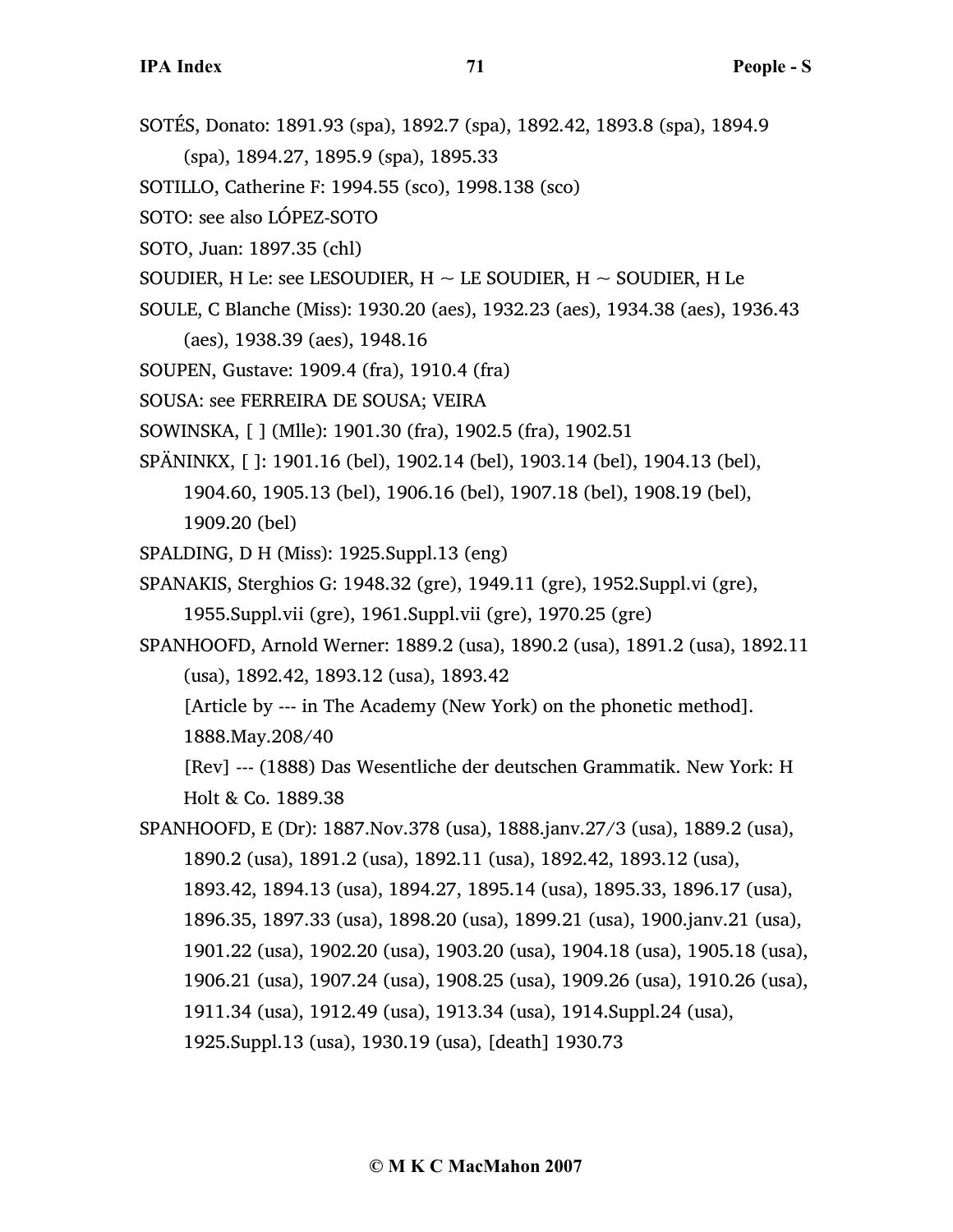--- (1888) [Phonetics in the summer vacation course, Amherst College, 2 July-3 Aug 1888; incl extr from circular; Sweet's Handbook of Phonetics to be used.] 1888.July.315/51

[List of candidates for election to Council (1891) and voting arrangements.] 1890.101-102

--- (1890) [The 7th Annual Convention of the Modern Language Association of America, Cambridge, Mass, 26-28 December, 1889. C B Wright on William Thornton; S Primer on non-rhoticity and palatal articulations of /k/ and /g/ in Fredericksburg, Virginia; A M Bell on Shakespearian pronunciation; Marcou on accent-stress and phonetic changein French; Matzke on l-mouillé in Old French; Grandgent on tonguepalate distance measurer]. 1890.30-31

Question administrative  $[=$  call for nominations to Council (1891)]. 1890.89-90

[Result of Council elections (1891).] 1891.10-11

[Results of election to Council (1892): voting figures.] 1892.12-13

[List of candidates for election to Council (1892).] 1891.122

[List of candidates for election to Council (1892) and voting

arrangements.] 1891.134-135

SPANIĆ, Siniša

 $-$ --, LADEFOGED, P & BHASKARARAO, P (1996) The trills of Toda [inf=6]

male speakers, 6 female speakers; Nilgiri Hills, Southern India]. 1996.1-21 SPANNENKREBS, [ ] (Dr): 1912.155 (ger), 1913.23 (ger), 1914.Suppl.15 (ger)

SPARK, Gertrude (Miss): IPA exam result (French). 1910.121

```
SPARKES, Sheila M (Mrs): 1967.44 (eng)
```
SPAULDING, M B (Mrs): 1930.18 (usa), 1932.20 (usa)

SPECHT, [ ]: 1903.49 (ger), 1904.11 (ger), 1904.60

SPEETER: see BEDDOR

SPEIDEL, M Th: 1897.75 (ger), 1898.10 (ger)

SPENCER, Andrew

BARRY, M C (1996) [Rev] --- (1996) Phonology: theory and description.

Oxford UK & Cambridge USA: Blackwell. 1996.62.

SPENCER, Herbert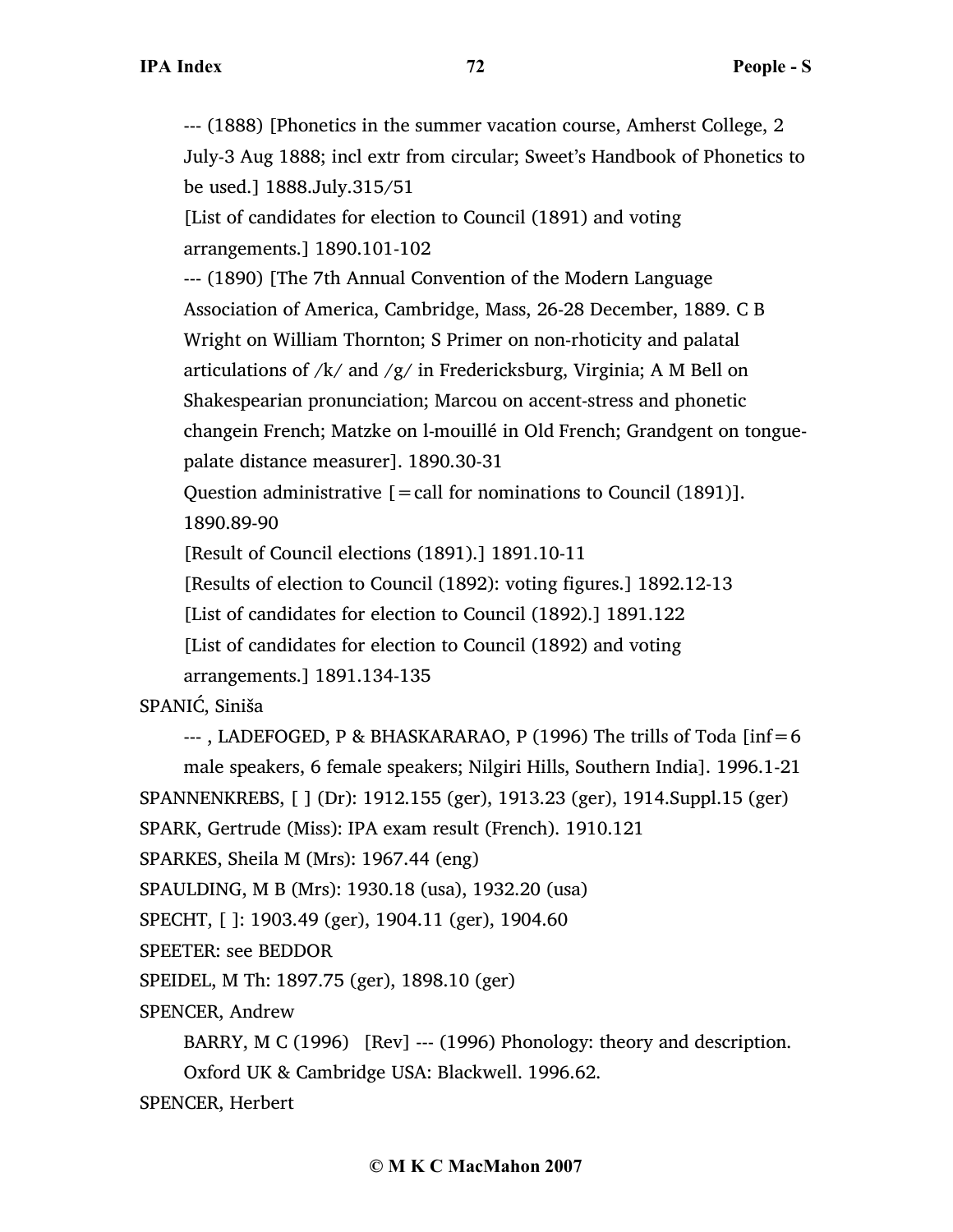BRETEGNIER, C E (1912) [Rev] --- (1912) Social Statics (avec notes).

Leipzig: B G Teubner. 1912.63

SPENCER, J W: 1956.55 (eng), 1959.23 (pak), 1972.Suppl.13 (eng),

1975.Suppl.17 (eng), 1978.Suppl.18 (eng), 1981.Suppl.18 (eng)

SPENS, [ ] (Mlle): 1902.5 (fra), 1903.5 (fra), 1903.48

SPENSER, H G (Dr): 1901.45 (sco), 1902.7 (sco), 1902.51

SPERBER, Hans (Dr): 1910.94 (swe), 1911.32 (swe), 1912.47 (swe)

SPICER, A: 1958.24 (gha), 1960.20 (eng), 1961.Suppl.iii (eng), 1969.23 (eng)

```
SPIEGEL, [ ]: 1907.15 (ger), 1908.16 (ger)
```
SPIEGEL, Irmgard von (Frl): 1965.35 (brd), 1972.Suppl.5 (brd), 1975.Suppl.7

(brd), 1978.Suppl.7 (brd), 1981.Suppl.7 (brd)

SPIERS, A G H: 1914.82 (usa)

SPIERS, Victor Julian Taylor (Prof): 1900.févr-mars.18 (eng), 1901.5 (eng), 1902.5 (eng), 1903.5 (eng), 1904.4 (eng), 1905.5 (eng), 1906.5 (eng), 1907.6 (eng), 1908.6 (eng), 1909.5 (eng), 1910.5 (eng), 1911.12 (eng), 1912.25 (eng), 1913.10 (eng), 1914.Suppl.4 (eng), 1925.Suppl.13 (eng), 1930.13 (eng), 1932.15 (eng), 1934.31 (eng), 1936.36 (eng), [death] 1937.58

--- (1900) [the value of phonetics in language teaching < Journal of Education.] 1900.62-63

TUTTLE, E H (1901) [Rev] --- (1901) First French Book for Children. London: Simpkin, Marshall & Co. 1901.107-108

BAKER, A T & TUTTLE, E H (1902) [Rev] --- (1902) Senior French Reciter, with phonetic transcript and practice in conversation and free composition. Extracts from the classicalauthors of the XVIIth century. London: Simpkin, Marshall, Hamilton, Kent & Co Ltd 1902.116. Corr: 1903.25-26

PATTERSON, R F (1902) [Rev] --- (1901) Junior French Reciter, with phonetic transcript. London: Simpkin, Marshall, Hamilton, Kent & Co Ltd. 1902.86-87

--- (1902) a moyen [Comm: P Passy]. 1902.87-88

STAPLES, J H (1902) a moyen. 1902.121-123

VIANNA, A R G (1902) a moyen 1902.138-140

--- (1905) [La crise de l'af.] 1905.55-57

## **© M K C MacMahon 2007**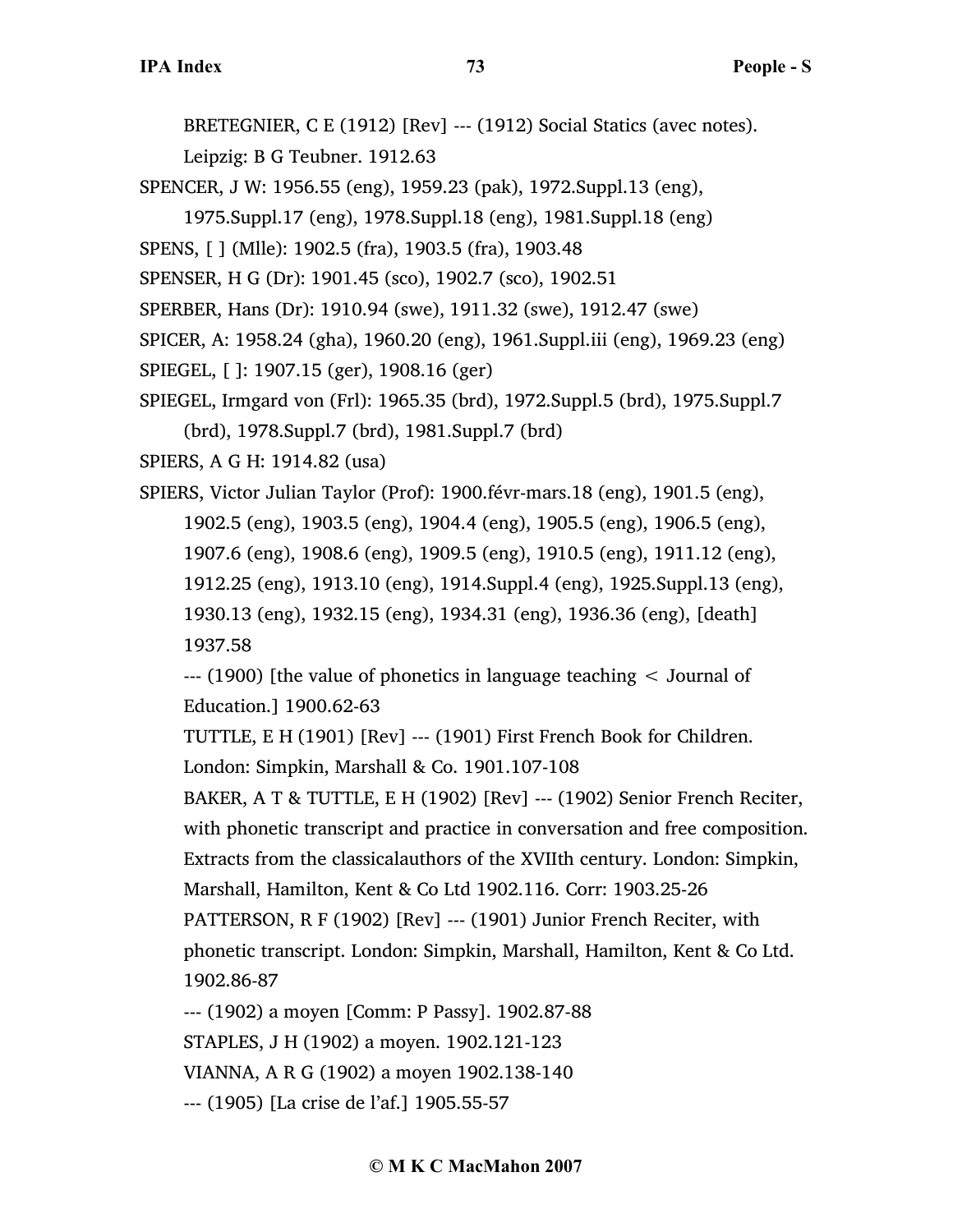BRETEGNIER, C E (1913) [Rev] --- (1912) Junior French Reciter, with phonetic transcript. 4th ed. London: Simpkin, Marshall, Hamilton, Kent & Co Ltd. 1913.98-99

[retiral, London]. 1926.17

SPIESER, J ~ Hans: 1892.6 (ger), 1892.73 (ger), 1893.3 (ger), 1894.4 (ger), 1895.4 (ger), 1896.5 (ger), 1897.19 (ger), 1898.6 (ger), 1899.7 (ger), 1900.janv.8 (ger), 1901.8 (ger), 1902.8 (ger), 1903.8 (ger), 1904.7 (ger), 1905.7 (ger), 1906.10 (ger), 1907.11 (ger), 1908.11 (ger), 1909.12 (ger), 1910.12 (ger), 1911.19 (ger), 1912.34 (ger), 1913.18 (ger), 1914.Suppl.12 (ger)

[J Spieser: article on the mf in Die Reform.] 1892.122, 1892.136

--- (1892) [(i) Symbolization of  $/b$ , d  $g/$  in Spanish (ii) dislikes digraphs, diacritics (iii) prefers ´ and ` for tone diacritics, ˉ for length (iv) request for more Danish and Swedish texts in the mf.] 1892.27-28. Comm: P Passy VIANNA, A R G (1892) Prononciation espagnole  $[=$ reply to  $-$ -- on notation of b, d, g]. 1892.43-44

ARAUJO, F (1892) [Prononciation espagnole. Reply to --- on notation of b, d, g.] 1892.44

--- (1892) Table de matières [=for 1892]. 1892.170-172

--- (1893) Über die deutschen Aspiraten [=see HOFFMANN, E 1892.43, VIËTOR, W 1892.90]. 1893.14-16

--- (1893) [Spec(Stud)] Deutsch. MAASMANN, H F Gelübde. 1893.36

--- (1893) [(i) Non-syllabic i and u in South German (ii) wants short introductions to specimens in mf]. 1893.45

--- (1893) Notre alphabet [=differences between final elements in diphthongs: comparison of Württemberg and Waldhambach; Comm: PASSY, P]. 1893.58-60

--- (1893) [Spec(Stud)] Deutsch. Vom Büblein auf dem Eise. 1893.68-69 Gute Worte [=progress in use of the Phonetic Method: J Spieser]. 1893.87- 89

[---: father's death; maternal grandfather's death]. 1894.38

--- (1894) Herkömmliche Rechtschreibung im MF. 1894.52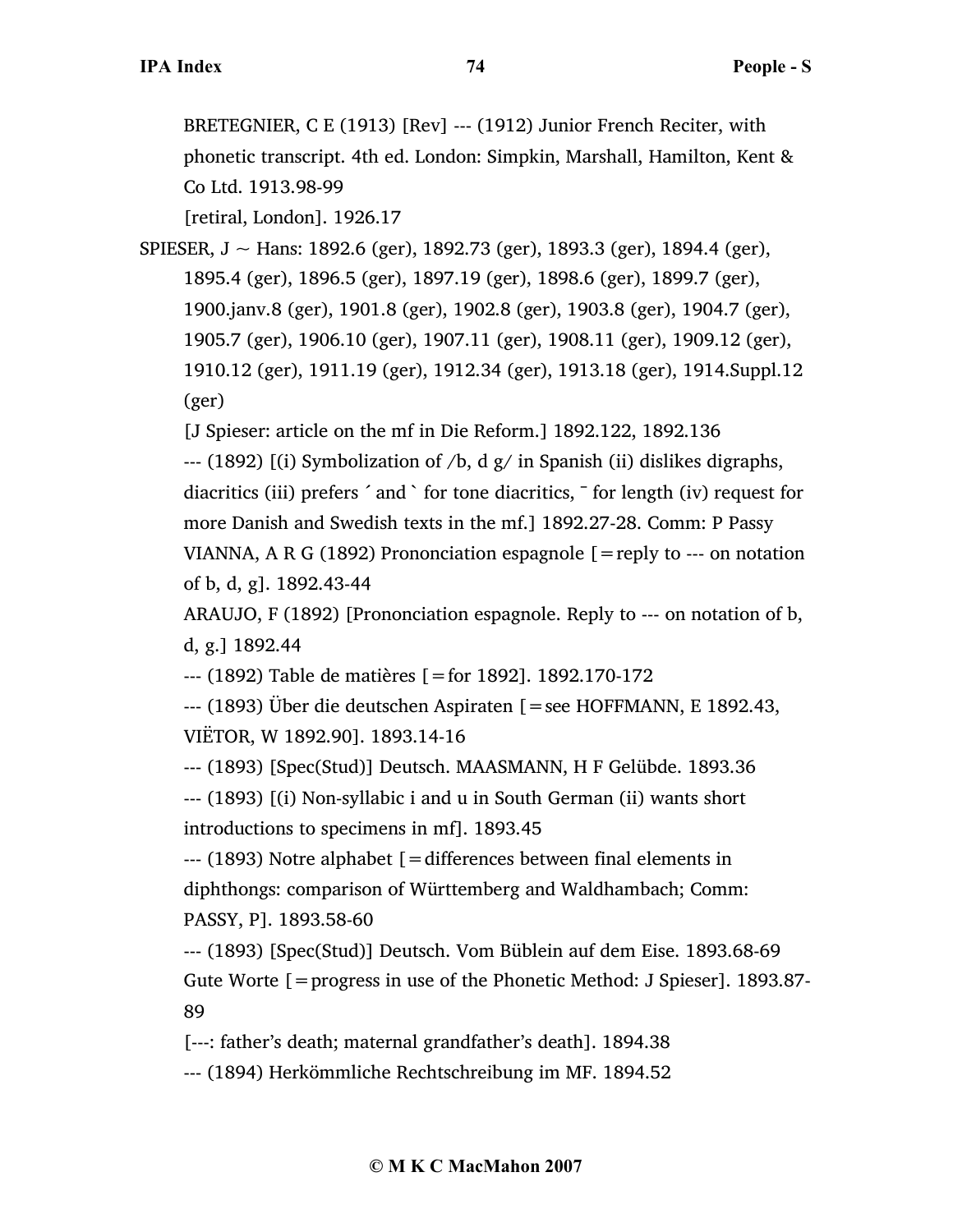--- (1894) [Q&A: German (A) - position of primary stress in SUBSTANTIV, SINGULAR, PLURAL, IMPERFEKTUM, PERFEKTUM, PHONETIK]. 1894.90

--- (1894) [Q&A: German (A) - pronunciation of UNGARN and UNGARISCH]. 1894.90

--- (1894) Deutsche Schrift [=use of Druckschrift by foreign learners of German. Comm: P Passy]. 1894.120-121

--- (1894) Süddeutsche Aussprache [see views of R WEEKS, T GARTNER, 1894.102-103]. 1894.121-122

--- (1894) [Q&A: Italian and German (A) - dictionary]. 1894.124

LOHMEYER, E & --- (1894) Langage correcte < Reform July 1894]

[Comm: P Passy; see also STAPLES,J H 1894.172]. 1894.146-149

STAPLES, J H (1894) Correctness in speech [=applauds P Passy's views on Lohmeyer and Spieser, 1894.146-49, regarding the German transcriptions in the mf]. 1894.172

--- (1894) [Q&A: German (A) - use of Frakturschrift in Germany]. 1894.90  $-$ -- (1895) Deutsche Aussprache [=pronunciation of  $\le$ -ein  $>$  and  $\le$ ein  $>$ ]. 1895.19

 $-$ -- (1895) Lautschrift  $=$  voiced velar fricative and plosive]. 1895.63-64 GARTNER, T (1895) Süddeutsche Aussprache [=see SPIESER, 1894.121- 22; discussion of South German /p t k b d g/]. 1895.66

--- (1895) [Spec(Stud)] Deutsch. In der Schule [=part of TOSTRUP, T & PASSY, P]. 1895.73

[---: appointed President.of the Deutscher Verein für Vereinfachte Orthographie 1895.120

--- (1895) Mustergültiges Deutsch 1895.132-133

--- (1895) Lautschrift [=value of IPA notation; < Süddeutsche Blätter]. 1895.138-142

 $-$ -- $(1895)$  Deutsche Aussprache [=corrections to  $-$ - $1895.138-42$ ; views on GARTNER, T 1895.99-101, 1895.116-18 and NADER, E 1895.142-45:

pronunciation of  $\langle -ig \rangle$ , /t/ in Alsace, Viennese German, etc]. 1895.155-158

GENTHE, Siegfried (1895) Deutsches (R) [see also --- 1895.155-158]. 1895.187-188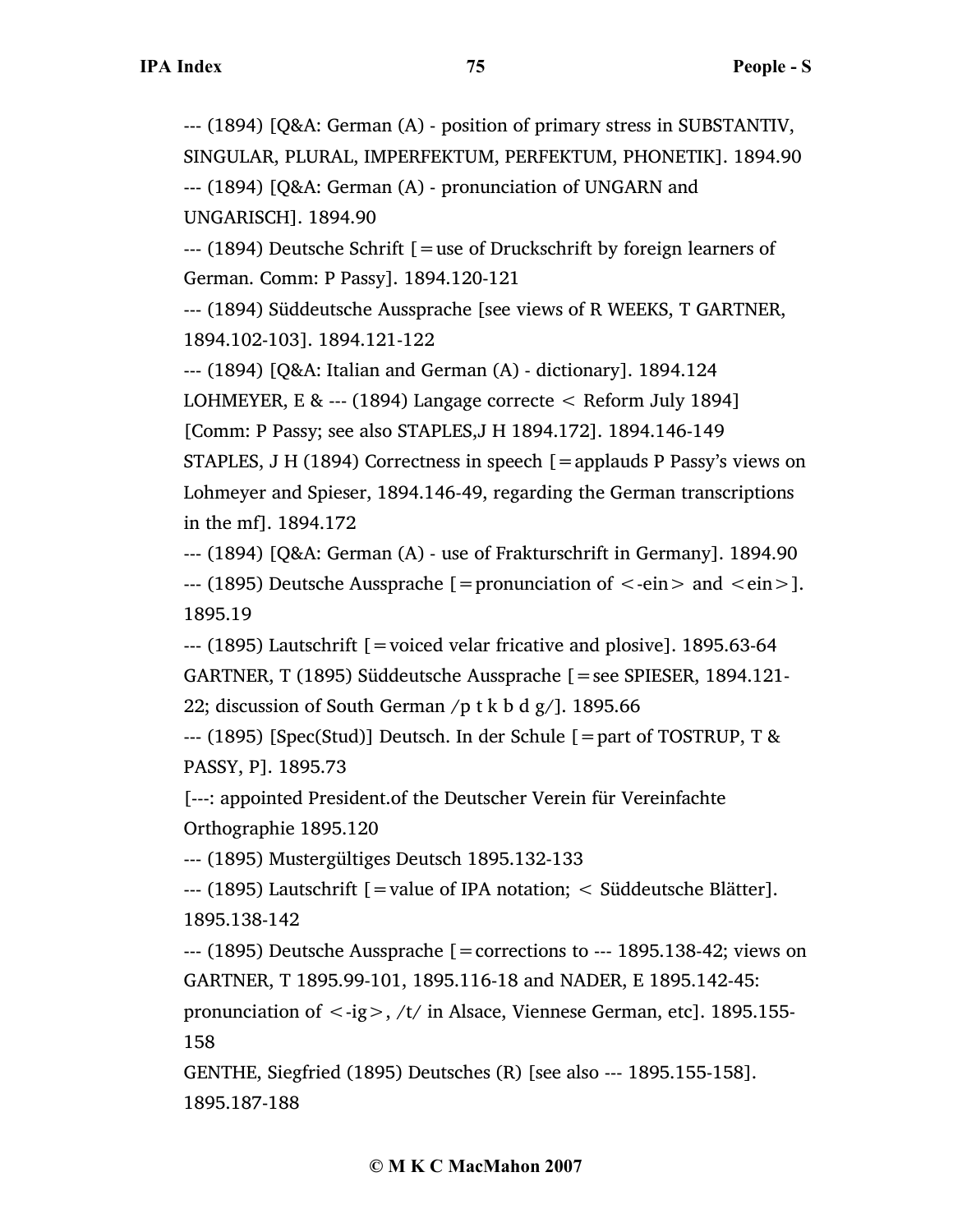--- (1895) Deutsches (R) [=see GENTHE, S 1895.187-188]. 1895.211-213

--- (1895) [Q&A: Notation (Q) - diacritic for voiced; Arabic 'he' and 'hhā']. 1895.214

PASSY, P (1895) [Q&A (A): v as a diacritic for voiced; H for he in Arabic, cf h used by VIANNA, A R G.] 1895.214

--- (1895) [Spec] Hébreux. Psalm 115. 1895.218-219

[Results of Council election (1896): Honorary member: VIËTOR, W;

Council to operate over a 2-, not a 3-year period.] 1896.19

ELFES, [ ] (1896) Französische Neuphilologen [=Meeting of the

Neuphilologische Sektion der 43 Versammlung deutscher Philologen und

Schulmänner, Cologne; incl résumé of paper by P Rossmann; see also --- 1896.95]. 1896.22-24

--- (1896) [Spec] Patois alsacien de Mühlbach [melp´] (Ober-Elsaß). StJ. 1896.31

--- (1896) [Spec] Patois alsacien de Waldhambach [hç˘mpax] (Unter-Elsaß). StJ. 1896.31

PASSY, P (1896) Propositions  $[=$  publicity: suggested change in the format of the ft; method of introducing phonetic transcription to newcomers; proposal to publish Mélanges phonétiques or Mélanges de methodologie linguistique; views of ---, WESTERN, A, VIANNA, A R G, WULFF, F,

ARAUJO, F, NADER, E;Comm: PASSY, J.] 1896.61-65

FREUDENTHAL, Edla (1896) Mustergültiges Deutsch 1896.72-74

 $-$ -- (1896) Deutsche Aussprache [=query about the use of [f] and [v] in ELFES, [ ] v 1896.22-24]. 1896.95

--- (1896) Deutsche Aussprache [=see --- 1895.132-33 and

FREUDENTHAL, E 1896.72-74]. 1896.107-108

--- (1896) Proposition (suite) [Comm: P Passy]. 1896.140

--- (1896) Mustergültiges Deutsch 1896.141-143

--- & BAUSE, J (1896) Deutsche Aussprache. Ergebnisse einer gegenseitigen Aussprachebeobachtung eines Westphalen und eines Elsaßers 1896.197- 203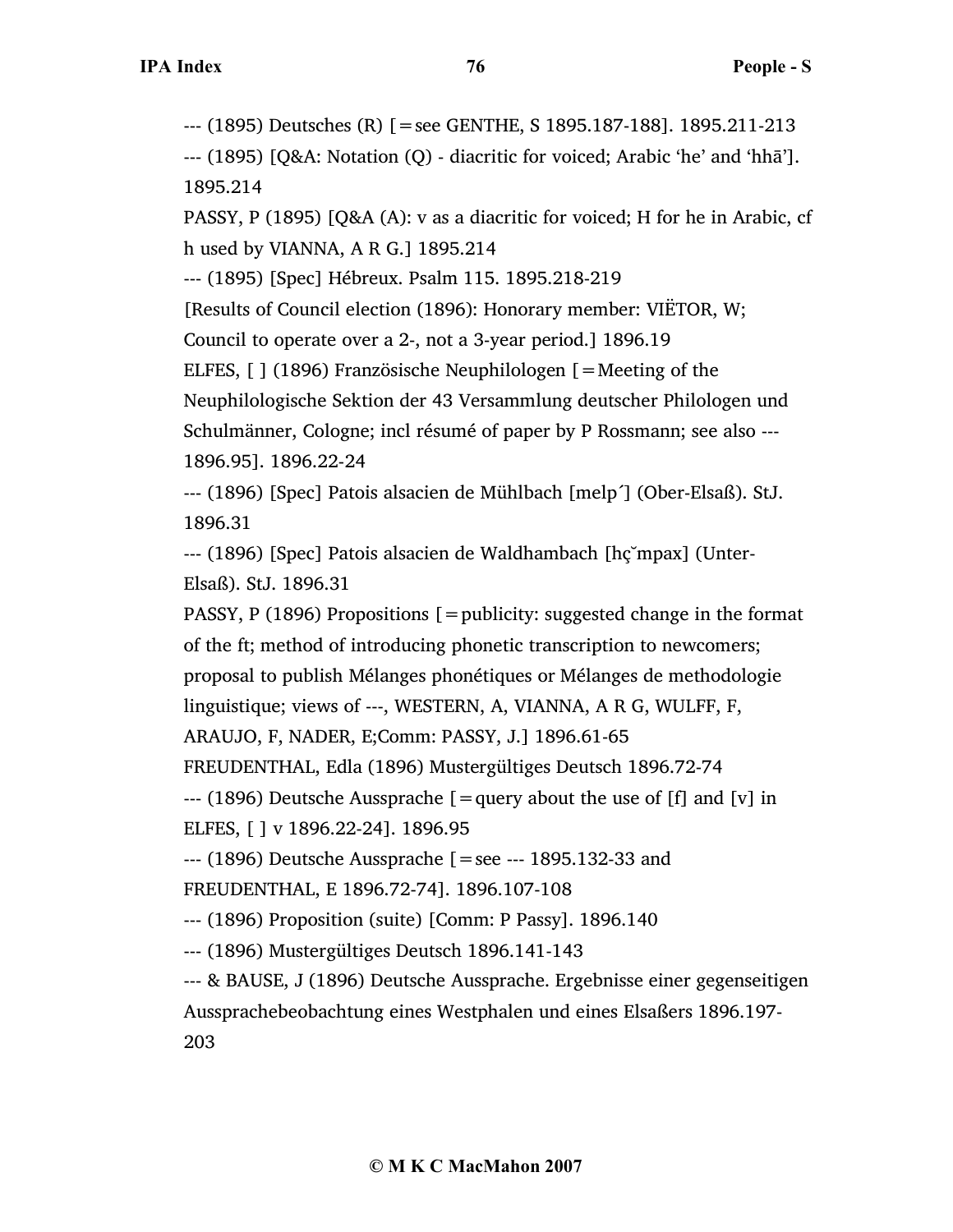[Composition of Council (1897): President: VIËTOR, W, Vice-Presidents: VIANNA, A R G, WULFF, F, Secretary/Treasurer: PASSY, P; other members listed.] 1897.36

[---: report on the teaching of reading by the phonetic method.] 1897.148 KEWITSCH, E (1897) Dialektfreie Sprache. Bemerkungen zum deutschen Teil des mf 1897.162-165

--- (1897) [Reply to KEWITSCH, E 1897.162-165]. 1897.165-166

VIËTOR, W (1897) [Reply to KEWITSCH, E 1897.162-165]. 1897.166-167 Élections du Conseil [for 1898: Honorary Member: VIËTOR, W; other members listed]. 1898.23-24

--- (1898) [Spec] Hebräische Lautschrifttexte. Genesis I, Exodus 20, Psalm 23. 1898.104-109. Comm: KRÜGER, G 1898.157

--- (1898) Vervollständigung unserer Schrift [=symbols for sounds between i y u and e ø o]. 1898.131-133

--- (1898) Deutsche Aussprache [=query about W Viëtor's transcription of  $/\varepsilon$ / and/ $\varepsilon$ :/ in BETRÄCHTLICH and WÄRE. Corr: 1898.131-33]. 1898.152-153

PASSY, P (1898) L'alphabet [=vowel symbols]. 1898.154-155

Conseil [composition of Council for 1899: President: VIËTOR, W, Vice-Presidents: JESPERSEN, O, VIANNA, A R B, Secretary/Treasurer: PASSY, P; other members listed]. 1899.24

Propositions [=plans for future publicity - CLOOS, MONSEUR, LLOYD, PASSY, SPIESER, VIANNA, WESTERN, WULFF, CAMERON]. 1899.54-55

--- (1899) Lautunterricht für Kinder [Comm: P Passy]. 1899.68-71

--- (1899) Kindersprache 1899.124

--- (1899) [Spec] Telegu (Langue dravidienne de l'Inde méridionale). StJ [inf = [] WOERRLEIN]. 1899.143-144

Résultats des élections [Council elections for 1900: Honorary members: KEWITSCH, G, van HAMEL, A-G; other members listed]. 1900.janv.24-25 --- (1900) Große Anfangsbuchstaben [=suggests quotation marks or

asterisk to mark proper names in phonetic transcriptions]. 1900.24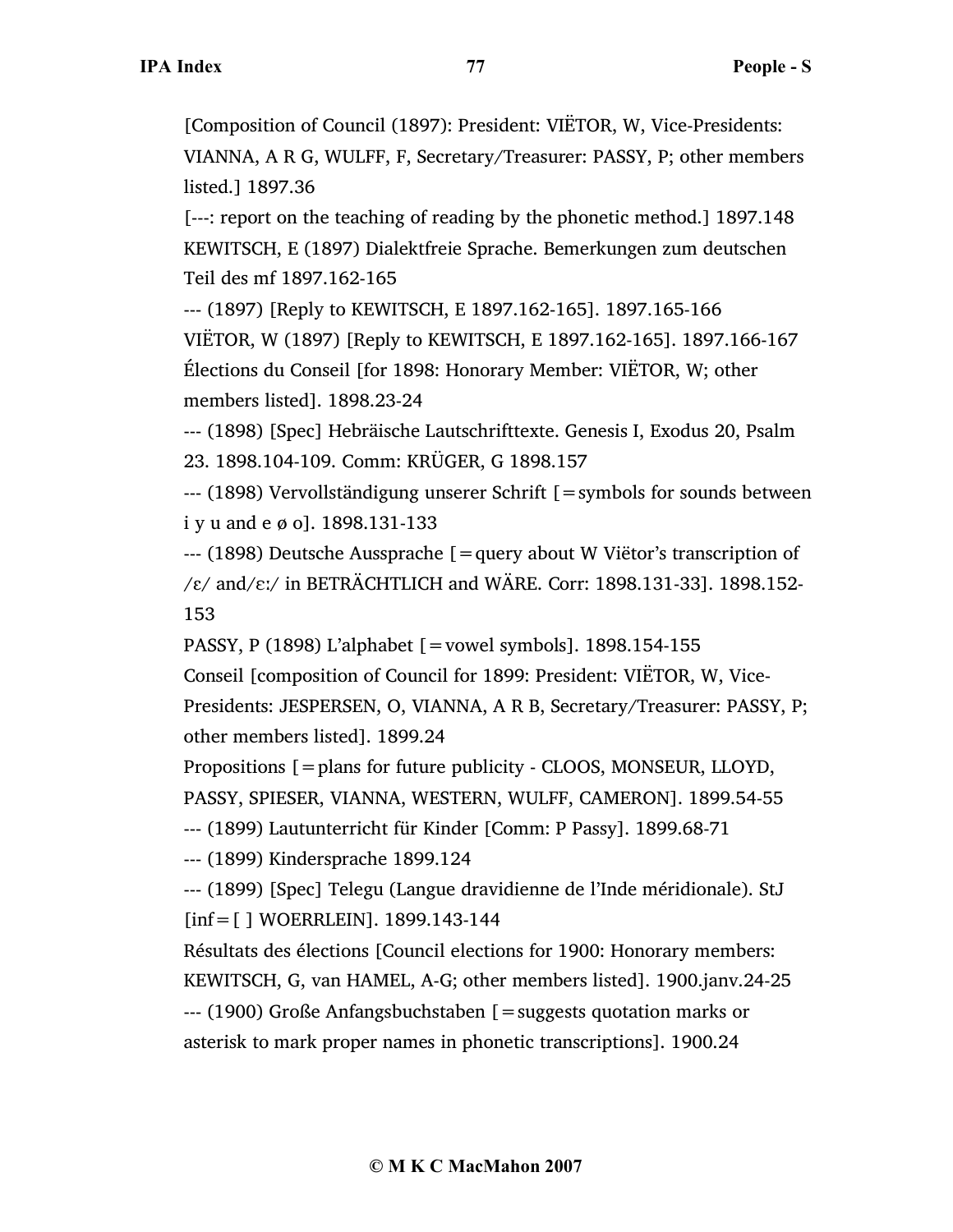PASSY, P (1900) Voyelles allemandes [=contains views of KEWITSCH, WICKERHAUSER, HOEFER and SPIESER on the transcription of BITTE-BIETE, SENNE-SEHNE, BONNE-BOHNE, FÜLLEN-FÜHLEN]. 1900.30-31 --- (1900) [Spec] Judéo-allemand des environs de Czernowitz, Bucovine [inf=LAUB]. StJ. 1900.66

PASSY, P (1901) [Restructuring of Die Reform, ed J Spieser]. 1901.50-51 --- (1901) [Rev] HENRY, V (1900) Le dialecte alaman de Colmar (Haute-Alsace) en 1870, grammaire et lexique. Paris: F Alcan. 1901.53-57 Résultats des élections [Honorary members: KEWITSCH, G, WULFF, F; other members listed]. 1902.24-25

--- (1902) [Rev] HEILIG, O (1902) Alemannische Gedichte von Joh Peter Hebel auf Grundlage der Heimatsmundart des Dichters für Schule und Haus herausgegeben. Heidelberg: Carl Winter's Verlag. 1902.84-86

 $-$ --- (1902) [Q&A: German (A) - pronunciation of  $/n/$  before  $/f/$  as in VERNUNFT, ANKUNFT, ZUNFT, FÜNF, SENF usw]. 1902.89

--- (1903) Über Ausnutzung der Verwandschaft zwischen Fremdsprache und Muttersprache im Anfangsunterricht 1903.116-119

--- (1904) [Langue internationale. Comm: P Passy]. 1904.28-29

--- (1904) Das Zeichen für den Kehlkopfverschluß. 1904.29

Résultats des élections [honorary members: VIËTOR, W, KEWITSCH, G;

President: VIËTOR, W, Vice-Presidents: LLOYD, R J, JESPERSEN, O,

Secretary: PASSY, P, Treasurer: LUND, S; other members listed.] 1904.34- 35

--- H (1904) [Rev] FORCHHAMMER, G (1903) Om Nødvendigheden af Sikre Meddelelsesmidler i Døvstummeundervisningen. København: J Frimodts Forlag. 1904.46-49

--- H (1904) [Rev] FORCHHAMMER, G (1903) Om Nødvendigheden af Sikre Meddelelsesmidler i Døvstummeundervisningen. København: J Frimodts Forlag. 1904.46-49

[---: third son's birth]. 1904.55

--- (1904) Spiegelbilder als Neubuchstaben. Schriftstil [=discussion of numerous symbols]. 1904.69-72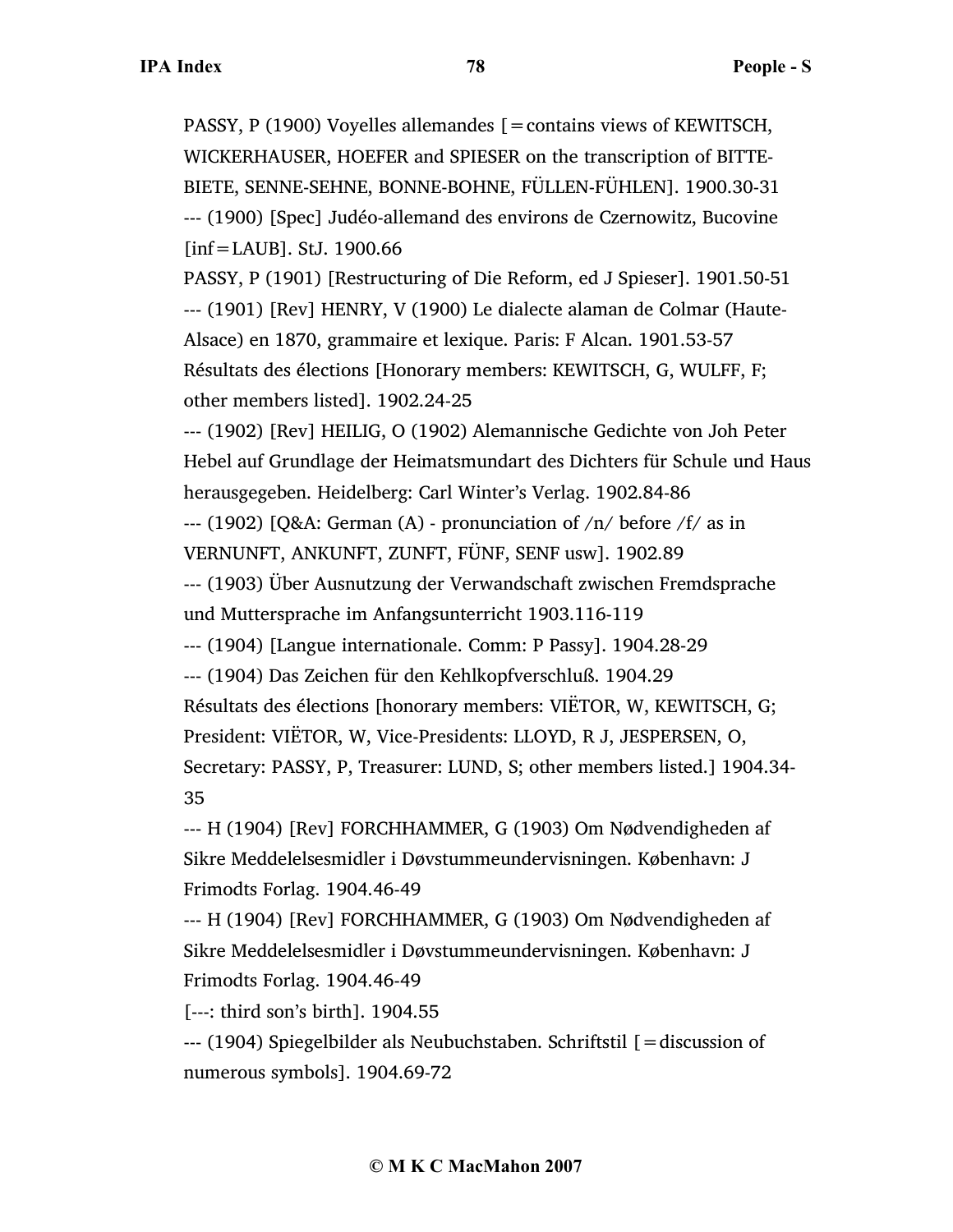PASSY, P (1904) Enseignement de la lecture [=J SPIESER's Fibelschrift]. 1904.106  $-$ -- $(1904)$  Fibelschrift [=for the teaching of reading]. 1904.107-108 VIANNA, A R G (1904) Italique ou romain? 1904.154 --- (1906) Lautschrift. (Sonder-Abdruck aus Reins Enzyklopädischem Handbuch der Pädagogik 2, Band 5; Beilage zum mf Nr 6-7 und zur Reform Nr 4.) Langensalza: Hermann Beyer & Söhne (Beyer & Mann). 1906.Suppl.juin-juil.1-34 Élections du Conseil [=honorary membership: KEWITSCH, G; other members listed]. 1906.25-26 Décisions officielles:  $[=(i)$  Council election results (ii) W Viëtor as President, R J Lloyd and O Jespersen as Vice-Presidents, P Passy as Secretary, S Lund as Treasurer]. 1906.30-31 Décisions officielles [(i) proposal to increase Council membership to 30- Councillor's views]. 1906.54-55  $-$ -- (1906) Avis de nos conseillers  $[$  = notation of  $I, U, Y]$ . 1906.54-55 --- (1906) Zur Beilage [=omission of FORCHHAMMER, H How to Learn Danish from bibliography to --- Lautschrift (1906)]. 1906.76 KEWITSCH, G (1906) Zum Alphabet des mf (Bühnsprache) [ $\theta$  f;

Fibelschrift]. 1906.81-82

--- (1906) [Zum Alphabet des mf [=variant symbols].] 1906.82-83 EWERT, J G (1906) [Zum Alphabet des mf [symbols for wide i,u and y].] 1906.83

PASSY, P (1906) [Zum Alphabet des mf [italic vs roman phonetic symbols].] 1906.83-84

[Membership of Council 1908]. Exposé des Principes (1908). 1908.Suppl.2- 3

--- (1907) Phonetik beim Lesenlehren (Sonder-Abdruck aus Reims Enzyklopädisches Handbuch der Pädagogik, Band 6. Langensalza: Herman Beyer & Söhne, 1907). Beilage zum mf 9/10 [Sept-Okt 1907] und zur Reform Nr 5. 1907.Suppl.sept-oct.1-17

--- (1908) Weltsprache. 1908.104-105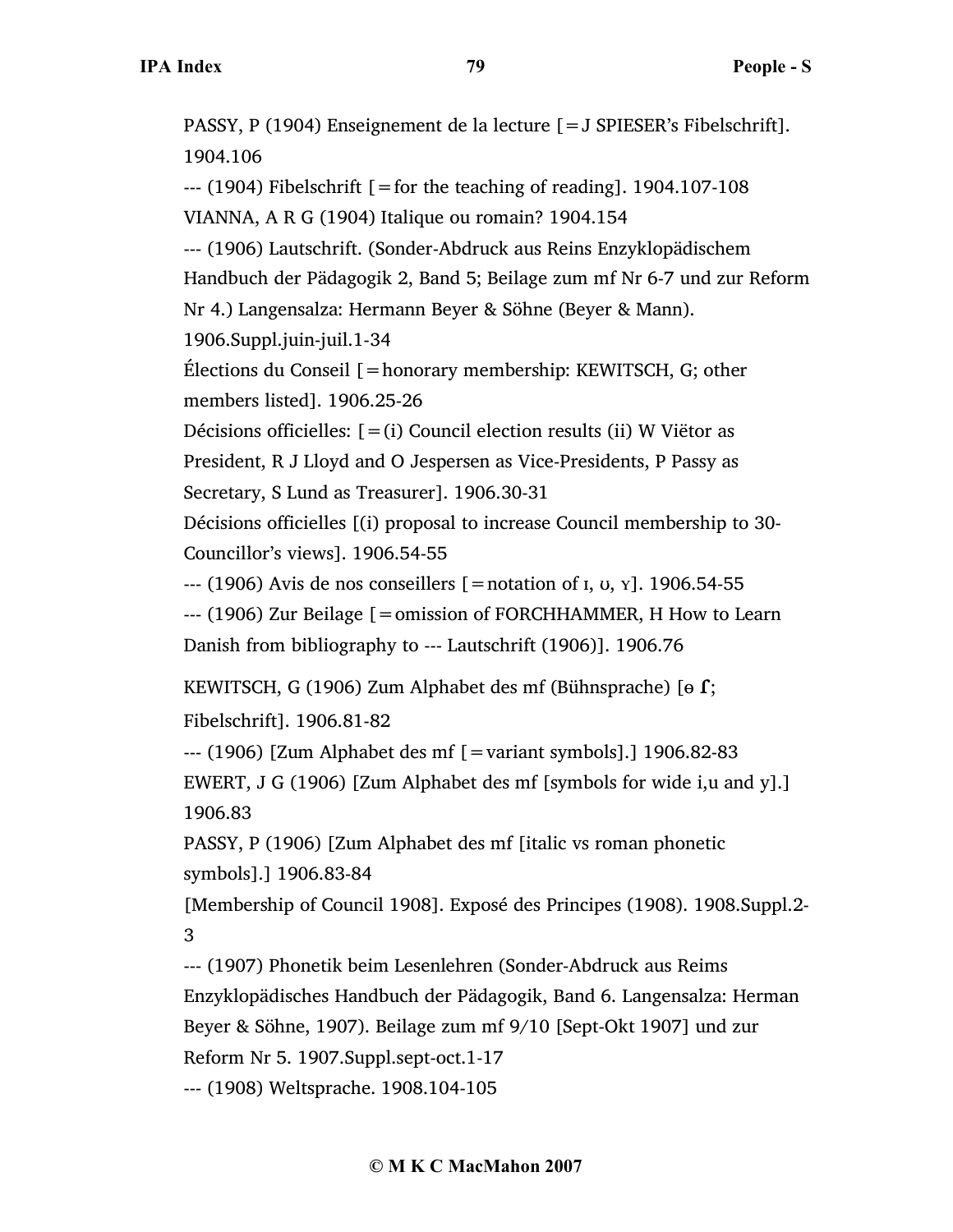[Election results]. 1908.29-30

[---: further term as editor of Die Reform]. 1908.55

--- (1909) Lautschrift im Leseunterricht [=discussion at Verein für

wissenschaftliche Pädagogik, Straßburg, Easter 1909]. 1909.106-107

PASSY, P (1909) Avis de nos conseillers  $[=(i)$  DJ proposed as Assistant

Secretary of the af (ii) 'scientific supplement' proposed (iii) future of Partie

des élèves (iv) phonetics exams (v) advanced certificate (vi) alphabet].

1909.44-47, 74-76, 77-79, 97-101

[Election results]. 1910.32-33

PASSY, P (1911) [Rev] --- (1911) Ein Klassenversuch mit

Schreibleseunterricht nach begrifflichen Lehrweise. 2te vervoll Auflage. Grosslichtefelder: K G T Scheffer. 1911.172

[---: illness]. 1911.4

[Election results]. 1912.18-19

[Election of Council; composition of present Council; Proposals: Honorary membership for BREUL, K; phonetic symbols to be printed on cards

(<MILLS-BAKER, F); articles in orthography in the mf; alphabet; deficit]. 1912.89-91

PASSY, P (1912) [Proposal by MILLS-BAKER, Miss F M to print phonetic symbols on cards; would Spieser's Fibelschrift be better?]. 1912.90

--- (1912) Das begriffliche Lehrverfahren insbesondere beim Lesenlehren. 1912.Suppl[2].mai-juin.1-8

PASSY, P (1912) The Principles of the International Phonetic Association. 1912.Suppl.sept-oct.1-40

The Principles of the International Phonetic Association. 1912.Suppl.septoct.5

[Council decisions: Executive committee; Honorary membership for BREUL, K; editors to be allowed to refuse 'une annonce...mauvaise'; proposal by MILLS-BAKER,F; articles in orthography in the mf; alphabet; see 1912.89-91]. 1912.114-115

--- (1912) Anfrage [=phonetics in the teaching of reading. Comm: P Passy.] 1912.121-122

[Councillors' views.] 1912.126-131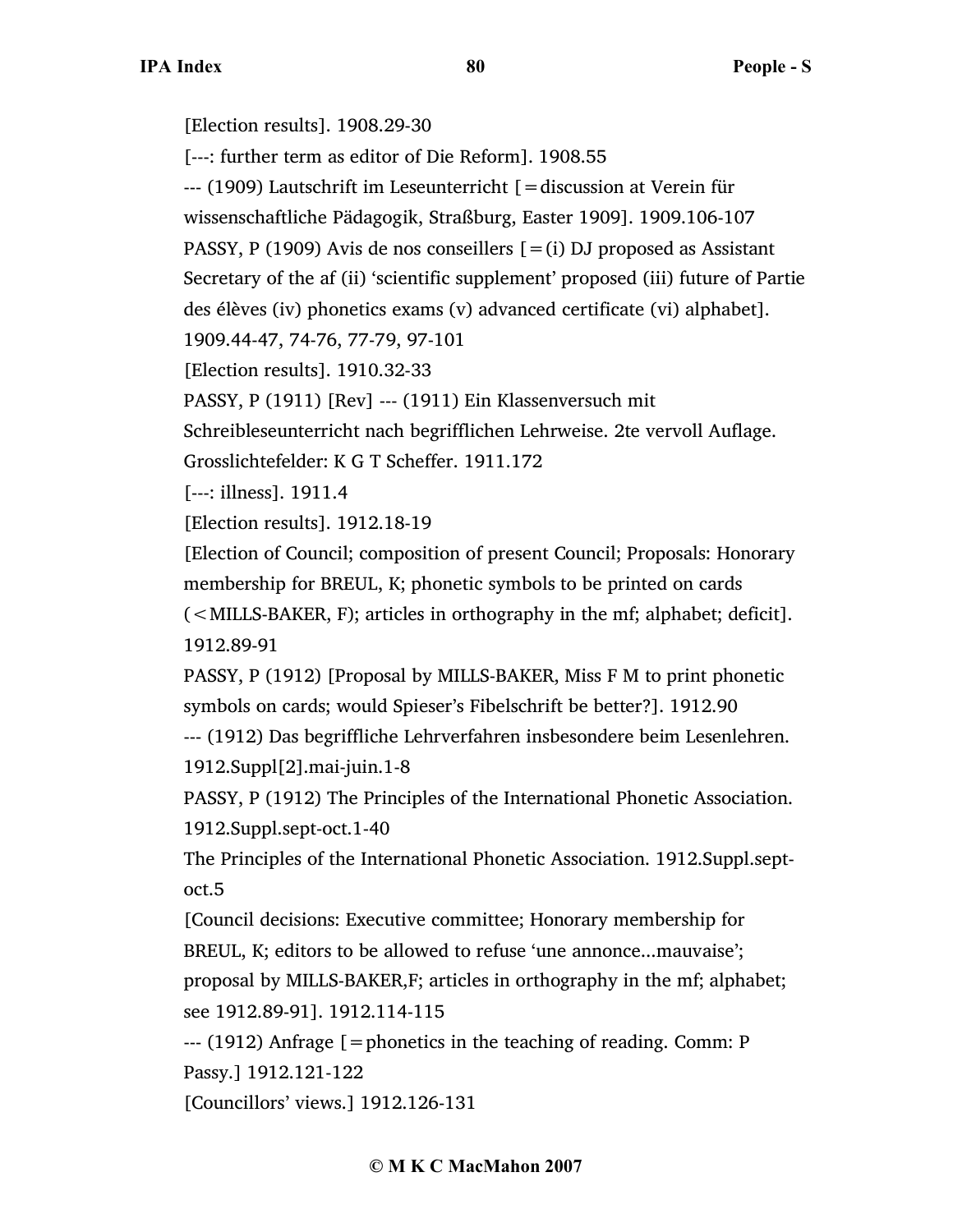--- (1913) [Letter from E Reimpell about the use of the phonetic method in teaching French and English in the Hauslehrerschule, Berlin-Lichterfeld]. 1913.55 [Election results]. 1914.18-19 PASSY, P (1914) Enseignement phonétique de la lecture selon la méthode Spieser. 1914.43-46 [---: death]. 1923.1 Reprint of Lautschrift (1906). 1950.26 SPIESS, Ed: 1893.97 (ger), 1894.6 (ger), 1894.26, 1895.7 (ger), 1895.33, 1896.212 (ger), 1897.24 (ger), 1897.51 SPLITT, [ ]: 1909.69 (ger), 1910.17 (ger), 1911.24 (ger), 1911.163 SPOERRAI, Enrico: 1894.114 (ita), 1895.10 (ita), 1895.33 SPOHN, Otto: 1901.69 (ger), 1902.12 (ger), 1903.12 (ger), 1903.48 SPONAGEL: see also SCHMIDT-SPONAGEL SPONAGEL, Elisabeth (Frl): 1909.114 (sco), 1910.10 (sco), 1911.18 (sco), 1911.95 (ger), 1912.39 (ger), 1913.23 (ger), 1914.Suppl.15 (ger) SPORNBERGER, [ ] (Mlle): 1902.53 (fra), 1903.5 (fra), 1903.48 SPRAGUE DE CAMP, L: see DE CAMP, L Sprague SPRÅKPEDAGOGIK: see OSLO, Sentret for Språkpedagogik SPRIGG, R K (Dr): 1978.Suppl.18 (eng), 1981.Suppl.18 (eng), 1990.ii.61 (ind), 1994.55 (ind), 1998.138 (ind), 2000.123 (eng), 2005.128 (eng) --- (1974) The lexical item as a phonetic entity. 1974.20-30 --- (1978) Phonation types: a re-appraisal 1978.2-17 SPRINGSTEAD, C B (Miss): 1911.161 (ger), 1911.192 (usa), 1912.39 (ger), 1912.51 (usa), 1913.23 (ger), 1913.36 (usa), 1913.89, 1914.Suppl.26 (usa) SPRONCK, M --- (1897) L'enseignement phonétique < Journal des débats]. 1897.161-

162

SPROULE, Theodora (Miss): 1912.154 (aus), 1913.42 (aus), 1914.Suppl.32 (aus)

SPROULL, R, Jr: 1948.32 (eng), 1949.7 (eng), 1952.Suppl.ii (eng), 1953.25 (eng)

SPRUNT, Annie C (Miss): 1909.10 (sco), 1910.10 (sco), 1911.18 (sco), 1912.32 (sco), 1913.16 (sco)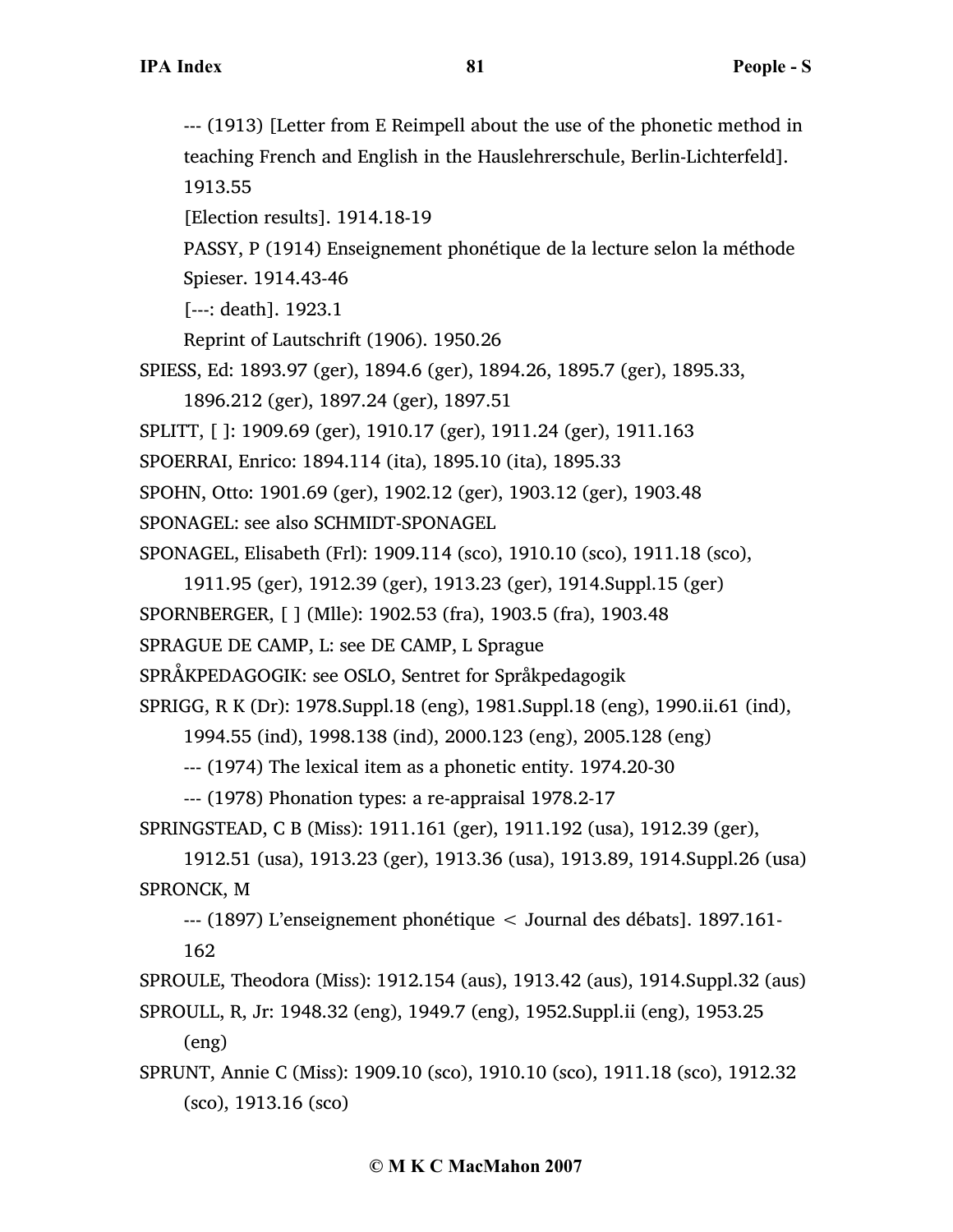---: IPA exam result (English). 1909.33

- SQUAIR, J (Prof): 1911.66 (can), 1912.52 (can), 1913.37 (can), 1914.Suppl.27 (can), 1925.Suppl.13 (can), 1930.20 (can), 1932.22 (can), 1934.38 (can) TUTTLE, E H (1902) [Rev] FRASER, W H J & --- (1902) Heath's Practical French Grammar. Boston: D C Heath & Co. 1902.134-136. Corr: 1903.26 PASSY, P (1902) L'unité phonétiste [=need for agreement on type of phonetic transcription to be used: use of IPA by FREUDENTHAL, E, FRASER, [ ] & --- , ADAMOVIC', J]. 1902.36-37 PASSY, P (1914) [Rev] FRASER, W H J & --- (1913) New High School French Grammar. Toronto: Copp Clark Co. 1914.5-6 ŠRÁMEK, E (Prof): 1949.11 (cze), 1952.Suppl.vi (cze), 1955.Suppl.vi (cze), 1961.Suppl.viii (cze), [death] 1962.21 SREENIVASA: see FREENIVASA SRINAMASASTRY, B: 1908.90 (ind) SRINIVAS IYENGAR: see IYENGAR, P T Srinivas SRINIVASA IYER, I: see IYER, Srinivasa I [2] SRINIVASA, Iyengar: 1910.29 (ind), 1911.37 (ind) SRINIVASA, Iyer I V: 1911.37 (ind), 1912.54 (ind), 1913.40 (ind) SRINIVASA, Iyer S V: 1909.72 (ind), 1910.29 (ind) SRINIVASA, Iyse Angl: 1908.90 (ind), 1909.30 (ind) SRINIVASA RAO, B A: 1909.31 (ind), 1910.31 (ind) SRIRAMASASTRY, B: 1909.31 (ind), 1910.31 (ind) ST [abbreviation for SAINT]: see SAINT
- STAAF, [ ]: 1894.86 (fra)

PASSY, P (1894) Cours de phonétique à L'École des Hautes Études [... --- on labialization from Latin to French]. 1894.114-116

STAAF, Emil: 1907.54 (usa), 1908.26 (usa), 1909.27 (usa)

STAAFF, E: 1910.94 (swe), 1911.31 (swe), 1912.46 (swe)

STAAFF, Erik: 1890.49 (swe), 1891.8 (swe)

STAAK, [ ] (Frl): 1911.66 (eng), 1912.32 (eng), 1913.16 (eng)

STAAR, [ ]: 1909.69 (ger), 1910.12 (ger), 1910.124

STAAT, [ ]: 1894.101 (fra), 1895.7 (ger), 1895.33

STABELL, Glenny (Frk): 1900.janv.19 (nor)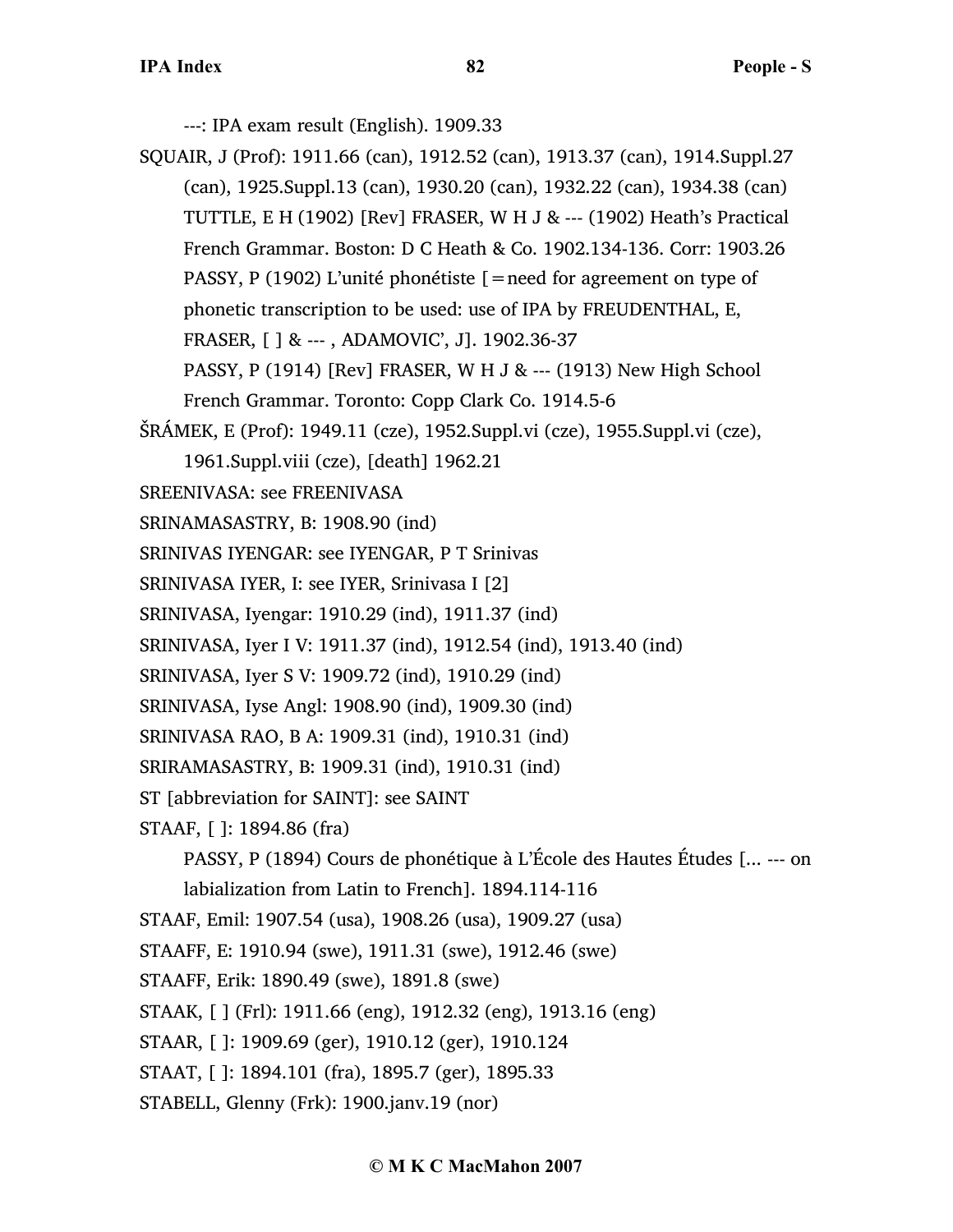- STACK, Maurice Richard: IPA exam result. 1923.8
- STAFNER, S: 1914.81 (swe)
- STAHLBERG: see KROEGER-STAHLBERG
- STAHR, E (Frl): 1912.39 (ger), 1913.23 (ger), 1914.Suppl.15 (ger)
- STAHULJAK, D (Mlle): 1897.178 (auh), 1898.12 (auh), 1899.13 auh,

1900.janv.15 (auh), 1901.15 (auh), 1902.13 (auh), 1902.35, 1902.51

- STAKLE, H (Frl): 1913.151 (rus), 1914.Suppl.23 (rus), 1914.40
- STALIN, S A: 1888.249/41 (swe), 1889.7 (swe), 1889.18 (swe), 1890.7 (swe), 1890.50
- STAMM, Caroline L (Miss): 1911.130 (usa), 1912.51 (usa), 1913.36 (usa), 1914.Suppl.26 (usa)
- STANFIELD, A V: 1911.18 (eng), 1912.32 (eng), 1913.16 (eng), 1914.Suppl.10 (eng)
- STANG, J Heyerdahl: 1897.10 (nor), 1897.49 (fra), 1897.157 (fra), 1898.17 (nor), 1899.18 (nor), 1899.36
- STANKOVA, Elena V (Mrs): 1969.55 (bul), 1972.Suppl.2 (bul), 1975.Suppl.3 (bul), 1978.Suppl.3 (bul)
	- --- (1970) A suggestion for a new symbol [<sup>3</sup>] for a vowel intermediate between [u] and [ə]]. 1970.36-37
- STANLEY HALL, M (Miss): 1910.32 (aus), 1911.39 (aus), 1912.55 (aus), 1913.42 (aus), 1914.Suppl.32 (aus)
- STANLEY, Theodore (Dr): 1913.109 (fra), 1914.Suppl.3 (fra)
- STANTON, A (Miss): 1925.Suppl.13 (usa)
- STAP, P W: 1977.89 (fra), 1978.Suppl.6 (fra), 1981.Suppl.6 (fra)
- STAPFER, H (Mlle): 1895.2 (fra)
- STAPLES, J H: 1892.57 (sco), 1893.3 (sco), 1894.3 (sco), 1895.4 (sco), 1896.4 (sco), 1897.19 (sco), 1898.5 (sco), 1898.130 (irl), 1899.6 (irl), 1899.54 (irl), 1899.66 (irl), 1900.janv.7 (irl), 1901.7 (irl), 1902.7 (irl), 1903.7 (irl), 1904.7 (irl), 1905.6 (irl), 1906.8 (irl), 1907.9 (irl), 1908.10 (irl), 1909.10 (irl), 1910.10 (irl), 1911.18 (irl), 1912.32 (irl), 1913.16 (irl),
	- 1914.Suppl.10 (irl)
	- --- (1893) Questions de prononciation française  $[=(i)]$  elision of  $/1/$  and  $/r/$
	- (ii) pronunciation of JUIN JUILLET; replies by P PASSY]. 1893.86-87

## **© M K C MacMahon 2007**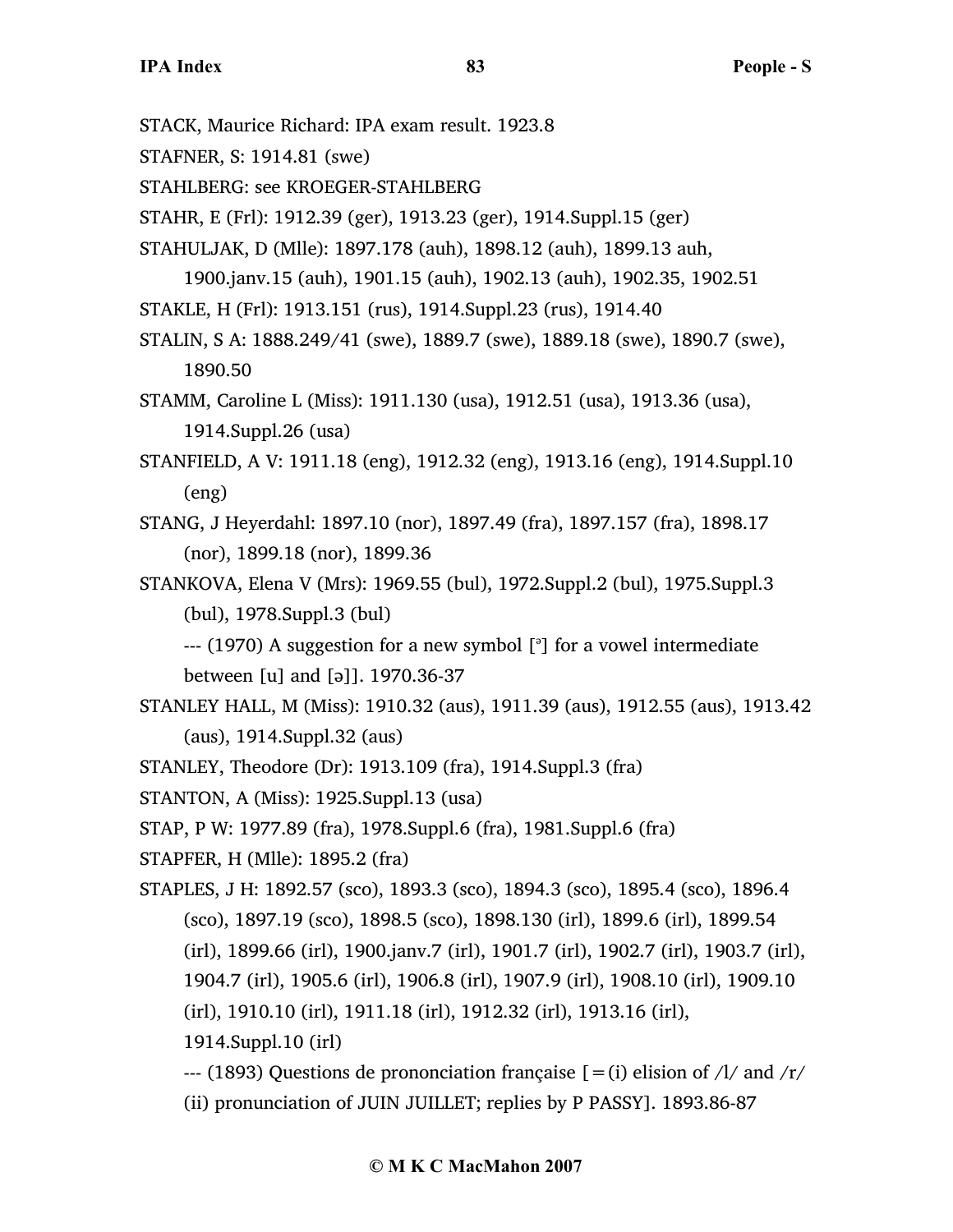SOAMES, L (1893) Our alphabet  $[=(i)]$  prefers stress to be marked on or after the vowel (ii) dislikes ɐː and ɐ for the vowels in FURTHER (iii) prefers  $\delta$  î û (iv) use of - as a morpheme boundary marker (v) dislikes font for a (vi) dislikes Ɂ (vii) welcomes marker of syllabic consonant]. 1893.98-100 --- (1893) Our alphabet and standard English [Comm: P Passy]. 1893.114- 116

--- (1893) Our alphabet and standard English [=discussion of SOAMES, L 1893.98-100. Comm: PASSY, J, PASSY, P]. 1893.114-116. Corr: 1893.140  $-$ -- (1893) Gaelic phonetics  $\mathcal{L} = 0$  dialect of Argyll, Scotland]. 1893.152-156 --- (1893) [Letter to The Scotsman, 2 November 1893, on the advantages of

phonetic spelling]. 1893.166

--- (1893) Prononciations françaises [=pronunciation of HONNÊTETÉ, SOUHAIT. Comm: P Passy]. 1893.167

MENGER, L E (1893) A note on American pronunciation  $\lceil = \text{non-} \rceil$ diphthongal pronunciation of certain vowels, vowel of CLASS, elisions in rapid speech, non-rhotic system and allophones of  $/r/$ , intervocalic  $/t/$ ; born in Mississippi]. 1893.168-71 [See also --- 1894.117-19]

--- (1894) Gaelic phonetics [=continuation of 1893.152-156; dialect of Argyll, Scotland]. 1894.92-95. Corr: 1894.109

--- (1894) English pronunciation [=idiolect: m Fife, Scotland, f Tyrone, Ireland, b Bengal, r England, Scotland, Ireland, Wales, Belgium, France; vowels in SOURCE, SORE, CLASS; see also MENGER, L E 1893.168-71]. 1894.117-119

 $-$ -- (1894) Our alphabet  $[=(i)]$  prefers Visible Speech (ii) suggests  $R$  for 'post palatal'  $/r/$  and [r] for lingual  $/r/$ , K and G for 'pharyngeal' [=uvular] stops, use of for voicelessness. Comm: P Passy]. 1894.136-137 LOHMEYER, E & SPIESER, J (1894) Langage correcte < Reform July 1894] [Comm: P Passy; see also STAPLES,J H 1894.172]. 1894.146-149  $-$ -- (1894) [Use of [g] and [g]; use of /kn-/ and /vr-/ in Aberdeenshire; symbol for voiceless [w]642]. 1894.152

PASSY, P (1894) [Reply to --- (i) Passy's use of g and g and (ii)  $/kn$ -/ and /vr-/ clusters in Aberdeen and Western Scotland; reference to /kn-/ in Cumberland according to Ellis]. 1894.152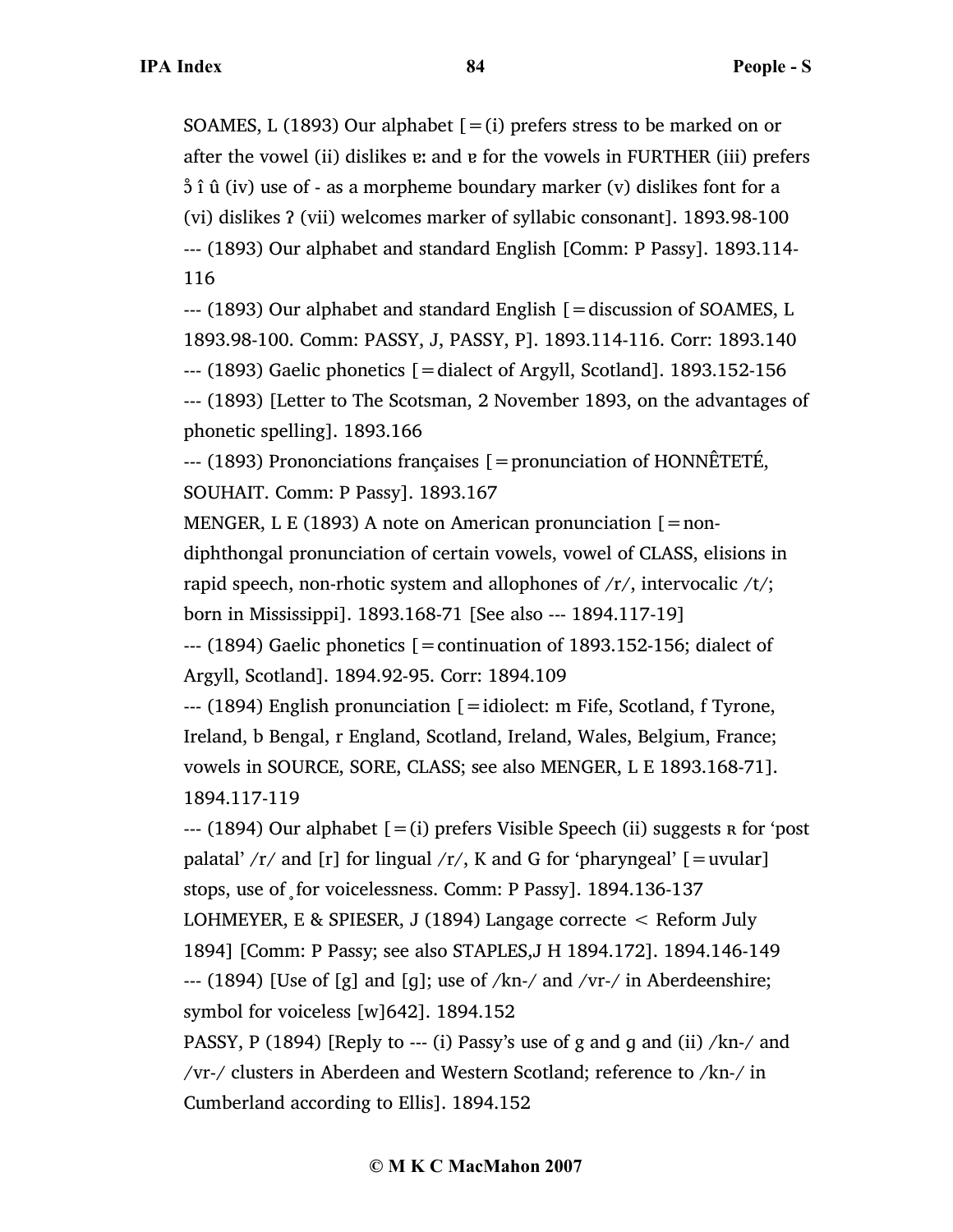--- (1894) Correctness in speech [=applauds P Passy's views on Lohmeyer and Spieser, 1894.146-49, regarding the German transcriptions in the mf]. 1894.172

--- (1894) [Spec] Gaelique d'Écosse [Argyll pronunciation]. 1 Máiri bheag óg. 2 Gaelic phrases. 3 23rd Psalm, prose version. 1894.181-182 [Q&A: English (Q) - pronunciation by --- of FEAR, CLEARNESS, DEAR, HERE]. 1895.69

--- (1895) Weak words in English [=phonetic transcription, with comments, on VIËTOR, W 1895.39]. 1895.88-89

--- (1895) [Q&A: English (A) - pronunciation by --- of FEAR, CLEARNESS,

DEAR, HERE; 'not ordinary British English pronunciation']. 1895.107

--- (1896) Syllabic consonants [English]. 1896.24

--- (1896) Alphabet [=symbols on cover of mf. Comm: P Passy]. 1896.75

--- (1896) Arabic sounds. 1896.75-76

--- (1896) [Q&A: Arabic (Q) - arrangement of Arabic sounds on the IPA chart]. 1896.110

PASSY, P (1896) [Q&A (A): accuracy of Arabic sounds on the covers of the mf]. 1896.110

--- (1896) [Q&A (Q): accuracy of Arabic sounds on the covers of the mf.] 1896.110

--- (1896) [Spec] Gaelique écossais d'Argyle. StJ. 1896.164

--- (1896) [Spec] Patois écossais de Braemar. StJ. 1896.164

--- (1896) [Spec] Patois irlandais-écossais de Belfast. StJ. 1896.164

--- (1902) Gaelic sounds [=discussion of the vowel in the Scottish Gaelic

LAOGH; see SWEET, H 1901.144-47 (esp 146) on 'mixed' (=central) vowels]. 1902.41-43

--- (1902) [Spec] Gaelique irlandais [Munster]. Fáinne geal an lae.

1902.69-71; Corr: 1902.108

--- (1902) a moyen 1902.121-123

VIANNA, A R G (1902) a moyen 1902.138-140

--- (1914) Gaelic vowels [=information about tense and lax vowels in the Braemar dialect of Scottish Gaelic; misunderstanding of COLEMAN, H O, 1913.56]. 1914.34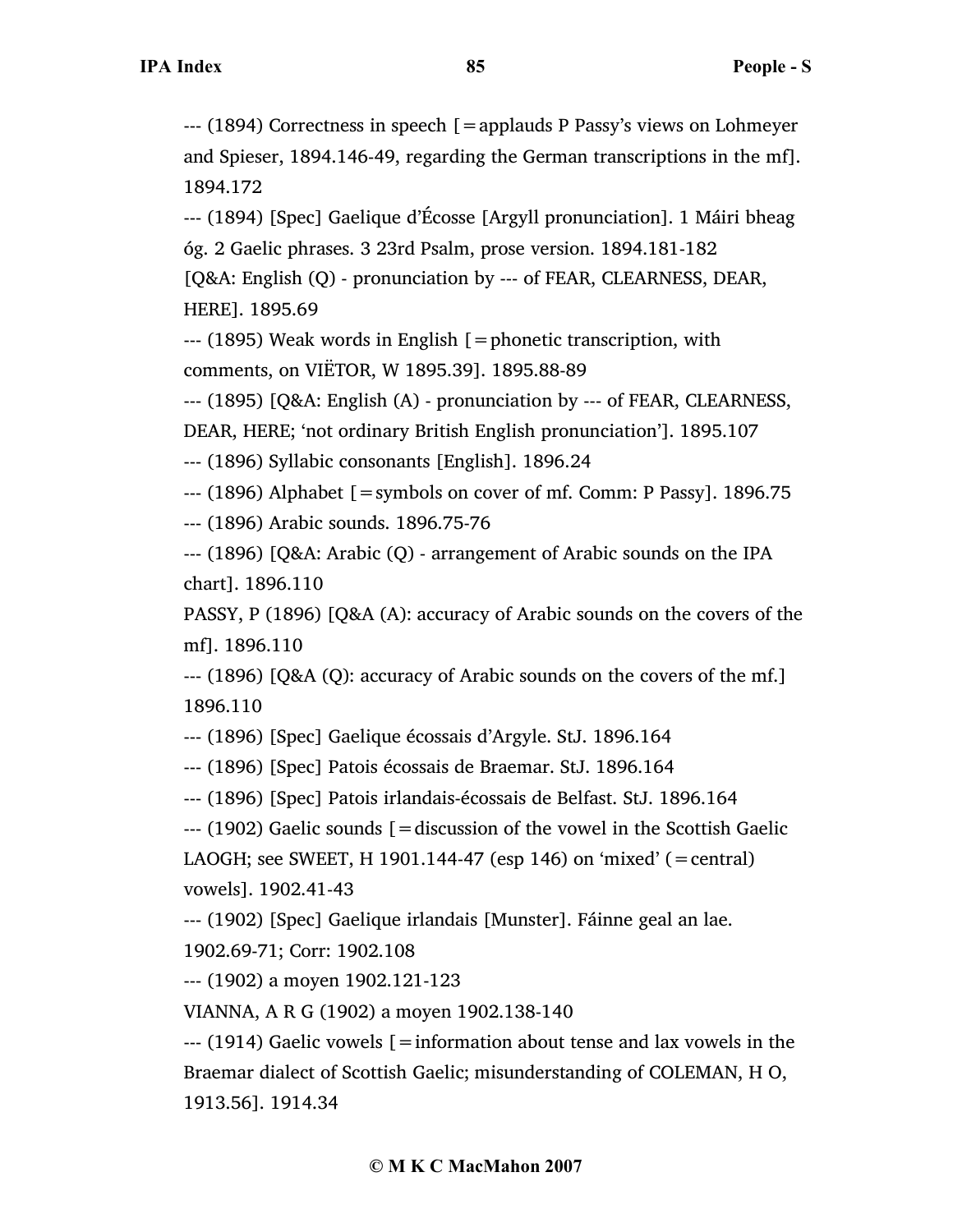STAQUAS, Georges

KUNSTOVNY, O (1905) [Spec] Patois macédo-roumain des environs de Salonique [Colibele Costa Vasili, Selia]. Deux chansons populaires [inf= --- ]. 1905.145-148

- STARCK: see STARCKE  $\sim$  STARCK
- STARCKE  $\sim$  STARCK, M (Frl): 1896.211 (ger), 1897.24 (ger), 1898.10 (ger)
- STARKBAUM, Michel: 1906.93 (auh), 1907.17 (auh), 1908.17 (auh), 1909.18
	- (auh), 1910.18 (auh), 1911.26 (auh), 1912.41 (auh), 1913.25 (auh),
	- 1914.Suppl.17 (auh)
- STARKE, Amy (Miss): 1931.57 (saf), 1932.24 (saf), 1934.39 (saf), 1936.43 (saf) --- (1932) [Spec] Herero. NWS. 1932.58-60
- STARR, E J: 1909.10 (eng)
- STASKIEWICZ, Gerhard: 1990.ii.61 (ger), 1994.55 (ger), 1998.138 (ger)
- STAUDER, F Caramazza (Mrs): 1958.24 (ita), 1961.Suppl.vii (ita)
- STAVE, [ ]: 1903.24 (ger), 1904.7 (ger), 1904.60
- STAVRIANOPOULOS, N: 1948.32 (gre), 1949.11 (gre)
- STAYNER, P L: 1925.Suppl.13 (usa), 1930.19 (usa), 1932.22 (usa), 1934.37
	- (usa), 1936.42 (usa), 1938.38 (usa), 1939.18 (usa), 1940.21 (usa), 1943.29 (usa)
- STÉFAN, Al: 1902.130 (auh)
- STEADMAN, C E (Mrs): 1973.104 (eng)
- STEARN, Edward W: 1909.10 (eng), 1910.10 (eng), 1911.18 (eng), 1912.32 (eng), 1912.94 (eng), 1913.16 (eng), 1913.88 (eng), 1914.Suppl.10 (eng) [--- : appointment, British Esperanto Association]. 1911.148
- STECHERT, [ ]: 1899.4 (fra), 1902.2 (fra), 1903.2 (fra), 1903.30, 1904.2 (fra), 1905.3 (fra), 1905.4 (fra), 1906.3 (fra), 1906.4 (fra), 1907.3 (fra), 1907.4 (fra), 1908.3 (fra), 1908.4 (fra), 1908.89 (fra), 1909.2 (fra), 1909.4 (fra), 1910.4 (fra)
- STECHERT, G E: 1893.73 (fra), 1894.3 (fra), 1894.26, 1896.3 (fra), 1897.17 (fra), 1897.51, 1898.4 (fra), 1900.janv.5 (fra), 1901.5 (fra), 1901.47, 1904.2 (fra), 1905.3 (fra), 1906.2 (fra), 1907.2 (fra), 1908.3 (fra), 1909.2 (fra), 1910.2 (fra), 1911.10 (fra), 1911.191 (fra), 1912.22 (fra), 1912.24 (fra), 1913.7 (fra), 1913.8 (fra), 1914.Suppl.2 (fra), 1914.Suppl.3 (fra)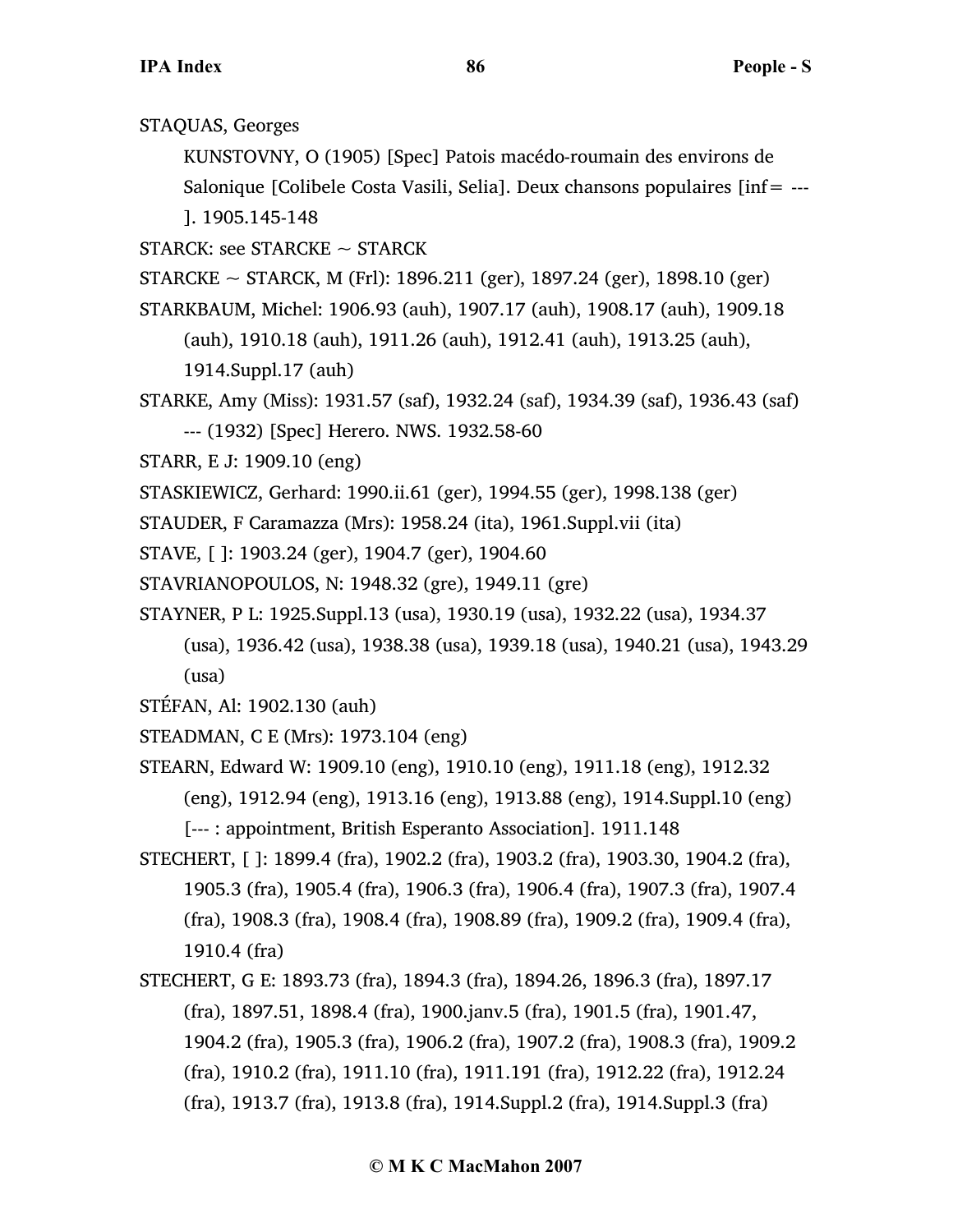STEDMAN, Douglas: 1909.94 (eng), 1910.5 (eng), 1911.12 (eng), 1912.25 (eng)

STEDMAN, I M: see STEDMAN, J M  $\sim$  I M

STEDMAN, J M  $\sim$  I M (Miss): 1929.42 (eng), 1930.11 (eng), 1930.73 (eng),

1931.19 (eng), 1932.13 (eng), 1934.29 (eng), 1935.39

STEEGAR, David M: 1975.102 (usa)

STEELE, A T (Miss): 1905.121 (sco), 1906.8 (sco), 1907.9 (sco), 1908.10 (sco), 1908.43, 1909.10

STEELE, Joshua

SOAMES, Laura (1889) On English stress 1889.34-35

STEELE, R I: 1941.59 (eng)

STEELE, Richard D

--- (1989) [Rev] RENFREW, Colin (1989) Archaeology and Language: The Puzzle of Indo-European Origins. London: Penguin Books. 1989.104 STEELE SMITH, M (Miss): 1909.114 (eng), 1910.10 (eng), 1911.18 (eng),

1912.32 (eng), 1913.16 (eng), 1914.Suppl.10 (eng), 1925.Suppl.13 (eng)

STEENBERG, Thora (Frk): 1901.122 (fra), 1902.5 (fra), 1902.34 (fra), 1902.98

(den), 1903.17 (den), 1904.15 (den), 1905.15 (den), 1906.18 (den),

1907.21 (den), 1908.22 (den), 1909.23 (den), 1910.23 (den), 1911.31

(den), 1912.46 (den), 1913.30 (den), 1914.Suppl.20 (den)

STEER, E K (Miss): 1925.Suppl.13 (eng)

STEEVENS, A E (Miss): 1907.54 (eng), 1908.10 (eng), 1909.10 (eng), 1910.10

(eng), 1911.18 (eng), 1912.32 (eng), 1913.16 (eng), 1914.Suppl.10 (eng) STEFAN, Aloïs (Prof): 1897.50 (auh), 1898.12 (auh), 1899.13 (auh),

1900.janv.15 (auh), 1901.16 (auh), 1902.14 (auh), 1903.13 (auh), 1904.12 (auh), 1905.12 (auh), 1906.15 (auh), 1907.17 (auh), 1908.17 (auh),

1909.18 (auh), 1910.18 (auh), 1911.26 (auh), 1912.41 (auh), 1913.25

(auh), 1914.Suppl.17 (auh)

STEFANO: see DI STEFANO

STEFANOVICI, I Olimpiu

--- (1926) [Spec] Rumanian [Bucharest]. NWS. 1926.10-11

STEFANOVITCH, Katherine (Mrs): 1966.39 (fra)

STEFFENS, H: 1897.110 (ger), 1898.34 (ger), 1899.12 (ger), 1899.35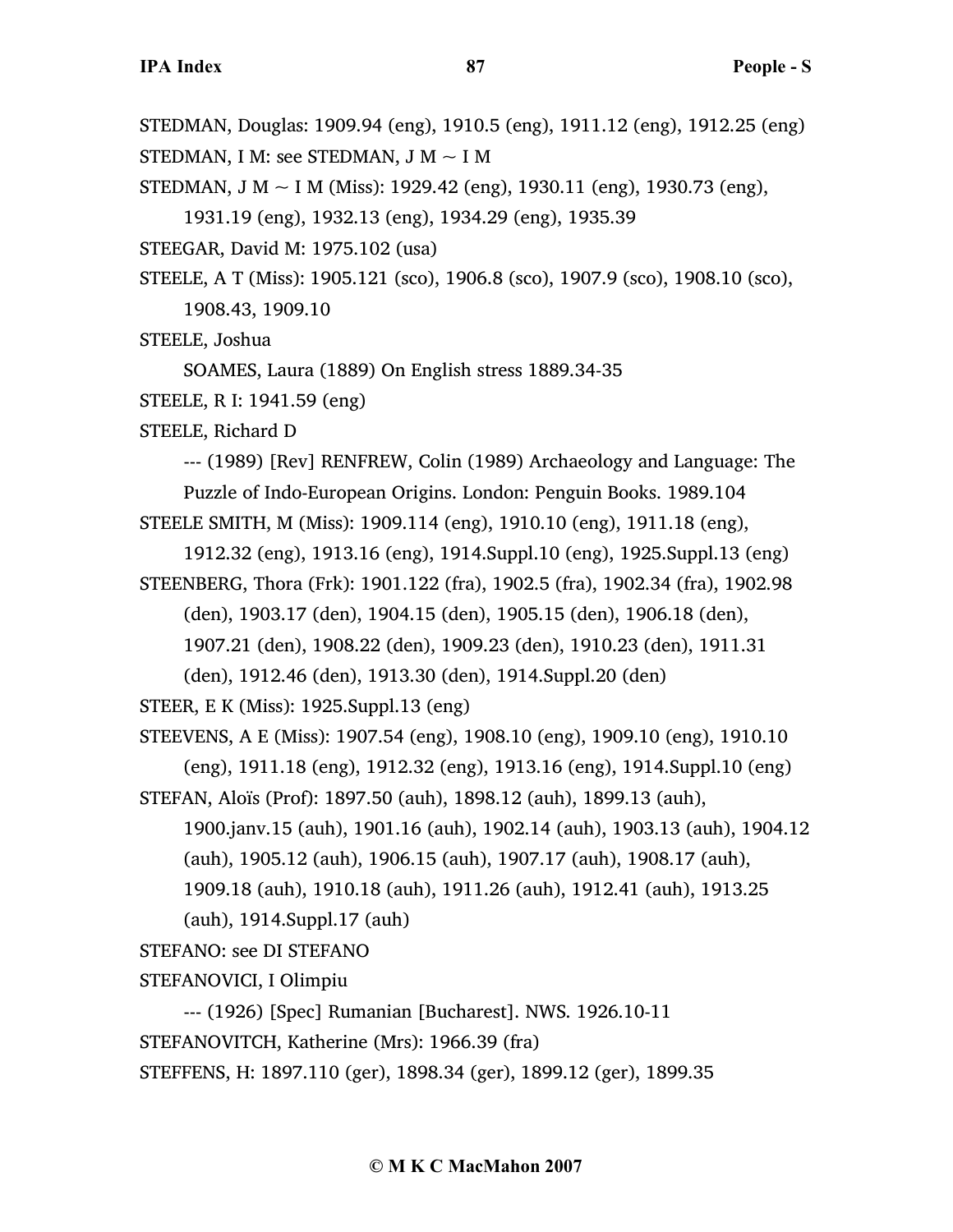- STEGEN, Gaston F (Prof): 1953.25 (can), 1955.Suppl.x (can), 1961.Suppl.xii (can)
- STEGMÜLLER: see STEGMULLER  $\sim$  STEGMÜLLER
- STEGMULLER  $\sim$  STEGMÜLLER, E  $\sim$  P (Mlle): 1887.Aug.286 (fra),

1888.janv.27/3 (fra), 1889.2 (fra), 1890.2 (fra), 1891.2 (fra), 1891.30,

1892.2 (fra), 1892.42

- STEIGMAN, M (Miss): 1930.18 (usa)
- STEIN, [ ] (Dr): 1895.30 (ger), 1896.8 (ger), 1897.24 (ger), 1897.51
- STEIN, C (Miss): 1925.Suppl.13 (usa), 1930.19 (usa), 1932.22 (usa)
- STEIN, Robert: 1904.33 (usa), 1905.18 (usa), 1906.21 (usa), 1907.24 (usa),
	- 1908.25 (usa), 1909.26 (usa), 1910.26 (usa), 1911.34 (usa), 1912.49 (usa),
	- 1912.135 (usa), 1913.34 (usa), 1914.Suppl.24 (usa)

[Details of an International Phonetic Conference, suggested by --- ,

published by the University of Boston]. 1904.150

PASSY, P (1904) L'unité phonétiste [incl description of --- 's An

International Phonetic Conference]. 1904.68

STEINBACH, K: 1902.34 (ger), 1902.146

STEINKUS ~ STEINKUʃ, Josipa (Mlle): 1897.157 (auh), 1898.12 (auh), 1898.90 (auh), 1899.13 (auh), 1900.janv.15 (auh), 1901.16 (auh), 1902.14 (auh), 1903.13 (auh), 1903.30

STEINMEISTER, R: 1896.103 (ger), 1896.136 (ger), 1897.24 (ger), 1897.51 STENDAHL, [ ] (Frk): 1897.125 (swe), 1898.18 (swe), 1898.35, 1898.36 STENGEL, [ ] (Prof)

[Views of Waetzoldt and Rambeau sent to German ministries by Prof Stengel.] 1892.136

STENGEL, W (Dr): 1896.187 (fra), 1897.24 (ger), 1898.10 (ger), 1898.36

STENHAGEN, Alfred (Dr): 1896.168 (swe), 1897.31 (swe), 1898.18 (swe),

1899.19 (swe), 1899.36, 1900.janv.24 (swe), 1901.20 (swe), 1902.19

(swe), 1903.19 (swe), 1904.16 (swe), 1905.16 (swe), 1906.20 (swe),

1907.22 (swe), 1908.23 (swe), 1909.24 (swe), 1910.24 (swe), 1911.32

(swe), 1912.47 (swe), 1913.31 (swe), 1914.Suppl.21 (swe)

STENHOUSE, R (Miss): 1911.65 (can), 1912.52 (can), 1913.37 (can),

1914.Suppl.27 (can)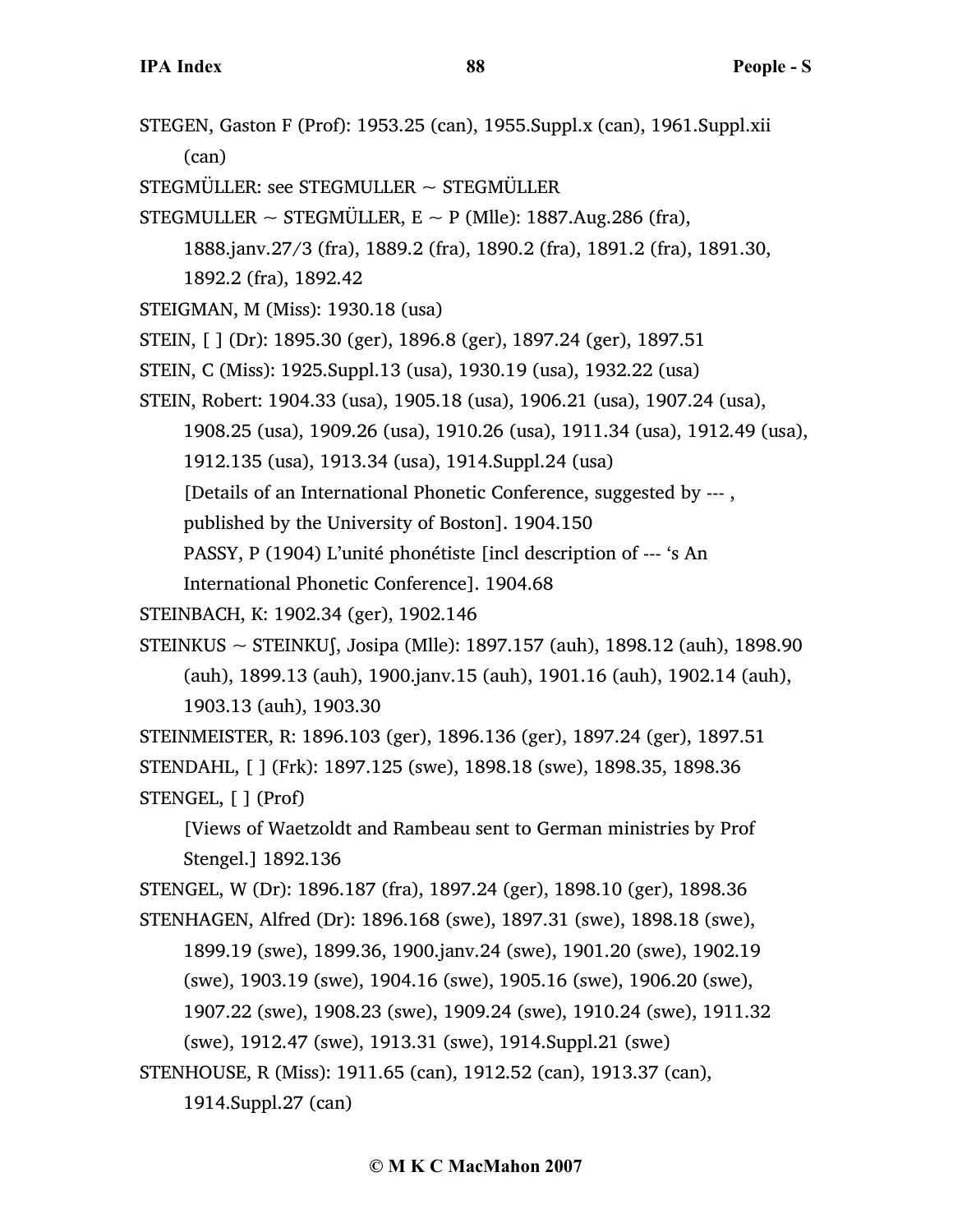STENROTH, Minna (Nti): 1891.85 (fra), 1891.93 (fin), 1892.11 (fin), 1893.11 (fin), 1894.13 (fin), 1895.14 (fin), 1896.16 (fin), 1897.32 (fin), 1898.19 (fin), 1898.35

STENSGÅRD, Erling: 1895.186 (den), 1896.32 (den), 1897.29 (den), 1897.52, 1897.126 (den), 1898.16 (den), 1899.17 (den), 1899.35, 1901.45 (den), 1902.17 (den), 1903.17 (den), 1904.15 (den), 1905.15 (den), 1906.18 (den), 1907.21 (den), 1908.22 (den)

[--- : appointment, Århus]. 1902.28

PASSY, P (1902) Un exemple à suivre  $\mathfrak{g} =$  publicity given to the IPA's work in Denmark by --- ]. 1902.41

## STÉPHAN, E M

--- (1923) [Spec(Stud)] Français. En Amérique < LABOULAYE, E R L de.

1923. Textes pour nos élèves 3. 1923.Suppl.janv-mars.i-ii

--- (1923) [Spec(Stud)] Français. Une bonne repartie. 1923. Textes pour nos élèves 3. 1923.Suppl.janv-mars.ii

[Vacation courses, Summer 1929: ... Boulogne-sur-Mer, --- ...]. 1929.20

[--- : lectures on French phonetics, Boulogne]. 1929.31

--- (1929) [Rev] COUSTENOBLE, H N & CEPPI, M (1929) A Pronouncing

Dictionary of the French Language, based upon Gasc's Concise Dictionary. London: Bell. 1929.45-46

[Vacation course, Summer 1930: Boulogne-sur-Mer, --- .... 1930.41

COUSTENOBLE, H N (1956) [Spec(Stud)] Français. < --- . 1956.50-51, 1957.23

STEPHAN, Robert: 1961.49 (can)

STEPHENS, Alice P: 1914.82 (usa)

STEPHENSON, Lisa: 2005.125 (aus)

STEPHENSON, W (Prof): 1936.69 (peu), 1938.38 (peu), 1939.78 (peu)

STERLING, Isaac B: 1998.138 (usa), 2000.123 (usa)

STERN, Asher: 1979.87 (isr), 1981.Suppl.9 (isr)

STERN, E (Dr): 1897.93 (auh), 1897.143

STERN, Ernö: 1911.129 (auh), 1912.41 (auh), 1912.119 (auh), 1913.25 (auh),

1914.Suppl.17 (auh)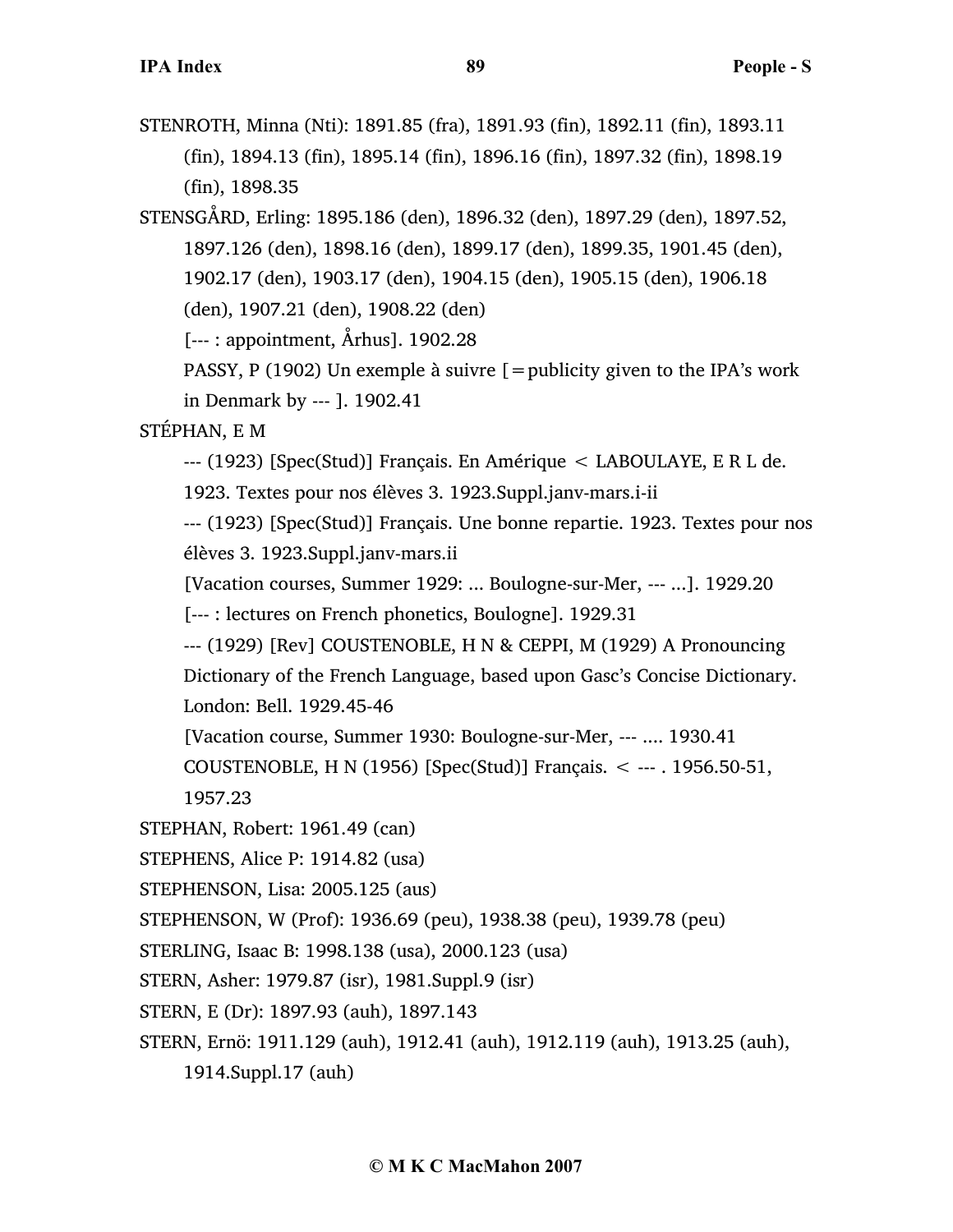JONES, D & --- (1911) [Spec] Magyar (Hungarian). NWS [inf= --- ].

1911.79-80

STERN, G H (Dr): 1887.May.156 (ger), 1888.janv.27/3 (ger), 1889.7 (ger), 1889.97 (ger), 1890.7 (ger), 1891.8 (ger), 1892.6 (ger), 1893.6 (ger), 1894.6 (ger)

STERN, K: 1905.11 (ger)

- STERNBERG, E (Frl): 1930.14 (ger), 1932.17 (ger)
- STERNER, A: 1893.11 (swe), 1894.12 (swe), 1895.13 (swe), 1896.15 (swe), 1897.31 (swe), 1898.18 (swe), 1899.19 (swe)
- STETSON, Raymond Herbert
	- FRY, D B (1952) [Rev] --- (1951) Motor Phonetics: a study of speech movements in action. 2nd ed.Amsterdam: North-Holland Publishing Co. 1952.11-12
- STEVENS: see also STEEVENS
- STEVENS, [ ] (Miss): 1905.26 (ger), 1905.86
- STEVENS, Alan M: 1959.49 (usa), 1961.Suppl.xi (usa)
- STEVENS, F W: 1912.134 (eng), 1913.16 (eng)

STEVENS, Kenneth N (Prof): 1990.ii.62 (usa), 1994.55 (usa), 1998.138 (usa),

2005.129 (usa)

--- (1970) [Rev] ROTHENBERG, M (1968) The Breath-Stream Dynamics of Simple-Released-Plosive Production (Bibliotheca Phonetica 6). Basel: S Karger. 1970.41-42

ROACH, Peter (1990) Association business and announcements  $\mathbf{r} =$  Council election results]. 1990.Dec.72

(1991-1992) Council. 1991.June.ifc, 1992.ifc

STEVENS, Margaret (Miss): 1951.26 (eng), 1952.Suppl.iv (eng), 1955.Suppl.ii (eng), 1961.Suppl.iii (eng), 1962.21 (eng), 1972.Suppl.13 (sco),

1975.Suppl.17 (eng), 1978.Suppl.18 (eng), 1981.Suppl.18 (eng)

STEVENSON, F J Felix: IPA exam result (German). 1909.117

STEVENSON, R C: 1939.37 (eng), 1951.50 (sud), 1952.Suppl.x (sud),

1955.Suppl.xi (sud)

STEVENSON, W B (Prof): 1905.93 (sco), 1906.9 (sco), 1907.9 (sco), 1908.10 (sco), 1908.92 (sco), 1909.10 (sco), 1910.10 (sco), 1911.18 (sco), 1912.32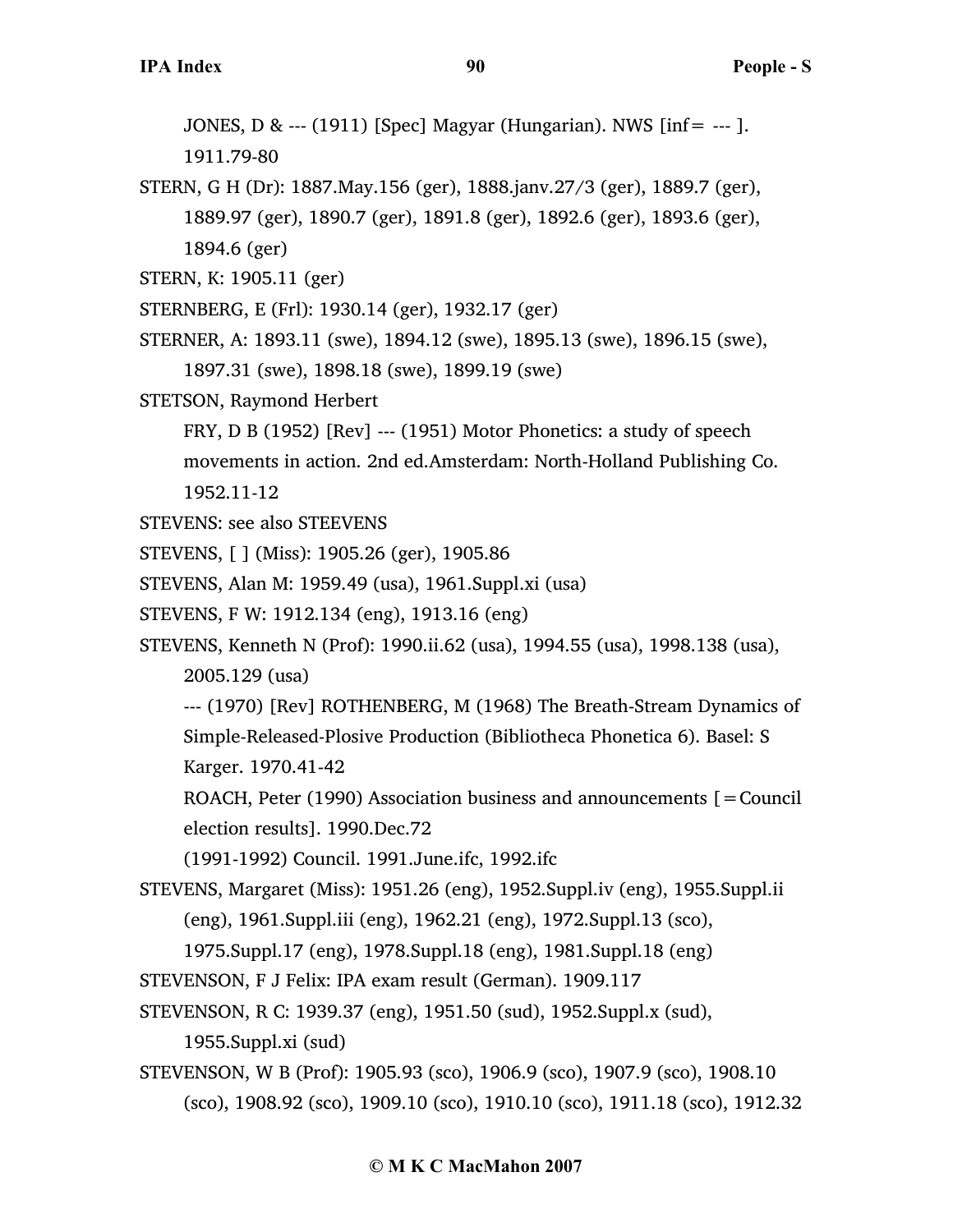(sco), 1913.16 (sco), 1914.Suppl.10 (sco), 1925.Suppl.13 (sco), 1930.13

(sco), 1932.15 (sco), 1934.31 (sco), 1936.36 (sco), 1938.16 (sco), 1938.33

(sco), 1949.9 (sco), 1952.Suppl.iv (sco), [death] 1954.43

STEVIN: see SIMON STEVIN

STEWART, James M (Dr): 1982 (usa) [IPA-Rec]

STEWART, P Shaw: 1912.32 (eng), 1913.16 (eng)

- STEWART, Robert B: 1967.22 (eng), 1972.Suppl.13 (eng), 1975.Suppl.17 (eng), 1978.Suppl.18 (eng), 1981.Suppl.18 (eng), 1990.ii.62 (eng)
- --- (1967) A note on retroflexion [symbols for flat and retroflex laterals in deaf children's speech]. 1967.33-34

STEWART, R D: 1954.43 (eng), 1955.Suppl.iv (eng), 1958.24 (eng),

1961.Suppl.v (eng), 1972.Suppl.13 (eng), 1975.Suppl.17 (eng),

1978.Suppl.18 (eng), 1981.Suppl.18 (eng)

STEWART, Virda (Miss): 1928.64 (usa), 1930.19 (usa)

STEWART, William A: 1954.15 (fra), 1954.43 (usa), 1955.Suppl.ix (usa),

1960.39 (usa), 1961.Suppl.xi (usa), 1963.21 (usa)

STIBBARD, Richard: 2000.123 (eng)

ROACH, Peter, --- , OSBORNE, Jane, ARNFIELD, Simon & SETTER, Jane (1998) Transcription of prosodic and paralinguistic features of emotional speech. 1998.83-94

--- (2000) [Rev] LECUMBERRI, M Luisa Garcia & MAIDMENT, John A,

2000. English Transcription Course. London: Arnold. 2000.79-86

--- (2002) [Rev] REID, Nicholas, with contributions from FRASER, Helen (1999). 2000 Phonetics: an interactive introduction. [CD]. University of New England, Australia. 2002.85-87

STIBERG, R: 1890.7 (swe), 1891.8 (swe), 1891.29 (swe), 1892.10 (swe), 1892.42

STICHEL, [ ] (Prof): 1896.148 (ger), 1897.24 (ger), 1898.10 (ger), 1899.12 (ger), 1899.35, 1900.janv.13 (ger), 1901.14 (ger), 1902.12 (ger), 1903.12 (ger), 1904.11 (ger), 1904.60, 1905.11 (ger), 1906.13 (ger), 1907.15 (ger), 1908.16 (ger), 1908.63 (ger), 1909.17 (ger), 1910.17 (ger), 1911.24 (ger), 1912.39 (ger), 1913.23 (ger), 1914.Suppl.15 (ger)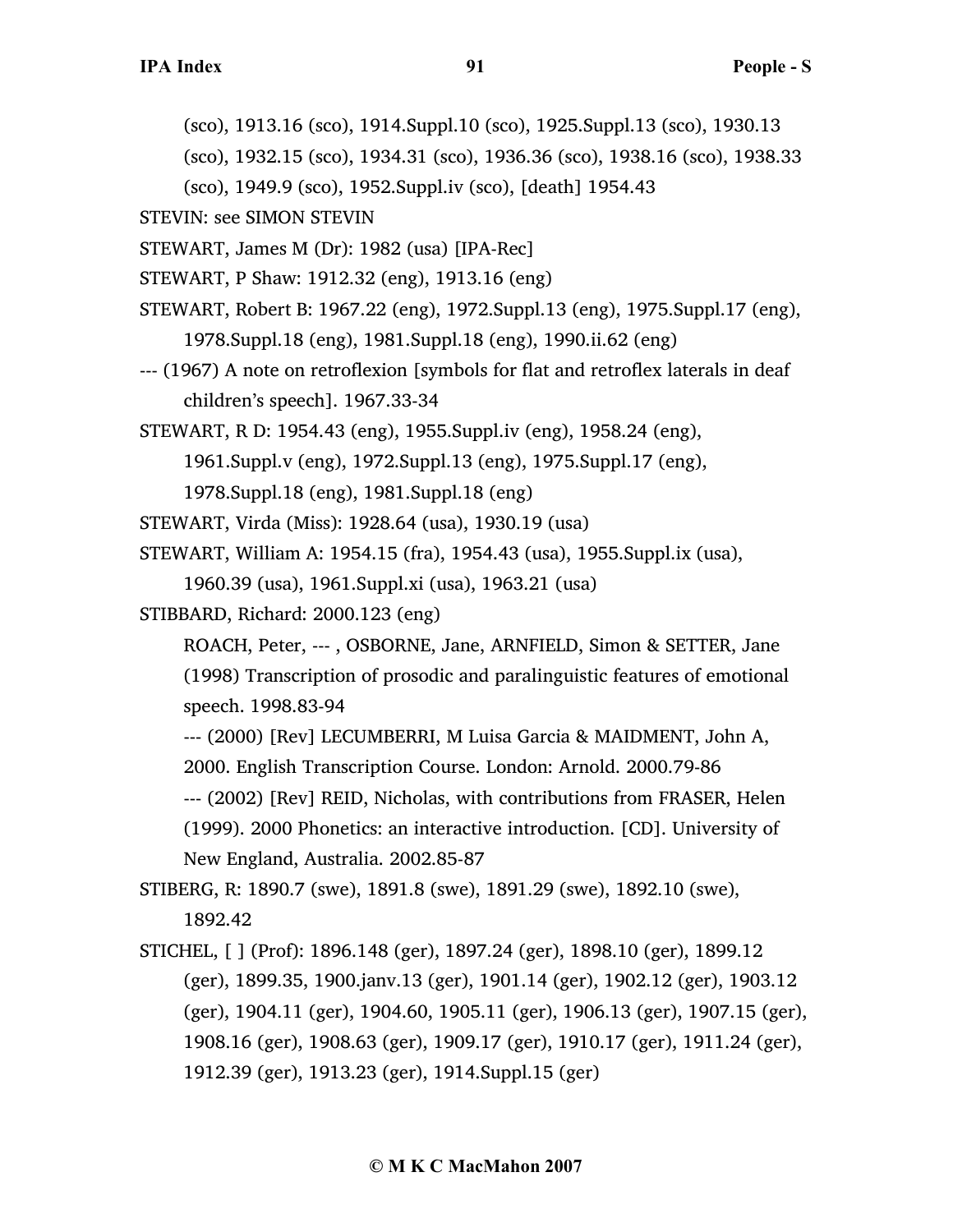- STICHEL, K (Dr): 1888.May.201/33 (ger), 1889.7 (ger), 1889.53 (ger), 1890.8 (ger), 1890.50
- STIDMAN, A G: 1902.130 (usa), 1903.20 (usa), 1903.48
- STIEPEL, A (Frl): 1895.201 (ger), 1896.8 (ger), 1896.212 (fra), 1897.17 (fra), 1897.51
- STIER, W R F: 1925.Suppl.13 (jap)
- STIGAARD, V: 1890.61 (den), 1891.9 (den), 1892.8 (den), 1893.9 (den), 1894.10 (den), 1895.10 (den), 1896.12 (den), 1897.29 (den), 1898.16 (den), 1898.66 (den), 1899.17 (den), 1900.janv.18 (den), 1901.19 (den), 1902.17 (den), 1903.17 (den), 1904.15 (den), 1905.15 (den), 1906.18 (den), 1907.21 (den), 1908.22 (den), 1909.23 (den), 1910.23 (den),
	- 1911.31 (den), 1912.46 (den), 1913.30 (den), 1914.Suppl.20 (den)
	- PASSY, P (1896) Nouveaux témoignages [=use of the phonetic method in Denmark for teaching French: ... ---]. 1896.177
- STILES, [ ] (Mrs): 1910.32 (aus), 1911.129 (aus), 1912.55 (aus), 1913.42 (aus), 1914.Suppl.32 (aus)
- STILLE, J M Théodor A: 1901.45 (net), 1902.15 (net), 1903.15 (net), 1903.30 (net), 1904.13 (net), 1905.13 (net), 1905.27 (net)
- STILLER, Stephan Hyeonjun (Mr): 2005.129 (usa)
- STILO, Donald: 1967.22 (usa)
- STINGLHAMER, H: 1895.126 (ger), 1896.9 (ger), 1897.24 (ger), 1898.10 (ger), 1899.12 (ger), 1899.35
- STIRLING, William Fernie (Prof): 1935.20 (eng), 1936.36 (eng), 1938.38 (uru), 1941.28 (cub), 1944.19 (eng), 1945.36, 1948.32 (arg), 1949.14 (arg), 1952.Suppl.ix (arg), 1953.25 (irq), 1954.43 (irq), 1955.Suppl.vii (irq), 1956.27 (irq), 1959.23, 1960.20 (gha), 1961.Suppl.ix (gha), [death] 1964.17
	- --- (1935) [Spec(Stud)] Español. Transcripción estrecha. < BAROJA, P Las noches del Buen Retiro. 1935.17-18
	- --- (1935) [Spec] Catalan [inf=J FARRAN I MAYORAL]. < GOLDSMITH, Oliver El vicari de Wakefield. 1935.32
	- --- (1935) [Spec(Stud)] Español. Transcripción estrecha. < FEIJÓO Y MONTENEGRO, B J. 1935.35-36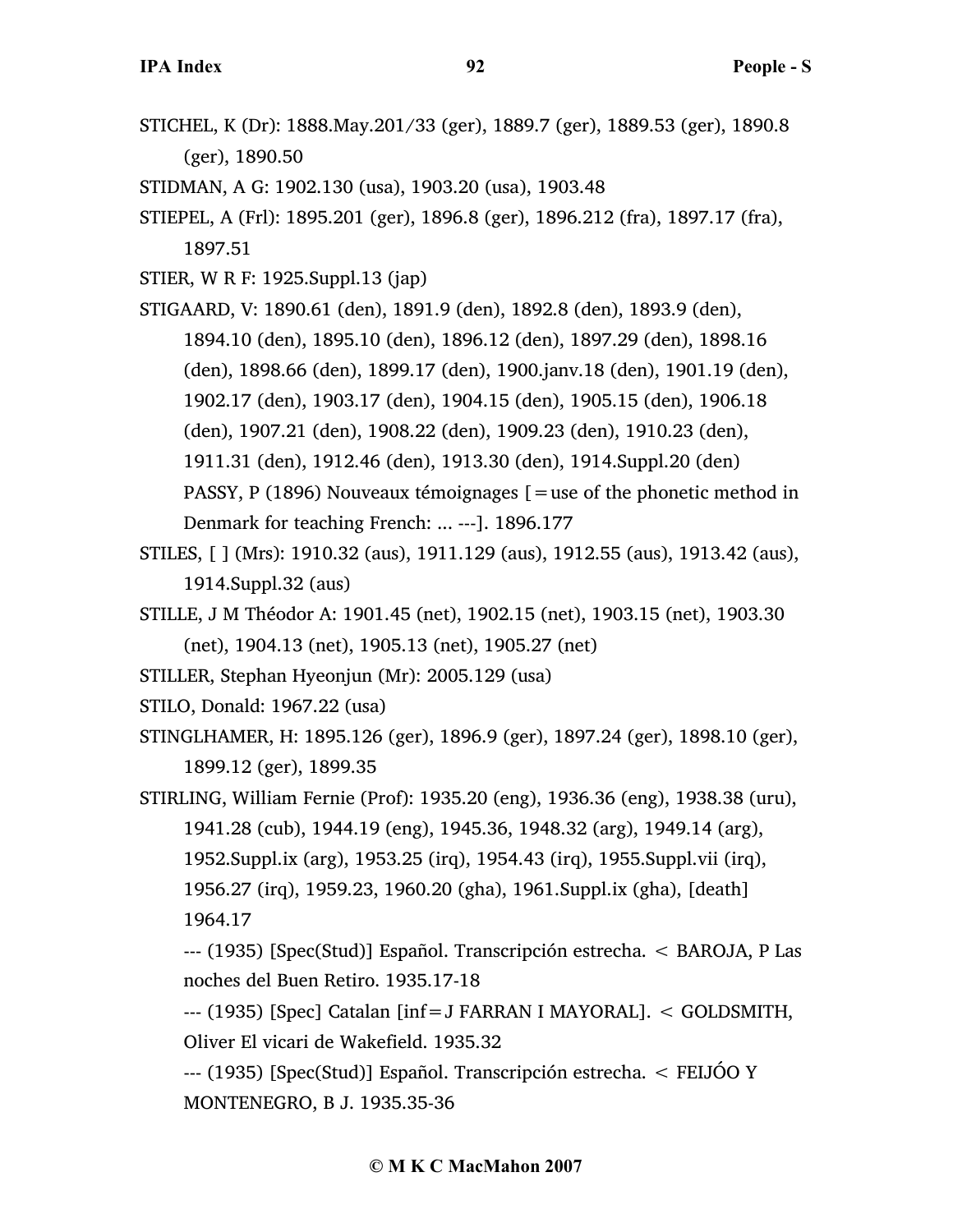--- (1935) [Spec(Stud)] Español. Transcripción ancha. < UNAMUNO, M de Andanzas y visiones españolas. 1935.56-57

--- (1935) [Spec(Stud)] Español. Transcripción estrecha. < ESPINA, A El sol. 1935.57

--- (1935) [Spec] Catalan. Passage by Raimon Casellas. 1935.67

--- (1935) [Spec(Stud)] Español. Transcripción ancha. < AZORÍN. 1935.70- 71

--- (1936) [Spec] Valencia. En la llar. Al valencianísimo escritor y docto periodista don Josep Navarro Cabanes. (Prensa de don Helios Villaplana.) 1936.16-17

--- (1936) [Spec(Stud)] Español. Transcripción estrecha. < CLARÍN. 1936.20

MENZERATH, P (1936) [Rev] --- (1935) The Pronunciation of Spanish. Cambridge: Cambridge University Press. 1936.26-27

--- (1936) [Spec(Stud)] Español. Transcripción ancha. La Braña < LLANO, M. 1936.31

--- (1936) [Spec(Stud)] Español. Transcripción ancha. < AZORÍN La flecha invisible. 1936.67-68

--- (1937) [Spec(Stud)] Español. Transcripción estrecha. < SANTILLANA, I L de M. 1937.janv-mars.80-81

--- (1937) [Spec(Stud)] Español. Transcripción ancha. < ALARCÓN, P A de La Corneta de Llaves. 1937.26-28

--- (1937) [Spec(Stud)] Español. Transcripción estrecha. < AYALA, R P de. 1937.28

--- (1937) [Spec(Stud)] Español. Transcripción ancha. < ALARCÓN, P A de La Corneta de LLaves. 1937.54-55

--- (1937) [Spec(Stud)] Español. Transcripción estrecha. < CABALLERO, F. 1937.55-56

--- (1937) [Spec] Basque [inf=Francisca Osa GOICOECHEA, aged 15, from Elanchove in Biscay]. NWS. 1937.63-66

--- (1937-1938) [Spec(Stud)] Español. Transcripción ancha. < ALARCÓN,

P A de La Corneta de Llaves. 1937.77, 1938.13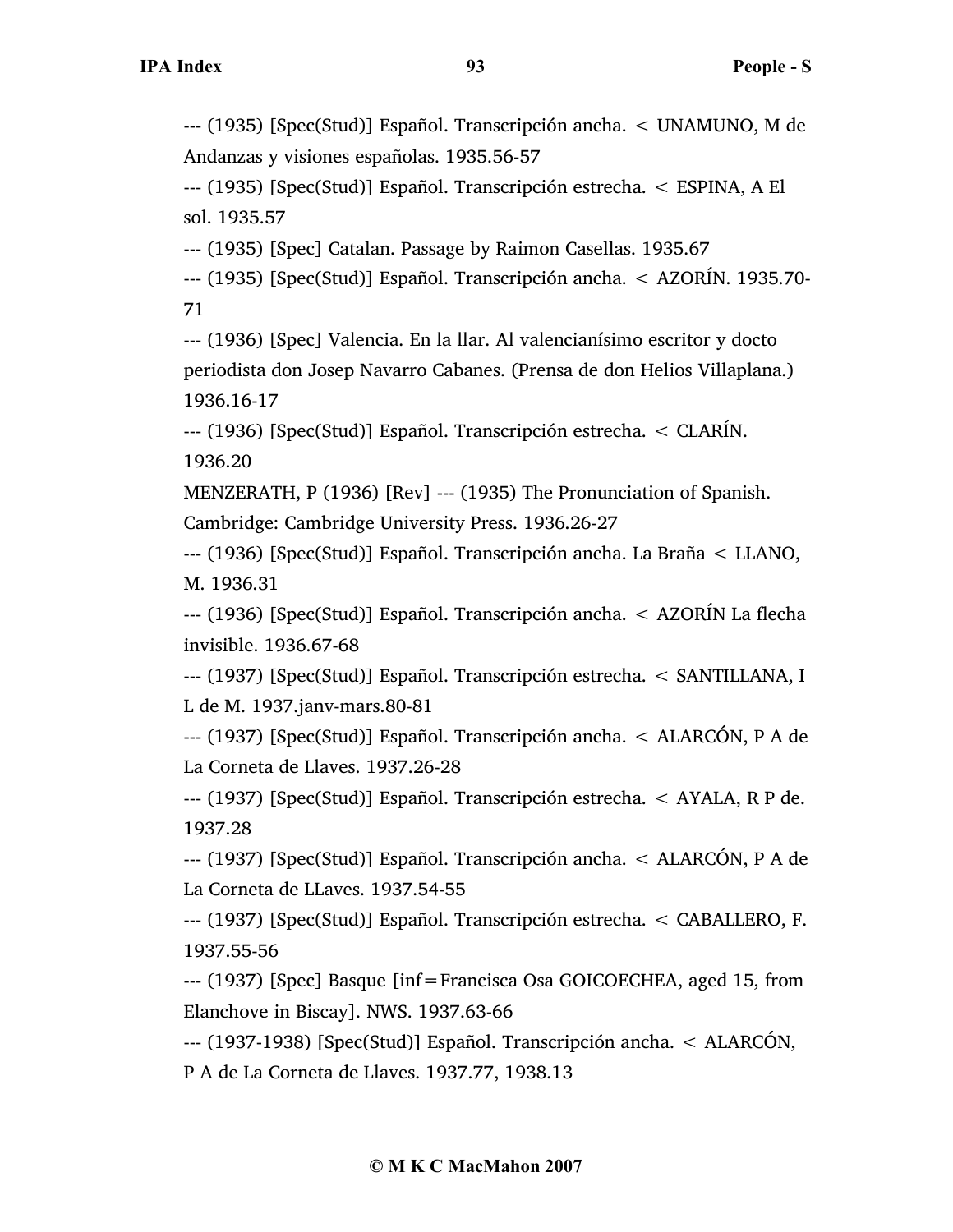--- (1938) [Spec(Stud)] Español. Transcripción estrecha. < JOHANN, E. 1938.13-14

--- (1938) [Spec(Stud)] Español. Transcripción estrecha. < VALERA, J. 1938.28-29

--- (1938) [Spec(Stud)] Español. Transcripción ancha. < ALARCÓN, P A de La Corneta de Llaves. 1938.54-55

--- (1938) [Spec(Stud)] Español. Transcripción estrecha. < SALTERAIN Y HERRERA, E de. 1938.55

--- (1939) [Spec] Castellano uruguayo. Misc. 1939.28-30

--- (1939) [Spec(Stud)] Español. Transcripción ancha. < ALARCÓN, P A de La Corneta de Llaves. 1939.35-36

--- (1939) [Spec(Stud)] Español. Transcripción estrecha. < AYALA, R P de. 1939.36

--- (1939) [Spec(Stud)] Español. Transcripción ancha. < ALARCÓN, P A de La Corneta de Llaves. 1939.76-77

--- (1939) [Spec(Stud)] Español. Transcripción estrecha. < IBÁNEZ, B. 1939.77-78

--- (1940) [Spec] Sixteenth century Spanish. < CERVANTES SAAVEDRA, M de Don Quijote I, xi. 1940.15-17. Corr:-juin 1940.33-34

--- (1940) [Spec(Stud)] Español. Transcripción ancha. < ALARCÓN, P A de La Corneta de Llaves. 1940.73-74

--- (1940) [Spec(Stud)] Español. Transcripción estrecha. < BARRIOS, E. 1940.74

--- (1941) [Spec(Stud)] Español. Transcripción ancha. < ALARCÓN, P A de La Corneta de Llaves. 1941.11

--- (1941) [Spec(Stud)] Español. Transcripción estrecha. < GÜIRALDES, R. 1941.12

--- (1941) [Spec(Stud)] Español. Transcripción ancha. < ALARCÓN, P A de La Corneta de Llaves. 1941.27

--- (1941) [Spec(Stud)] Español. Transcripción estrecha. < BOOZ, M. 1941.27-28

--- (1941) [Spec(Stud)] Español. Transcripción ancha. < ALARCÓN, P A de La Corneta de Llaves. 1941.44-45

## **© M K C MacMahon 2007**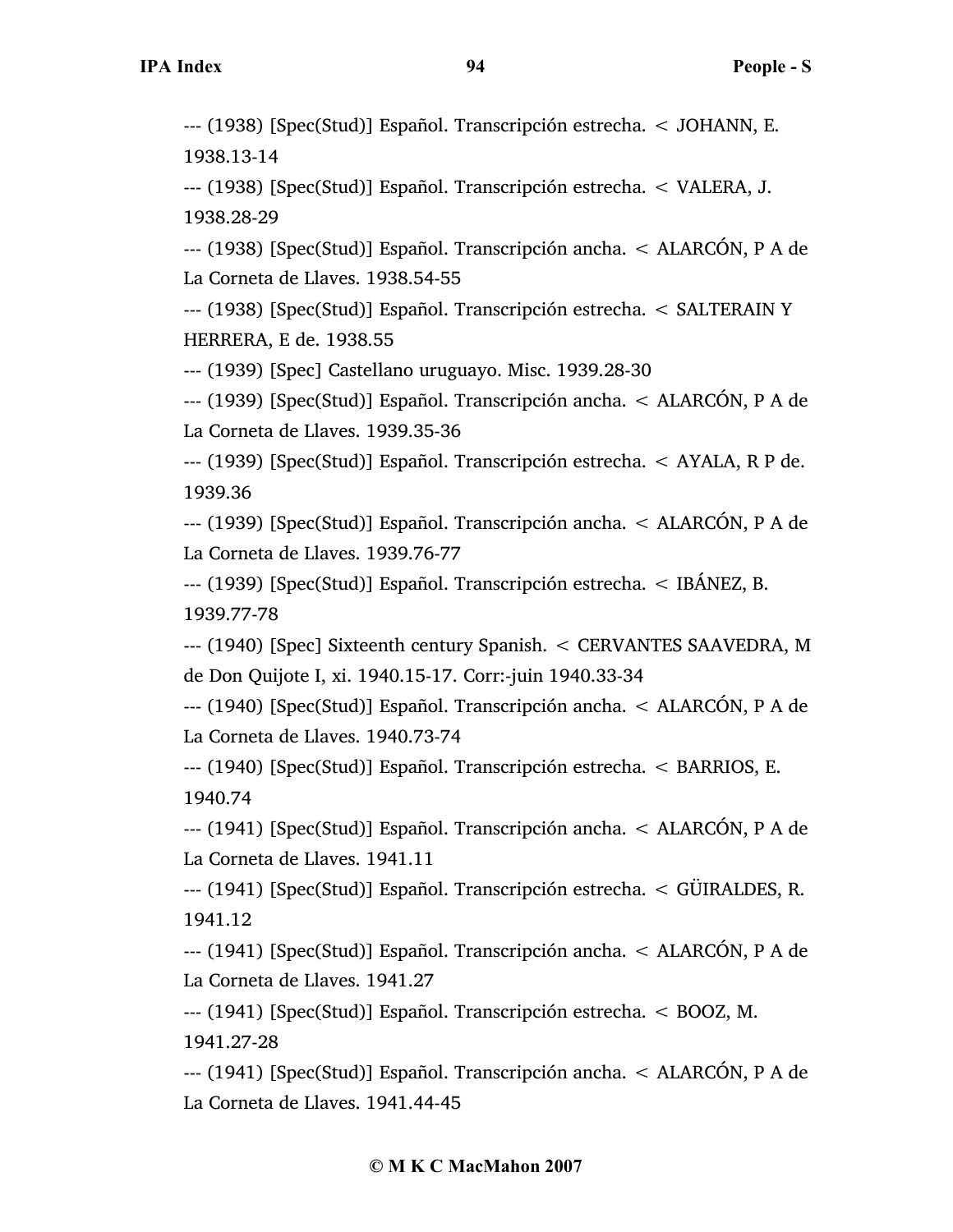--- (1943) [Spec(Stud)] Español. Transcripción estrecha. Soneto < VEGA, G de la. 1943 1947.27

--- (1943) [Spec(Stud)] Español. Transcripción ancha. 1943.15

--- (1943) [Spec(Stud)] Español. Transcripción estrecha. Lectura lenta y esmerada. 1943.15

--- (1943) [Spec(Stud)] Español. Transcripción ancha. < ORTEGA Y GASSET, J. 1943.26

--- (1944) [Spec(Stud)] Español. Castellano. Transcripción ancha. < ORTEGA Y GASSET, J. 1944.11

--- (1944) [Spec(Stud)] Español. Transcripción estrecha. < IBÁNEZ, B. 1944.17-18

--- (1945) [Spec(Stud)] Español. Transcripción estrecha. < PALACIO VALDÉS, A. 1945.10-11

--- (1945) [Spec(Stud)] Español. Transcripción ancha. < ORTEGA Y GASSET, J. 1945.11

--- (1945) [Spec(Stud)] Español. Transcripción estrecha. < AZORÍN. 1945.34-35

--- (1945) [Spec(Stud)] Español. Transcripción ancha. < ORTEGA Y GASSET, J (Concluye). 1945.35

--- (1947) [Spec(Stud)] Español. Transcripción ancha. < SIERRA, J. 1947.34

--- (1947) [Spec(Stud)] Español. Transcripción estrecha. < BELTRÁN, C R. 1947.34

--- (1949) [Spec(Stud)] Español. Transcripción ancha. < MARÍA MARGARITA, S. 1949.30

--- (1949) [Spec(Stud)] Español. Transcripción ancha. < PALACIO, V R. 1949.5

--- (1950) [Spec(Stud)] Español. Transcripción ancha. < DELGADO, R. 1950.20

--- (1950) [Spec(Stud)] Español. Transcripción estrecha. < DUFÓO, C D. 1950.39

--- (1951) [Spec(Stud)] Español. Transcripción estrecha. < URBINA, L G. 1951.25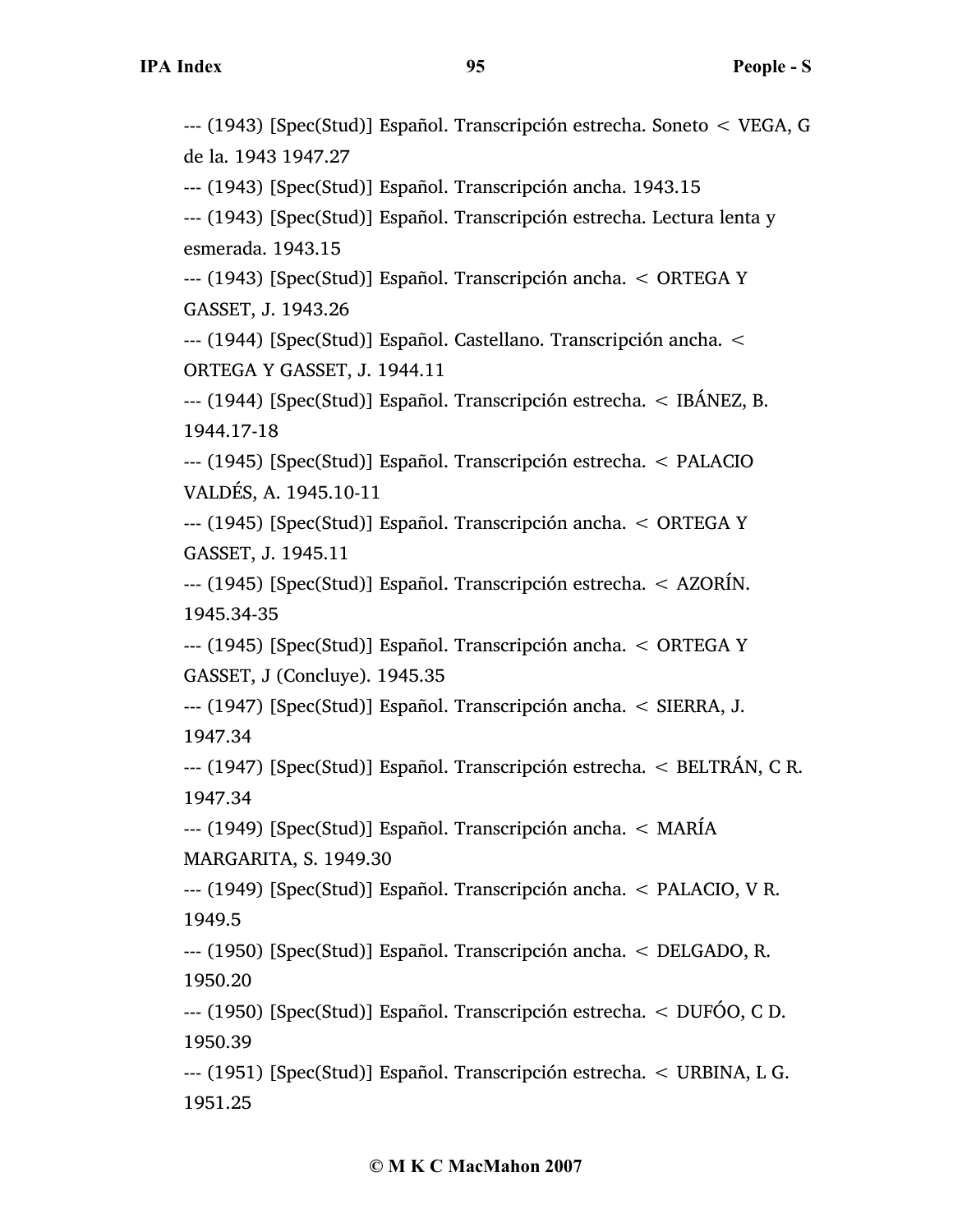--- (1951) [Spec(Stud)] Español. Transcripción estrecha. < NERVO, A. 1951.47

--- (1952) [Spec(Stud)] Español. Transcripción ancha. < BARRIOS, E. 1952.16-17

--- (1952) [Spec(Stud)] Español. Transcripción estrecha. < ALTAMIRANO, I M. 1952.46

[---: appointment, Baghdad]. 1953.20

--- (1953) [Spec(Stud)] Español. Transcripción estrecha. < BAROJA, P. 1953.44

--- (1954) [Spec(Stud)] Español. Transcripción estrecha. < VALERA, J. 1954.14

 $-$ -- $(1954)$  The transcription of English [=arguments for the use of narrow transcriptions for foreign learners of English]. 1954.26-28

[--- : appointment, Baghdad]. 1954.38

--- (1954) [Spec(Stud)] Español. Transcripción estrecha. < PALACIO VALDÉS, A. 1954.41

--- (1955) [Spec(Stud)] Español. Transcripción estrecha. < UNAMUNO, M de. 1955.20-21

HILL, L A (1955) Transcription of English  $[$  = support for W F Stirling, 1954.26-28 1955.29-30

--- (1960) [Spec(Stud)] Español. Transcripción ancha. < VALERA, J. 1960.37

--- (1960) [Spec(Stud)] Español. Transcripción estrecha. < MIRÓ, G. 1960.37

--- (1961) [Spec(Stud)] Español. Transcripción ancha. < AZORÍN. 1961.22 --- (1961) [Spec(Stud)] Español. Transcripción estrecha. < ORTEGA Y

GASSET, J. 1961.22

GIMSON, A C (1961) [Rev] --- (1960) An Introduction to English Phonetics for Spanish-speaking Students. London: Oxford University Press. 1961.44- 45

--- (1961) [Spec(Stud)] Español. Transcripción ancha. < PÉREZ GALDÓS, B. 1961.47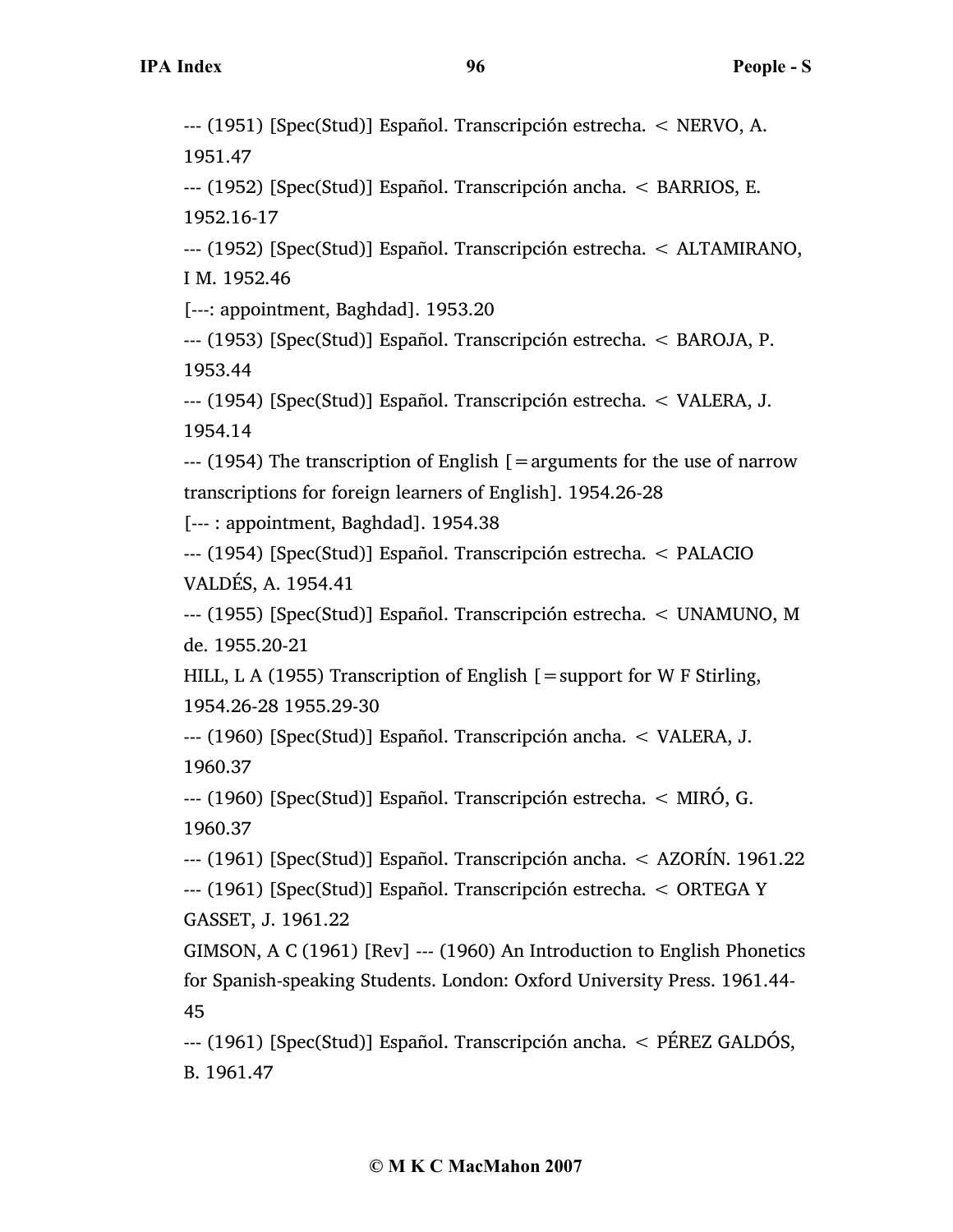--- (1961) [Spec(Stud)] Español. Transcripción estrecha. < VALLE-INCLÁN, R del. 1961.47-48 --- (1962) [Spec(Stud)] Español. Transcripción ancha. < BAROJA, P. 1962.39 --- (1962) [Spec(Stud)] Español. Transcripción estrecha. < UNAMUNO, M de. 1962.39 GIMSON, A C (1964) William F Stirling  $[=$  obituary]. 1964.20 STJERNSTEDT  $\sim$  STJERNSTETT, L (Frk): 1895.97 (fra), 1895.153 (swe), 1896.15 (swe), 1896.35 STJERNSTETT: see STJERNSTEDT  $\sim$  STJERNSTETT STJERNSTRÖM, Gust: 1888.Dec.489/89 (swe), 1889.7 (swe), 1890.8 (swe), 1891.9 (swe), 1892.10 (swe) STOAKES, Hywel (Mr): 2006 [IPA-Rec] STOBBE, Paul: 1898.150 (fra), 1899.4 (fra), 1899.54 (ger), 1900.janv.13 (ger), 1900.févr-mars.19, 1901.14 (ger), 1901.47 STOCK: see also ELLIOTT STOCK STOCK, T A: 1947.20 (eng), 1949.8 (eng), 1950.23 (eng), 1952.Suppl.x (goc), 1955.Suppl.xi (goc), 1961.Suppl.ix (gha) STOCKDALE, J (Miss): 1948.31 (eng), 1949.9 (eng), 1952.Suppl.iv (eng) STOCKER, Clara (Miss): 1925.Suppl.13 (usa), 1928.48 (usa), 1930.19 (usa) STÖLTHING: see STÖLTING ~ STÖLTHING STÖLTING  $\sim$  STÖLTHING: 1896.148 (ger), 1897.24 (ger), 1897.50 (ger), 1898.11 (ger), 1898.36 STÖRIKO, A (Dr): 1888.Oct.425/73 (ger), 1889.7 (ger), 1889.89 (eng), 1890.8 (eng), 1891.9 (eng), 1891.69 (ger), 1892.3 (eng), 1892.6 (ger), 1892.42, 1892.89 (ger), 1893.6 (ger), 1894.6 (ger), 1894.26 --- (1890) Über den Aufenthalt der Neuphilologen in England [=résumé and discussion of A Sturmfels' paper in the Jahresbericht der Grossherzlichen Realschule zu Giessen on the value of residence abroad for students of modern languages]. 1890.61-63 --- (1892) [Rev] ROSSMANN, P & SCHMIDT, F (1892) Lehrbuch der französischen Sprache auf Grund der Anschauung. Bielefeld & Leipzig: Velhagen & Klasing. 1892.94-95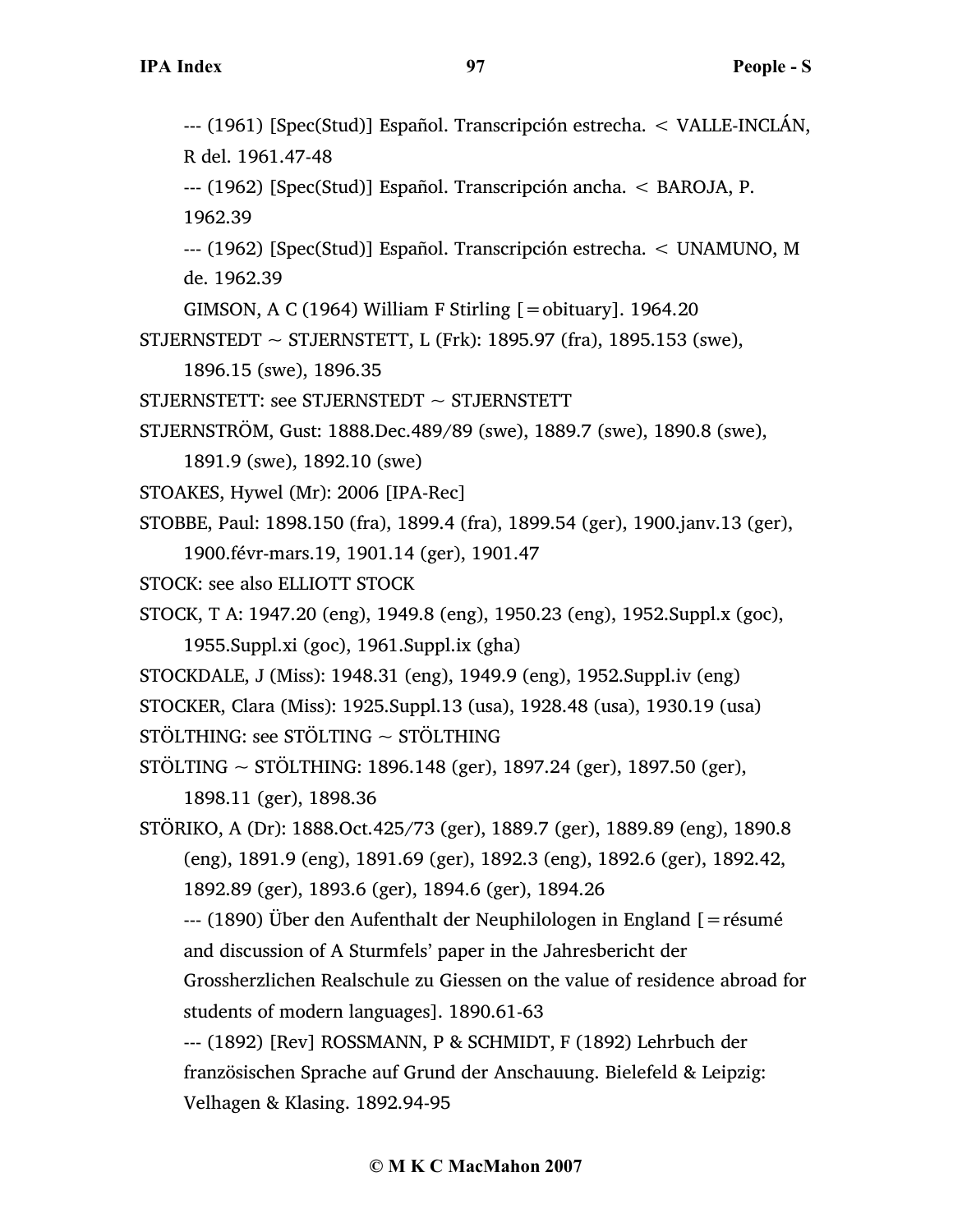Boîte aux lettres 1893.51

STÖWAHSE, W: 1893.97 (ger), 1894.6 (ger), 1894.26

STOLZ, K: 1907.89 (ger), 1908.16 (ger), 1909.17 (ger), 1910.17 (ger), 1911.24 (ger)

STONE, Maureen (Prof): 2005.129 (usa)

STONE, R Catherine (Miss): 1912.154 (usa), 1913.36 (usa), 1914.Suppl.26 (usa)

STORCH, Th  $\sim$  E (Dr): 1887.Dec.405 (ger), 1888.janv.27/3 (ger), 1889.7 (ger), 1890.8 (ger), 1890.50, 1891.9 (ger), 1892.6 (ger), 1892.42, 1893.6 (ger), 1894.6 (ger), 1894.170 (ger), 1895.7 (ger), 1896.9 (ger), 1897.24 (ger), 1898.10 (ger), 1899.12 (ger), 1900.janv.13 (ger), 1901.14 (ger), 1902.12 (ger), 1903.12 (ger), 1904.11 (ger), 1905.11 (ger), 1906.13 (ger), 1907.15 (ger), 1908.16 (ger), 1909.17 (ger), 1910.17 (ger), 1911.24 (ger), 1912.39 (ger), 1913.23 (ger), 1914.Suppl.15 (ger)

--- (1895) [Spec] Patois allemand de Schwallungen (S Meiningen). StJ. 1895.217

STORK, Th (Dr): 1900.126 (fra), 1901.29 (ger), 1902.12 (ger), 1902.51

STORK, Theo: 1897.110 (ger), 1898.34 (ger), 1898.50 (ger), 1899.12 (ger), 1899.35

STORM, Camma (Frk): 1899.98 (den), 1900.janv.18 (den), 1900.54 (den), 1901.19 (den), 1902.17 (den), 1902.130 (den), 1903.17 (den), 1904.15 (den), 1904.126 (den), 1905.15 (den), 1906.19 (den) [Report of Nordiska Filologmötet, Stockholm, August 1886: ...--- on Norse names in Normandy] 1886.Sept.[4] PASSY, P (1892) Congrès philologique scandinave [4de Nordiska Filologmötet, Copenhagen, 18-21 July 1892]. 1892.118-121

STORM, Johan Fredrik Breda (Prof): 1886.Nov.[4] (nor), 1887.Feb.[1] (nor), 1888.janv.25/1 (nor), 1889.1 (nor), 1890.1 (nor), 1891.1 (nor), 1892.1 (nor), 1893.1 (nor), 1894.2 (nor), 1895.2 (nor), 1896.2 (nor), 1897.15 (nor), 1898.2 (nor), 1899.2 (nor), 1900.janv.2 (nor), 1901.2 (nor), 1902.2 (nor), 1903.2 (nor), 1904.2 (nor), 1905.2 (nor), 1906.2 (nor), 1907.2 (nor), 1908.2 (nor), 1909.2 (nor), 1910.2 (nor), 1911.9 (nor), 1912.22 (nor), 1913.6 (nor), 1914.Suppl.1 (nor)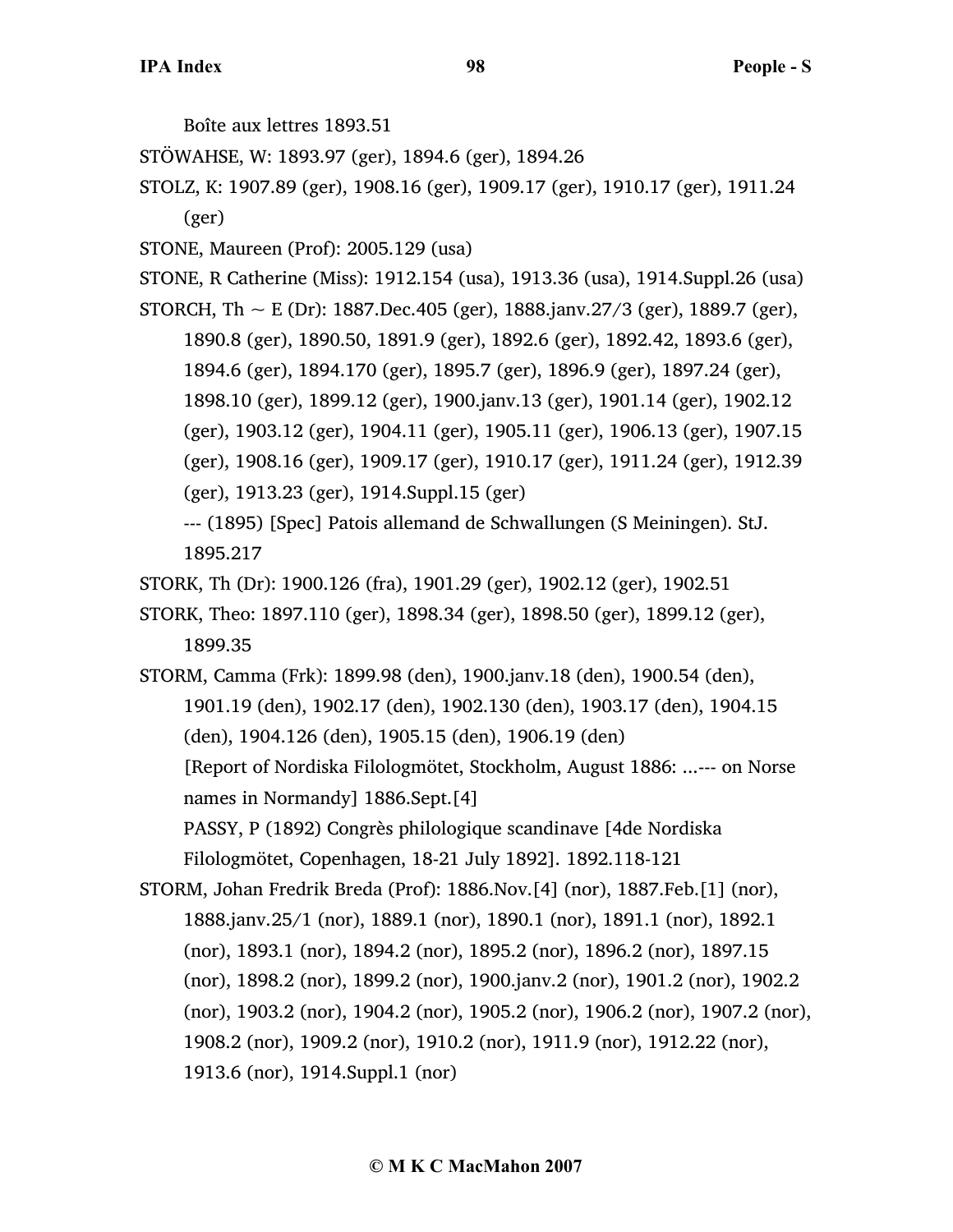PASSY, P (1886) [Editorial: Nordiska Filologmötet, Stockholm, 13 August 1886, discussion of language-teaching methods by ... --- ]. 1886.Sept.[1] [Report of Nordiska Filologmötet, Stockholm, August 1886: ... --- on diphthongs in Romance languages]. 1886.Sept.[4]

[Extract from letter from --- to the ft on the type of phonetic notation used.] 1886.Oct.[4]

PASSY, P (1887) Professor Storm on language-teaching [résumé of 'Om en forbedret undervisning i nyere Sprog' (Universitets og Skole Annaler, 1887): position intermediate between that of Quousque Tandem and

conservative practices.] 1887.June.185-187

WESTERN, A (1887) [Rev] --- (1887) Dialogues français enseignant la grammaire et la phraséologie du français parlé. Cours moyen. Copenhague: Librairie Gyldendal. 1887.July.235-237

[Rev] --- (1887) Dialogues français, enseignant la grammaire et la phraséologie du français parlé. 2e éd. Copenhague: Gyldendal. 1888.Feb.79/15

--- (1888) [Suggestions for phonetic symbols.] 1888.June.251/42

[Rev] --- (1888) Französische Sprechübungen. Eine systematische Darstellung der französischen Umgangssprache durch Gespräche des täglichen Lebens, nach der Grammatik geordnet. Bielefeld & Leipzig: Velhagen & Klasing. 1888.July.317/53

[Rev] --- (1888) Fransche Spreekoefeningen tot gelijktidige beoefening van de spraakkunst en de gesproken taal. Groningen: J B Wolters.

1888.Oct.428/76

WESTERN, A (1888) [Ages of Johan Storm and August Western.] 1888.Nov.459/83

WESTERN, A (1889) [Rev] --- (1888) Det Nynorske Landsmaal. En

Undersøgelse. Kjøbenhavn: Gyldendal. 1889.19-20. Corr: 1889.38

[Expected participants at the Phonetic Congress.] 1889.45

[Rev] VIËTOR, W [ed] (1888-89) Phonetische Studien. II Band. 1889.83-84

[Results of Council Elections (1890).] 1890.9

[Result of Council elections (1891).] 1891.10-11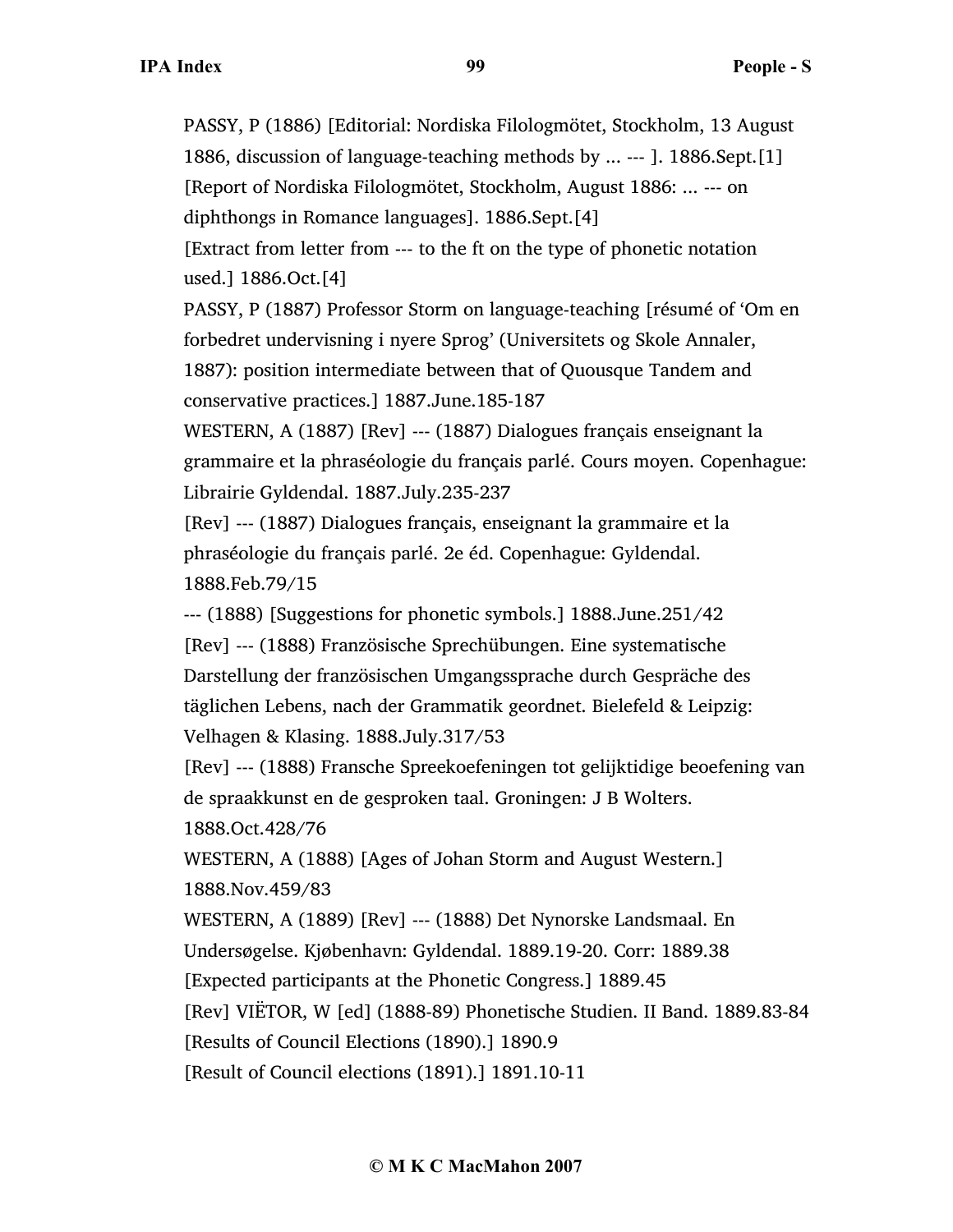SOAMES, Laura (1891) [Use of syllabic /s/ in English. Comm: P Passy]. 1891.13 PASSY, P (1892) Congrès philologique scandinave [4de Nordiska Filologmötet, Copenhagen, 18-21 July 1892]. 1892.118-121 [J--- : example of confusion of 2 Mandarin Chinese tones by a speaker of English.] 1892.122 [Publications Received.] 1892.146 PASSY, P (1893) [Rev] --- (1892) Englische Philologie. Anleitung zum wissenschaftlichen Studium der englischen Sprache. 2te vollständ umgearb und sehr vermehr Auflage. I Die lebende Sprache. 1 Abteilung: Phonetik und Aussprache. Leipzig: O R Reisland. 1893.61-63 [Results of election to Council (1894): Honorary members: --- ...]. 1894.14- 15 KLINGHARDT, H (1896) Die neuere Sprachen und die Reform des höheren Unterrichts  $[$  = tribute to --- on his 60th birthday;  $\lt$  Verdens Gang]. 1896.214-215 --- (1897) Failure of the classical method < Dialogues français]. 1897.10 [--- : resignation, Christiania]. 1912.123 [death]. 1923.1 FOLDVIK, A K (1977) Sweet to Storm on narrow and wide. 1977.4-9 STORME, F: 1906.121 (bel), 1907.18 (bel), 1908.19 (bel), 1909.20 (bel) STORR, [ ] Meeting of the Teachers' Guild [of Great Britain and Ireland, Cheltenham,

April 1890]. 1890.50-51

STORR-BEST, G M (Mlle): IPA exam result. 1923.8

STORY, Ch A (Major)

[United States Fonetic Company sets up school in Chicago in which reading and spelling are taught by the phonetic method.] 1887.July.239

- STORY, L (Miss): 1905.121 (sco), 1906.9 (sco), 1907.9 (sco), 1908.10 (sco), 1909.10 (sco), 1910.10 (sco), 1910.167 (eng), 1911.18 (eng), 1912.32 (eng), 1913.16 (eng), 1914.Suppl.10 (eng)
- STORY, Mary (Miss): 1901.122 (irl), 1902.7 (irl), 1903.7 (irl), 1903.30, 1904.4 (irl)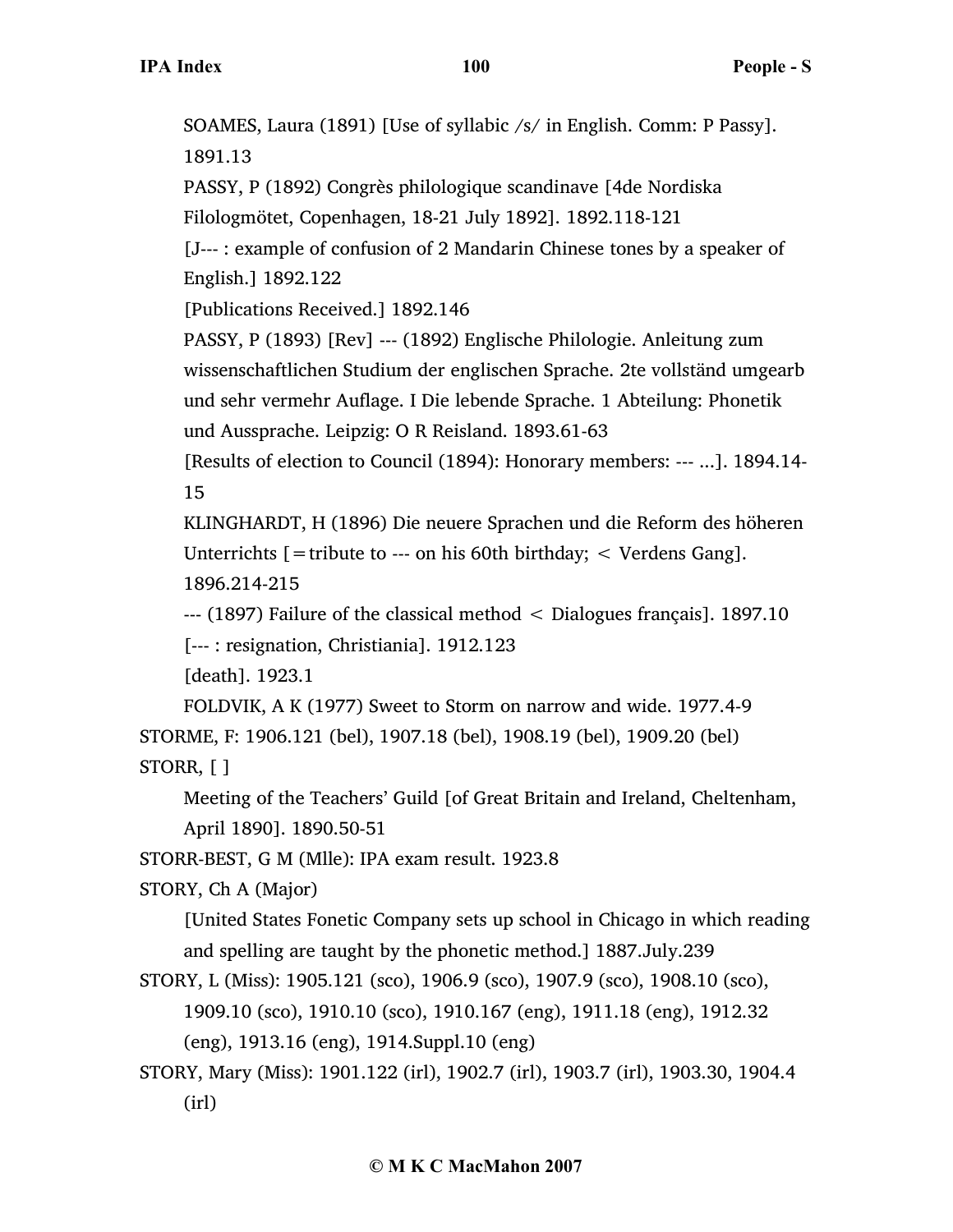**IPA Index 101 People - S** STOSSBERG, [ ]: 1902.12 (ger), 1902.146 STOVER, W L: 1959.49 (usa) STOY, J F: 1909.70 (ger), 1910.17 (ger), 1911.24 (ger), 1912.39 (ger), 1913.23 (ger), 1913.111 STRACHAN, L R M: 1913.87 (ger), 1914.Suppl.12 (ger) STRACK, H: 1895.53 (ger), 1896.9 (ger), 1896.35 STRAKA, G (Prof): 1954.42 (fra), 1955.Suppl.ii (fra), 1961.Suppl.ii (fra), 1972.Suppl.4 (fra), 1975.Suppl.5 (fra), 1978.Suppl.6 (fra), 1981.Suppl.6 (fra), 1990.ii.62 (fra) STRAKHOFF,  $M \sim V$  (Mrs): 1928.64 (sov), 1930.16 (sov), 1932.19 (sov) STRAND, Jenny (Frk): 1899.20 (fin), 1900.janv.20 (fin), 1901.21 (fin), 1902.19 (fin), 1903.19 (fin), 1904.17 (fin), 1905.17 (fin), 1905.86 STRANG, Barbara M H (Prof) WELLS, J C (1963) [Rev] --- (1962) Modern English Structure. London: Edward Arnold (Publishers) Ltd. 1963.12-15 STRANGE, Winifred (Dr): 1994.55 (usa), 1998.138 (usa) STRANGERT, Eva: 2005.128 (swe) STRASSER, P: 1897.24 (ger), 1899.12 (ger), 1899.35, 1900.janv.13 (ger), 1900.févr-mars.19, 1901.14 (ger), 1901.47 STRAUB, H: 1897.74 (net), 1897.143 (net), 1898.14 (net), 1899.15 (net), 1900.janv.16 (net), 1900.févr-mars.19, 1901.17 (net), 1901.48 STRAUGHAN, L E: 1909.10 (eng), 1910.10 (eng), 1911.18 (eng), 1912.32 (eng), 1913.16 (eng), 1914.Suppl.10 (eng) STRAUSS: see also LÉVI-STRAUSS STRAUSS, Joh (Frl): 1899.82 (ger) STRAVEN, Egide PASSY, P (1899) [Spec] Patois flamand de St-Trong, Limbourg. StJ [inf= -- - ]. 1899.126-127 STRAWSON, Winifred (Mlle): IPA exam result (French). 1911.128 STRAY, P B C: 1950.41 (eng), 1952.Suppl.iv (eng), 1955.Suppl.iv (eng),

1961.Suppl.v (eng), 1968.23

STREIM, M Ch F: 1900.févr-mars.19 (auh), 1901.16 (auh), 1902.14 (auh),

1902.146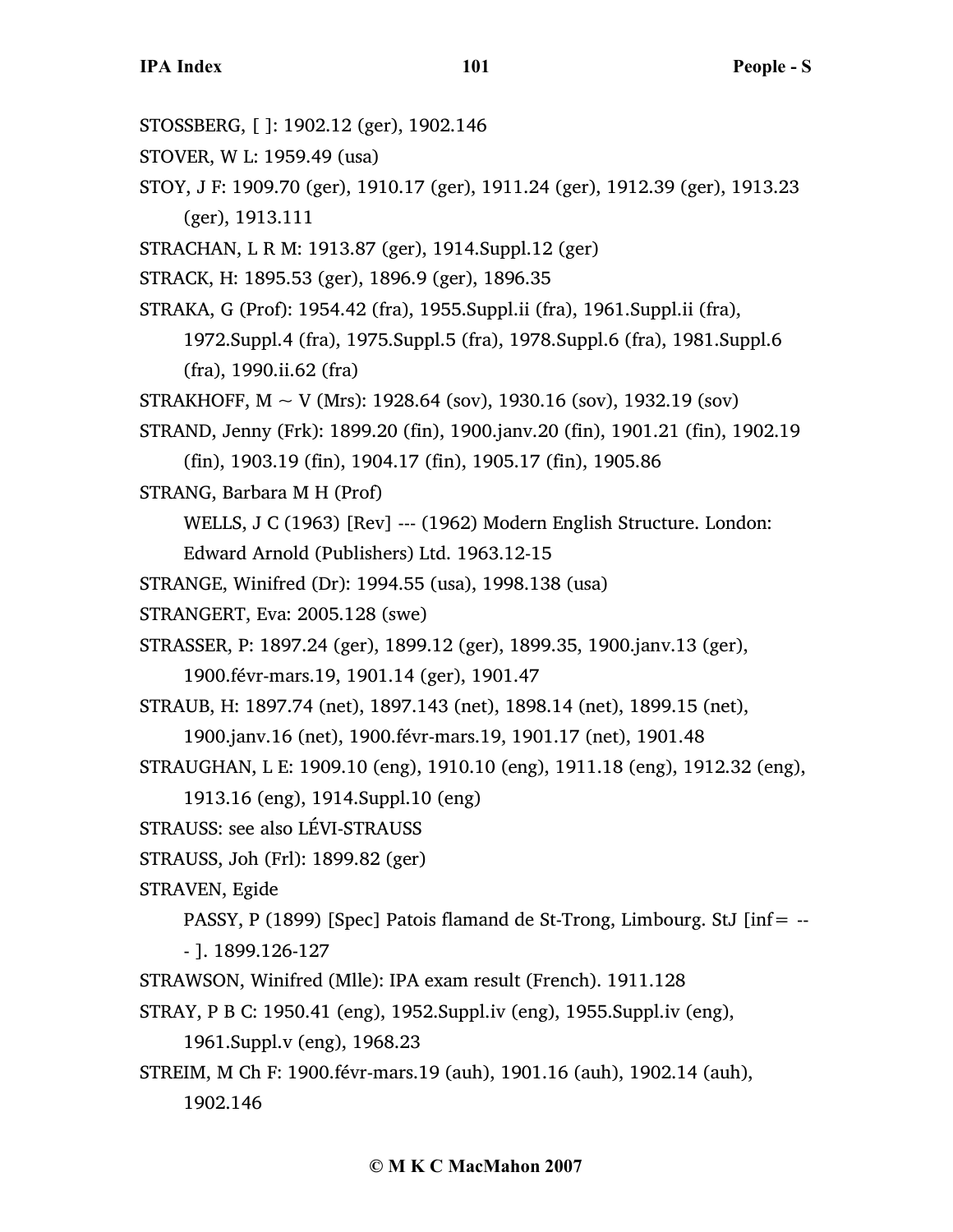STREIM, Felice (Mlle): 1899.129 (auh), 1900.janv.15 (auh), 1901.16 (auh), 1901.47

STRELEN, Marion (Mrs): 1964.36 (brd), 1965.16 (brd)

STRENG, V O: see STRENG, Walter  $O \sim V O$ 

STRENG, Walter  $O \sim V O$ : 1897.74 (fin), 1898.20 (fin), 1898.50 (fin), 1899.20

(fin), 1899.36, 1900.janv.20 (fin), 1900.févr-mars.20, 1901.21 (fin),

1902.19 (fin), 1902.52

STREVENS: see also HOLFORD-STREVENS

STREVENS, A: 1998.138 (eng)

STREVENS, Peter D (Prof): 1948.32 (eng), 1949.9 (eng), 1952.Suppl.x (goc),

1955.Suppl.xi (goc), 1961.24 (eng), 1961.Suppl.v (eng), 1964.37 (eng)

--- (1954) Representation of rate-of-change of tongue-position 1954.24-26

--- (1960) [Rev] PRING, J T (1959) Colloquial English Pronunciation.

London: Longmans, Green. 1960.16-18

O'CONNOR, J D (1960) [Rev] --- (1958) Aural Aids in Language Teaching, with a catalogue of gramophone records for use in teaching English.

London: Longmans. 1960.18

STRIDFELDT, Monika

HAMMARSTRÖM, Göran (2006) [Rev] --- (2005). La perception du français oral par des appreneurs suédois. Umeå: University of Umeå. 2006.213-215

STRØJER, Lisbeth M (Miss): 1977.89 (eng), 1978.Suppl.5 (den), 1981.Suppl.5 (den)

STRÖM, Emil: 1896.16 (fin), 1897.32 (fin), 1898.20 (fin), 1899.20 (fin),

1900.janv.20 (fin), 1901.21 (fin), 1902.19 (fin), 1903.19 (fin), 1903.30 STRÖMBERG, A: 1890.8 (swe), 1891.9 (swe)

STRÖMBERG, Emma (Frk): 1893.41 (swe), 1894.12 (swe), 1895.13 (swe), 1896.15 (swe), 1897.31 (swe), 1898.18 (swe), 1899.19 (swe), 1900.20 (swe), 1901.20 (swe), 1902.19 (swe), 1903.19 (swe), 1904.16 (swe), 1905.16 (swe), 1906.20 (swe), 1907.22 (swe), 1908.23 (swe), 1909.24 (swe)

STROMBERG, Karen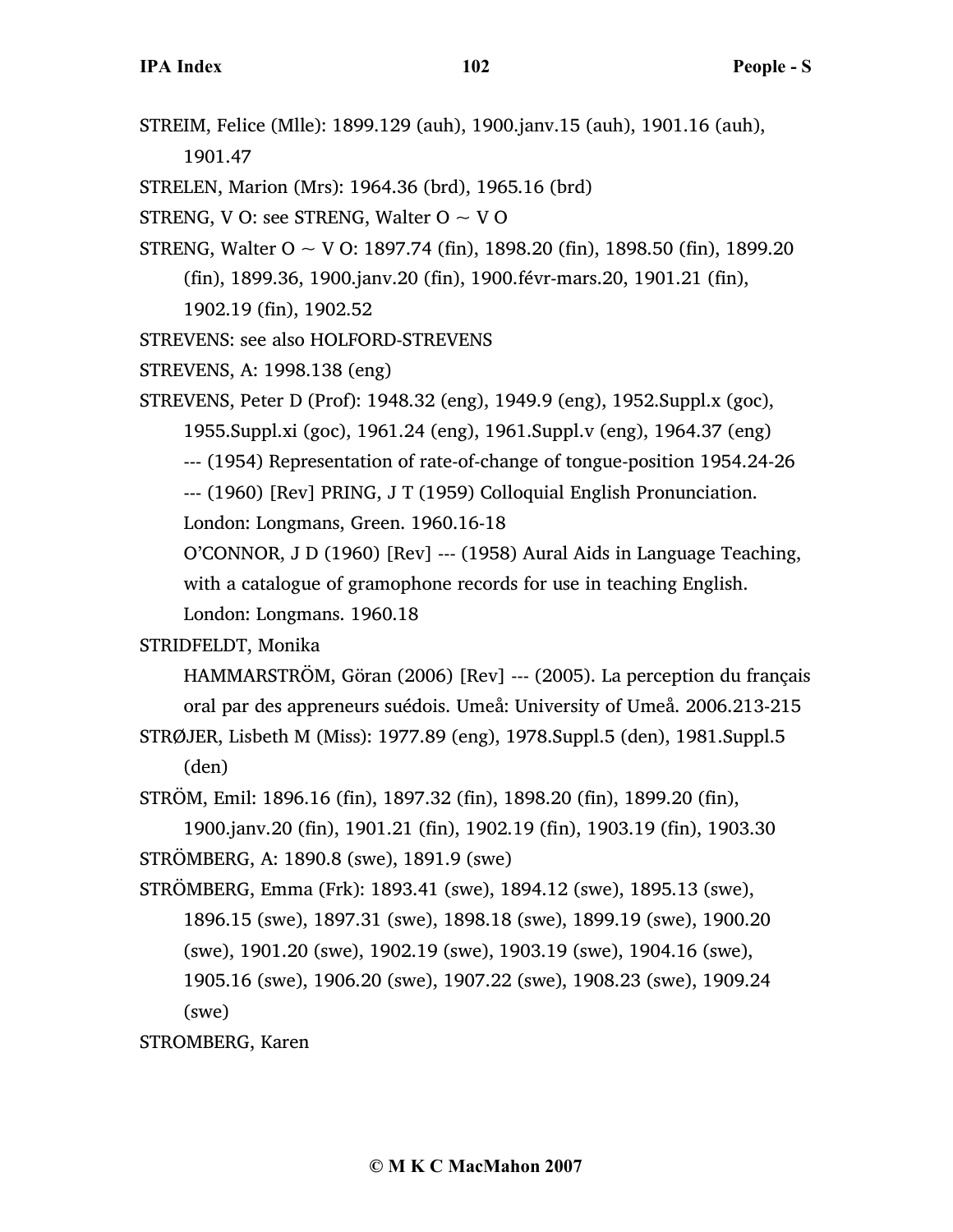--- & ROACH, Peter (1993) The representation of stress-patterns in

pronunciation dictionaries: 'morse-code' vs orthographic marking. 1993.53- 58

- STRONG, C C: 1913.87 (irl), 1914.Suppl.4 (irl)
- STRONG, Herbert Augustus
	- PASSY, P (1891) [Rev] --- , LOGEMAN, W S & WHEELER, B I (1891)

Introduction to the Study of the History of Language. London: Longmans Green & Co. 1891.34

--- & BLACKIE, J S (1893) Language teaching [in Belgium; < The Scotsman, 2 November 1893]. 1893.164-166

--- (1894) [Proposal to establish a four-year college course in languagelearning in Scotland]. 1894.54

STRUNK, W, Jr: 1898.150 (fra), 1899.5 (fra), 1900.janv.5 (fra), 1900.févrmars.18 (usa), 1901.22 (usa), 1901.48, 1902.20 (usa), 1902.34 (usa), 1903.20 (usa), 1903.48

STRUTH, B (Frl): 1912.39 (ger), 1913.23 (ger), 1914.Suppl.15 (ger)

- STRUTHERS, J (Sir): 1900.févr-mars.18 (eng), 1901.7 (eng), 1902.7 (eng), 1903.7 (eng), 1904.7 (eng), 1905.7 (eng), 1906.9 (eng), 1907.9 (eng), 1908.10 (eng), 1909.11 (eng), 1910.10 (eng), 1911.18 (eng), 1912.32 (eng), 1913.16 (eng), 1914.Suppl.10 (eng)
- STRUVE, W von: 1897.142 (rus), 1898.20 (rus), 1898.36, 1899.20 (rus), 1899.36
- STRYGER, André (Mr): 2006 [IPA-Rec]
- STUART, D M (Miss): 1964.15 (sco)
- STUART, Don Graham: 1965.16 (usa)
- STUART, T P Anderson

TUTTLE, E H (1910) [Rev] SAILLENS, E & HOLME, E R (1909) First

Principles of French Pronunciation. With an introduction on the organs of

speech by Professor T P Anderson Stuart. London: Blackie & Son Ltd.

1910.132-134. Comm: P Passy. Corr: 1911.5

STUART, William (Rev): 1911.162 (irl), 1912.32 (irl), 1913.16 (irl),

1914.Suppl.10 (irl)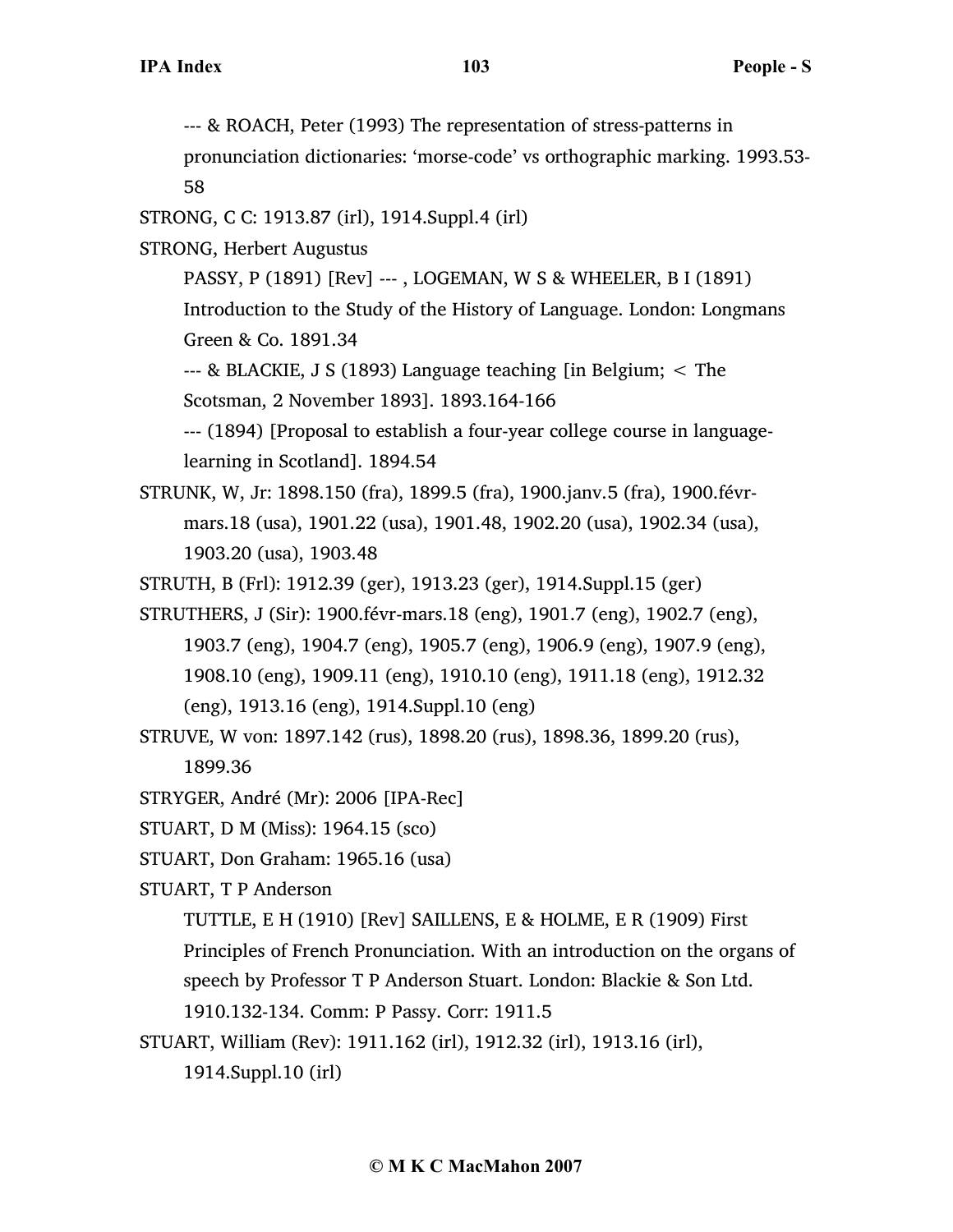STUART-SMITH, Jane Helen (Dr): 1998.138 (sco), 2000.124 (sco), 2005.128 (sco)

STUBBE, Arthur  $\sim$  Artur: 1897.93 (ger), 1898.11 (ger), 1898.35 (ger), 1898.36

STUBELIUS, Svante (Dr): 1961.23 (swe), 1961.Suppl.vii (swe), 1972.Suppl.10

(swe), 1975.Suppl.14 (swe), 1978.Suppl.15 (swe)

STUCKENSCHMIDT, A: 1890.29 (ger), 1891.9 (ger), 1891.30

STUDDERT-KENNEDY, Michael

--- & LADEFOGED, Peter (2000) In Memoriam: Alvin M Liberman. 2000.109

STÜTZER, Johanne (Frk): 1907.21 (den), 1908.22 (den), 1909.23 (den)

STUMME, Hans (Dr): 1913.109 (ger), 1914.Suppl.15 (ger)

STUMP, George (Prof): 1938.57 (usa), 1938.79 (usa), 1944.12

STUMPF, Karl

[--- : lecture on experimental phonetics, Berlin, October 1924]. 1924.27

[Der 19te Deutsche Neuphilologentag, Berlin, October 1924]. 1924.27-28

STURM, P R  $\sim$  P V: 1896.9 (lux), 1897.25 (lux), 1898.13 (lux), 1899.14 (lux), 1900.janv.15 (lux), 1901.16 (lux), 1902.14 (lux), 1902.34 (lux), 1903.14 (lux), 1904.12 (lux), 1905.12 (lux), 1905.86

STURMFELS, A

STOERIKO, A (1890) Über den Aufenthalt der Neuphilologen in England [=résumé and discussion of --- ' paper in the Jahresbericht der Grossherzlichen Realschule zu Giessen on the value of residence abroad for students of modern languages]. 1890.61-63

STURZEN-BECKER ~ STURZENBECKER, Vilhelm Teodor Patrick (Dr): 1889.17 (swe), 1890.8 (swe), 1890.50

PASSY, P (1886) [Editorial: Nordiska Filologmötet, Stockholm, 13 August 1886, discussion of language-teaching methods by ... --- ]. 1886.Sept.[1] PALMGREN, F (1888) [Critique of Afzelius' alphabet (see 1888.Aug-Sept.65), with Specimens of English in Swedish Phonetic Transcriptions.] 1888.Suppl.Oct.1-4

STURZENEGGER, J J: 1970.24 (swi), 1972.Suppl.10 (swi), 1975.Suppl.14 (swi), 1978.Suppl.15 (swi), 1981.Suppl.15 (swi), 1990.ii.62, 1994.55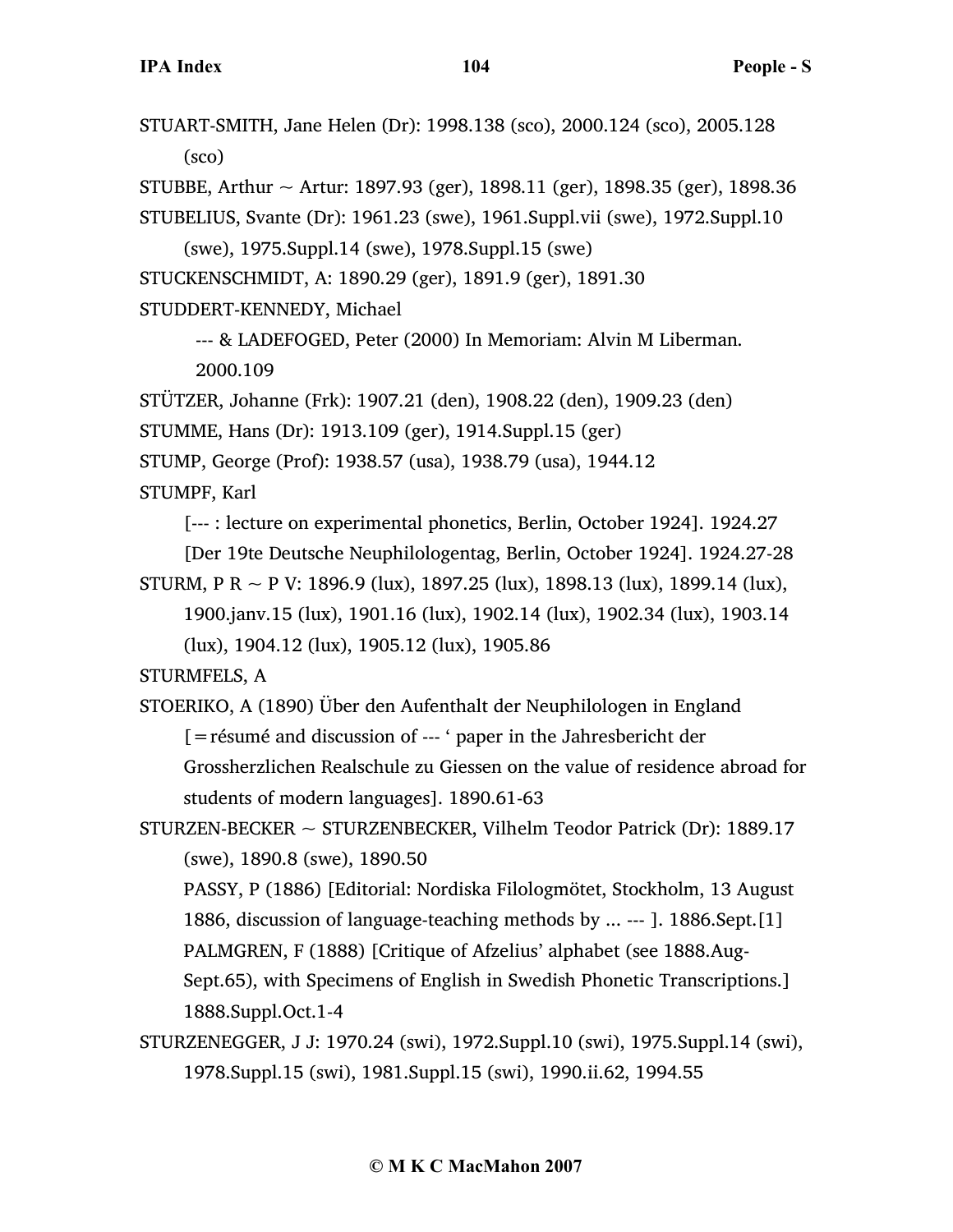- STUTZER, Robert: 1952.49 (swi), 1954.16 (swi), 1955.Suppl.v swi, 1957.27 (swi), 1957.44 (swi), 1959.23 (swi), 1960.20 (swi), 1961.Suppl.vi (swi), 1964.38 (swi), 1972.Suppl.10 (swi), 1975.Suppl.14 (swi), 1978.Suppl.15 (swi), 1981.Suppl.15 (swi), 1990.ii.62 (swi), 1994.55 (swi), 1998.138 (swi), 2000.124 (swi), 2005.128 (swi)
- SU, Chung Jen (Dr): 2000.124 (can), 2005.125 (can)
- SUAREZ, Pedro Blanco: 1905.86 (spa), 1906.16 (spa), 1907.19 (spa), 1908.19 (spa), 1909.4 (fra), 1910.4 (fra)
- SUAREZ DE NIELSEN, Gilda M (Mrs) [continued from SUAREZ LEONI]: 1990.ii.62 (den)
- SUAREZ LEONI, Gilda M (Miss): 1981.41 (ven), 1981.Suppl.24 (ven) [continued as SUAREZ DE NIELSEN]
- SUBBA RAO, G: 1910.123 (ind), 1911.38 (ind), 1911.131
- SUBBA RAO, P: 1910.123 (ind), 1911.38 (ind), 1911.131
- SUBBANAYUDU, V V: 1908.90 (ind), 1909.32 (ind), 1910.31 (ind), 1910.144
- SUBER, G (Miss): 1912.78 (swe), 1913.31 (swe), 1914.Suppl.21 (swe)
- SUBRAHMANYAM, N: 1913.65 (ind), 1914.Suppl.31 (ind)
- ŠUBRT, Fr: 1909.18 (auh), 1910.18 (auh), 1911.26 (auh), 1912.41 (auh)
- SUCHIER, [ ] (Prof): 1898.11 (ger), 1899.12 (ger), 1900.janv.13 (ger), 1901.14 (ger), 1902.12 (ger), 1903.12 (ger), 1904.11 (ger), 1905.11 (ger), 1906.13 (ger), 1907.15 (ger), 1908.16 (ger), 1908.63, 1908.92
	- [--- : appointed Associé de l'Académie Royale de Belgique]. 1905.114
- SUCHIER, W (Dr): 1897.125 (ger), 1898.11 (ger), 1899.12 (ger), 1900.janv.13
	- (ger), 1901.14 (ger), 1902.12 (ger), 1904.11 (ger), 1905.11 (ger),
	- 1906.122 (ger), 1906.13 (ger), 1907.15 (ger), 1908.16 (ger), 1909.17
	- (ger), 1909.43 (ger), 1909.95, 1910.12 ger, 1911.19 (ger), 1912.34 (ger),
	- 1912.93 (ger), 1913.110 (ger), 1913.18 (ger), 1914.Suppl.12 (ger)
- SUCHOMEL, V (Dr): 1887.Oct.345 (auh), 1888.janv.27/3 (auh), 1889.7 (auh), 1889.66
- SUDARSANAROW, K Pantulugaru: 1908.62 (ind), 1909.32 (ind), 1910.31 (ind) SUEDELIUS: see FRANZEN-SUEDELIUS
- $SÜSS:$  see  $SÜSS$ -REVACLIER  $\sim$  SUSS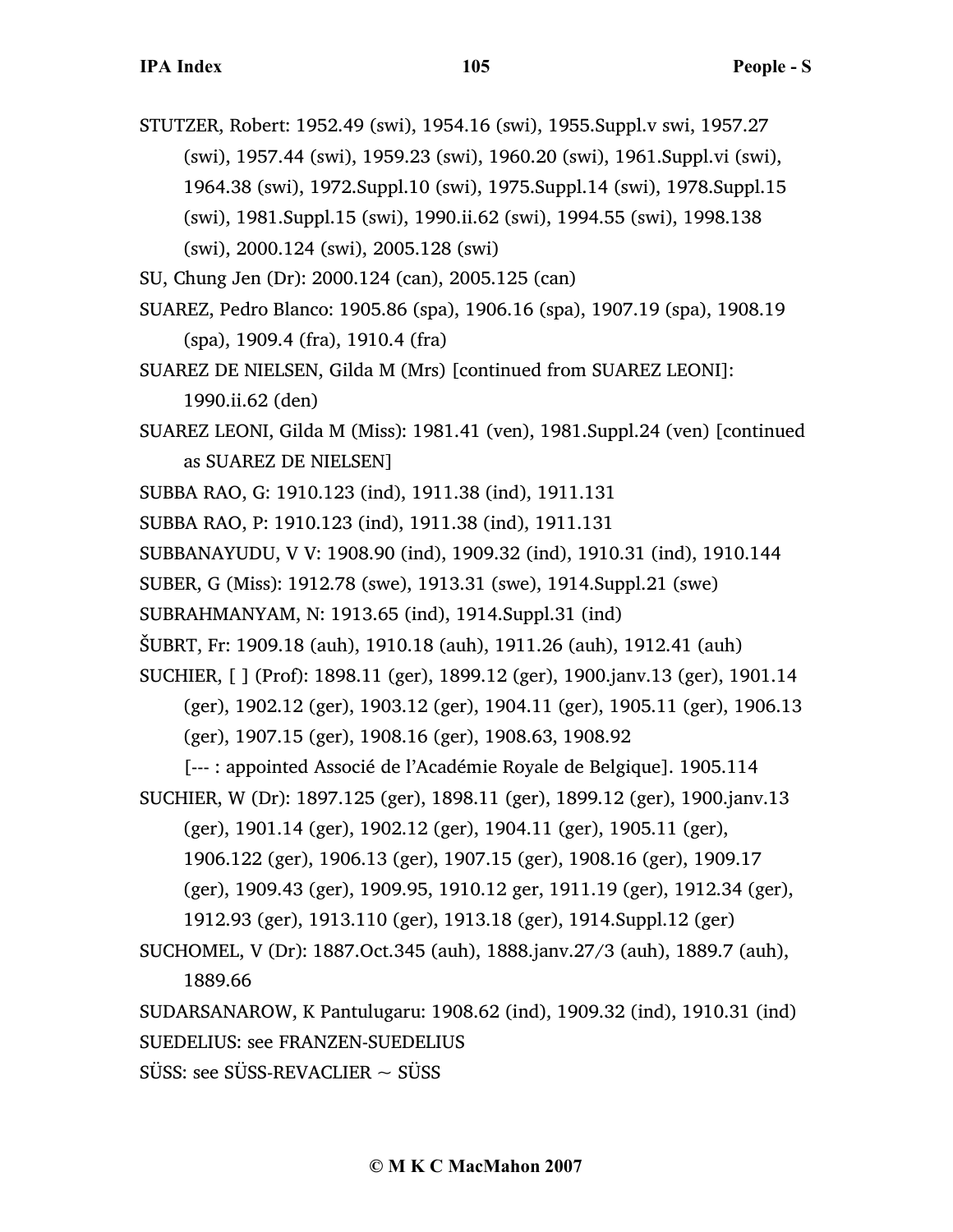$SÜSS-REVACLIER \sim SÜSS$ , B: 1888.Dec.489/89 (swi), 1889.2 (swi), 1890.2 (swi), 1891.2 (swi), 1892.7 (swi), 1893.7 (swi), 1893.42, 1894.8 (swi), 1895.8 (swi), 1895.33 WALTER, M (1888) [Observations on language-teaching in Lausanne and Geneva, especially with the phonetic method.] 1888.Oct.426/74-427/75 [List of candidates for election to Council (1890) and voting arrangements.] 1889.96-97 [List of candidates for election to Council (1891) and voting arrangements.] 1890.101-102 Question administrative  $[=$  call for nominations to Council (1891)]. 1890.89-90 [Results of Council Elections (1890).] 1890.9 [Result of Council elections (1891).] 1891.10-11 [List of candidates for election to Council (1892).] 1891.122 [List of candidates for election to Council (1892) and voting arrangements.] 1891.134-135 [Results of election to Council (1892): voting figures.] 1892.12-13 [... Council members]. 1893.12 SÜTTERLIN, [ ] (Dr) [Lectures on phonetics, especially of German, French and English, Heidelberg]. 1892.136 SUFFRITTI, C: 1955.49 (ita), 1955.Suppl.vi (ita) SUGARMAN, D: 1961.Suppl.v (eng), 1961.23 (eng) SUHRKE, E: 1894.65 (fra) SUKINO, Yoshiharu: 1925.Suppl.13 (jap) SULEIMAN, Muhammad: 2000.124 (eng) SULLENBERG, Florence (Miss): 1911.11 (fra), 1912.24 (fra), 1913.8 (fra) SULLENBURG, Florence A (Miss): IPA exam result (German). 1911.62 SULLEY-PRESBY, Charlotte (Mrs): 1914.60 (usa) SULLIVAN, J F: 1965.17 (eng), 1972.Suppl.13 (eng), 1975.Suppl.17 (eng), 1978.Suppl.18 (eng)

SULLIVAN, J H: 1978.94 (wal), 1978.Suppl.18 (wal), 1981.Suppl.18 (wal)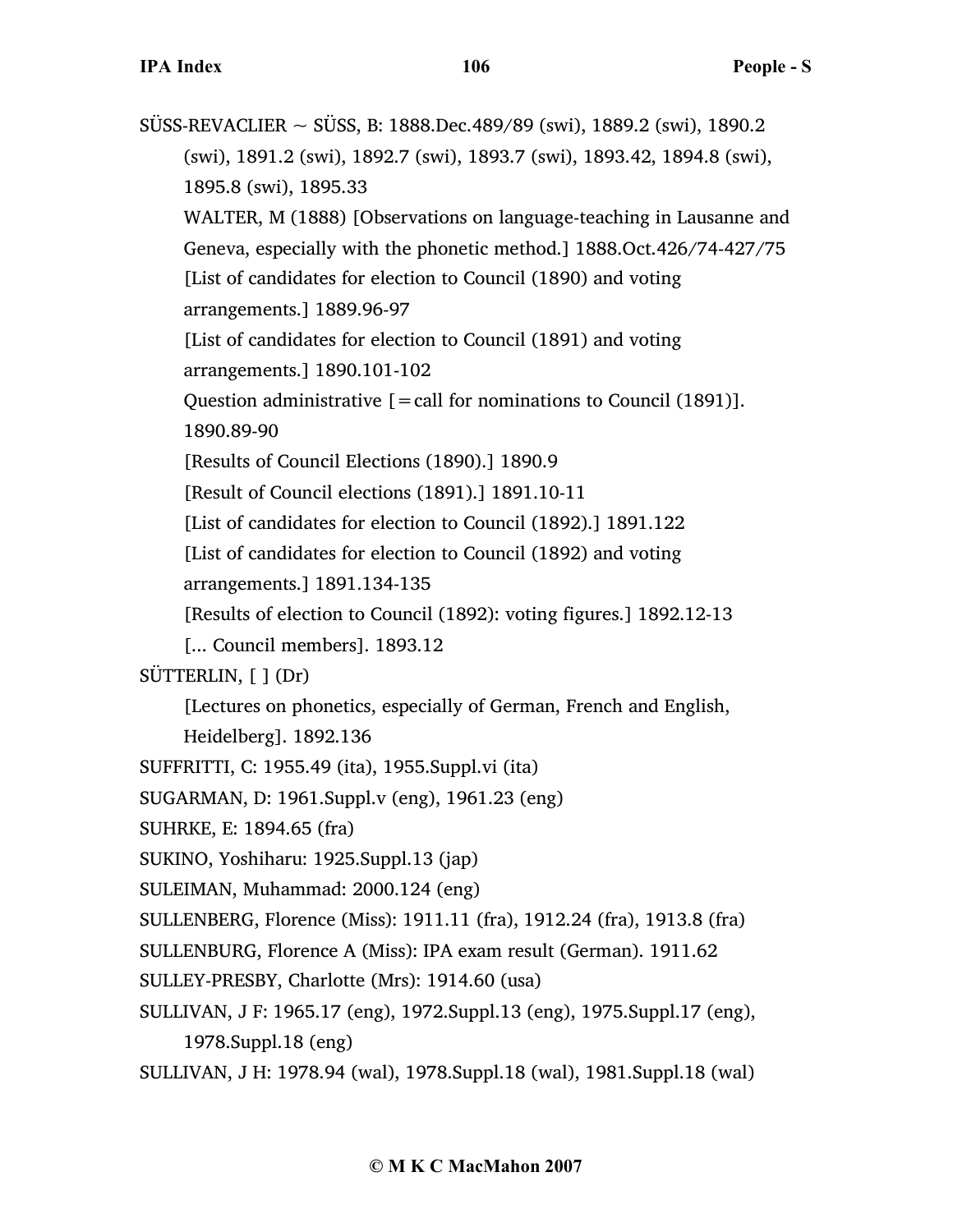SULLIVAN, Paul: 1968.22 (usa), 1972.Suppl.16 (usa), 1975.Suppl.21 (usa), 1978.Suppl.21 (usa), 1981.Suppl.21 (usa) [continued as O'SULLIVAN] SUMANDISYA, Nantha (Miss): 1963.38 (usa) SUMERA, Magdalena (Dr): 1990.ii.62 (pol), 1994.55 (pol) SUMMERS, G M ABERCROMBIE, D (1954) [Rev] LAMBERT, H M (1953) Introduction to the Devangari Script: for students of Sanskrit, Hindi, Marathi, Gujarati and Bengali. [The Bengali section in collaboration with G M Summers.] London: Oxford University Press. 1954.32-34 SUMNER, A T PASSY, P (1930) [Rev] YOUNG, R R & --- (1930) Koyɛima kɑɑ gɔlɔisiɑ, ɛts [Contains: Arithmetic book in Temne; the same in Mende; a Reader in Temne; 2 Readers in Mende]. London: Longmans, Green & Co. 1930.30 SUMNER, Claude (Rev Prof): 1953.25 (can), 1953.45 (eth), 1955.Suppl.xi (eth), 1961.Suppl.viii (eth), 1972.Suppl.3 (eth), 1975.Suppl.5 (eth), 1978.Suppl.5 (eth), 1981.Suppl.5 (eth), 1990.ii.62 (eth), 1994.55 (eth), 1998.138 (eth), 2000.124 (eth), 2005.125 (eth) SUNARDJO, H: 1952.49 (idn), 1955.Suppl.xii (idn) SUNDARA, A Row: 1908.90 (ind), 1909.32 (ind), 1909.139 SUNDBORG, A (Nti): 1895.126 (fra), 1895.154 (fin), 1896.16 (fin), 1897.32 (fin), 1898.20 (fin), 1899.20 (fin), 1900.janv.20 (fin), 1901.21 (fin), 1902.19 (fin), 1903.19 (fin), 1904.17 (fin), 1905.17 (fin), 1906.20 (fin), 1907.23 (fin), 1907.55 SUNDBY, Bertil GIMSON, A C (1954) [Rev] --- (1953) Christopher Cooper's 'English Teacher' (1687) (Lund Studies in English XXII). Lund: C W K Gleerup. 1954.34-36 BALL, C J E (1964) [Rev] --- (1963) Studies in the Middle English Dialect Material of Worcestershire Records (Norwegian Studies in English No 10). Bergen & Oslo: Norwegian Universities Press; New York: Humanities Press. 1964.27-29 SUNDIN, [ ] (Mlle): 1899.5 (fra) SUNDKVIST, B Peter: 2000.124 (eng)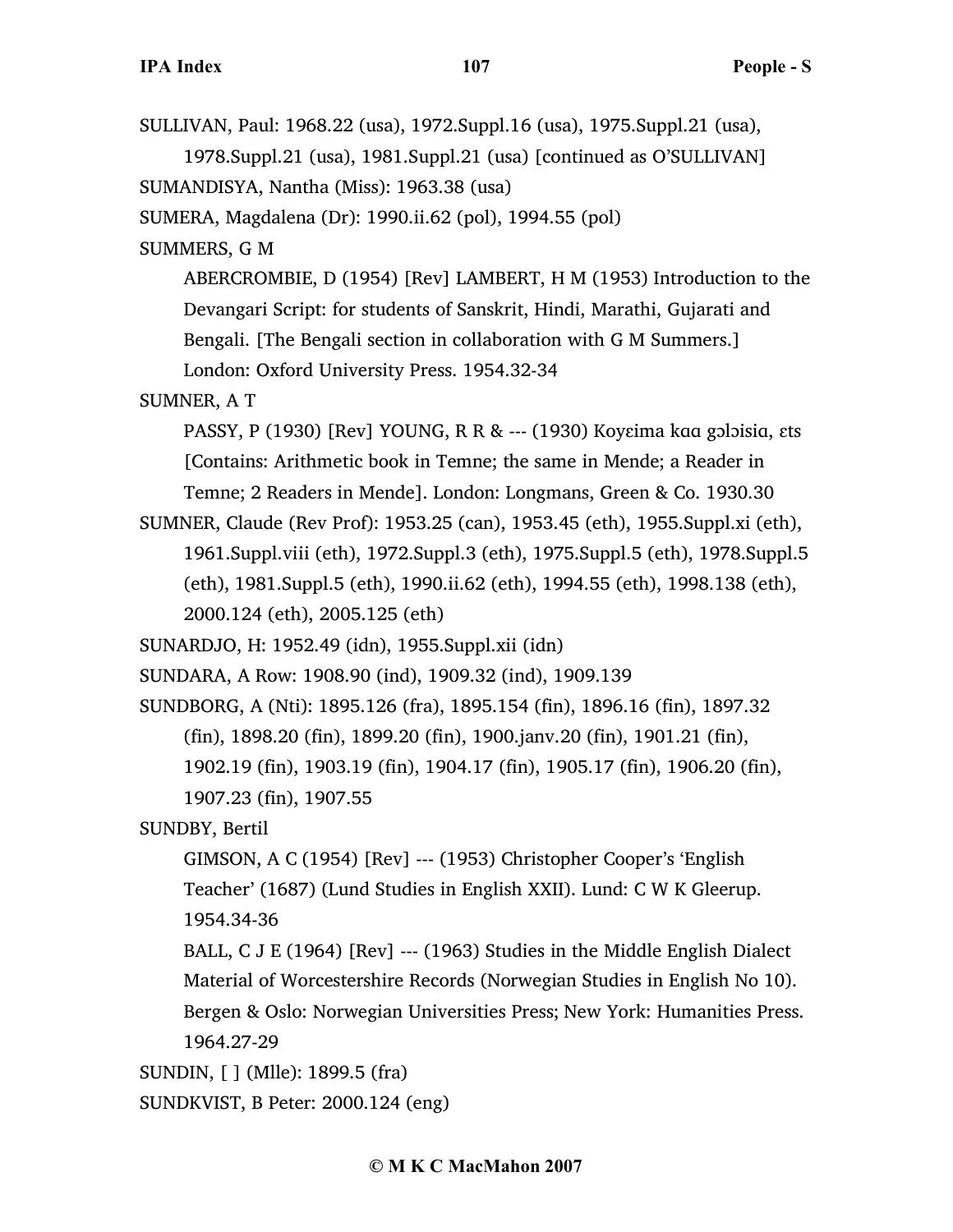| SUNDSTEDT, G: 1888.June.249/41 (swe), 1889.7 (swe), 1890.8 (fra), 1891.9         |  |
|----------------------------------------------------------------------------------|--|
| $(fra)$ , 1891.30, 1892.25 (swe)                                                 |  |
| SUPER, O B: 1887. Nov. 378 (usa), 1888. janv. 27/3 (usa), 1889. 2 (usa), 1890. 2 |  |

PASSY, P (1887) The new arrangement  $[$  = names suggested for the

Council; Statutues of the Association]. 1887.Dec.405-406

[Results of Council elections to FTA; Statutes approved.] 1888.Jan.27/3-

28/4. Corr: 1888.Feb.80/16

(usa), 1890.49

--- (1888) [George Washington's descendants; see 1887.Nov.380.] 1888.Jan.28/4

--- (1888) Englishmen's French [=discussion of certain French loan-words in English]. 1888.Jan.29/5

Meeting of the FTA [(President: E O Kenyon), Paris, 5 Jan 1888:

Treasurer's Report; Statutes approved; 20 Councillors elected].

1888.Feb.73/9-74/10

[List of candidates for election to Council (1890) and voting

arrangements.] 1889.96-97

[Results of Council Elections (1890).] 1890.9

SUPERIOR: see MOTHER SUPERIOR; SISTER SUPERIOR

SURKAMP, Ernst: 1911.94 (ger), 1912.39 (ger), 1912.94 (ger), 1913.23 (ger),

1914.Suppl.15 (ger)

```
--- (1911) [Q&A: Latin and Greek (Q) - books on the pronunciation of].
```
1911.115

--- (1911) [Bibliography of works on the pronunciation of Greek and Latin.

Comm: D Jones]. 1911.115-116

SURRAN, Scott: 2000.124 (usa)

SURYANARAYAM, Bazaru: 1912.54 (ind), 1913.40 (ind)

SURYANARAYANA, Pantulugaru P: 1908.90 (ind), 1909.32 (ind), 1910.31 (ind), 1911.38 (ind), 1911.131,

SURYANARAYANA, B Row: 1908.90 (ind), 1909.32 (ind)

SURYANARAYANA RAO, Bazaru: 1909.72 (ind), 1910.31 (ind), 1911.38 (ind)

SUSHELTAND, Jessie B (Miss): 1907.105 (eng), 1908.10 (eng), 1909.11 (eng),

1910.10 (eng)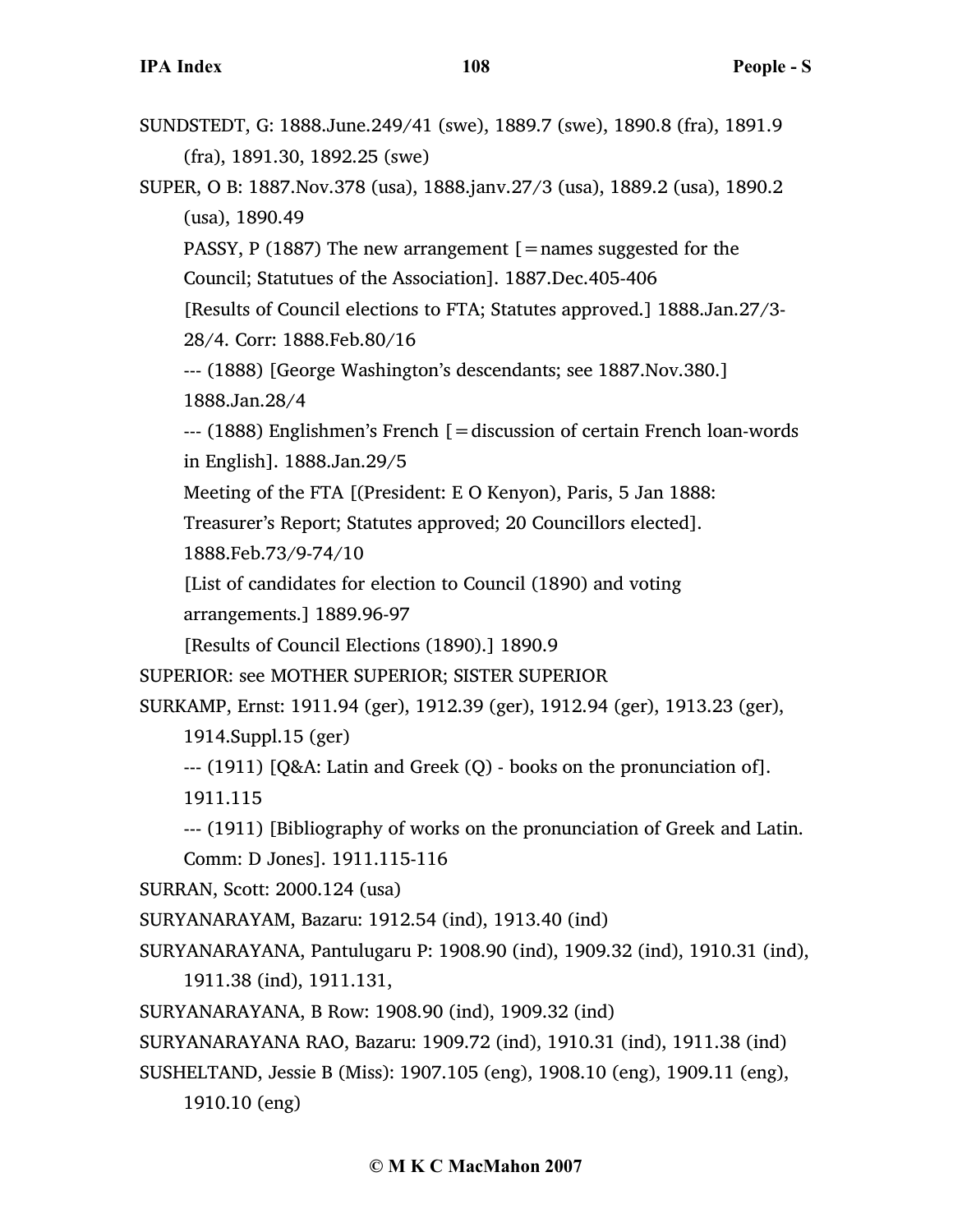S\*US\*TARS\*IC\*, Rastislav: 1998.138 (slo) --- , KOMAR, Smiljana, PETEK, Bojan (1995) [Illustrations of the IPA] Slovene  $[inf=male$  and female, from Ljubljana; includes NWS]. 1995.86-90 ŠUSTR, Jan: 1911.26 (auh), 1912.41 (auh), 1913.25 (auh), 1913.89 SUTTON, Ella (Mrs): 1931.18 (usa), 1932.20 (usa), 1933.19 (usa), 1934.35 (usa), 1934.35 (usa), 1936.40 (usa), 1938.36 (usa), 1938.36 (usa), 1948.32 --- (1933) [Spec] American English [inf=b Central New York State, ed Southern Pennsylvan < O'SHEA, W J (1931-1932) 35th Annual Report on Oral English and Phonetics, New York. See also JONES, D 1934.19. 1933.80 SUTTON, Laurel: 1998.138 (usa) SUTTON PAGE: see PAGE, W Sutton  $\sim$  SUTTON PAGE, W SUYS, Jos: 1897.158 (net), 1898.14 (net), 1899.15 (net), 1899.35

- SUZANIĆ, V: 1959.48 (yug), 1961.Suppl.vii (yug)
- ŠVAMBERK, Jan: see ŠVAMBERK, V  $\sim$  Jan
- ŠVAMBERK, V ~ Jan: 1909.18 (auh), 1910.18 (auh), 1911.26 (auh), 1911.95 (auh), 1912.41 (auh), 1913.25 (auh), 1914.Suppl.17 (auh)
- SVANTESSON, Jan-Olof: 2005.128 (swe)

LINDAU, Mona, NORLIN, Kjell, --- (1990) Some cross-linguistic differences in diphthongs. 1990.July.10-14

SVARTENGREN, H: 1905.25 (swe), 1906.20 (swe), 1907.22 (swe), 1908.23 (swe), 1909.25 (swe), 1909.95

SVEDELIUS: see also FRANZEN-SUEDELIUS ~ FRANZEN-SWEDELIUS

SVEDELIUS, Carl: 1888.Oct.425/73 (swe), 1889.7 (swe), 1889.65 (fin), 1889.89

(fra), 1890.8 (fra), 1890.80 (swe), 1891.9 (swe), 1892.10 (swe)

[--- : appointment, Swedish Royal Household]. 1890.84

SVEINBJØRNSSON, Sv: 1888.April.169/25 (den), 1889.7 (den), 1890.8 (den), 1891.9 (den), 1892.8 (den), 1893.9 (den), 1894.9 (den), 1895.10 (den), 1896.11 (den), 1897.27 (den), 1898.15 (den), 1899.16 (den), 1900.janv.17 (den), 1901.18 (den), 1902.16 (den), 1903.15 (den), 1904.14 (den), 1905.14 (den), 1906.17 (den), 1907.20 (den), 1908.20 (den), 1909.22 (den), 1910.21 (den), 1911.29 (den), 1912.44 (den), 1913.28 (den), 1914.Suppl.19 (den)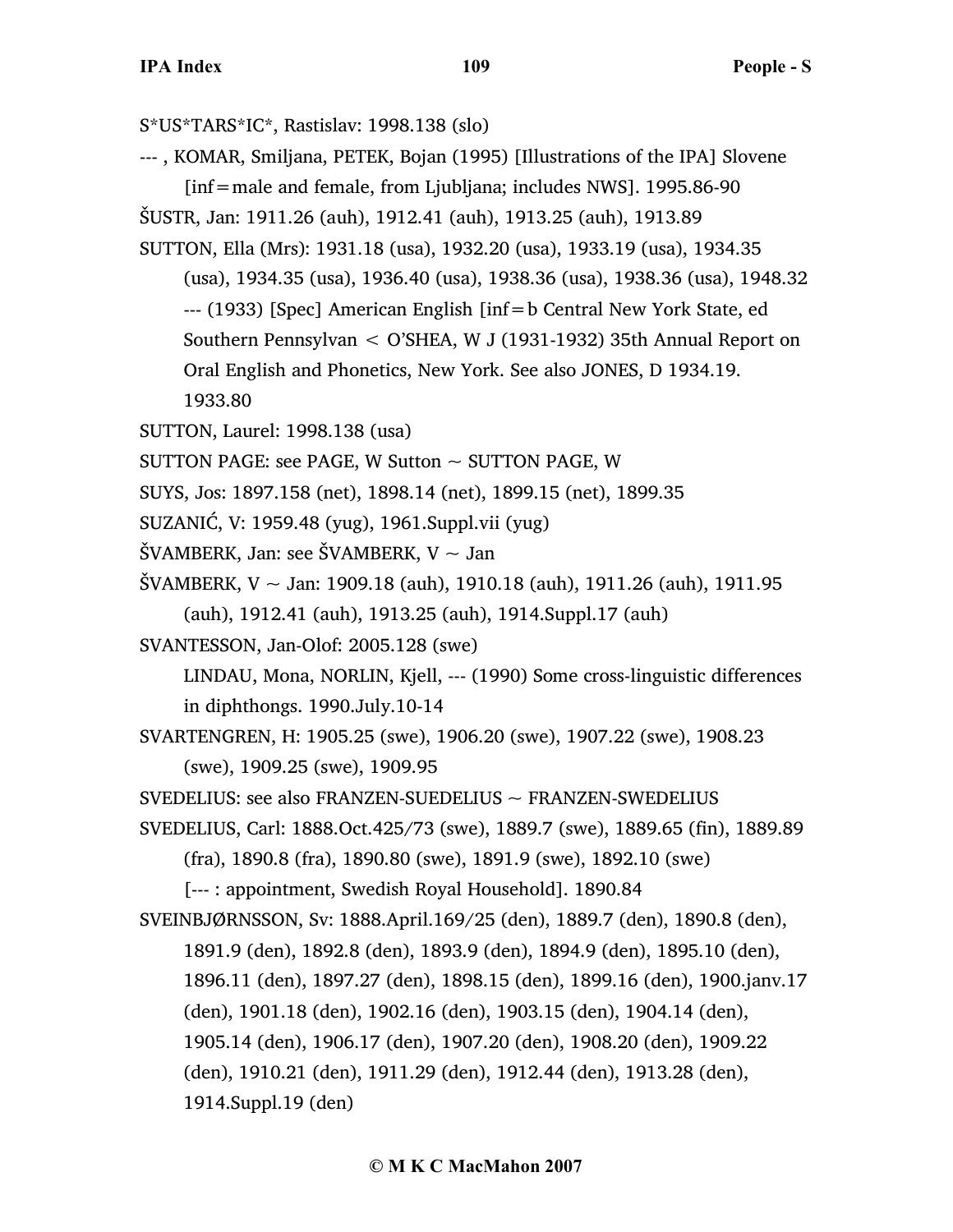--- (1891) [Rev] DAHLERUP, V & JESPERSEN, O (1889) Kortfattet dansk Lydlære til Brug ved Undervisning. Med ed Forord af Vilh Thomsen. København: Philipsen. 1891.32-34

--- (1891) [Rev] JESPERSEN, O (1890) Danias lydskrift. [Dania, Tidsskrift for Folkemal og Folkeminder, udgivet af O Jespersen og Kr Nyrop. T 1, Fasc 1, København.] 1891.32-34

--- (1893) [Rev] THORKELSSON, P (1893) Guide islandais-français à l'usage des Islandais et des voyageurs étrangers. Copenhague: Mansa. 1893.80

PASSY, Jean (1894) Réponse au sujet du French Reader [=questions about the form of transcription; various contributions, with extracts from correspondence; see also 1893.116-121, 1894.53-54,122]. 1894.69-74

--- (1894) [Spec] Islandais. Øm hljouDreton. 1894.97-100

--- (1895) [Spec] Islandais. StJ. 1895.217

--- (1900) [Spec] Islandais. API. 1900.Suppl.nov.17

--- (1905) [Spec] Islandais. Sol. 1905.40

--- (1906) [Spec] Islandais. Traduction du commencement de Felix Franke Phrases de tous les jours. 1906.91

[--- : appointment, Århus]. 1907.73

SVENDSEN, B P J: 1897.126 (fra), 1897.142 (mad), 1898.23 (mad), 1899.23

(mad)

PASSY, P (1897) [Spec] Betsileo (Madagascar). StJ [inf= --- ]. 1897.154- 155

SVENSSON, A (Dr): 1894.26 (swe), 1895.29 (swe), 1896.15 (swe), 1896.35 SVENSSON, Gustaf: 1895.165 (swe), 1896.15 (swe)

SVERAK, Milan G (Dr)

--- (1977) [Rev] ROMPORTL, M (1973) Studies in Phonetics. Prague: Academia. 1977.39-40

- -- (1977) [Rev] VACHEK, Josef (1976) Selected Writings in English and GeneralLinguistics Prague: Academia 1977.39-40

SVETOZAROVA, Natalia: 2000.124 (rus)

SWADESH, M (Dr): 1934.37 (usa)

SWAEN, A E H: 1901.105 (net), 1902.15 (net), 1902.52

## **© M K C MacMahon 2007**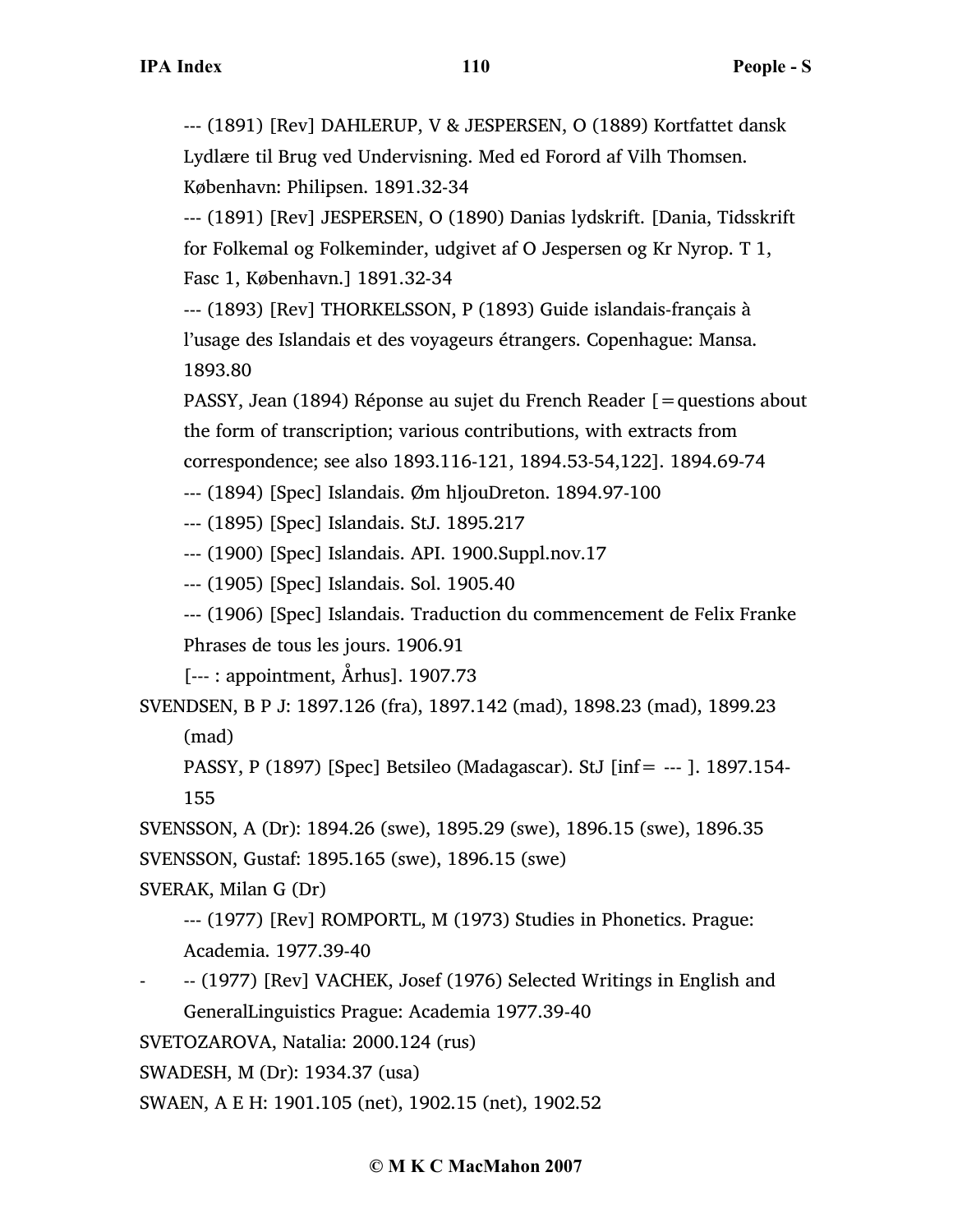SWAMINATHA AIYER, R: 1911.191 (ind), 1912.54 (ind), 1913.41 (ind), 1914.Suppl.31 (ind) SWEDELIUS: see FRANZEN-SUEDELIUS ~ FRANZEN-SWEDELIUS SWEET, Henry (Dr): 1886.Sept.[4] (eng), 1886.Nov.[4] (eng), 1887.Feb.[1] (eng), 1888.janv.25/1 (eng), 1889.1 (eng), 1890.1 (eng), 1890.juin.61 (eng), 1891.1 (eng), 1892.1 (eng), 1893.1 (eng), 1894.1 (eng), 1894.26 (eng), 1895.1 (eng), 1895.78 (eng), 1896.1 (eng), 1897.14 (eng), 1898.1 (eng), 1899.1 (eng), 1900.janv.1 (eng), 1900.70 (eng), 1901.1 (eng), 1902.1 (eng), 1903.1 (eng), 1904.1 (eng), 1905.1 (eng), 1906.1 (eng), 1907.1 (eng), 1908.1 (eng), 1909.1 (eng), 1910.1 (eng), 1911.9 (eng), 1912.21 (eng), [death] 1912.94 [Receipt of 'a most flattering letter' from ---.] 1886.Aug.[4] [---: adherent member of the FTA]. 1886.Aug.[4] PASSY, P (1886) Alphabetic questions  $\mathbf{r} =$  contains letter from  $\cdots$  on an International Phonetic Association and the type of transcription that should be used; views of J A Lundell]. 1886.Sept.[2] [F March: rules for simplified spelling of English; I Pitman: recommends the use of phonotypy to teach children to read; H Sweet the author of 'Partial Corrections'.] 1886.Oct.[3] Important notice [next Meeting of the FTA, Paris, 3 Jan 1887. Proposals: -- to be Honorary President ... ]. 1886.Dec.[1]. See also 1887.Jan.[1] PASSY, P (1887) [Rev] --- (1886) Elementarbuch des gesprochenen Englisch. 2te verb Auflage. Oxford: Clarendon Press; Leipzig: T O Weigel. 1887.April.[2-4]. See also --- 1887.May.154-155 PASSY, P (1887) [Editorial: phonetic notation in the ft]. 1887.May.153-154 --- (1887) [Comments on proposed French notation and on review of the Elementarbuch des gesprochenen Englisch (1887.April.[2-4])]. 1887.May.154-155 PASSY, P (1887) Professor Storm on language-teaching [résumé of 'Om en forbedret undervisning i nyere Sprog' (Universitets og Skole Annaler, 1887): position intermediate between that of Quousque Tandem and conservative practices.] 1887.June.185-187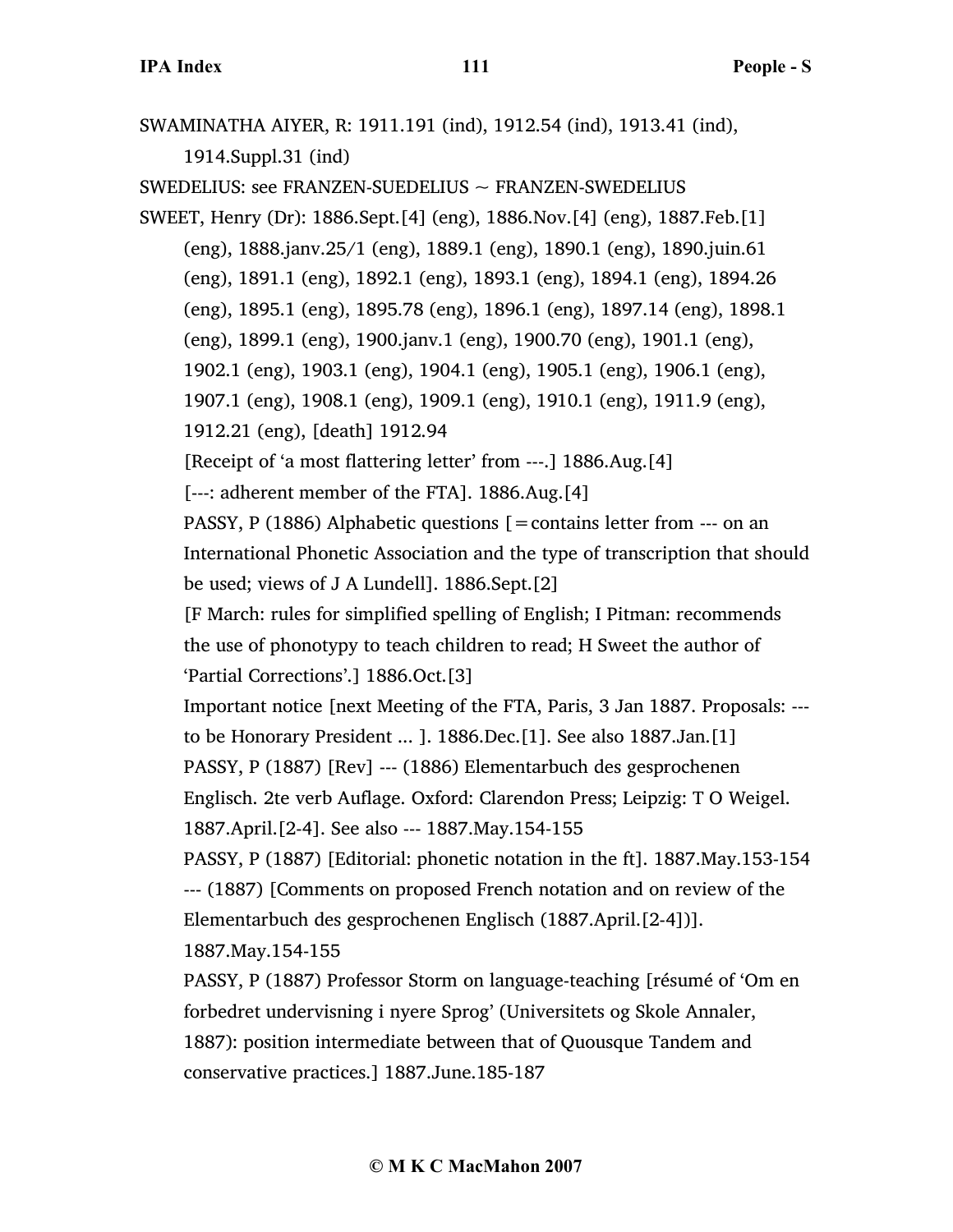PASSY, P (1887) [Phonetic notation; relationship to French SRA [=Société de réforme orthographique]; its alphabet's 'broad scientific character...very near an international standpoint'; quotation from --- 1886.Sept.[2]. 1887.Aug.285

KLINGHARDT, H (1887) [Use of the phonetic method in teaching English in Reichenbach with --- 'sElementarbuch des gesprochenen Englisch]. 1887.Sept.314

[---: lectures on the elements of phonetics, Oxford University].

1887.Dec.411

[Results of Council elections to FTA; Statutes approved.] 1888.Jan.27/3- 28/4. Corr: 1888.Feb.80/16

Decisions of the Council [Election of Office-Bearers and Council Members

...]. 1888.Feb.75/11

--- (1888) [Lectures on phonetics at Oxford University; comments on letter by L Havet on French spelling reform]. 1888.March.123/19

SPANHOOFD, C (1888) [Phonetics in the summer vacation course, Amherst

College, 2 July-3 Aug 1888; incl extr from circular; --- 's Handbook of Phonetics to be used.] 1888.July.315/51

JESPERSEN, Otto (1889) [Teaching English and French in Denmark by the phonetic method; use of books by --- and Franke.] 1889.18

--- (1889) On English stress 1889.18

[Rev] --- (1888) A History of English Sounds from the Earliest Period, with full word-lists. Oxford: Clarendon Press. 1889.22-24

SOAMES, Laura (1889) On English stress 1889.34-35

HAMILTON, A (1889) Standard English [incl discussion of

diphthongization in British accents]. 1889.53-55

PASSY, P (1889) The American Dialect Society [=formation of; phonetic spelling based on --- 's Broad Romic; use of y for j; o for 060; nasalization by turned apostrophe]. 1889.66

SOAMES, L (1890)  $[=(i)]$  phonetic notation in the mf (ii) standard form of English speech]. 1890.19-22. Corr: 1890.38

PASSY, P (1890) [Rev] --- (1890) A Primer of Phonetics. Oxford: Clarendon Press. 1890.43-45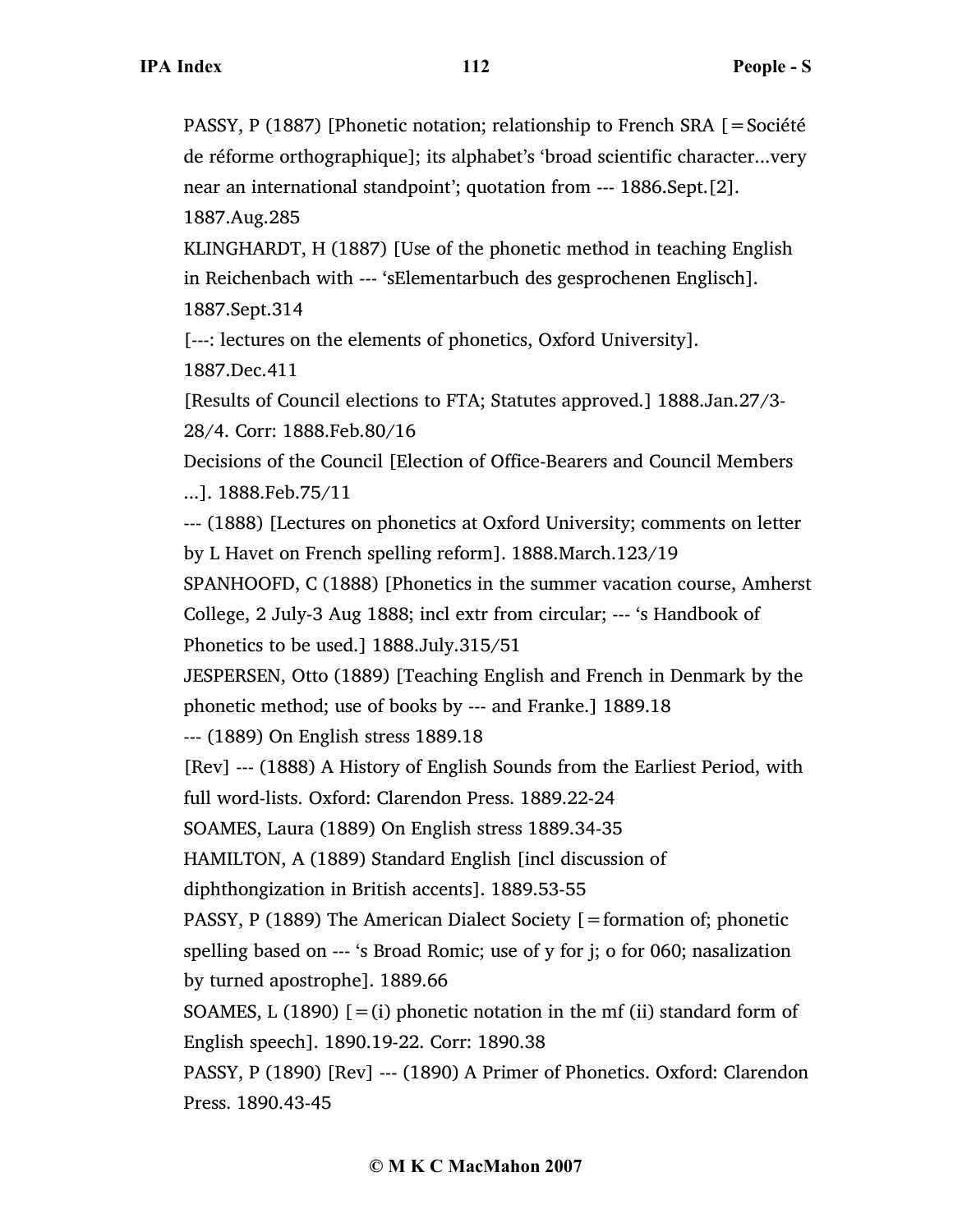STOERIKO, A (1890) Über den Aufenthalt der Neuphilologen in England [=résumé and discussion of A Sturmfels' paper in the Jahresbericht der Grossherzlichen Realschule zu Giessen on the value of residence abroad for students of modern languages]. 1890.61-63 PASSY, P (1890) [Rev] --- (1890) A Primer of Spoken English. Oxford: Clarendon Press. 1890.64-65 [Rev] VIËTOR, W [ed] (1889-90) Phonetische Studien. III Band. 1890.83 SOAMES, Laura (1891) [Use of syllabic /s/ in English. Comm: P Passy]. 1891.13 SOAMES, Laura (1891) American pronunciation [=mainly New York; vowels of BURN, LOW. Comm: P Passy]. 1891.75 HAMILTON, A (1891) Standard English [=see 1889.53-55; quotation from review of H Sweet's Primer of Spoken English]. 1891.85-86 PASSY, P (1891) [Rev] VIËTOR, W [ed] (1890-91) Phonetische Studien. IV Band. 1891.96 [Publications Received.] 1891.97-98 [Results of election to Council (1892): voting figures.] 1892.12-13 RICHARDSON, F J (1892, 1893) [Rev] --- (1892) A New English Grammar, Logical and Historical. Part I: Introduction, Phonology, and Accidence. Oxford: Clarendon Press. 1892.131-33; 1893.45-47. Comm: P Passy --- (1892) Narrow and wide vowels. 1892.143 [Publications Received.] 1892.81-82 --- (1893) [Q&A: English (A) - stress pattern of WINDOWSILL, HANDBELL, SAILCLOTH, MORNINGCOAT, STATION MASTER, KEYBOARD, OPERA GLASS, PIER-GLASS, INCHSCALE, ALARM CLOCK, COGWHEEL, KERBSTONE, STREETLAMP, BUTTONED, FOOT-PAVEMENT, FOOTWARMER, SNAILSHELL 1893.107 PASSY, P (1893) [Rev] --- (1892) A Manual of Current Shorthand, Orthographic and Phonetic. Oxford: Clarendon Press. 1893.150-151 JESPERSEN, O (1893) Dr Sweet's current shorthand. 1893.167-168 [Q&A: English, French and German (Q) - books in preparation like Sweet's, and Beyer-Passy's; elementary book on German for French and English learners]. 1893.18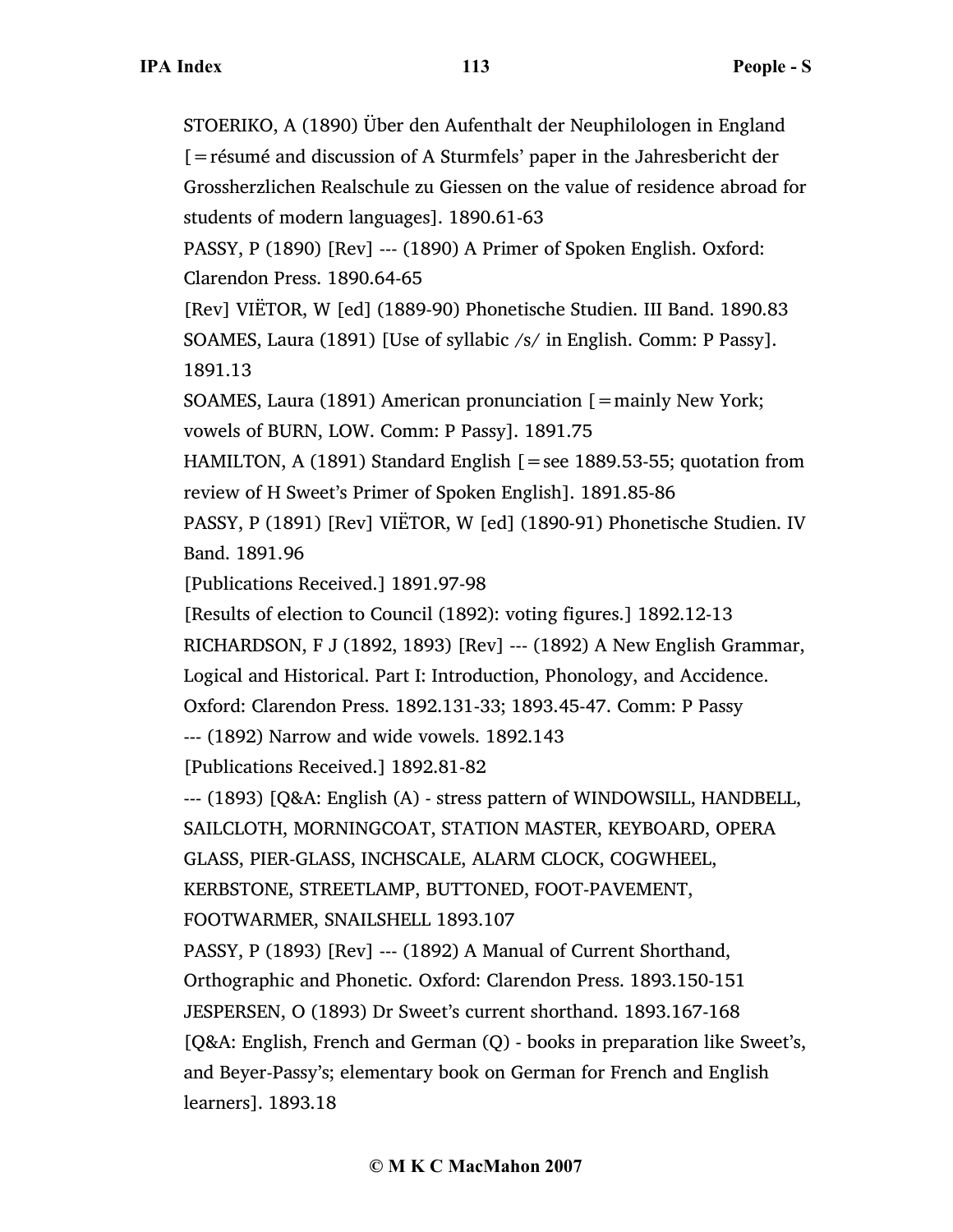[Q&A(Q): cost of --- 's Manual of Current Shorthand]. 1894.45 [Q&A(A): price of H Sweet's Manual... 1894.56 --- (1895) The Arabic throat sounds 1895.79-81 PASSY, P (1895) Les gutturales  $=$  description of gutterals in Cairo Egyptian Arabic, inf BOUNTAH, [ ] (b 1856); see also --- 1895.79-81]. 1895.99  $-$ --- (1897) Graduated texts  $\zeta$  --- The Practical Study of Languages]. 1897.11 RICHARDSON, F J (1897) [Rev] --- (1897) The Student's Dictionary of Anglo-Saxon. Oxford: Clarendon Press. 1897.146-147 [---: to give a course of lectures on phonetics at Cheltenham Ladies' College]. 1898.55 [---: appointment, Liverpool University]. 1899.28 LIVERPOOL CORRESPONDENT, A (1899) Sweet at Liverpool. 1899.55 --- (1900) [Spec] Anglais du Sud. API. 1900.Suppl.nov.14 PASSY, P (1900) [Rev] --- (1899) The Practical Study of Languages. A guide for teachers and learners. London: Dent & Co. 1900.46-48 [Vacation course, Summer 1900: Oxford, --- on general phonetics and the practical study of modern English]. 1900.70 [Vacation course, Summer 1900: Oxford, --- on general phonetics and the practical study of modern English]. 1900.93 --- (1901) Mixed vowels. 1901.144-147 EDWARDS, E R (1901) [Rev] --- (1900) The History of Language. London: Dent & Co. 1901.35-38 [Vacation course, Summer 1901: Oxford, --- on English phonetics, grammar of spoken English, practical exercises]. 1901.78 STAPLES, J H (1902) Gaelic sounds  $=$  discussion of the vowel in the Scottish Gaelic LAOGH; see SWEET, H 1901.144-47 (esp 146) on 'mixed' (=central) vowels]. 1902.41-43 PASSY, P (1903) [Rev] --- (1902) A Primer of Phonetics. 2nd ed. Oxford: Clarendon Press. 1903.39-40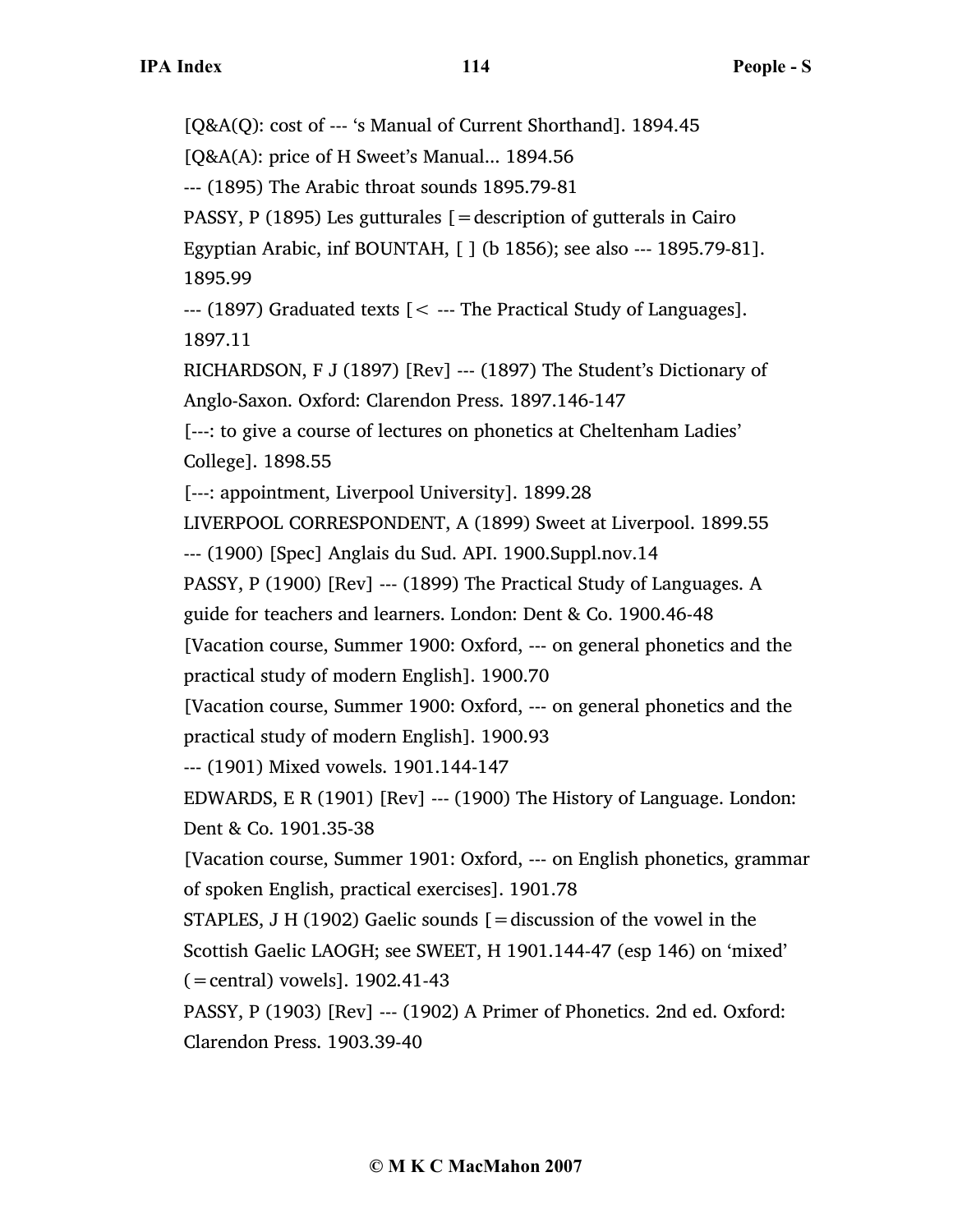--- (1903) Different points of view [=reaction to P Passy's criticisms of Sweet's account of French pronunciation in the Primer of Phonetics, (1903.39-40)]. 1903.54-55

--- (1904) The Arabic throat sounds again 1904.36-37. See also --- 1895.79- 81

[Vacation course, Summer 1904: Oxford, --- on practical phonetics]. 1904.55

PASSY, P (1905) Cours de vacances [=details of course at Edinburgh]. 1905.109-110

[Vacation course, Summer 1905: Edinburgh, ---, VIËTOR, W, PASSY, P]. 1905.75

[Vacation courses, Summer 1905: ... Edinburgh, --- , PASSY, P]. 1905.75

--- (1906) A new throat sound. 1906.56-58

--- (1906) Normalized phonetic spelling. 1906.71-73

PASSY, P (1906) Écriture phonétique normalisée. 1906.95-96

VIËTOR, W (1906) Verschiedenes [=normalized phonetic spelling; Biblical names;  $\delta$  and  $\delta$ ]. 1906.84

HUGON, P D (1906) Normalized phonetic spelling. 1906.100

NOBILING, O (1906) Normalized phonetic spelling [=Hamburg pronunciation of German]. 1906.111-112

--- (1906) Simplified phonetic spelling. 1906.125-127. Corr: 1907.52

PASSY, P (1907) Écriture phonétique simplifiée. 1907.35-37

JONES, D (1907) Simplified phonetic spelling. 1907.37-39

VIËTOR, W (1907) Einfachheit und Konsequenz. 1907.44-45. Comm: P Passy

GOTTSCHLING, A (1907) Simplified phonetic spelling. 1907.46

BLACK, J M (1907) Simplified phonetic spelling [incl Buenos Aires pronunciations of CALLE]. 1907.86

--- (1908) The international language [=clarification of his letter to the Committee for the Choice of an International Language. Comm: P Passy]. 1908.37

PASSY, P (1908) [Rev] --- (1908) The Sounds of English: An Introduction to Phonetics. Oxford: Clarendon Press. 1908.68-71

## **© M K C MacMahon 2007**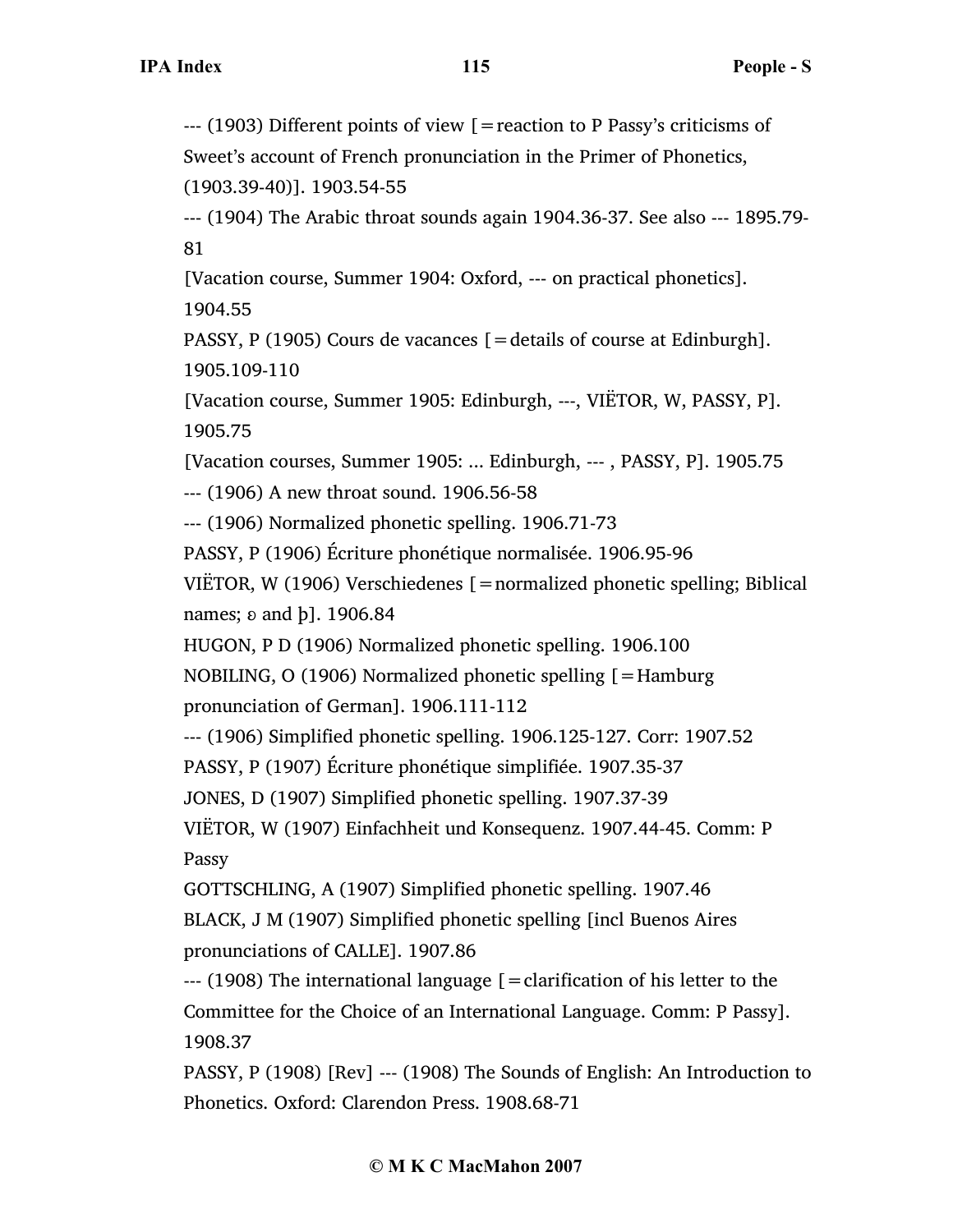[Membership of Council 1908]. Exposé des Principes (1908). 1908.Suppl.2- 3

L'af en deuil  $[$  = death of ---]. 1912.81

JONES, D (1912) Henry Sweet [=obituary]. 1912.97-99

COLEMAN, H O (1924) A misunderstanding about Sweet's English texts

[=clarification of Sweet's views on the stress-group pace Klinghardt and Passy]. 1924.13

PASSY, P (1924) Encore l'intonation [=singing in Chinese; force-groups (H Sweet)]. 1924.17-18

DIETRICH, G (1932) Nachtrag zu "Das Wort als phonetische Einheit". 1932.61-62

BROWN, R G (1932) The word as a phonetic entity. 1932.7

LAWRENSON, A C (1935) On the broad transcription of Southern English [=adaptation of --- 's and Bloomfield's notation; incl NWS]. 1935.22-24 GIMSON, A C (1972) [Rev] HENDERSON, E J A (1971) The Indispensable Foundation: A Selection from the Writings of Henry Sweet. London: OUP. 1972.29-31

FOLDVIK, A K (1977) Sweet to Storm on narrow and wide. 1977.4-9 MacMAHON, M K C (1977) A note on Sweet's house in Hampstead. 1977.77-78

CRUTTENDEN, Alan (1990) The origins of nucleus. 1990.July.1-9

SWERTZ, W (Mlle): IPA exam result (French). 1909.117

SWIFT, Cora L (Miss): 1896.115 (usa), 1897.34 (usa), 1897.52, 1897.94 (usa),

1898.21 (usa), 1898.36

SWIFT, Walter B (Dr): 1914.60 (usa), 1928.64 (usa)

SWISHER, H L: 1895.153 (usa), 1896.17 (usa), 1896.35,36

SWITZ, T H: see SWITZ, T M  $\sim$  T H

SWITZ, T M  $\sim$  T H (Dr): 1932.47 (usa), 1934.37 (usa)

SWOBODA, Wilhelm (Prof): 1888.janv.27/3 (auh), 1889.8 (auh), 1889.89 (auh), 1890.8 (auh), 1891.9 (auh), 1891.30, 1892.6 (auh)

PASSY, P (1891) [Rev] VIËTOR, W [ed] (1890-91) Phonetische Studien. IV Band. 1891.96

[Results of election to Council (1892): voting figures.] 1892.12-13

## **© M K C MacMahon 2007**